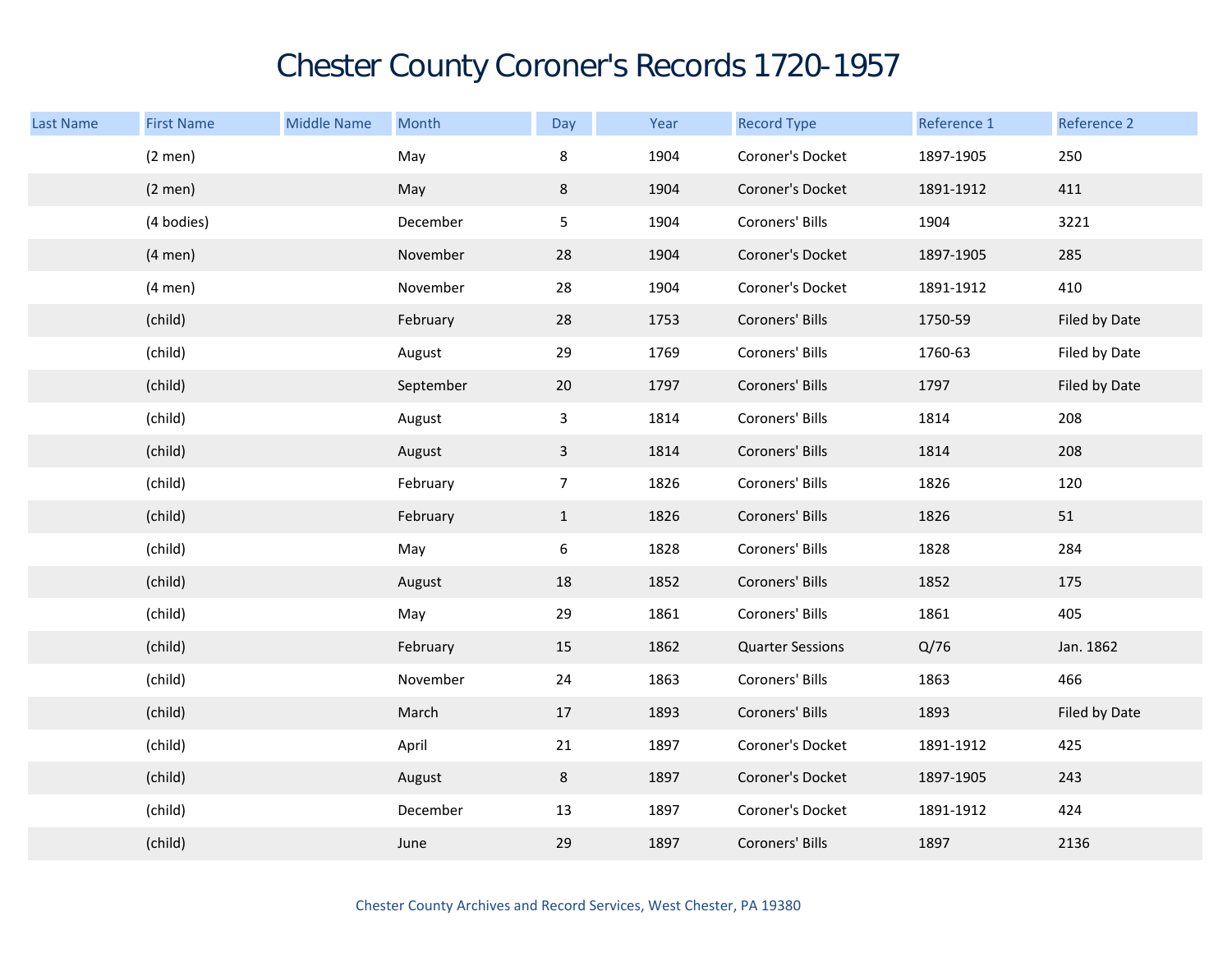| <b>Last Name</b> | <b>First Name</b>     | <b>Middle Name</b> | Month     | Day            | Year | <b>Record Type</b> | Reference 1   | Reference 2   |
|------------------|-----------------------|--------------------|-----------|----------------|------|--------------------|---------------|---------------|
|                  | (child)               |                    | June      | 26             | 1897 | Coroner's Docket   | 1897-1905     | 248           |
|                  | (child)               |                    | April     | 21             | 1897 | Coroner's Docket   | 1897-1905     | 249           |
|                  | (child)               |                    | August    | 16             | 1898 | Coroner's Docket   | 1891-1912     | 422           |
|                  | (child)               |                    | November  | 15             | 1899 | Coroner's Docket   | 1897-1905     | 247           |
|                  | (child)               |                    | June      | 30             | 1901 | Coroner's Docket   | 1891-1912     | 423           |
|                  | (child)               |                    | July      | 15             | 1901 | Coroner's Docket   | 1897-1905     | 247           |
|                  | (child)               |                    | August    | 22             | 1902 | Coroner's Docket   | 1897-1905     | 246           |
|                  | (child)               |                    | September | 24             | 1902 | Coroners' Bills    | 1902          | 2355          |
|                  | (child)               |                    | November  | $\mathbf{1}$   | 1904 | Coroner's Docket   | 1897-1905     | 245           |
|                  | (child)               |                    | March     | $6\,$          | 1904 | Coroner's Docket   | 1897-1905     | 250           |
|                  | (child)               |                    | March     | 6              | 1904 | Coroner's Docket   | 1891-1912     | 423           |
|                  | (child)               |                    | November  | 24             | 1905 | Coroner's Docket   | 1897-1905     | 308           |
|                  | (child)               |                    | September | 19             | 1905 | Coroner's Docket   | 1891-1912     | 421           |
|                  | (child)               |                    | September | 25             | 1905 | Coroners' Bills    | 1905          | 2330          |
|                  | (child)               |                    | September | 19             | 1905 | Coroner's Docket   | 1897-1905     | 320           |
|                  | (child)               |                    | October   | 9              | 1910 | Coroner's Docket   | 1909-1911     | 234           |
|                  | (child)               |                    | September | 15             | 1913 | Coroners' Bills    | 1913          | Filed by date |
|                  | (child)               |                    | April     | 14             | 1913 | Coroner's Docket   | 1912-1914     | 180           |
|                  | (child)               |                    | August    | $\overline{2}$ | 1914 | Coroner's Docket   | 1912-1914     | 322           |
|                  | (child)               |                    | December  | 11             | 1914 | Coroner's Docket   | 1912-1914     | 367           |
|                  | (child)               |                    | May       | 9              | 1919 | Coroner's Docket   | 1916-1920     | 158           |
|                  | (fetus)               |                    | December  | $9\,$          | 1911 | Coroner's Docket   | 1909-1911     | 410           |
|                  | (fetus)               |                    | September | $\overline{4}$ | 1913 | Coroner's Docket   | 1912-1914     | 228           |
|                  | (fetus)               |                    | March     | 19             | 1954 | Coroner's Report   | $54 - 3 - 14$ |               |
|                  | (infant of Catharine) |                    | August    | 13             | 1795 | Coroner's Report   | Filed by date |               |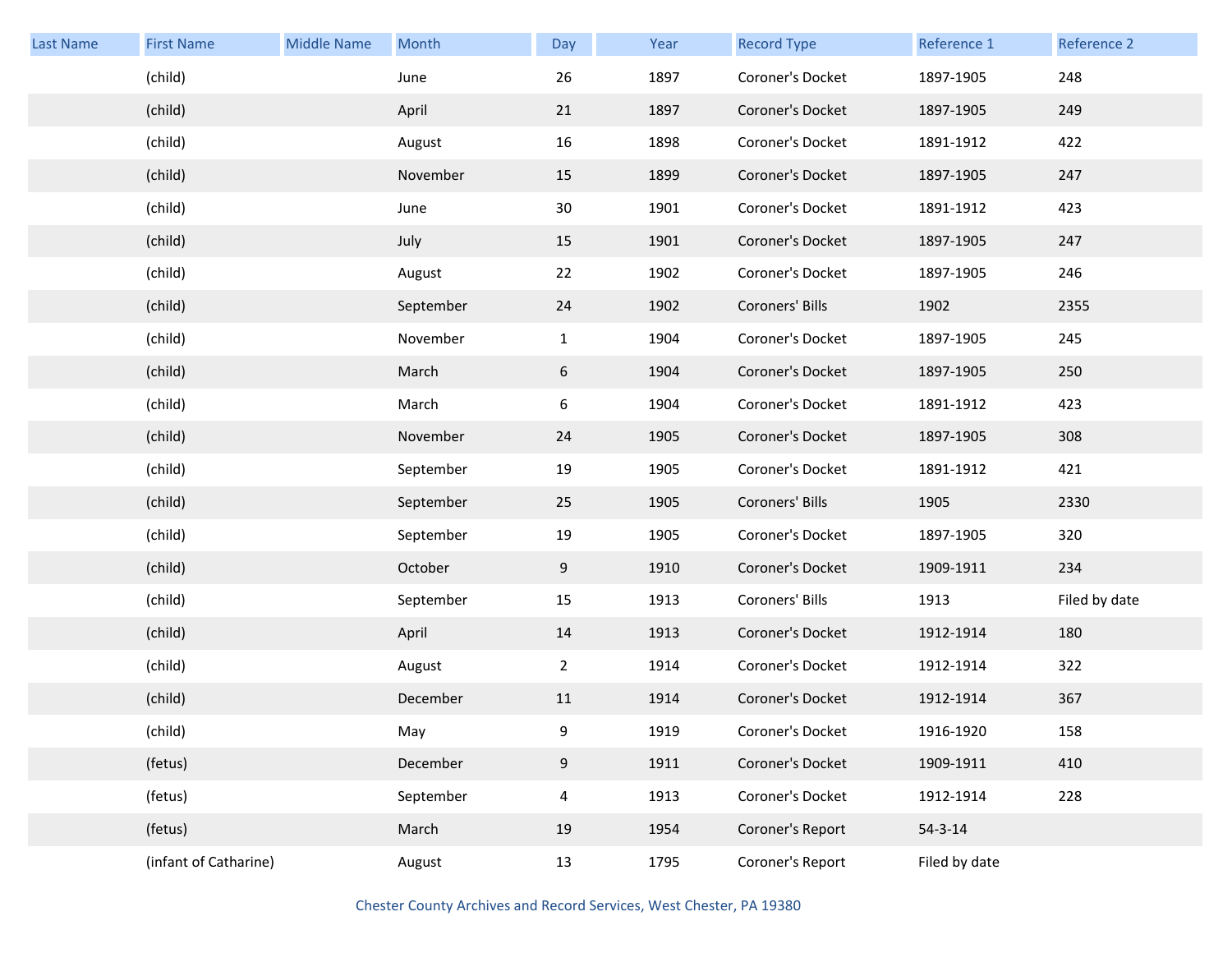| Last Name | <b>First Name</b> | <b>Middle Name</b> | Month     | Day            | Year | <b>Record Type</b>      | Reference 1   | Reference 2   |
|-----------|-------------------|--------------------|-----------|----------------|------|-------------------------|---------------|---------------|
|           | (infant)          |                    | February  | 27             | 1795 | Coroner's Report        | Filed by date |               |
|           | (infant)          |                    | August    | 26             | 1797 | Coroner's Report        | Filed by date |               |
|           | (infant)          |                    | January   | 13             | 1799 | Coroner's Report        | Filed by date |               |
|           | (infant)          |                    | December  | 25             | 1806 | Coroner's Report        | Filed by date |               |
|           | (infant)          |                    | April     | 6              | 1806 | Coroner's Report        | Filed by date |               |
|           | (infant)          |                    | May       | 10             | 1807 | Coroner's Report        | Filed by date |               |
|           | (infant)          |                    | February  | 14             | 1809 | Coroner's Report        | Filed by date |               |
|           | (infant)          |                    | February  | 6              | 1817 | Coroners' Bills         | 1817          | 117           |
|           | (infant)          |                    | April     | $\mathbf{1}$   | 1831 | Coroner's Report        | Filed by date |               |
|           | (infant)          |                    | February  | 4              | 1834 | Coroners' Bills         | 1834          | 75            |
|           | (infant)          |                    | May       | 14             | 1841 | Coroner's Report        | Filed by date |               |
|           | (infant)          |                    | May       | 10             | 1844 | <b>Quarter Sessions</b> | N/155         | May 1844      |
|           | (infant)          |                    | January   | 25             | 1848 | <b>Quarter Sessions</b> | O/36          | Apr. 1848     |
|           | (infant)          |                    | March     | 9              | 1849 | Coroners' Bills         | 1849          | Filed by Date |
|           | (infant)          |                    | January   | 28             | 1851 | <b>Quarter Sessions</b> | O/167         | Jan. 1851     |
|           | (infant)          |                    | March     | 10             | 1851 | Coroners' Bills         | 1850          | 33            |
|           | (infant)          |                    | May       | $\overline{2}$ | 1851 | Coroners' Bills         | 1851          | 78            |
|           | (infant)          |                    | April     | 26             | 1852 | <b>Quarter Sessions</b> | O/234         | Apr. 1852     |
|           | (infant)          |                    | June      | 14             | 1852 | Coroners' Bills         | 1852          | 125           |
|           | (infant)          |                    | March     | 13             | 1854 | <b>Quarter Sessions</b> | O/433         | Jan. 1854     |
|           | (infant)          |                    | July      | 4              | 1857 | <b>Quarter Sessions</b> | P/204         | Aug. 1857     |
|           | (infant)          |                    | March     | $20\,$         | 1859 | Coroners' Bills         | 1859          | Filed by Date |
|           | (infant)          |                    | September | $\mathbf{3}$   | 1861 | Coroners' Bills         | 1861          | 544           |
|           | (infant)          |                    | May       | 29             | 1861 | Coroners' Bills         | 1861          | 404           |
|           | (infant)          |                    | January   | 23             | 1863 | <b>Quarter Sessions</b> | Q/178         | Jan. 1863     |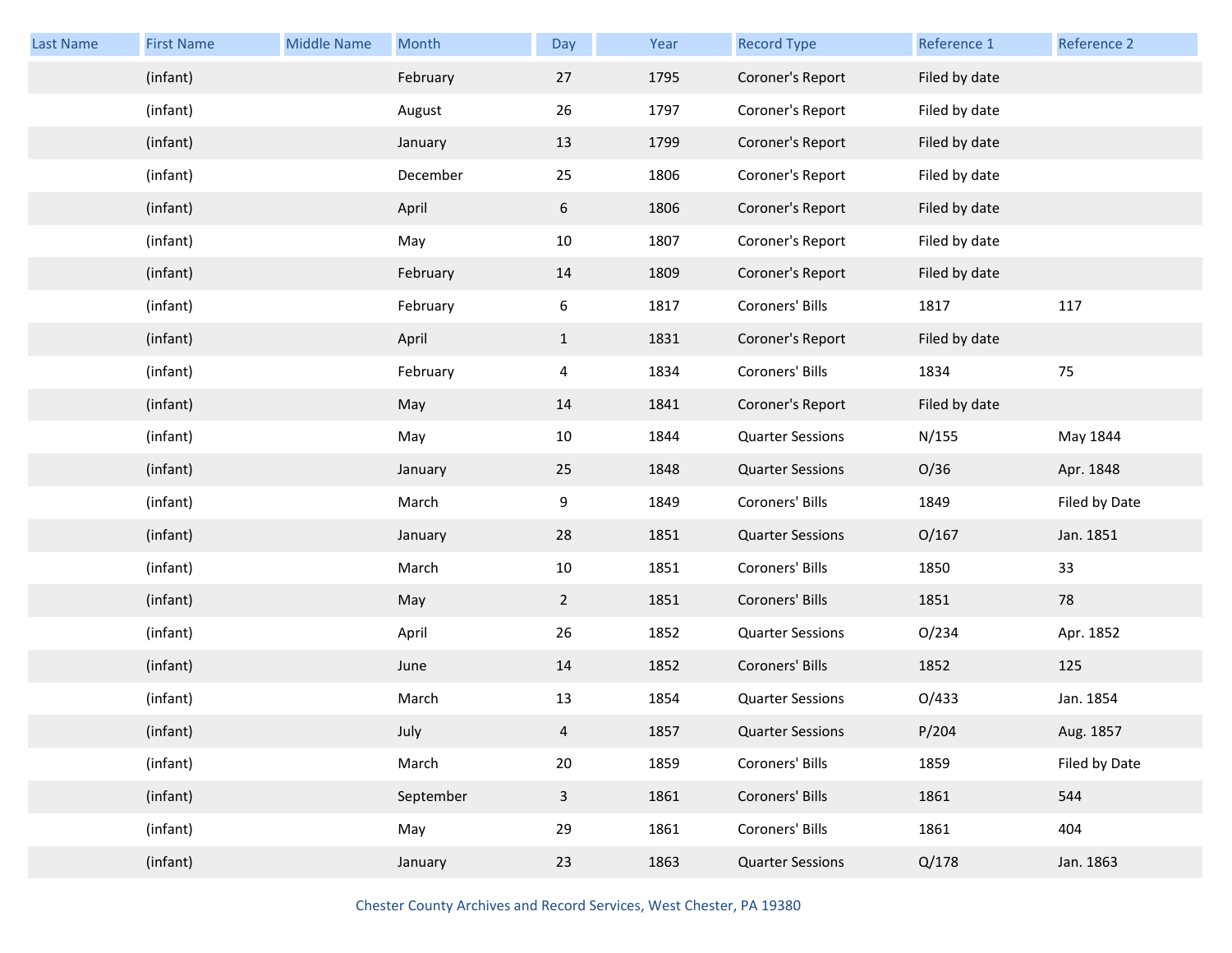| <b>Last Name</b> | <b>First Name</b> | <b>Middle Name</b> | Month     | Day            | Year | <b>Record Type</b> | Reference 1   | Reference 2   |
|------------------|-------------------|--------------------|-----------|----------------|------|--------------------|---------------|---------------|
|                  | (infant)          |                    | March     | 3              | 1863 | Coroners' Bills    | 1863          | 19            |
|                  | (infant)          |                    | November  | 24             | 1863 | Coroners' Bills    | 1863          | 459           |
|                  | (infant)          |                    | March     | 3              | 1863 | Coroners' Bills    | 1863          | 23            |
|                  | (infant)          |                    | February  | 4              | 1880 | Coroners' Bills    | 1880          | 9             |
|                  | (infant)          |                    | April     | 10             | 1890 | Coroners' Bills    | 1890          | Filed by Date |
|                  | (infant)          |                    | October   | 28             | 1892 | Coroner's Report   | Filed by date |               |
|                  | (infant)          |                    | March     | 17             | 1893 | Coroner's Report   | 1893-3-1      | See 1893-3-8  |
|                  | (infant)          |                    | March     | 17             | 1893 | Coroner's Report   | 1893-3-8      | See 1893-3-1  |
|                  | (infant)          |                    | May       | 17             | 1895 | Coroners' Bills    | 1895          | 1383          |
|                  | (infant)          |                    | February  | $\mathbf{1}$   | 1895 | Coroners' Bills    | 1895          | 222, 223      |
|                  | (infant)          |                    | December  | 20             | 1897 | Coroners' Bills    | 1897          | 4552          |
|                  | (infant)          |                    | June      | 26             | 1897 | Coroner's Docket   | 1891-1912     | 421           |
|                  | (infant)          |                    | December  | 13             | 1897 | Coroner's Docket   | 1897-1905     | 244           |
|                  | (infant)          |                    | August    | 8              | 1897 | Coroner's Docket   | 1891-1912     | 420           |
|                  | (infant)          |                    | August    | 16             | 1898 | Coroner's Docket   | 1897-1905     | 243           |
|                  | (infant)          |                    | August    | 17             | 1898 | Coroners' Bills    | 1898          | Filed by Date |
|                  | (infant)          |                    | July      | 22             | 1901 | Coroners' Bills    | 1901          | Filed by Date |
|                  | (infant)          |                    | July      | 15             | 1901 | Coroner's Docket   | 1891-1912     | 425           |
|                  | (infant)          |                    | June      | 30             | 1901 | Coroner's Docket   | 1897-1905     | 244           |
|                  | (infant)          |                    | August    | 22             | 1902 | Coroner's Docket   | 1891-1912     | 423           |
|                  | (infant)          |                    | August    | 13             | 1904 | Coroner's Docket   | 1891-1912     | 424           |
|                  | (infant)          |                    | August    | 13             | 1904 | Coroner's Docket   | 1897-1905     | 245           |
|                  | (infant)          |                    | September | 13             | 1904 | Coroners' Bills    | 1904          | Filed by date |
|                  | (infant)          |                    | November  | $\mathbf{1}$   | 1904 | Coroner's Docket   | 1891-1912     | 422           |
|                  | (infant)          |                    | May       | $\overline{7}$ | 1906 | Coroner's Docket   | 1906-1908     | 54            |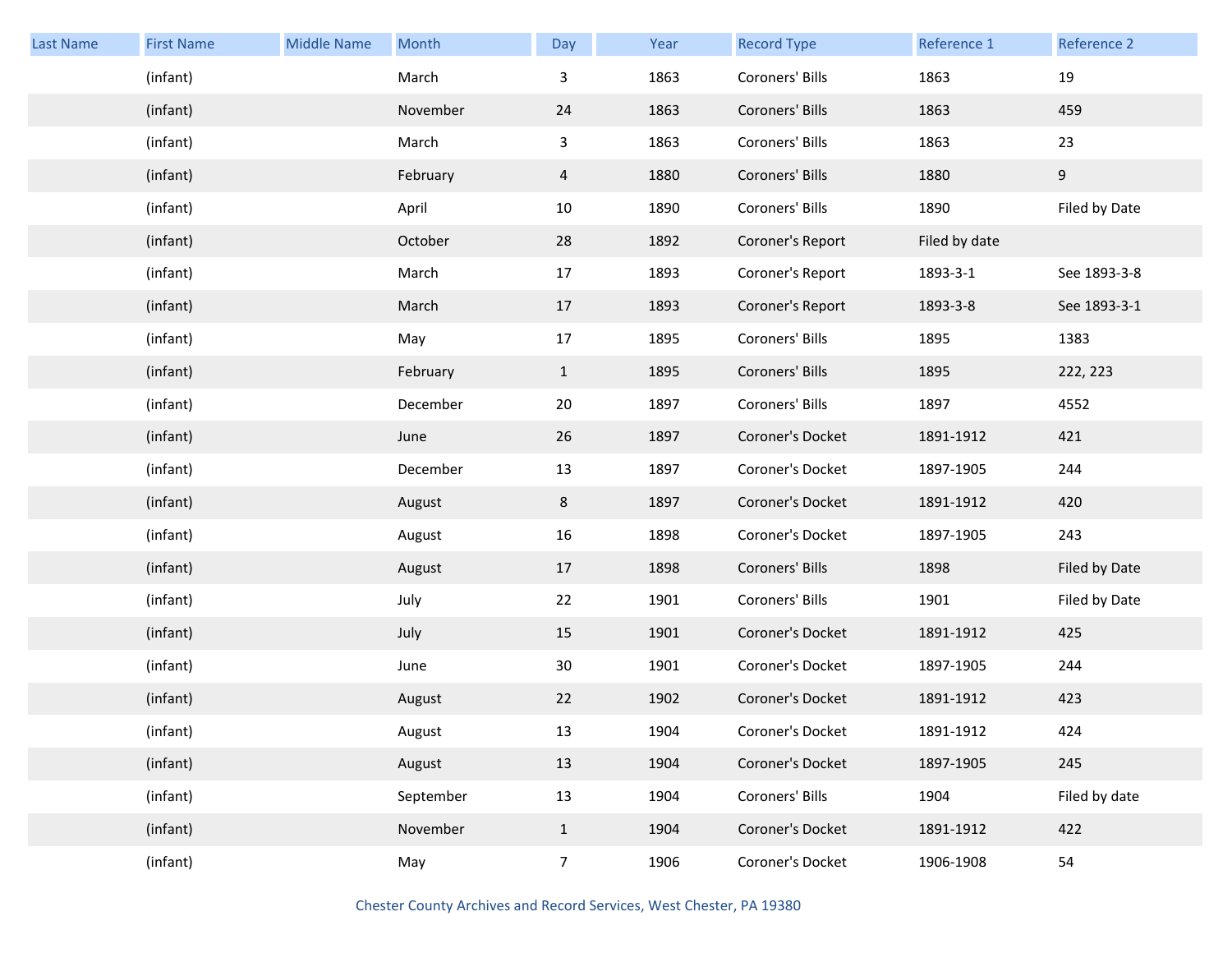| Last Name | <b>First Name</b> | <b>Middle Name</b> | Month    | Day             | Year | <b>Record Type</b> | Reference 1    | Reference 2    |
|-----------|-------------------|--------------------|----------|-----------------|------|--------------------|----------------|----------------|
|           | (infant)          |                    | December | 30              | 1906 | Coroner's Docket   | 1906-1908      | 149            |
|           | (infant)          |                    | May      | 15              | 1907 | Coroner's Docket   | 1906-1908      | 201            |
|           | (infant)          |                    | February | 21              | 1908 | Coroner's Docket   | 1906-1908      | 329            |
|           | (infant)          |                    | February | 26              | 1908 | Coroners' Bills    | 1908           | Filed by date  |
|           | (infant)          |                    | December | 20              | 1909 | Coroner's Docket   | 1909-1911      | 120            |
|           | (infant)          |                    | July     | 15              | 1910 | Coroners' Bills    | 1910           | Filed by date  |
|           | (infant)          |                    | July     | 11              | 1910 | Coroner's Docket   | 1909-1911      | 192            |
|           | (infant)          |                    | January  | 12              | 1915 | Coroner's Docket   | 1915           | $\overline{a}$ |
|           | (infant)          |                    | April    | 22              | 1915 | Coroner's Docket   | 1915           | 36             |
|           | (infant)          |                    | May      | 17              | 1916 | Coroner's Docket   | 1916-1919      | 18             |
|           | (infant)          |                    | June     | 6               | 1916 | Coroner's Docket   | 1916-1919      | 21             |
|           | (infant)          |                    | November | $\overline{7}$  | 1917 | Coroner's Docket   | 1916-1919      | 172            |
|           | (infant)          |                    | February | 28              | 1918 | Coroner's Docket   | 1916-1920      | 120            |
|           | (Infant)          |                    | October  | 20              | 1930 | Coroner's Report   | $30-10-3$      |                |
|           | (infant)          |                    | March    | 20              | 1930 | Coroner's Report   | $30-3-7$       |                |
|           | (infant)          |                    | November | $\mathbf{1}$    | 1930 | Coroner's Report   | $30 - 11 - 10$ |                |
|           | (infant)          |                    | October  | 23              | 1931 | Coroner's Report   | $31 - 10 - 9$  |                |
|           | (infant)          |                    | January  | 19              | 1937 | Coroner's Report   | $37 - 1 - 12$  |                |
|           | (infant)          |                    | December | 14              | 1940 | Coroner's Report   | 40-12-10       |                |
|           | (infant)          |                    | December | 16              | 1941 | Coroner's Report   | 41-12-19       |                |
|           | (infant)          |                    | March    | 6               | 1941 | Coroner's Report   | $41 - 3 - 7$   |                |
|           | (infant)          |                    | October  | 6               | 1941 | Coroner's Report   | $41 - 10 - 2$  |                |
|           | (infant)          |                    | August   | 20              | 1942 | Coroner's Report   | 42-8-19        |                |
|           | (infant)          |                    | November | 21              | 1945 | Coroner's Report   | 45-11-14       |                |
|           | (infant)          |                    | December | 30 <sup>°</sup> | 1945 | Coroner's Report   | 45-12-26       |                |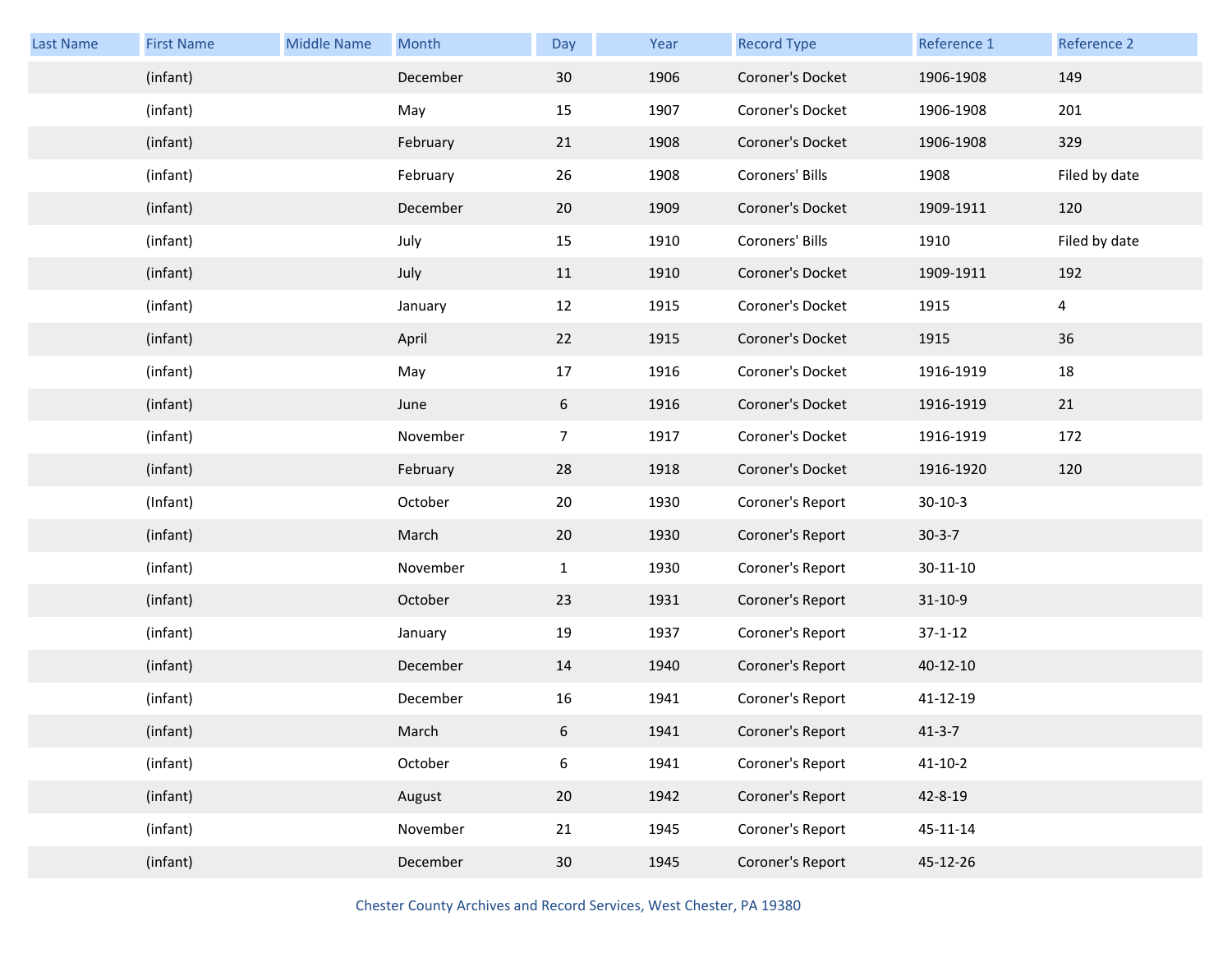| <b>Last Name</b> | <b>First Name</b> | <b>Middle Name</b> | Month     | Day             | Year | <b>Record Type</b> | Reference 1   | Reference 2 |
|------------------|-------------------|--------------------|-----------|-----------------|------|--------------------|---------------|-------------|
|                  | (infant)          |                    | June      | 10              | 1947 | Coroner's Report   | $47 - 6 - 6$  |             |
|                  | (infant)          |                    | January   | 24              | 1949 | Coroner's Report   | 49-1-22       |             |
|                  | (infant)          |                    | December  | 11              | 1950 | Coroner's Report   | $50 - 12 - 8$ |             |
|                  | (infant)          |                    | January   | $\mathbf{3}$    | 1951 | Coroner's Report   | $51 - 1 - 2$  |             |
|                  | (twins)           |                    | May       | 18              | 1950 | Coroner's Report   | $50 - 5 - 12$ |             |
|                  | Andy              |                    | July      | 15              | 1894 | Coroner's Report   | 1894-7-2      |             |
|                  | Andy              |                    | July      | 19              | 1894 | Coroners' Bills    | 1894          | 1952        |
|                  | Beckey            |                    | November  | 22              | 1801 | Coroner's Report   | Filed by date |             |
|                  | Benn              |                    | June      | $\overline{2}$  | 1801 | Coroner's Report   | Filed by date |             |
|                  | Frank             |                    | August    | 26              | 1893 | Coroner's Report   | 1893-8-2      |             |
|                  | Frank             |                    | August    | 28              | 1893 | Coroners' Bills    | 1893          | 2290        |
|                  | John              |                    | November  | 20              | 1917 | Coroner's Docket   | 1916-1919     | 184         |
|                  | John              |                    | May       | $\overline{2}$  | 1919 | Coroner's Docket   | 1916-1919     | 371         |
|                  | Joseph            |                    | May       | 21              | 1802 | Coroner's Report   | Filed by date |             |
|                  | Maria             |                    | August    | 4               | 1814 | Coroners' Bills    | 1814          | 212         |
|                  | Maria             |                    | August    | $\mathbf{3}$    | 1814 | Coroners' Bills    | 1814          | 208         |
|                  | Mathew            |                    | November  | $5\phantom{.0}$ | 1833 | Coroners' Bills    | 1833          | 710         |
|                  | unnamed           |                    | December  | 28              | 1935 | Coroner's Report   | 35-12-18      |             |
|                  | Woster            |                    | April     | 27              | 1803 | Coroner's Report   | Filed by date |             |
| Abbott           | Charles           | Wirt               | October   | 4               | 1947 | Coroner's Report   | $47 - 10 - 1$ |             |
| Abdala           | Albert            |                    | September | $\mathbf{3}$    | 1954 | Coroner's Report   | $54 - 9 - 1$  |             |
| Abernathy        | Alfred            | J                  | December  | 12              | 1945 | Coroner's Report   | $45 - 12 - 7$ |             |
| Abernathy        | William           |                    | August    | $27\,$          | 1932 | Coroner's Report   | $32 - 8 - 7$  |             |
| Aberts           | Charles           | $\mathsf{L}$       | December  | 12              | 1948 | Coroner's Report   | 48-12-5       |             |
| Able             | Paulmer           | $\mathsf E$        | February  | $5\phantom{.0}$ | 1907 | Coroner's Docket   | 1906-1908     | 162         |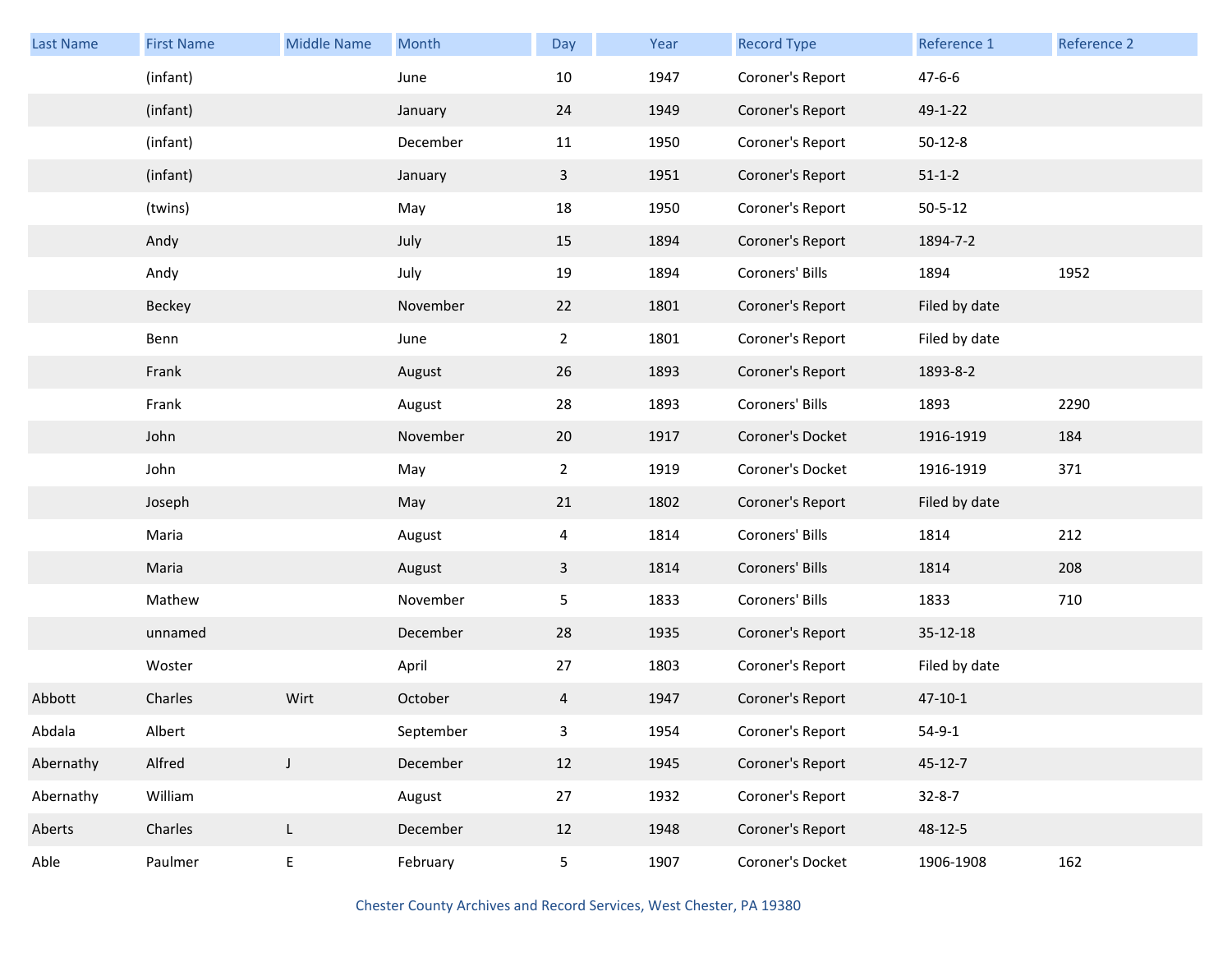| Last Name   | <b>First Name</b> | <b>Middle Name</b> | Month     | Day            | Year | <b>Record Type</b>      | Reference 1    | Reference 2   |
|-------------|-------------------|--------------------|-----------|----------------|------|-------------------------|----------------|---------------|
| Abrams      | Carlos            |                    | February  | 14             | 1908 | Coroners' Bills         | 1908           | Filed by date |
| Abrams      | Carlos            |                    | February  | $\mathbf{1}$   | 1908 | Coroner's Docket        | 1906-1908      | 323           |
| Abrams      | James             |                    | November  | 19             | 1931 | Coroner's Report        | $31 - 11 - 10$ |               |
| Achatz      | Hugo              | J                  | August    | $\overline{2}$ | 1917 | Coroner's Docket        | 1916-1919      | 135           |
| Acker       | Joseph            | D                  | October   | 23             | 1878 | Coroner's Report        | Filed by date  |               |
| Acsay       | John              |                    | January   | 20             | 1900 | Coroners' Bills         | 1900           | 612           |
| Acsay       | John              |                    | January   | 9              | 1900 | Coroner's Docket        | 1891-1912      | $2^{\circ}$   |
| Acsay       | John              |                    | January   | 22             | 1900 | Coroners' Bills         | 1900           | 581           |
| Adair       | Edwin             | A                  | June      | 28             | 1953 | Coroner's Report        | 53-6-24        |               |
| Adamczewski | Thaddeus          |                    | June      | 27             | 1947 | Coroner's Report        | $47 - 6 - 13$  |               |
| Adams       | Curtis            | Lee                | December  | 26             | 1945 | Coroner's Report        | 45-12-17       |               |
| Adams       | David             |                    | February  | 16             | 1863 | <b>Quarter Sessions</b> | Q/202          | Apr. 1863     |
| Adams       | David             |                    | September | 17             | 1863 | Coroners' Bills         | 1863           | 220           |
| Adams       | Elsie             |                    | June      | 24             | 1935 | Coroner's Report        | $35 - 6 - 11$  |               |
| Adams       | George            | E                  | January   | 16             | 1931 | Coroner's Report        | $31 - 1 - 9$   |               |
| Adams       | Helen             | L                  | January   | $\overline{2}$ | 1909 | Coroner's Docket        | 1909-1911      | $\mathbf{1}$  |
| Adams       | Helen             | L                  | January   | 6              | 1909 | Coroners' Bills         | 1909           | 6             |
| Adams       | J                 | Howe               | May       | 25             | 1919 | Coroner's Docket        | 1916-1919      | 375           |
| Adams       | James             |                    | December  | 31             | 1950 | Coroner's Report        | 50-12-29       |               |
| Adams       | Joseph            | W                  | June      | 3              | 1946 | Coroner's Report        | $46 - 6 - 2$   |               |
| Adams       | Maria             |                    | July      | 5              | 1859 | <b>Quarter Sessions</b> | P/374          | August 1859   |
| Adams       | Robert            |                    | September | 9              | 1905 | Coroner's Docket        | 1891-1912      | $\mathbf{1}$  |
| Adams       | Robert            | $\mathsf J$        | September | 9              | 1905 | Coroner's Docket        | 1897-1905      | 321           |
| Adams       | Robert            | J                  | September | 4              | 1905 | Coroners' Bills         | 1905           | Filed by date |
| Adderton    | Howard            | Lee                | November  | 21             | 1942 | Coroner's Report        | 42-11-19       |               |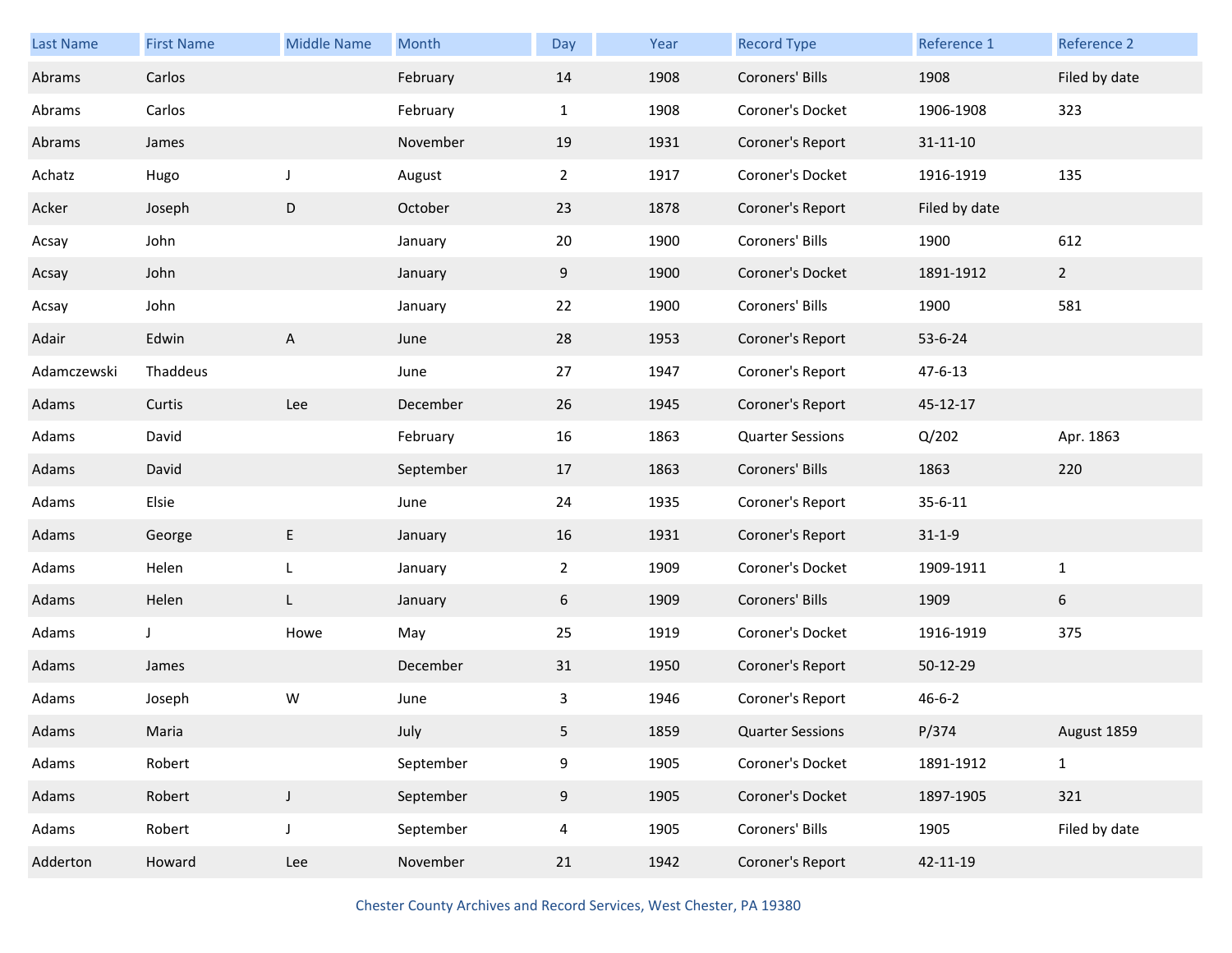| <b>Last Name</b> | <b>First Name</b> | <b>Middle Name</b>                                                                                         | Month     | Day            | Year | <b>Record Type</b> | Reference 1   | Reference 2   |
|------------------|-------------------|------------------------------------------------------------------------------------------------------------|-----------|----------------|------|--------------------|---------------|---------------|
| Adderton         | Lee               |                                                                                                            | March     | 15             | 1937 | Coroner's Report   | $37 - 3 - 11$ |               |
| Addison          | John              |                                                                                                            | September | $\overline{4}$ | 1935 | Coroner's Report   | $35-9-3$      |               |
| Ade              | John              |                                                                                                            | November  | $\overline{7}$ | 1887 | Coroners' Bills    | 1887          | Filed by Date |
| Aggrifine        | Vincent           |                                                                                                            | December  | $\overline{7}$ | 1941 | Coroner's Report   | 41-12-10      |               |
| Ahn              | Edgar             |                                                                                                            | August    | 9              | 1916 | Coroner's Docket   | 1916-1920     | 44            |
| Aiken            | Alice             |                                                                                                            | October   | 5 <sub>1</sub> | 1937 | Coroner's Report   | 37-10-20      |               |
| Aiken            | Cora              | $\mathsf J$                                                                                                | November  | 24             | 1947 | Coroner's Report   | $47 - 11 - 2$ |               |
| Aiken            | Howard            |                                                                                                            | April     | 19             | 1950 | Coroner's Report   | $50 - 4 - 8$  |               |
| Aikens           | James             |                                                                                                            | April     | $\mathbf{3}$   | 1937 | Coroner's Report   | $36 - 4 - 2$  |               |
| Alban            | John              |                                                                                                            | May       | 11             | 1918 | Coroner's Docket   | 1916-1920     | 129           |
| Albert           | William           | W                                                                                                          | February  | 17             | 1939 | Coroner's Report   | $39 - 2 - 8$  |               |
| Albright         | Mary              | Eliza                                                                                                      | September | 11             | 1939 | Coroner's Report   | $39-9-8$      |               |
| Albright         | Nancy             | $\sf S$                                                                                                    | November  | 23             | 1943 | Coroner's Report   | 43-11-11      |               |
| Alderdice        | John              | E                                                                                                          | December  | 31             | 1937 | Coroner's Report   | 37-12-16      |               |
| Alderfer         | Alvin             | M                                                                                                          | October   | 27             | 1910 | Coroner's Docket   | 1909-1911     | 240           |
| Aldred           | Thomas            |                                                                                                            | October   | 11             | 1933 | Coroner's Report   | $33-10-4$     |               |
| Aldurger         | Annie             | $\mathsf{M}% _{T}=\mathsf{M}_{T}\!\left( a,b\right) ,\ \mathsf{M}_{T}=\mathsf{M}_{T}\!\left( a,b\right) ,$ | November  | $\overline{4}$ | 1947 | Coroner's Report   | $47 - 11 - 3$ |               |
| Aldworth         | <b>Bridget</b>    |                                                                                                            | December  | 22             | 1893 | Coroner's Report   | 1893-12-1     |               |
| Ale              | Harry             | ${\sf M}$                                                                                                  | July      | 13             | 1944 | Coroner's Report   | $44 - 7 - 5$  |               |
| Aleck            | Horace            |                                                                                                            | October   | 22             | 1917 | Coroner's Docket   | 1916-1920     | 106           |
| Aledro           | Piedro            |                                                                                                            | July      | 6              | 1914 | Coroner's Docket   | 1912-1914     | 315           |
| Alexander        | (infant of Iona)  |                                                                                                            | May       | 17             | 1895 | Coroner's Report   | 1895-5-1      |               |
| Alexander        | (infant of Iona)  |                                                                                                            | May       | 18             | 1895 | Coroners' Bills    | 1895          | 1366, 1367    |
| Alexander        | Alva              |                                                                                                            | April     | $\overline{4}$ | 1910 | Coroners' Bills    | 1910          | 749           |
| Alexander        | Alva              |                                                                                                            | March     | 15             | 1910 | Coroner's Docket   | 1909-1911     | 149           |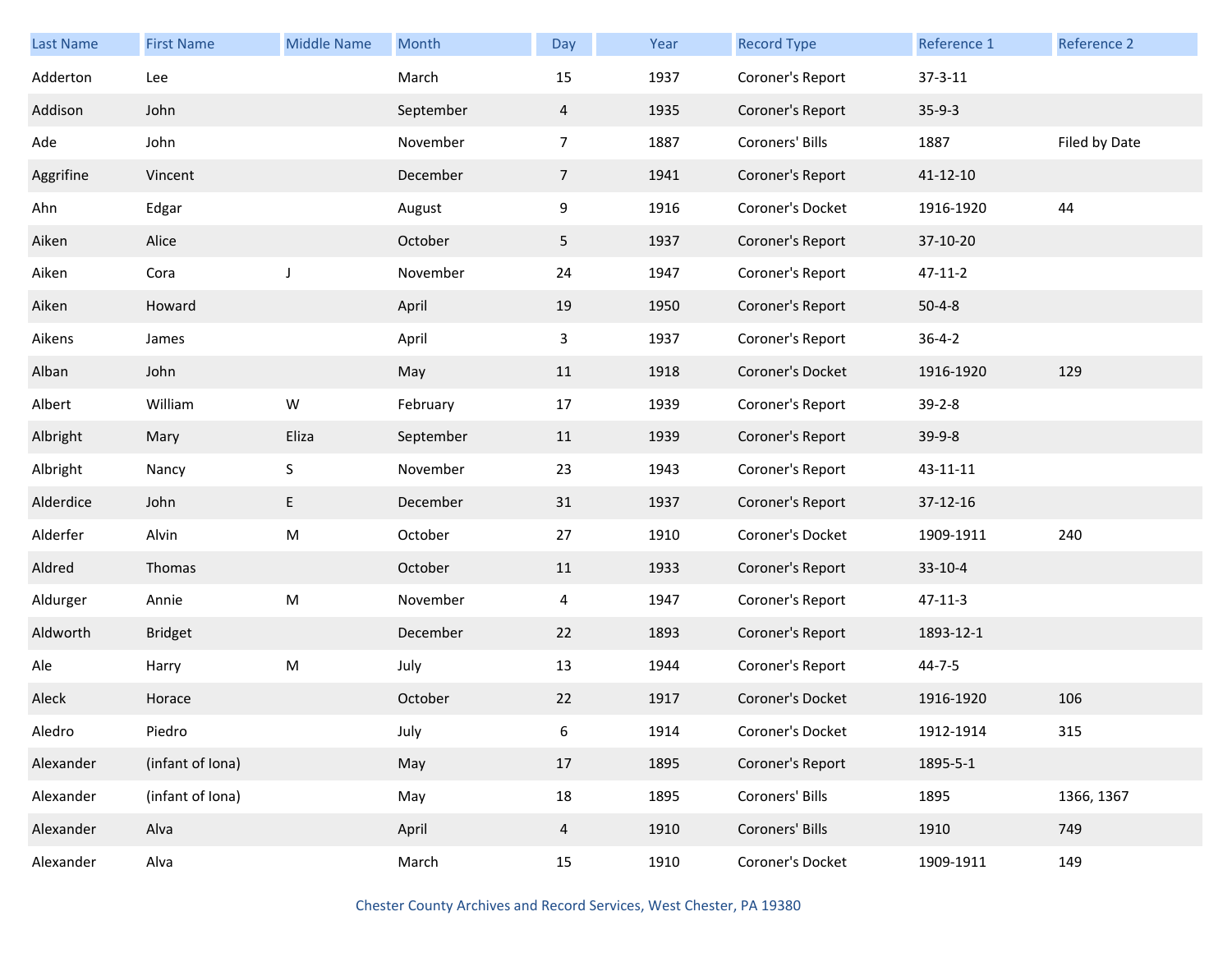| <b>Last Name</b> | <b>First Name</b> | <b>Middle Name</b> | Month     | Day            | Year | <b>Record Type</b> | Reference 1   | Reference 2   |
|------------------|-------------------|--------------------|-----------|----------------|------|--------------------|---------------|---------------|
| Alexander        | Alva              |                    | April     | 11             | 1910 | Coroners' Bills    | 1910          | 791           |
| Alexander        | Clarence          |                    | May       | 15             | 1950 | Coroner's Report   | $50 - 5 - 10$ |               |
| Alexander        | Dora              | Jane               | September | 20             | 1952 | Coroner's Report   | 52-9-20       |               |
| Alexander        | Ella              | T.                 | May       | 7              | 1940 | Coroner's Report   | $40 - 5 - 3$  |               |
| Alexander        | <b>Ellis</b>      | ${\sf W}$          | August    | $\overline{3}$ | 1942 | Coroner's Report   | $42 - 8 - 2$  |               |
| Alexander        | Ethel             | Entriken           | March     | 21             | 1907 | Coroner's Report   | Filed by date |               |
| Alexander        | Forrest           |                    | April     | 11             | 1955 | Coroner's Report   | $55 - 4 - 3$  |               |
| Alexander        | Grace             | V                  | November  | 10             | 1949 | Coroner's Report   | 49-11-8       |               |
| Alexander        | Jacob             |                    | March     | 14             | 1831 | Coroner's Report   | Filed by date |               |
| Alexander        | James             |                    | November  | 12             | 1891 | Coroner's Report   | 1891-11-3     |               |
| Alexander        | James             | $\mathsf{R}$       | August    | 24             | 1946 | Coroner's Report   | 46-8-18       |               |
| Alexander        | Katherine         | <b>Bicking</b>     | December  | 5              | 1954 | Coroner's Report   | $54 - 12 - 7$ |               |
|                  |                   |                    |           |                |      |                    |               |               |
| Alexander        | Kirk              |                    | April     | $\overline{4}$ | 1910 | Coroners' Bills    | 1910          | Filed by date |
| Alexander        | Kirk              |                    | April     | 11             | 1910 | Coroners' Bills    | 1910          | 791           |
| Alexander        | Kirk              |                    | March     | 15             | 1910 | Coroner's Docket   | 1909-1911     | 15            |
| Alexander        | Mary              | Florence           | February  | $\overline{2}$ | 1930 | Coroner's Report   | $30 - 2 - 1$  |               |
| Alexander        | Minnie            | E                  | March     | 4              | 1953 | Coroner's Report   | $53 - 3 - 3$  |               |
| Alexander        | Ralph             |                    | August    | 24             | 1939 | Coroner's Report   | 39-8-21       |               |
| Alexander        | Walter            |                    | September | 16             | 1940 | Coroner's Report   | 40-9-12       |               |
| Alexander        | William           | D                  | September | 4              | 1953 | Coroner's Report   | $53-9-3$      |               |
| Aliberti         | Bernandino        |                    | February  | $\overline{3}$ | 1931 | Coroner's Report   | $31 - 2 - 3$  |               |
| Allen            | Caleb             | $\mathsf{H}$       | December  | $\overline{2}$ | 1937 | Coroner's Report   | $37-12-3$     |               |
| Allen            | Clarence          | Lee                | October   | 15             | 1949 | Coroner's Report   | 49-10-11      |               |
| Allen            | Conley            |                    | May       | $\overline{7}$ | 1952 | Coroner's Report   | $52 - 5 - 5$  |               |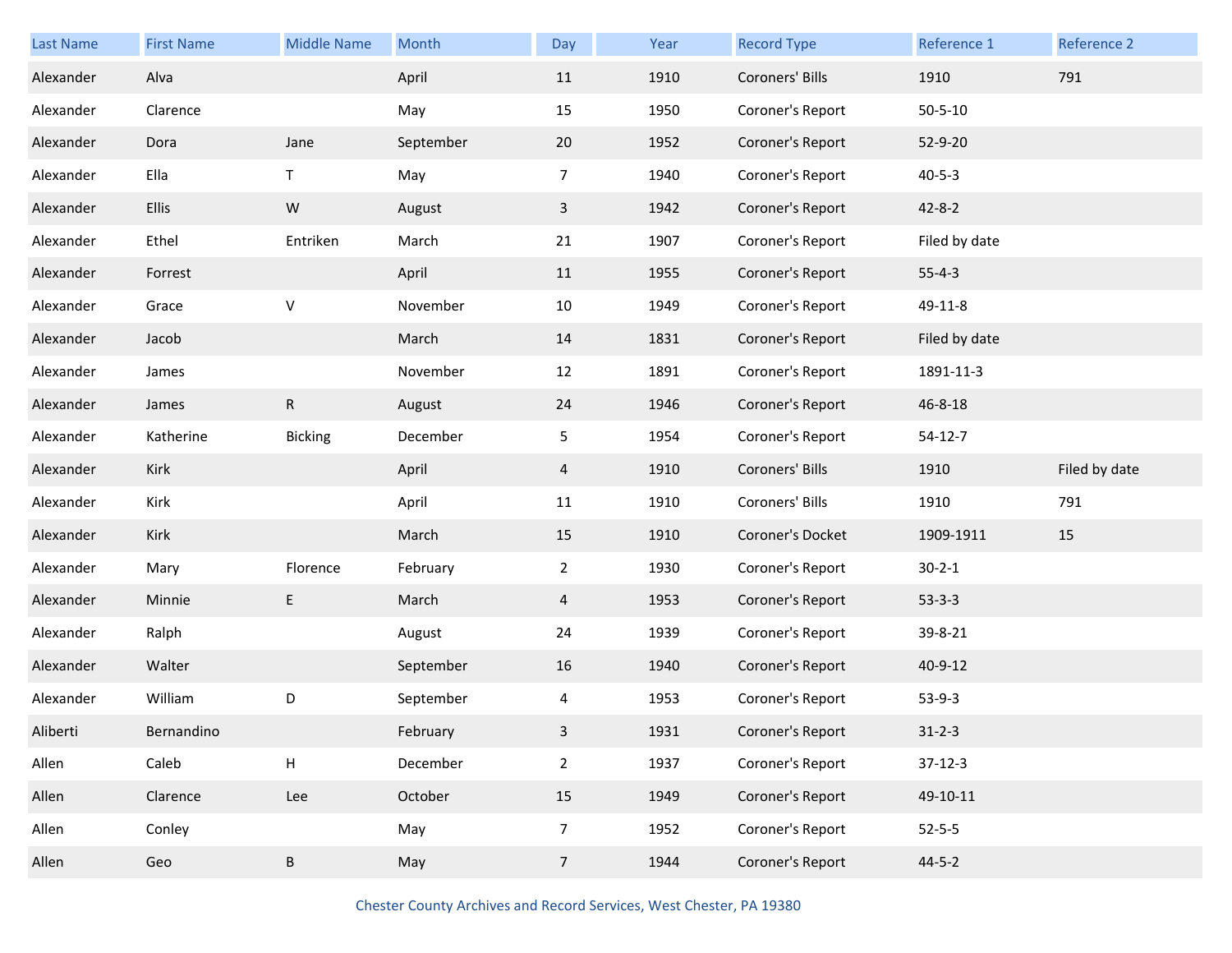| <b>Last Name</b> | <b>First Name</b> | <b>Middle Name</b> | Month     | Day          | Year | <b>Record Type</b>      | Reference 1   | Reference 2    |
|------------------|-------------------|--------------------|-----------|--------------|------|-------------------------|---------------|----------------|
| Allen            | Harry             | ${\sf R}$          | November  | 13           | 1947 | Coroner's Report        | $47 - 11 - 4$ |                |
| Allen            | John              |                    | September | 25           | 1937 | Coroner's Report        | 37-9-17       |                |
| Allen            | Millard           | E                  | November  | 19           | 1949 | Coroner's Report        | 49-11-22      |                |
| Allen            | R                 | ${\sf W}$          | January   | 15           | 1908 | Coroner's Docket        | 1906-1908     | 318            |
| Allen            | ${\sf R}$         | ${\sf W}$          | January   | 22           | 1908 | Coroners' Bills         | 1908          | Filed by date  |
| Allison          | Caroline          |                    | July      | 23           | 1860 | <b>Quarter Sessions</b> | P/465         | Aug. 1860      |
| Allison          | Charles           |                    | April     | 17           | 1911 | Coroner's Docket        | 1909-1911     | 317            |
| Allison          | Charles           |                    | April     | 19           | 1911 | Coroners' Bills         | 1911          | Filed by date  |
| Allison          | Gerald            |                    | August    | 21           | 1935 | Coroner's Report        | $35 - 8 - 13$ |                |
| Allison          | Harry             |                    | April     | 24           | 1891 | Coroner's Report        | 1891-4-1      |                |
| Allison          | James             |                    | November  | 5            | 1800 | Coroner's Report        | Filed by date |                |
| Allison          | May               |                    | June      | 12           | 1946 | Coroner's Report        | 46-6-10       |                |
| Allison          | Robert            |                    | September | 19           | 1900 | Coroners' Bills         | 1900          | 2614           |
| Allison          | Robert            |                    | August    | 12           | 1900 | Coroner's Docket        | 1897-1905     | 3              |
| Allison          | Robert            |                    | August    | 12           | 1900 | Coroner's Docket        | 1891-1912     | $\overline{7}$ |
| Allison          | Robert            | Franklin           | September | 17           | 1952 | Coroner's Report        | $52 - 9 - 15$ |                |
| Allison          | Thomas            |                    | January   | $\mathbf{1}$ | 1914 | Coroner's Docket        | 1912-1914     | 263            |
| Allshouse        | Nason             |                    | February  | 18           | 1952 | Coroner's Report        | $52 - 2 - 19$ |                |
| Allsworth        | Joseph            |                    | May       | 15           | 1893 | Coroners' Bills         | 1893          | 1332           |
| Allsworth        | Joseph            |                    | May       | 14           | 1893 | Coroner's Report        | 1893-5-1      |                |
| Alston           | Mary              |                    | April     | 23           | 1907 | Coroner's Docket        | 1906-1908     | 194            |
| Althouse         | Albert            | A                  | February  | 14           | 1940 | Coroner's Report        | $40 - 2 - 8$  |                |
| Althouse         | Brinton           |                    | August    | 18           | 1917 | Coroner's Docket        | 1916-1919     | 145            |
| Althouse         | Emily             |                    | April     | 9            | 1951 | Coroner's Report        | $51 - 4 - 9$  |                |
| Althouse         | Horace            | ${\sf M}$          | August    | 29           | 1940 | Coroner's Report        | 40-8-22       |                |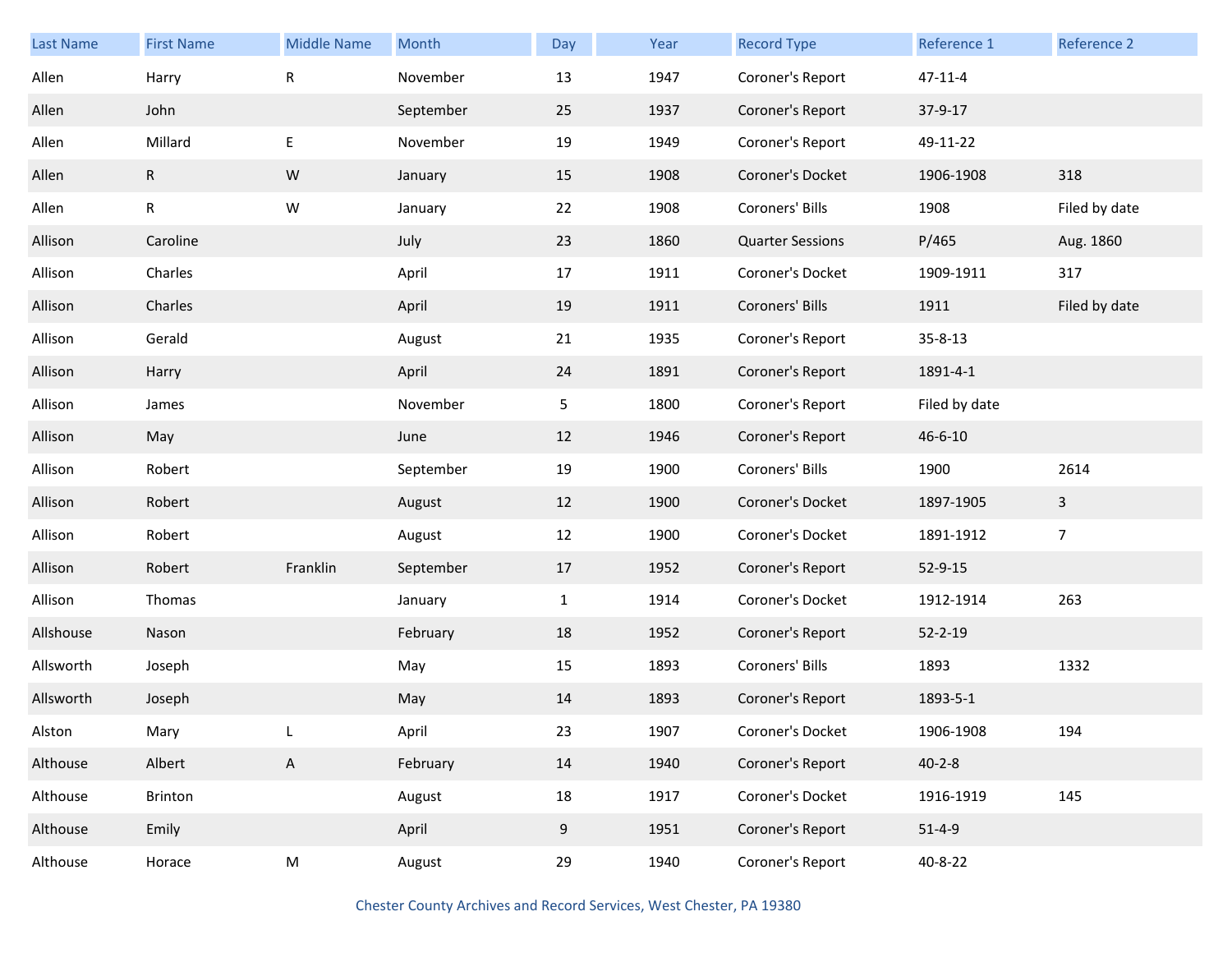| Last Name | <b>First Name</b> | <b>Middle Name</b> | Month     | Day             | Year | <b>Record Type</b> | Reference 1    | Reference 2    |
|-----------|-------------------|--------------------|-----------|-----------------|------|--------------------|----------------|----------------|
| Althouse  | John              | Н                  | April     | 3               | 1933 | Coroner's Report   | $33 - 4 - 3$   |                |
| Altman    | Harry             |                    | March     | 23              | 1942 | Coroner's Report   | $42 - 3 - 15$  |                |
| Altman    | Nigel             | P                  | May       | 19              | 1942 | Coroner's Report   | $42 - 5 - 14$  |                |
| Amadio    | Guiseppi          |                    | September | 24              | 1955 | Coroner's Report   | 55-9-10        |                |
| Amarante  | Carmino           |                    | March     | 16              | 1945 | Coroner's Report   | 45-3-10        |                |
| Amato     | Peter             |                    | May       | 31              | 1902 | Coroners' Bills    | 1902           | 1634           |
| Amato     | Petro             |                    | November  | 10              | 1901 | Coroner's Docket   | 1897-1905      | $\overline{4}$ |
| Amato     | Petro             |                    | November  | 10              | 1901 | Coroner's Docket   | 1891-1912      | $\overline{7}$ |
| Ambler    | Henry             | Smith              | December  | 18              | 1954 | Coroner's Report   | 54-12-15       |                |
| Ambrose   | Leslie            | B                  | January   | 12              | 1947 | Coroner's Report   | $47 - 1 - 3$   |                |
| Ambrozak  | Anthony           |                    | June      | 13              | 1938 | Coroner's Report   | $38 - 6 - 7$   |                |
| America   | Elizabeth         |                    | June      | 16              | 1911 | Coroners' Bills    | 1911           | Filed by date  |
| America   | Elizabeth         | $\mathbf{I}$       | June      | 12              | 1911 | Coroner's Docket   | 1909-1911      | 337            |
| Ammon     | Esther            | Mary               | October   | 22              | 1955 | Coroner's Report   | 55-10-11       |                |
| Ammon     | James             | A                  | November  | 5               | 1950 | Coroner's Report   | $50 - 11 - 17$ |                |
| Ammon     | Virginia          |                    | September | 10              | 1951 | Coroner's Report   | $51-9-3$       |                |
| Amos      | Walter            | ${\sf R}$          | December  | 11              | 1954 | Coroner's Report   | 54-12-12       |                |
| Ancone    | Peter             |                    | August    | 24              | 1935 | Coroner's Report   | 35-8-14        |                |
| Anderson  | (infant)          |                    | November  | 16              | 1916 | Coroner's Docket   | 1916-1919      | 58             |
| Anderson  | Anders            |                    | March     | 8               | 1941 | Coroner's Report   | $41 - 3 - 11$  |                |
| Anderson  | Axel              | G                  | May       | 17              | 1939 | Coroner's Report   | $39 - 5 - 9$   |                |
| Anderson  | Charles           | Franklin           | December  | $18\,$          | 1952 | Coroner's Report   | 52-12-14       |                |
| Anderson  | Clifford          |                    | July      | $5\phantom{.0}$ | 1918 | Coroner's Docket   | 1916-1919      | 268            |
| Anderson  | Elmer             |                    | April     | 27              | 1949 | Coroner's Report   | 49-4-16        |                |
| Anderson  | Flora             | Mason              | January   | 8               | 1946 | Coroner's Report   | $46 - 1 - 1$   |                |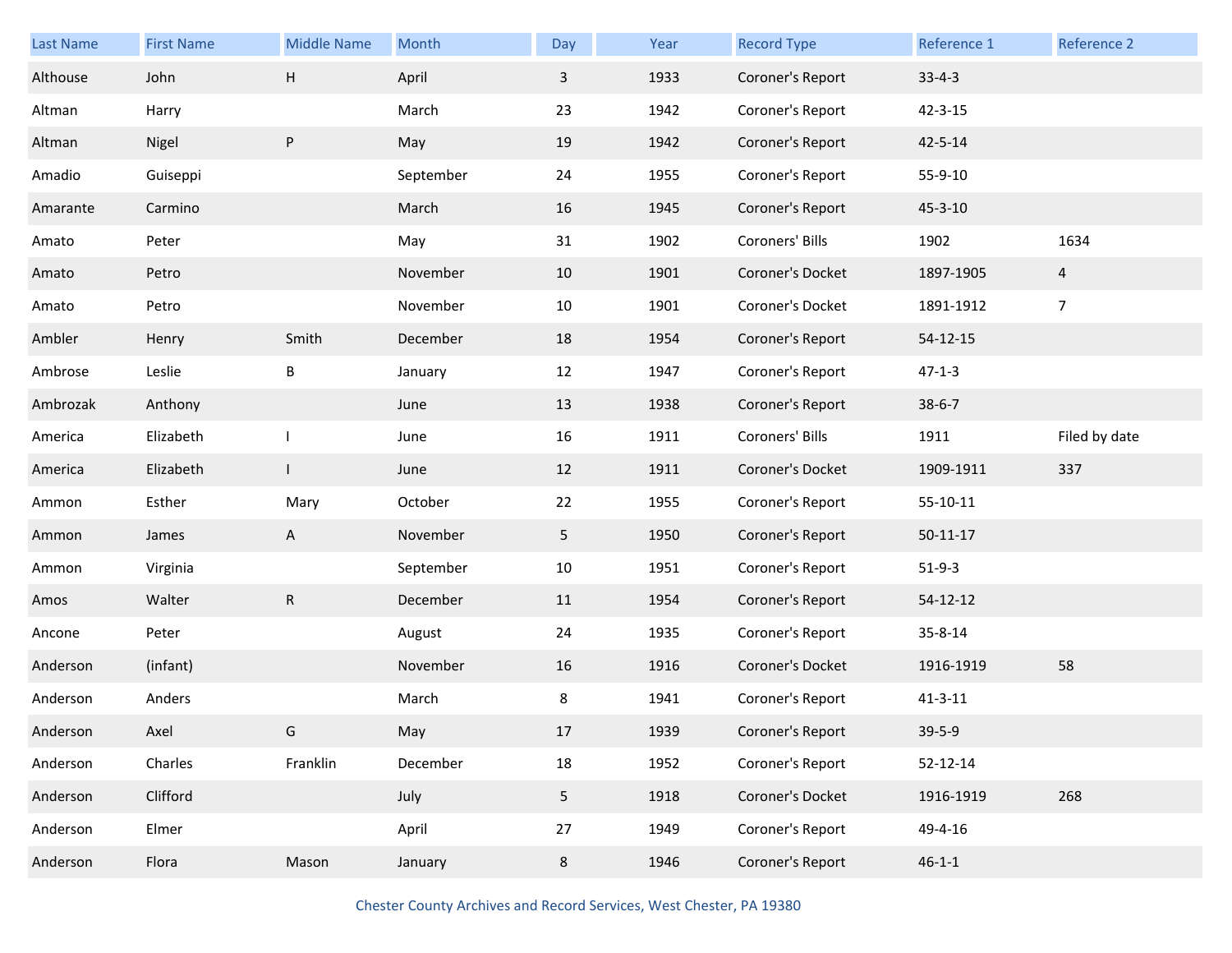| Last Name | <b>First Name</b> | <b>Middle Name</b> | Month     | Day            | Year | <b>Record Type</b>      | Reference 1   | Reference 2   |
|-----------|-------------------|--------------------|-----------|----------------|------|-------------------------|---------------|---------------|
| Anderson  | Frank             | $\mathsf E$        | November  | 30             | 1933 | Coroner's Report        | 33-11-37      |               |
| Anderson  | Frank             | J                  | March     | 15             | 1941 | Coroner's Report        | $41 - 3 - 14$ |               |
| Anderson  | Frederick         | J                  | January   | 9              | 1945 | Coroner's Report        | $45 - 1 - 17$ |               |
| Anderson  | George            |                    | September | 11             | 1907 | Coroners' Bills         | 1907          | Filed by date |
| Anderson  | George            |                    | August    | 24             | 1907 | Coroner's Docket        | 1906-1908     | 255           |
| Anderson  | Henry             |                    | March     | 4              | 1908 | Coroners' Bills         | 1908          | Filed by date |
| Anderson  | Henry             |                    | March     | 11             | 1908 | Coroners' Bills         | 1908          | 936           |
| Anderson  | Henry             |                    | March     | $\overline{2}$ | 1908 | Coroner's Docket        | 1906-1908     | 338           |
| Anderson  | J                 | Wilkinson          | October   | 14             | 1941 | Coroner's Report        | $41 - 10 - 6$ |               |
| Anderson  | John              |                    | May       | 4              | 1861 | <b>Quarter Sessions</b> | Q/23          | Aug. 1861     |
| Anderson  | John              |                    | October   | 17             | 1943 | Coroner's Report        | 43-10-7       |               |
| Anderson  | John              | B                  | May       | 20             | 1952 | Coroner's Report        | $52 - 5 - 23$ |               |
| Anderson  | Marshall          |                    | February  | 8              | 1935 | Coroner's Report        | $35 - 2 - 6$  |               |
| Anderson  | Martina           |                    | April     | 16             | 1938 | Coroner's Report        | $38 - 4 - 7$  |               |
| Anderson  | Mary              | $\mathsf C$        | September | 4              | 1890 | Coroners' Bills         | 1890          | Filed by Date |
| Anderson  | Myrtle            | Jean               | April     | 9              | 1941 | Coroner's Report        | $41 - 4 - 4$  |               |
| Anderson  | Norman            | J                  | January   | 24             | 1943 | Coroner's Report        | $43 - 1 - 13$ |               |
| Anderson  | Oliver            |                    | May       | 20             | 1918 | Coroner's Docket        | 1916-1919     | 252           |
| Anderson  | Paul              |                    | April     | 20             | 1953 | Coroner's Report        | $53 - 4 - 21$ |               |
| Anderson  | Samuel            | M                  | June      | 19             | 1891 | Coroner's Report        | 1891-6-8      |               |
| Anderson  | Thomas            | Barton             | October   | 27             | 1931 | Coroner's Report        | $31 - 10 - 5$ |               |
| Anderson  | Viola             | Ardella            | September | 18             | 1949 | Coroner's Report        | 49-9-10       |               |
| Anderson  | Virginia          |                    | June      | 17             | 1944 | Coroner's Report        | $44 - 6 - 8$  |               |
| Anderson  | William           |                    | January   | 29             | 1931 | Coroner's Report        | $31 - 1 - 2$  |               |
| Anderson  | William           | $\mathsf C$ B      | October   | 31             | 1827 | Coroners' Bills         | 1827          | 576           |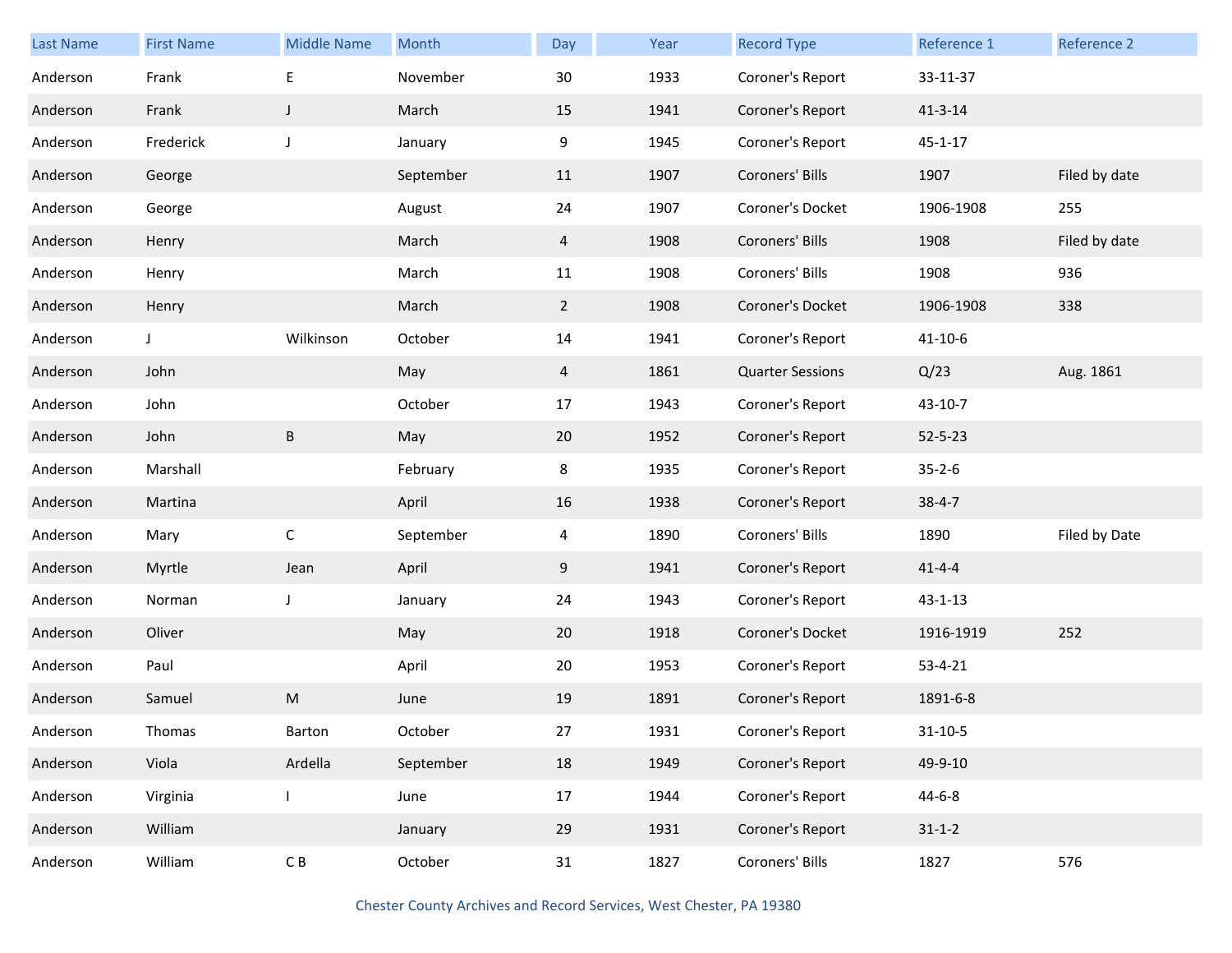| Last Name | <b>First Name</b>    | <b>Middle Name</b> | Month     | Day            | Year | <b>Record Type</b> | Reference 1   | Reference 2    |
|-----------|----------------------|--------------------|-----------|----------------|------|--------------------|---------------|----------------|
| Andress   | Winfield             | Joseph             | October   | 9              | 1955 | Coroner's Report   | $55 - 10 - 4$ |                |
| Andrew    | Charlotte            | E                  | April     | 8              | 1907 | Coroner's Docket   | 1906-1908     | 189            |
| Andrews   | <b>Brice</b>         | F                  | March     | 22             | 1935 | Coroner's Report   | $35 - 3 - 11$ |                |
| Andrews   | George               | Washington         | June      | 29             | 1953 | Coroner's Report   | $53 - 5 - 18$ |                |
| Andrews   | Herbert              |                    | August    | 25             | 1902 | Coroners' Bills    | 1902          | 1845           |
| Andrews   | Herbert              |                    | August    | 14             | 1902 | Coroner's Docket   | 1897-1905     | $\overline{a}$ |
| Andrews   | Herbert              |                    | August    | 14             | 1902 | Coroner's Docket   | 1891-1912     | 6              |
| Andrews   | James                |                    | April     | 21             | 1906 | Coroner's Docket   | 1906-1908     | 45             |
| Andrews   | Robert               |                    | July      | 17             | 1891 | Coroner's Report   | 1891-7-2      |                |
| Andrews   | Samuel               |                    | April     | 13             | 1899 | Coroner's Docket   | 1897-1905     | 5              |
| Andrews   | Samuel               | S                  | April     | 13             | 1899 | Coroner's Docket   | 1891-1912     | 5              |
| Andrews   | Stephen              |                    | September | $\overline{2}$ | 1936 | Coroner's Report   | $36 - 8 - 16$ |                |
| Andriole  | Joseph               | James              | February  | 11             | 1952 | Coroner's Report   | $52 - 2 - 11$ |                |
| Andruska  | Peter                |                    | April     | 17             | 1905 | Coroners' Bills    | 1905          | 964            |
| Andruska  | Peter                |                    | April     | 11             | 1905 | Coroner's Docket   | 1897-1905     | 293            |
| Angerman  | Dorothy              | Υ                  | July      | 22             | 1940 | Coroner's Report   | $40 - 7 - 12$ |                |
| Annucci   | Joseph               |                    | May       | 11             | 1903 | Coroner's Docket   | 1897-1905     | 5 <sub>1</sub> |
| Annucci   | Joseph               |                    | March     | 24             | 1903 | Coroners' Bills    | 1903          | 658            |
| Annucci   | Joseph               |                    | May       | 24             | 1903 | Coroners' Bills    | 1903          | Filed by date  |
| Annucci   | Joseph               |                    | March     | 11             | 1903 | Coroner's Docket   | 1891-1912     | $\mathbf{1}$   |
| Antacsik  | (infant of Victoria) |                    | February  | 27             | 1917 | Coroner's Docket   | 1916-1919     | 93             |
| Antal     | John                 |                    | September | $\overline{7}$ | 1908 | Coroner's Docket   | 1906-1908     | 407            |
| Antel     | John                 |                    | September | 9              | 1908 | Coroners' Bills    | 1908          | 2720           |
| Anthony   | Samuel               |                    | August    | 8              | 1906 | Coroner's Docket   | 1906-1908     | 95             |
| Antoine   | Leon                 |                    | July      | 6              | 1931 | Coroner's Report   | $31 - 7 - 7$  |                |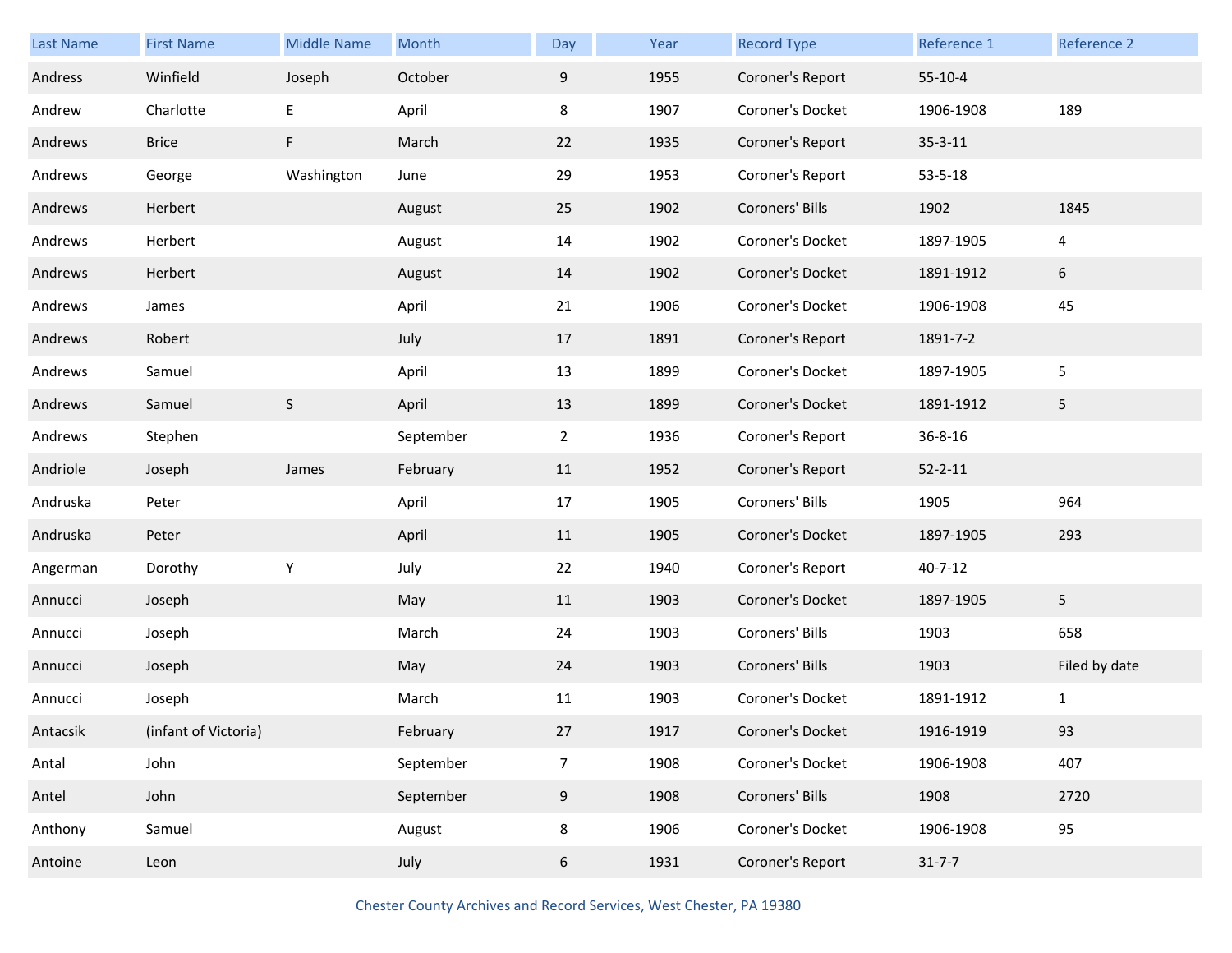| <b>Last Name</b> | <b>First Name</b> | <b>Middle Name</b> | Month     | Day            | Year | <b>Record Type</b> | Reference 1   | Reference 2    |
|------------------|-------------------|--------------------|-----------|----------------|------|--------------------|---------------|----------------|
| Antol            | Joseph            |                    | May       | 17             | 1948 | Coroner's Report   | 48-5-12       |                |
| Antoniak         | alexander         |                    | September | $\mathbf{3}$   | 1951 | Coroner's Report   | $51-9-2$      |                |
| Antonino         | Silvio            |                    | May       | 20             | 1914 | Coroner's Docket   | 1912-1914     | 304            |
| Antonopoilos     | Antonio           | D                  | October   | 19             | 1916 | Coroner's Docket   | 1916-1919     | 56             |
| Antonopoilos     | Antonio           | D                  | October   | 24             | 1916 | Coroner's Docket   | 1916-1919     | 53             |
| Anvito           | Fred              |                    | May       | 26             | 1902 | Coroner's Docket   | 1891-1912     | $\mathbf{3}$   |
| Anvito           | Fred              |                    | May       | 28             | 1902 | Coroners' Bills    | 1902          | 1565           |
| Anvito           | Fred              |                    | May       | 26             | 1902 | Coroner's Docket   | 1897-1905     | $\overline{7}$ |
| Appel            | Lewis             | ${\sf W}$          | April     | 18             | 1904 | Coroners' Bills    | 1904          | Filed by date  |
| Apple            | Lewis             | W                  | April     | 15             | 1904 | Coroner's Docket   | 1897-1905     | 6              |
| Apple            | Lewis             | W                  | April     | 15             | 1904 | Coroner's Docket   | 1891-1912     | $\overline{4}$ |
| Arasin           | Joseph            |                    | November  | 28             | 1955 | Coroner's Report   | 55-11-18      |                |
| Arasin           | William           |                    | December  | 28             | 1949 | Coroner's Report   | 49-12-16      |                |
| Arbogash         | Madeline          | Mary               | January   | 22             | 1947 | Coroner's Report   | $47 - 1 - 12$ |                |
| Archer           | Charity           | J                  | July      | $\overline{2}$ | 1940 | Coroner's Report   | $40 - 7 - 1$  |                |
| Archer           | Granville         |                    | December  | 9              | 1952 | Coroner's Report   | 52-12-9       |                |
| Archer           | Harry             | ${\sf M}$          | May       | 31             | 1936 | Coroner's Report   | $36 - 5 - 12$ |                |
| Archer           | Lewis             | F                  | October   | 19             | 1948 | Coroner's Report   | 48-10-13      |                |
| Archer           | Lewis             | ${\sf M}$          | October   | 26             | 1936 | Coroner's Report   | 36-10-22      |                |
| Archer           | Theodore          |                    | April     | 13             | 1907 | Coroner's Docket   | 1906-1908     | 190            |
| Archer           | William           |                    | July      | 5              | 1952 | Coroner's Report   | $52 - 7 - 3$  |                |
| Archey           | Maxwell           |                    | June      | 30             | 1941 | Coroner's Report   | $41 - 6 - 13$ |                |
| Archey           | William           |                    | November  | 19             | 1910 | Coroner's Docket   | 1909-1911     | 245            |
| Archey           | William           |                    | December  | 27             | 1910 | Coroners' Bills    | 1910          | Filed by date  |
| Ardes            | Julius            | ${\sf W}$          | July      | 5 <sub>1</sub> | 1949 | Coroner's Report   | $49 - 7 - 2$  |                |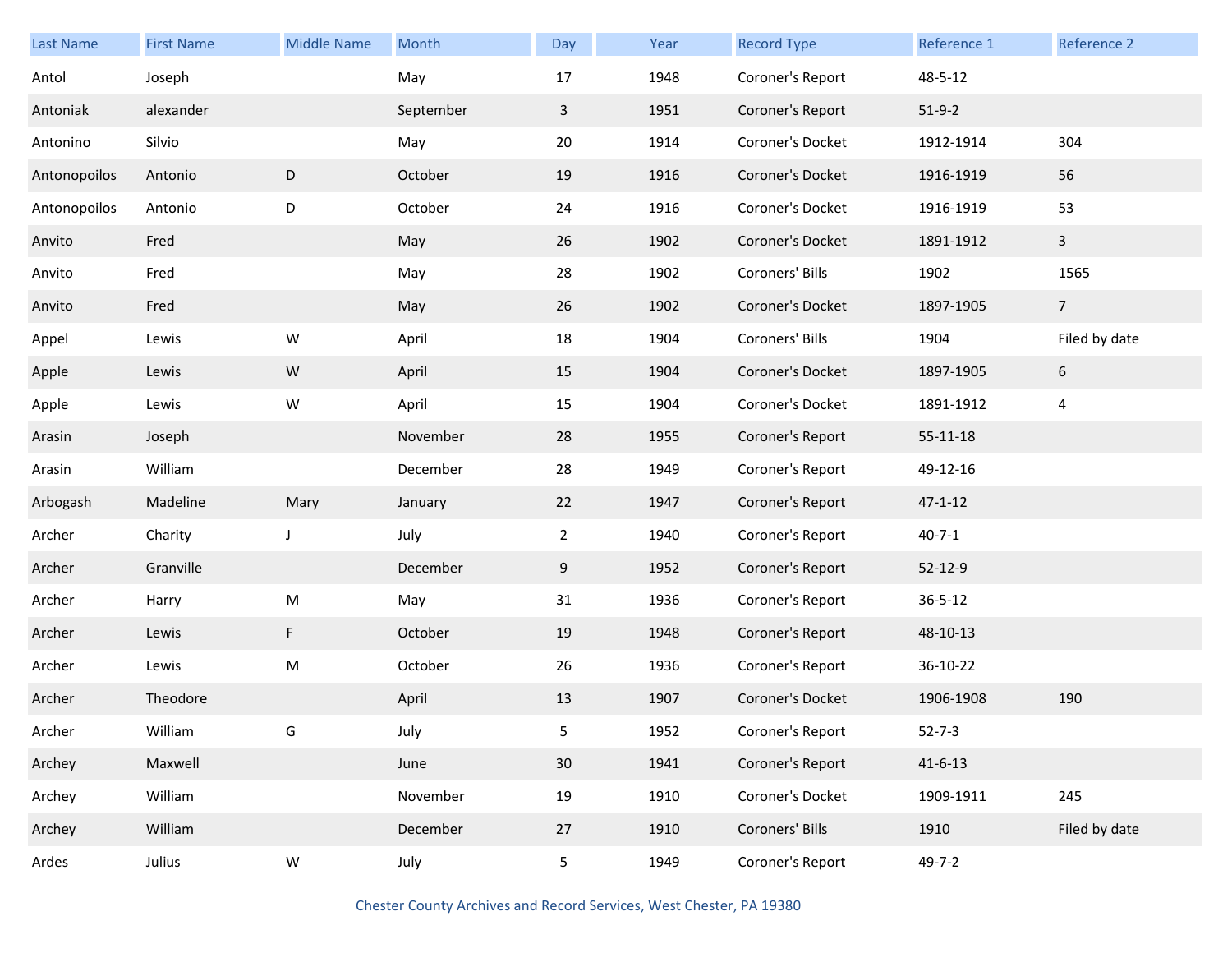| Last Name | <b>First Name</b>  | <b>Middle Name</b> | Month     | Day            | Year | <b>Record Type</b>      | Reference 1   | Reference 2   |
|-----------|--------------------|--------------------|-----------|----------------|------|-------------------------|---------------|---------------|
| Armstrong | (infant of Louisa) |                    | May       | 6              | 1861 | <b>Quarter Sessions</b> | P/520         | Apr. 1861     |
| Armstrong | James              |                    | June      | 13             | 1896 | Coroners' Bills         | 1896          | 1943          |
| Armstrong | James              |                    | June      | 11             | 1896 | Coroner's Report        | 1896-6-3      |               |
| Armstrong | Lydia              |                    | December  | 16             | 1909 | Coroners' Bills         | 1909          | 3396          |
| Armstrong | Lydia              |                    | December  | 7 <sup>7</sup> | 1909 | Coroner's Docket        | 1909-1911     | 116           |
| Armstrong | William            |                    | September | 6              | 1854 | <b>Quarter Sessions</b> | O/471         | Jul. 1854     |
| Armstrong | William            |                    | November  | 8              | 1942 | Coroner's Report        | $42 - 11 - 7$ |               |
| Arnato    | Petro              |                    | November  | 15             | 1901 | Coroners' Bills         | 1901          | Filed by date |
| Arnold    | Katie              |                    | April     | 20             | 1945 | Coroner's Report        | 45-4-17       |               |
| Arnold    | Marie              | К                  | November  | $\overline{7}$ | 1943 | Coroner's Report        | 43-11-2       |               |
| Arnold    | Mary               |                    | August    | 17             | 1886 | Coroners' Bills         | 1886          | 2059          |
| Arrowood  | Elizabeth          | Ann                | August    | 14             | 1935 | Coroner's Report        | $35 - 8 - 6$  |               |
| Arrowood  | Roy                |                    | September | 14             | 1937 | Coroner's Report        | 37-9-10       |               |
| Arthur    | Anna               | Н                  | April     | 8              | 1950 | Coroner's Report        | $50 - 4 - 5$  |               |
| Artis     | Elmer              |                    | June      | 26             | 1904 | Coroner's Docket        | 1891-1912     | 5             |
| Artis     | Elmer              |                    | June      | 26             | 1904 | Coroner's Docket        | 1897-1905     | 6             |
| Artis     | Elmer              |                    | July      | 5              | 1904 | Coroners' Bills         | 1904          | 1748          |
| Asbury    | Robert             | G                  | November  | 8              | 1949 | Coroner's Report        | 49-11-1       |               |
| Ash       | David              |                    | November  | 20             | 1916 | Coroner's Docket        | 1916-1919     | 63            |
| Ash       | Edith              | Ε                  | May       | 11             | 1939 | Coroner's Report        | $39 - 5 - 4$  |               |
| Ash       | Ellen              | $\mathbf{L}$       | September | 25             | 1946 | Coroner's Report        | 46-9-20       |               |
| Ash       | Franklin           | P                  | October   | 15             | 1889 | Coroners' Bills         | 1889          | Filed by Date |
| Ash       | John               | Nevin              | May       | 18             | 1941 | Coroner's Report        | $41 - 5 - 12$ |               |
| Ash       | Walter             | S                  | October   | 25             | 1916 | Coroner's Docket        | 1916-1920     | 55            |
| Ash       | William            |                    | July      | 27             | 1854 | <b>Quarter Sessions</b> | O/470         | No Papers     |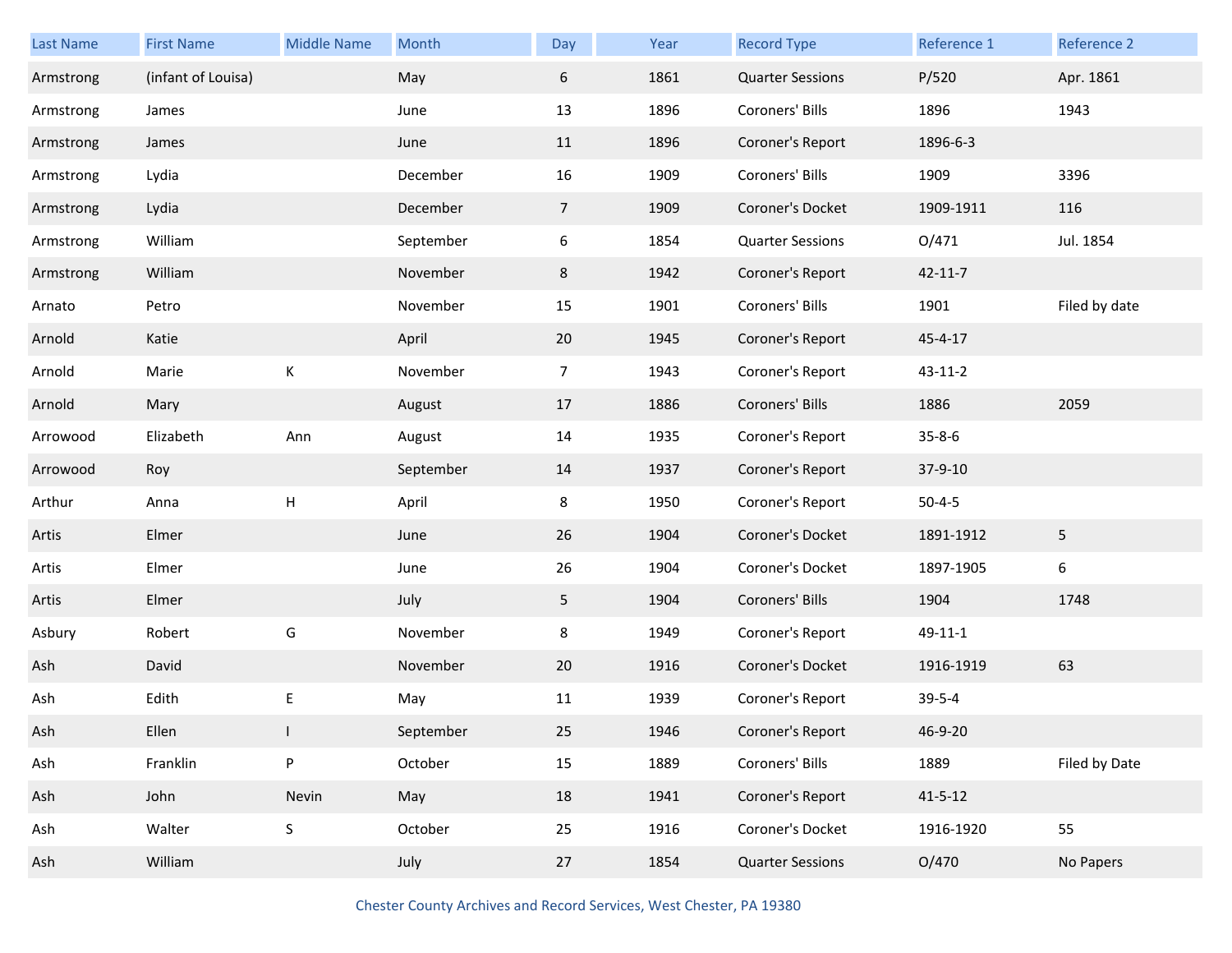| <b>Last Name</b> | <b>First Name</b> | <b>Middle Name</b> | Month     | Day            | Year | <b>Record Type</b>      | Reference 1   | Reference 2             |
|------------------|-------------------|--------------------|-----------|----------------|------|-------------------------|---------------|-------------------------|
| Ashton           | Alice             | Α                  | February  | 15             | 1945 | Coroner's Report        | $45 - 2 - 6$  |                         |
| Askins           | James             |                    | November  | 24             | 1910 | Coroner's Docket        | 1909-1911     | 247                     |
| Askins           | James             |                    | December  | 5              | 1910 | Coroners' Bills         | 1910          | 3305                    |
| Assay            | John              |                    | January   | 9              | 1900 | Coroner's Docket        | 1897-1905     | $\mathbf{3}$            |
| Aston            | Samuel            | Enos               | January   | 3              | 1945 | Coroner's Report        | 44-12-14      |                         |
| Atherton         | George            |                    | March     | 15             | 1855 | <b>Quarter Sessions</b> | P/15          | Apr. 1855               |
| Atkins           | Emma              | L                  | December  | 26             | 1943 | Coroner's Report        | 43-12-13      |                         |
| Atkinson         | Joseph            | M                  | August    | 21             | 1936 | Coroner's Report        | $36 - 8 - 4$  |                         |
| Atkinson         | Robert            |                    | May       | 25             | 1948 | Coroner's Report        | 48-5-13       |                         |
| Atkinson         | Thomas            |                    | December  | 23             | 1897 | Coroner's Docket        | 1891-1912     | $\overline{\mathbf{3}}$ |
| Atkinson         | Thomas            |                    | December  | 23             | 1897 | Coroner's Docket        | 1897-1905     | 6                       |
| Atkinson         | Thomas            |                    | December  | 23             | 1897 | Coroners' Bills         | 1897          | 4613                    |
| Atley            | Maud              |                    | June      | $\overline{4}$ | 1911 | Coroner's Docket        | 1909-1911     | 329                     |
| Attley           | Maud              |                    | June      | 12             | 1911 | Coroners' Bills         | 1911          | Filed by date           |
| Atwell           | Irwin             | J                  | October   | 5              | 1915 | Coroner's Docket        | 1915          | 83                      |
| Augee            | Bennett           |                    | January   | 29             | 1849 | <b>Quarter Sessions</b> | O/73          | Jan. 1849               |
| Augsburg         | August            |                    | January   | 5              | 1918 | Coroner's Docket        | 1916-1919     | 204                     |
| Augustitus       | Charles           |                    | March     | 20             | 1933 | Coroner's Report        | $33 - 3 - 10$ |                         |
| Augustynowicz    | Frank             | August             | May       | 16             | 1954 | Coroner's Report        | $54 - 5 - 15$ |                         |
| Aukamp           | Betty             | Jane               | March     | 21             | 1935 | Coroner's Report        | $35 - 3 - 12$ |                         |
| Aumiller         | George            | W                  | May       | 6              | 1912 | Coroners' Bills         | 1912          | 1223                    |
| Aumiller         | George            | ${\sf W}$          | May       | $\mathbf{3}$   | 1912 | Coroners' Bills         | 1912          | 1219                    |
| Aumiller         | George            | ${\sf W}$          | April     | 26             | 1912 | Coroner's Docket        | 1912-1914     | 57                      |
| Austin           | Charles           | W P                | September | 13             | 1918 | Coroner's Docket        | 1916-1920     | 139                     |
| Austin           | Hilery            |                    | October   | 25             | 1907 | Coroner's Docket        | 1906-1908     | 284                     |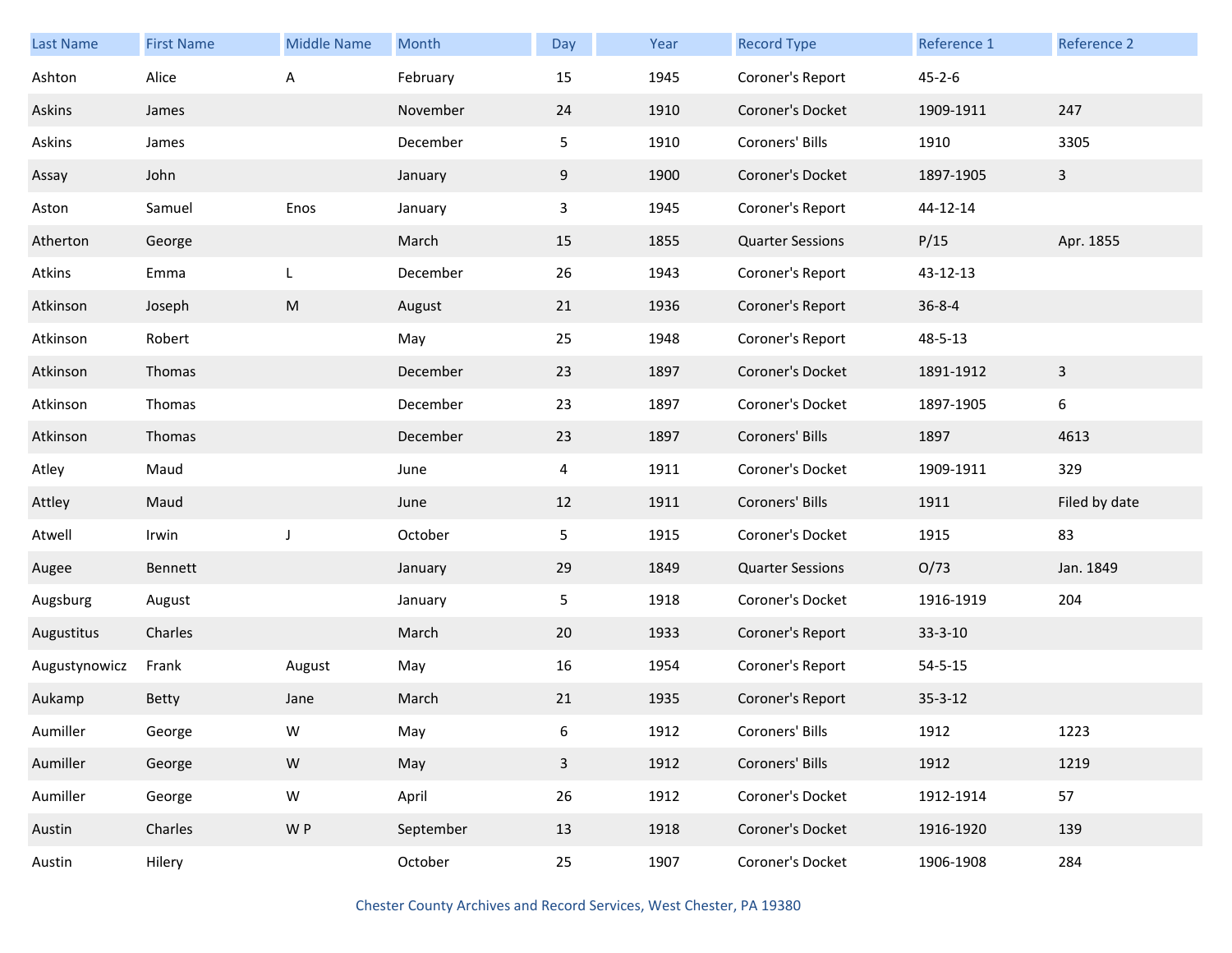| <b>Last Name</b> | <b>First Name</b> | <b>Middle Name</b>        | Month     | Day          | Year | <b>Record Type</b>      | Reference 1    | Reference 2   |
|------------------|-------------------|---------------------------|-----------|--------------|------|-------------------------|----------------|---------------|
| Austin           | $\mathsf{J}$      | Franklin                  | April     | $\mathbf{3}$ | 1945 | Coroner's Report        | $45 - 4 - 1$   |               |
| Austin           | J                 | Harold                    | March     | 29           | 1952 | Coroner's Report        | $52 - 3 - 22$  |               |
| Austin           | John              | P                         | August    | $\mathbf{1}$ | 1910 | Coroners' Bills         | 1910           | Filed by date |
| Austin           | John              | P                         | August    | $\mathbf{1}$ | 1910 | Coroner's Docket        | 1909-1911      | 203           |
| Austin           | Louise            |                           | April     | 29           | 1936 | Coroner's Report        | $36 - 4 - 10$  |               |
| Autera           | Julia             |                           | May       | 13           | 1918 | Coroner's Docket        | 1916-1920      | 128           |
| Auther           | John              | E                         | March     | 26           | 1891 | Coroner's Report        | 1891-3-4       |               |
| Ayers            | Charles           |                           | March     | 19           | 1937 | Coroner's Report        | $37 - 3 - 15$  |               |
| Ayers            | Charles           | E                         | August    | $\mathbf{3}$ | 1953 | Coroner's Report        | $53 - 8 - 2$   |               |
| Babb             | Edwin             |                           | May       | 30           | 1857 | <b>Quarter Sessions</b> | P/166          | Apr. 1857     |
| Babb             | John              | $\boldsymbol{\mathsf{H}}$ | January   | $\mathbf{3}$ | 1910 | Coroners' Bills         | 1910           | Filed by date |
| Babb             | John              | $\mathsf{H}$              | January   | $\mathbf{1}$ | 1910 | Coroner's Docket        | 1909-1911      | 127           |
| <b>Babiak</b>    | Peter             |                           | September | 11           | 1943 | Coroner's Report        | 43-9-7         |               |
| Babija           | Wasyila           |                           | August    | 6            | 1911 | Coroner's Docket        | 1909-1911      | 360           |
| Bable            | Clarence          |                           | June      | 9            | 1939 | Coroner's Report        | $39 - 6 - 4$   |               |
| Babusick         | John              | J                         | April     | 9            | 1954 | Coroner's Report        | $54 - 4 - 3$   |               |
| Babya            | Wasyila           |                           | August    | 14           | 1911 | Coroners' Bills         | 1911           | Filed by date |
| Bach             | Joseph            | Frank                     | November  | 25           | 1954 | Coroner's Report        | $54 - 11 - 16$ |               |
| Bachetti         | Remigi            |                           | February  | 14           | 1914 | Coroner's Docket        | 1912-1914      | 274           |
| Bachman          | Henry             |                           | January   | 26           | 1942 | Coroner's Report        | $42 - 1 - 19$  |               |
| Bachman          | James             | D                         | December  | 9            | 1942 | Coroner's Report        | 42-12-2        |               |
| Bachman          | Robert            |                           | January   | 27           | 1939 | Coroner's Report        | $39 - 1 - 13$  |               |
| Bacionga         | John              |                           | November  | $\mathbf{1}$ | 1936 | Coroner's Report        | $36 - 11 - 1$  |               |
| Bacon            | Lawrence          |                           | August    | 17           | 1941 | Coroner's Report        | $41 - 8 - 15$  |               |
| Bacon            | Viola             | B                         | June      | 18           | 1885 | Coroners' Bills         | 1885           | 1485          |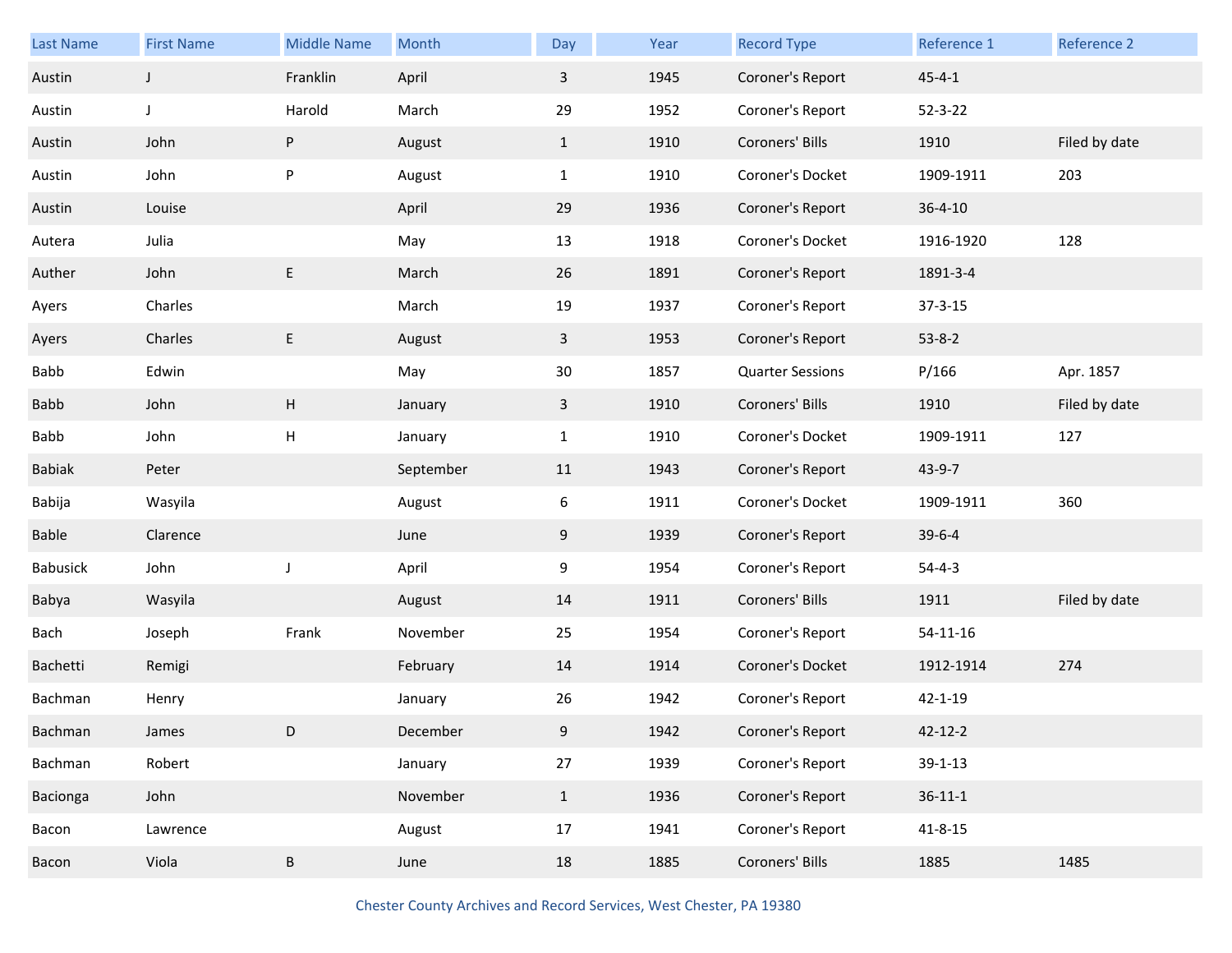| <b>Last Name</b> | <b>First Name</b> | <b>Middle Name</b> | Month     | Day            | Year | <b>Record Type</b> | Reference 1   | Reference 2    |
|------------------|-------------------|--------------------|-----------|----------------|------|--------------------|---------------|----------------|
| <b>Badcliffe</b> | David             |                    | November  | 16             | 1938 | Coroner's Report   | 38-11-12      |                |
| Bader            | Carl              | ${\sf P}$          | February  | 11             | 1912 | Coroner's Docket   | 1912-1914     | 19             |
| Bader            | Charles           | F                  | November  | $\overline{7}$ | 1942 | Coroner's Report   | $42 - 11 - 6$ |                |
| Bader            | Frederick         | $\mathsf{C}$       | February  | 11             | 1912 | Coroner's Docket   | 1912-1914     | 18             |
| Bader            | Laura             |                    | August    | 21             | 1916 | Coroner's Docket   | 1916-1920     | 47             |
| Badger           | Guy               | William            | June      | 13             | 1943 | Coroner's Report   | $43 - 6 - 7$  |                |
| Badie            | Ella              |                    | October   | 23             | 1942 | Coroner's Report   | 42-10-9       |                |
| Badson           | Emmarine          |                    | May       | 27             | 1950 | Coroner's Report   | $50 - 5 - 21$ |                |
| Baen             | Evan              | ${\sf R}$          | September | 16             | 1935 | Coroner's Report   | 35-9-11       |                |
| Baen             | Evan              | Roger              | October   | 10             | 1954 | Coroner's Report   | $54-10-4$     |                |
| Baen             | Lowell            |                    | December  | 28             | 1944 | Coroner's Report   | 44-12-21      |                |
| Baer             | Viola             |                    | March     | 25             | 1953 | Coroner's Report   | $53 - 3 - 17$ |                |
| Bagjos           | Joseph            |                    | November  | 12             | 1900 | Coroner's Docket   | 1897-1905     | $\overline{7}$ |
| Bagjos           | Joseph            |                    | November  | 25             | 1900 | Coroners' Bills    | 1900          | 3324           |
| Bagjos           | Joseph            |                    | November  | 12             | 1900 | Coroner's Docket   | 1891-1912     | 51             |
| Bagy             | Bertalon          |                    | March     | 27             | 1910 | Coroners' Bills    | 1910          | Filed by date  |
| Bahel            | Edgar             |                    | October   | 17             | 1889 | Coroners' Bills    | 1889          | 2702           |
| Bahel            | Edgar             |                    | October   | 18             | 1893 | Coroners' Bills    | 1893          | 2698           |
| Bahel            | Edgar             |                    | October   | 16             | 1893 | Coroner's Report   | 1893-10-3     |                |
| Bahel            | Morton            |                    | January   | 4              | 1876 | Coroner's Report   | Filed by date |                |
| Bahel            | William           | R                  | April     | 20             | 1943 | Coroner's Report   | 43-4-12       |                |
| Bailey           | Ada               | B                  | September | $\mathbf{1}$   | 1946 | Coroner's Report   | $46 - 9 - 2$  |                |
| Bailey           | Albert            | ${\sf P}$          | September | 25             | 1948 | Coroner's Report   | 48-9-25       |                |
| Bailey           | Arthur            |                    | February  | $\mathbf{1}$   | 1951 | Coroner's Report   | $51 - 2 - 19$ |                |
| Bailey           | Eliza             |                    | December  | 16             | 1896 | Coroners' Bills    | 1896          | 4026           |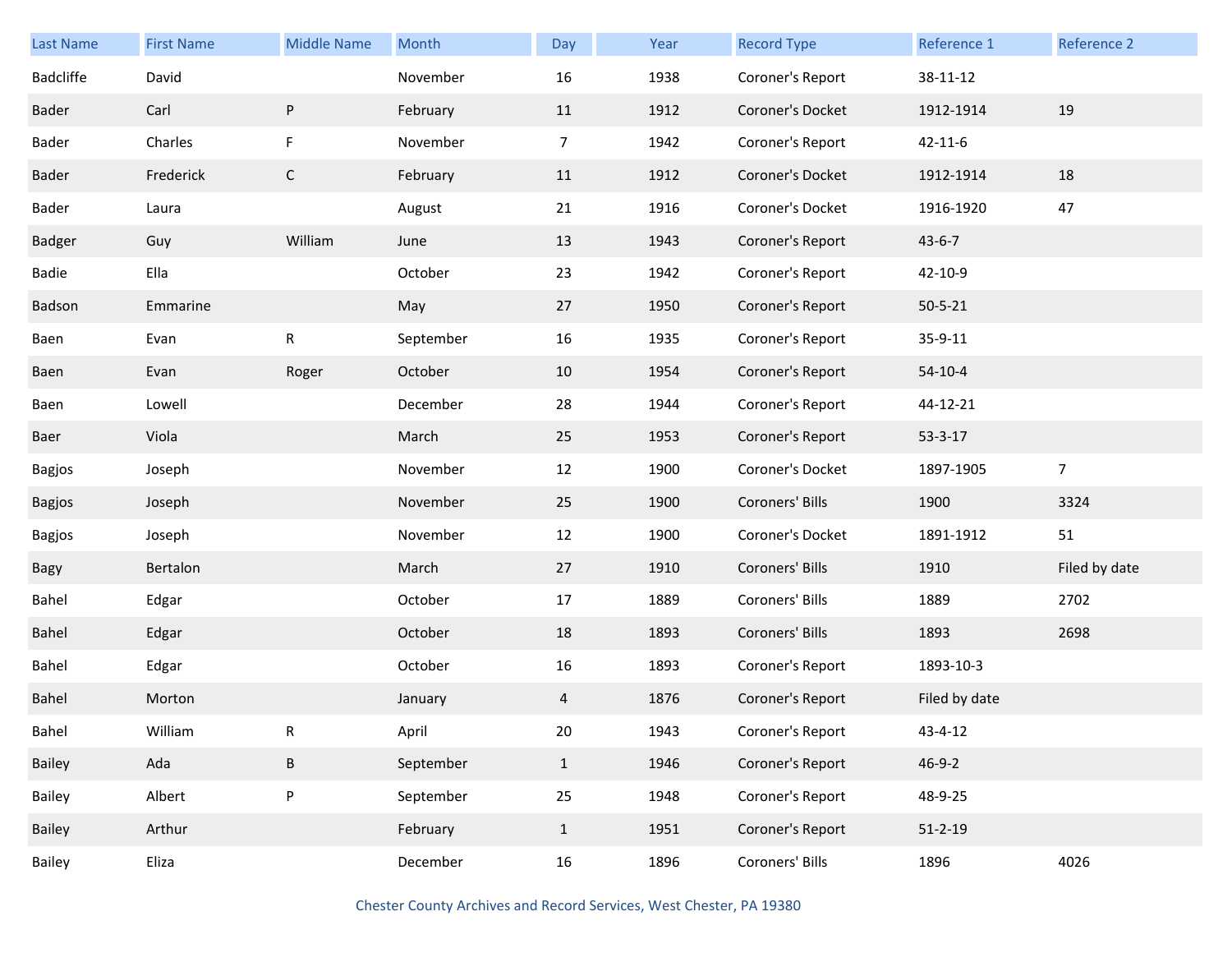| <b>Last Name</b> | <b>First Name</b> | <b>Middle Name</b> | Month     | Day            | Year | <b>Record Type</b>      | Reference 1   | Reference 2   |
|------------------|-------------------|--------------------|-----------|----------------|------|-------------------------|---------------|---------------|
| Bailey           | Eliza             |                    | December  | 14             | 1896 | Coroner's Report        | 1896-12-2     |               |
| Bailey           | Elizabeth         | A                  | April     | 25             | 1888 | Coroners' Bills         | 1888          | 945           |
| Bailey           | Franklin          |                    | September | 18             | 1905 | Coroners' Bills         | 1905          | 2290          |
| Bailey           | Geo               |                    | June      | 13             | 1901 | Coroner's Docket        | 1897-1905     | 8             |
| Bailey           | George            |                    | July      | 12             | 1901 | Coroners' Bills         | 1901          | Filed by Date |
| Bailey           | George            | W                  | March     | $\mathbf{1}$   | 1919 | Coroner's Docket        | 1916-1919     | 359           |
| Bailey           | James             |                    | February  | 28             | 1949 | Coroner's Report        | 49-2-19       |               |
| Bailey           | Margaret          | Grimes             | August    | 21             | 1946 | Coroner's Report        | 46-8-12       |               |
| Bailey           | Martha            | $\mathsf S$        | September | 25             | 1895 | Coroner's Report        | 1895-9-6      |               |
| Bailey           | Martha            | S                  | September | 28             | 1895 | Coroners' Bills         | 1895          | Filed by Date |
| Bailey           | Quentine          |                    | October   | 31             | 1950 | Coroner's Report        | 50-10-27      |               |
| Bailey           | Rudolph           | Stephen            | August    | 29             | 1950 | Coroner's Report        | 50-8-24       |               |
| Bailey           | Samuel            | K                  | September | 22             | 1945 | Coroner's Report        | 45-9-13       |               |
| Bailey           | Sarah             | W                  | November  | $\mathbf{1}$   | 1932 | Coroner's Report        | 32-11-19      |               |
| <b>Baily</b>     | Elizabeth         | A                  | April     | 25             | 1888 | Coroners' Bills         | 1888          | Filed by Date |
| Baily            | Franklin          |                    | September | 11             | 1905 | Coroner's Docket        | 1897-1905     | 321           |
| <b>Baily</b>     | Franklin          |                    | September | 11             | 1905 | Coroner's Docket        | 1891-1912     | 15            |
| Baily            | Geo               |                    | June      | 30             | 1901 | Coroner's Docket        | 1891-1912     | 54            |
| <b>Baily</b>     | Jabez             |                    | March     | $\overline{2}$ | 1807 | Coroner's Report        | Filed by date |               |
| Baily            | Knight            |                    | April     | 17             | 1806 | Coroner's Report        | Filed by date |               |
| Baily            | Marshall          |                    | March     | 18             | 1861 | Coroners' Bills         | 1861          | 195           |
| Baily            | Marshel           |                    | March     | $2^{\circ}$    | 1861 | <b>Quarter Sessions</b> | P/501         | Mar. 1861     |
| Baily            | Martha            | $\mathsf S$        | September | 25             | 1895 | Coroners' Bills         | 1895          | 2692          |
| Baily            | Mary              | Anna               | September | 17             | 1863 | Coroners' Bills         | 1863          | 219           |
| Baily            | Mary              | Anna               | September | 17             | 1863 | Coroners' Bills         | 1863          | 203           |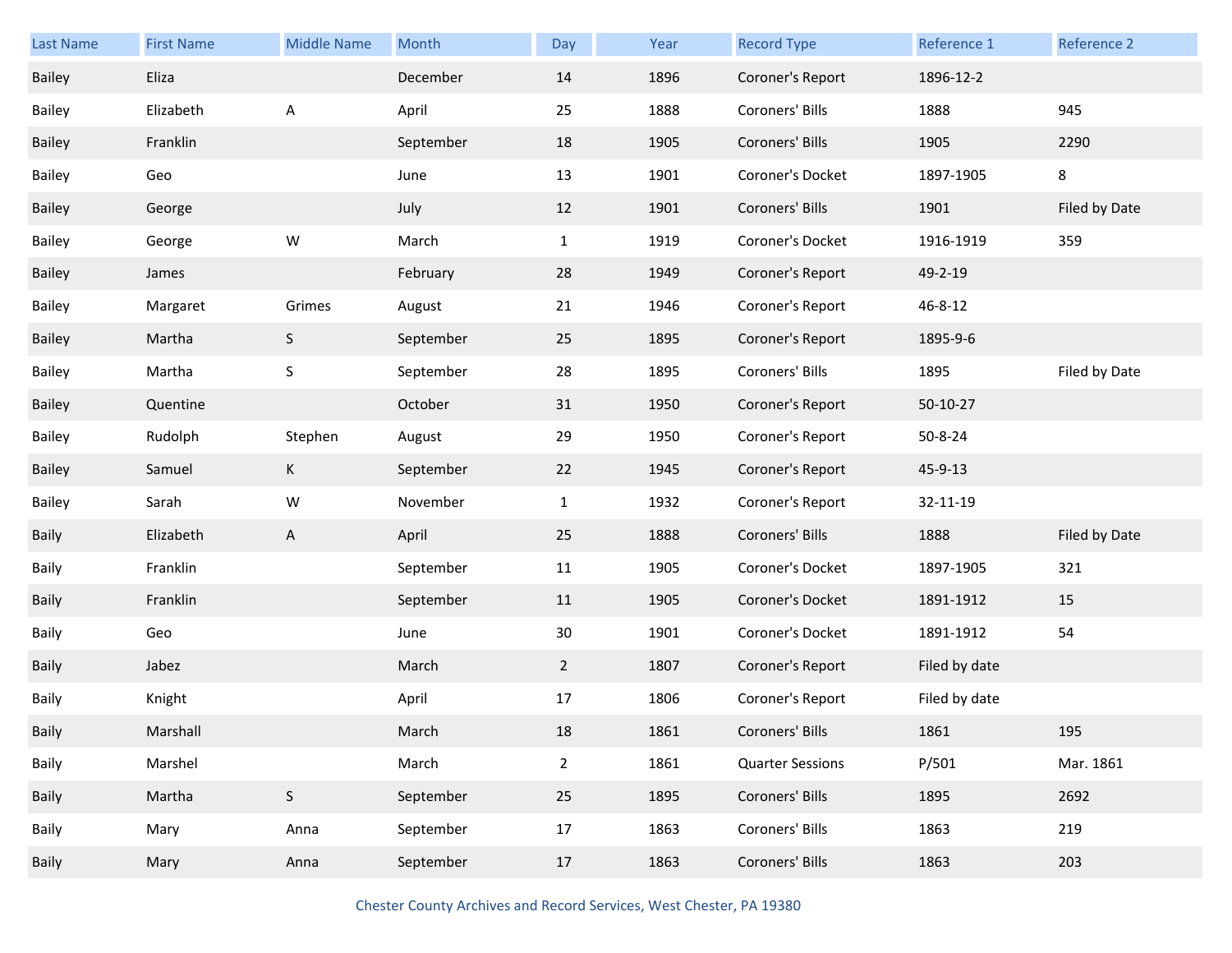| <b>Last Name</b> | <b>First Name</b> | <b>Middle Name</b> | Month     | Day            | Year | <b>Record Type</b> | Reference 1   | Reference 2 |
|------------------|-------------------|--------------------|-----------|----------------|------|--------------------|---------------|-------------|
| Bair             | Anna              | M                  | August    | 26             | 1940 | Coroner's Report   | 40-8-23       |             |
| Bair             | Christ            |                    | September | 10             | 1906 | Coroner's Docket   | 1906-1908     | 110         |
| Bair             | Harry             |                    | August    | 5              | 1902 | Coroners' Bills    | 1902          | 1800        |
| Bair             | Harry             |                    | July      | 31             | 1902 | Coroner's Docket   | 1897-1905     | 8           |
| Bair             | Harry             |                    | July      | 31             | 1902 | Coroner's Docket   | 1891-1912     | 55          |
| Bair             | Henry             | D                  | January   | $\overline{2}$ | 1902 | Coroner's Docket   | 1897-1905     | 8           |
| Bair             | Henry             | D                  | January   | $2^{\circ}$    | 1902 | Coroner's Docket   | 1891-1912     | 53          |
| Bair             | John              | R                  | December  | 18             | 1954 | Coroner's Report   | 54-12-16      |             |
| Baird            | Henry             | J B                | September | 17             | 1935 | Coroner's Report   | 35-9-12       |             |
| Baisden          | Maude             |                    | March     | 30             | 1953 | Coroner's Report   | $53 - 3 - 21$ |             |
| Baker            | Alexander         |                    | April     | 19             | 1950 | Coroner's Report   | $50 - 4 - 9$  |             |
| Baker            | Eleanor           |                    | January   | 6              | 1953 | Coroner's Report   | $53-1-9$      |             |
| Baker            | Flora             |                    | October   | 21             | 1876 | Coroner's Report   | Filed by date |             |
| Baker            | Frank             |                    | September | 29             | 1888 | Coroners' Bills    | 1888          | 1894        |
| Baker            | George            | Β                  | May       | 23             | 1946 | Coroner's Report   | $46 - 5 - 1$  |             |
| Baker            | Grace             | E                  | June      | 13             | 1915 | Coroner's Docket   | 1915          | 47          |
| Baker            | Harry             | E                  | September | 19             | 1942 | Coroner's Report   | 42-9-9        |             |
| Baker            | Henry             | K                  | February  | 13             | 1931 | Coroner's Report   | $31 - 2 - 5$  |             |
| Baker            | Howard            |                    | February  | 24             | 1946 | Coroner's Report   | $46 - 1 - 12$ |             |
| Baker            | James             |                    | October   | 11             | 1936 | Coroner's Report   | $36-10-13$    |             |
| Baker            | James             |                    | July      | 5              | 1939 | Coroner's Report   | $39 - 7 - 4$  |             |
| Baker            | John              | $\mathsf{C}$       | July      | 25             | 1910 | Coroner's Docket   | 1909-1911     | 198         |
| Baker            | John              | ${\mathsf c}$      | August    | $\mathbf{1}$   | 1910 | Coroners' Bills    | 1910          | 1887        |
| Baker            | Lind              | Mason              | April     | $\overline{4}$ | 1948 | Coroner's Report   | $48 - 4 - 2$  |             |
| Baker            | Mary              |                    | March     | 21             | 1933 | Coroner's Report   | $33 - 3 - 11$ |             |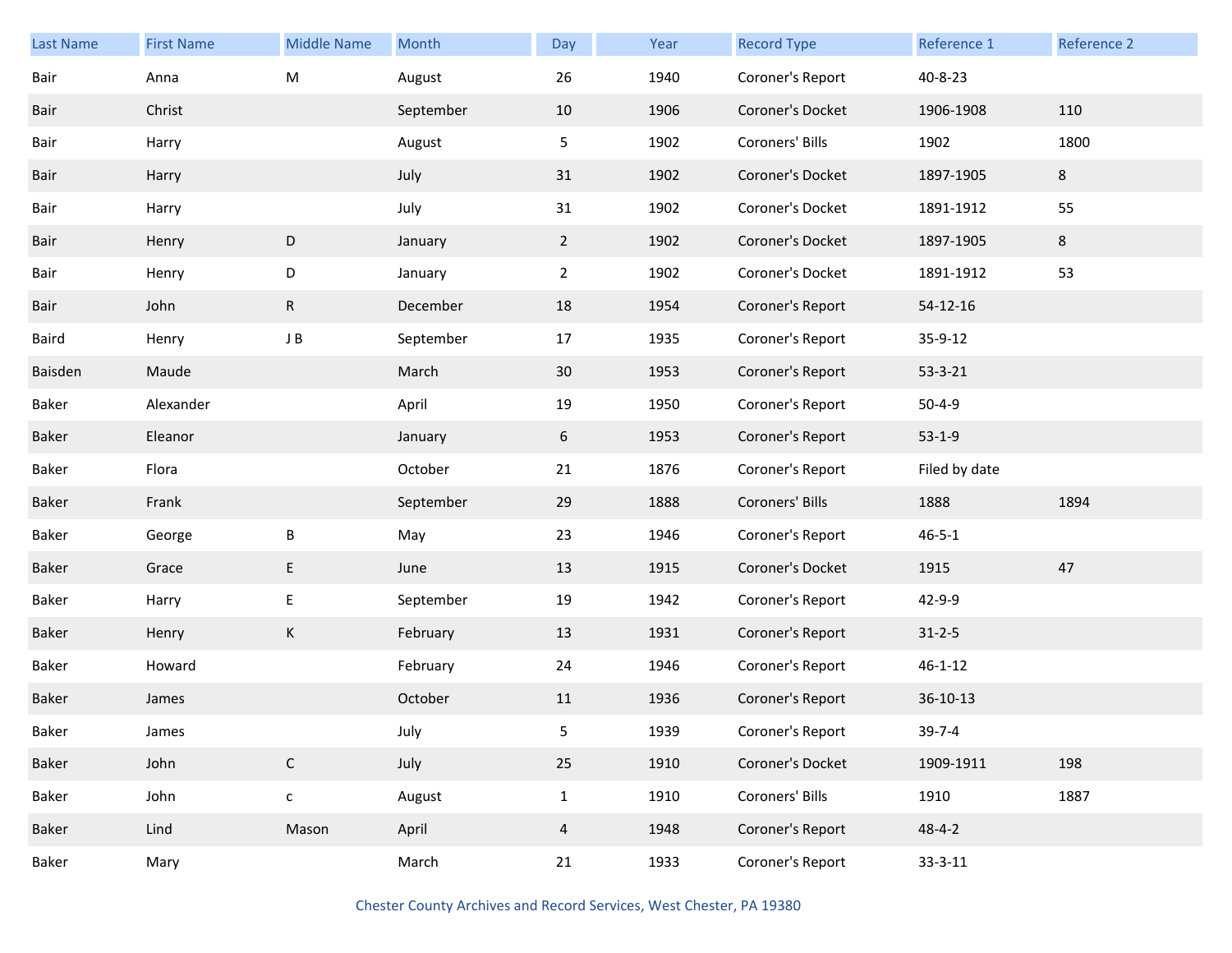| <b>Last Name</b> | <b>First Name</b> | <b>Middle Name</b> | Month     | Day             | Year | <b>Record Type</b> | Reference 1   | Reference 2   |
|------------------|-------------------|--------------------|-----------|-----------------|------|--------------------|---------------|---------------|
| Baker            | Mary              |                    | January   | 3               | 1947 | Coroner's Report   | $47 - 2 - 1$  |               |
| Baker            | Mary              | A                  | April     | 20              | 1915 | Coroner's Docket   | 1915          | 33            |
| Baker            | Ottey             | Lewis              | September | 16              | 1940 | Coroner's Report   | 40-9-9        |               |
| Baker            | Phineas           |                    | January   | 26              | 1881 | Coroners' Bills    | 1881          | Filed by Date |
| Baker            | Phyllis           |                    | October   | $7\overline{ }$ | 1940 | Coroner's Report   | $40 - 10 - 7$ |               |
| Baker            | Samuel            | S                  | September | 17              | 1863 | Coroners' Bills    | 1863          | 198           |
| Baker            | Samuel            | $\mathsf S$        | September | 17              | 1863 | Coroners' Bills    | 1863          | 221           |
| Baker            | Thomas            |                    | November  | 20              | 1933 | Coroner's Report   | 33-11-25      |               |
| Baker            | William           | ${\sf D}$          | December  | 29              | 1884 | Coroners' Bills    | 1884          | 3053          |
| Baker            | William           | ${\sf R}$          | November  | 16              | 1916 | Coroner's Docket   | 1916-1919     | 57            |
| Baldwin          | (child of M.)     |                    | July      | 24              | 1886 | Coroners' Bills    | 1886          | 1759          |
| Baldwin          | Caleb             | Lewis              | August    | 23              | 1933 | Coroner's Report   | $33 - 8 - 3$  |               |
| Baldwin          | Charles           |                    | October   | 18              | 1910 | Coroner's Docket   | 1909-1911     | 238           |
| Baldwin          | Charles           | Sumner             | July      | 27              | 1941 | Coroner's Report   | $41 - 7 - 12$ |               |
| Baldwin          | Eugene            |                    | December  | 22              | 1939 | Coroner's Report   | 39-12-15      |               |
| Baldwin          | Harlan            |                    | July      | 31              | 1869 | Coroners' Bills    | 1869          | 632           |
| Baldwin          | J                 | Thomas W           | March     | 28              | 1904 | Coroners' Bills    | 1904          | Filed by date |
| Baldwin          | John              | D                  | August    | 15              | 1946 | Coroner's Report   | 46-8-23       |               |
| Baldwin          | Louisa            |                    | June      | 19              | 1910 | Coroner's Docket   | 1909-1911     | 182           |
| Baldwin          | Louisa            |                    | June      | 20              | 1910 | Coroners' Bills    | 1910          | Filed by date |
| Baldwin          | Marietta          |                    | July      | 24              | 1901 | Coroners' Bills    | 1901          | Filed by Date |
| Baldwin          | Marietta          |                    | July      | 20              | 1901 | Coroner's Docket   | 1891-1912     | 53            |
| Baldwin          | Marietta          |                    | July      | 12              | 1901 | Coroner's Docket   | 1897-1905     | 9             |
| Baldwin          | T.                | William            |           |                 |      | Coroner's Docket   | 1897-1905     | 9             |
| Baldwin          | Thomas            | $\mathsf{R}$       | April     | $\overline{4}$  | 1904 | Coroners' Bills    | 1904          | 911           |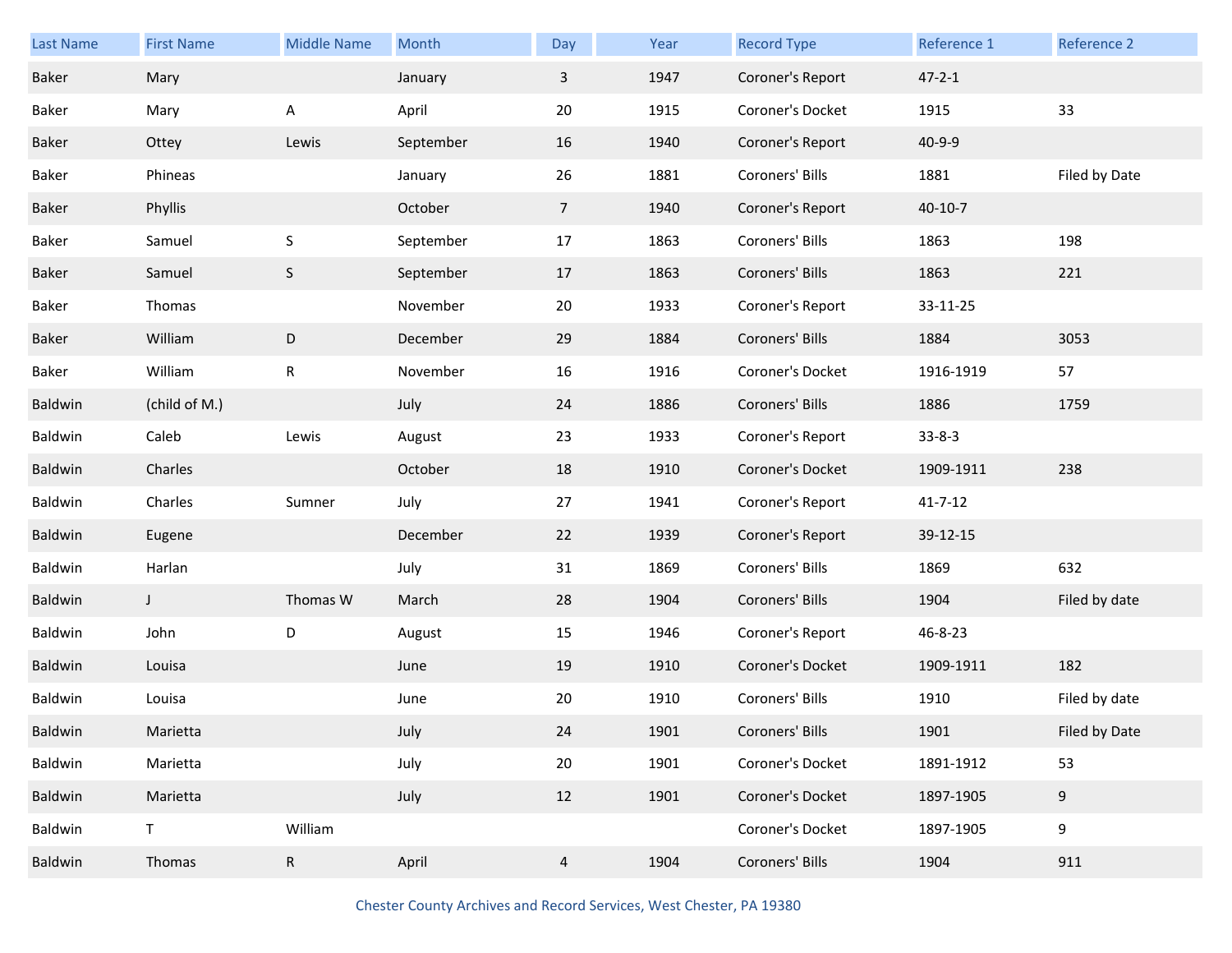| <b>Last Name</b>  | <b>First Name</b> | <b>Middle Name</b> | Month     | Day            | Year | <b>Record Type</b> | Reference 1   | Reference 2   |
|-------------------|-------------------|--------------------|-----------|----------------|------|--------------------|---------------|---------------|
| Baldwin           | William           |                    | October   | 4              | 1897 | Coroner's Docket   | 1897-1905     | 10            |
| Baldwin           | William           | J                  | October   | $\overline{4}$ | 1897 | Coroner's Docket   | 1891-1912     | 52            |
| Baldy             | John              | Montgomery         | December  | 12             | 1934 | Coroner's Report   | 34-12-9       |               |
| Balentine         | Horace            |                    | April     | 28             | 1917 | Coroner's Docket   | 1916-1920     | 75            |
| Balentine         | Jane              |                    | February  | 27             | 1908 | Coroner's Docket   | 1906-1908     | 333           |
| Balentine         | Jane              |                    | March     | 4              | 1908 | Coroners' Bills    | 1908          | Filed by date |
| <b>Bales</b>      | Marion            |                    | April     | 29             | 1936 | Coroner's Report   | $36 - 4 - 8$  |               |
| Ballantine        | Hamilton          |                    | June      | 16             | 1937 | Coroner's Report   | $37-6-4$      |               |
| Ballard           | Franklin          |                    | November  | 25             | 1910 | Coroner's Docket   | 1909-1911     | 248           |
| Ballard           | Franklin          |                    | November  | 28             | 1910 | Coroners' Bills    | 1910          | Filed by date |
| <b>Ballentine</b> | $\mathsf R$       | Lily               | May       | 12             | 1951 | Coroner's Report   | $51 - 5 - 8$  |               |
| <b>Balling</b>    | Harry             | E                  | March     | 22             | 1954 | Coroner's Report   | $54 - 3 - 15$ |               |
| Balogh            | Joseph            |                    | June      | 21             | 1938 | Coroner's Report   | 38-6-11       |               |
| Balough           | John              |                    | August    | 13             | 1933 | Coroner's Report   | $33 - 8 - 7$  |               |
| Banjamin          | Keith             | A                  | January   | 22             | 1955 | Coroner's Report   | $55 - 1 - 13$ |               |
| <b>Bankis</b>     | Reuben            |                    | December  | 16             | 1907 | Coroner's Docket   | 1906-1908     | 304           |
| Banks             | Lillian           | May                | January   | 13             | 1905 | Coroner's Docket   | 1891-1912     | 12            |
| Banks             | Lillian           | May                | January   | 13             | 1905 | Coroner's Docket   | 1897-1905     | 270           |
| Banks             | Lillian           | May                | January   | 30             | 1905 | Coroners' Bills    | 1905          | 67            |
| Banks             | Roscoe            |                    | July      | 24             | 1917 | Coroner's Docket   | 1916-1919     | 130           |
| Bann              | Rachael           | Ann                | October   | 25             | 1897 | Coroner's Docket   | 1891-1912     | 34            |
| Bannan            | Charles           | $\mathsf J$        | August    | $\mathbf{1}$   | 1951 | Coroner's Report   | $51 - 8 - 3$  |               |
| Bantom            | William           |                    | September | $\overline{2}$ | 1951 | Coroner's Report   | $51-9-1$      |               |
| Banyaskay         | Frank             |                    | October   | 13             | 1918 | Coroner's Docket   | 1916-1919     | 305           |
| Barangano         | Joseph            |                    | June      | 24             | 1916 | Coroner's Docket   | 1916-1920     | 35            |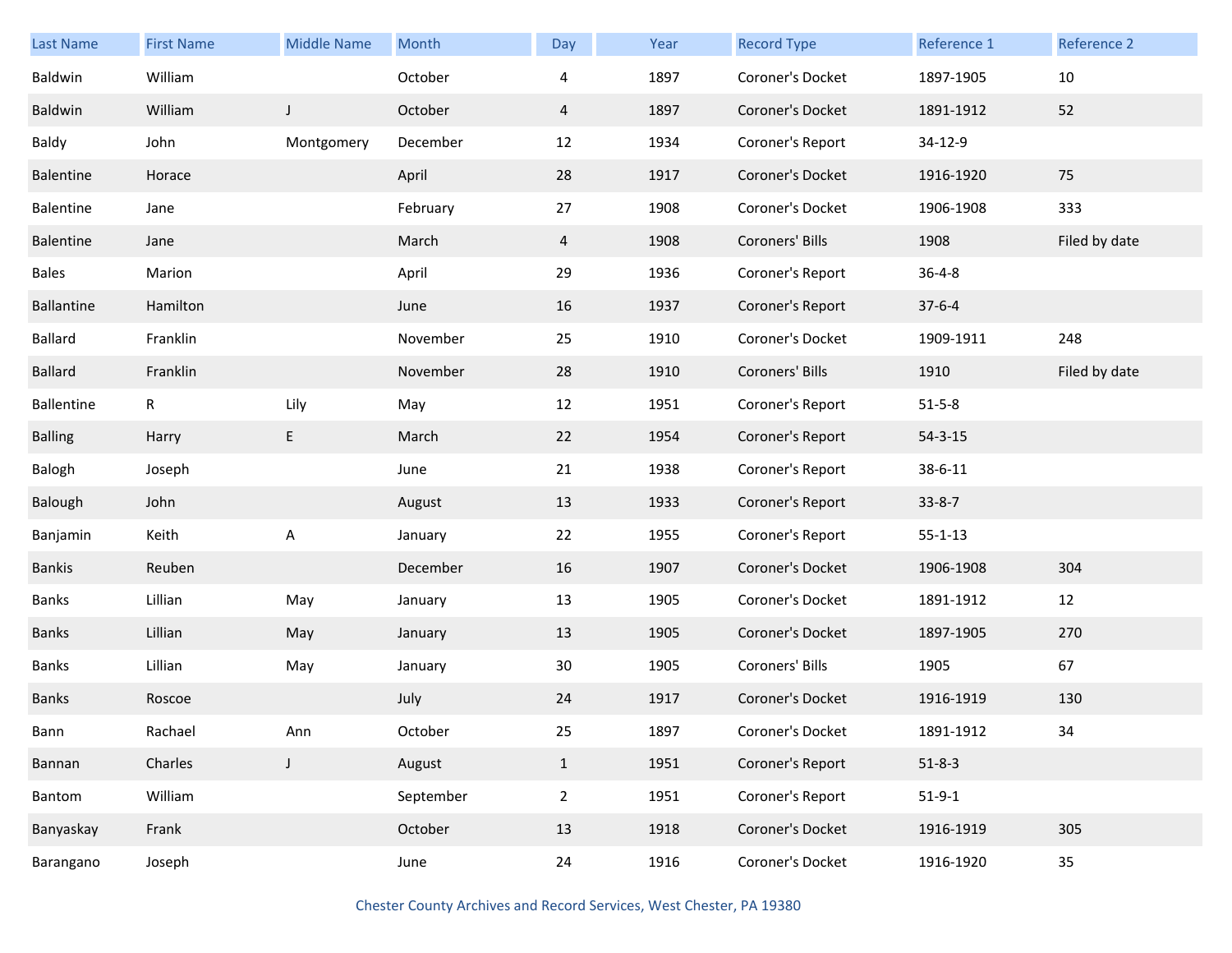| <b>Last Name</b> | <b>First Name</b> | <b>Middle Name</b> | Month     | Day            | Year | <b>Record Type</b> | Reference 1    | Reference 2 |
|------------------|-------------------|--------------------|-----------|----------------|------|--------------------|----------------|-------------|
| Bararoff         | Delio             |                    | September | $\overline{7}$ | 1936 | Coroner's Report   | $36 - 9 - 3$   |             |
| Barben           | Harvey            |                    | December  | 24             | 1878 | Coroner's Report   | Filed by date  |             |
| Barclay          | Elmer             |                    | April     | 18             | 1934 | Coroner's Report   | $34 - 4 - 7$   |             |
| Barefoot         | Georgie           | Anna               | June      | 19             | 1952 | Coroner's Report   | $52 - 6 - 17$  |             |
| Bareford         | John              |                    | June      | 24             | 1795 | Coroner's Report   | Filed by date  |             |
| Barim            | Willmer           | G                  | January   | 6              | 1898 | Coroners' Bills    | 1898           | 13          |
| Barkdell         | Florence          |                    | May       | $\overline{7}$ | 1940 | Coroner's Report   | $40 - 5 - 4$   |             |
| Barker           | (infant)          |                    | December  | 8              | 1951 | Coroner's Report   | $51 - 12 - 10$ |             |
| Barker           | Harold            | Eugene             | May       | 17             | 1952 | Coroner's Report   | $52 - 5 - 18$  |             |
| Barker           | Henry             | Α                  | February  | 10             | 1945 | Coroner's Report   | $45 - 2 - 2$   |             |
| Barker           | Robert            |                    | December  | 5              | 1878 | Coroner's Report   | Filed by date  |             |
| Barker           | Royale            |                    | August    | 17             | 1945 | Coroner's Report   | 45-8-10        |             |
| Barkley          | Emma              | Н                  | May       | 24             | 1935 | Coroner's Report   | $35 - 5 - 11$  |             |
| Barkley          | John              | Norman             | November  | 8              | 1944 | Coroner's Report   | 44-11-8        |             |
| Barkley          | Lewis             | Vernon             | April     | 19             | 1915 | Coroner's Docket   | 1915           | 32          |
| Barkley          | Raymond           |                    | July      | 5              | 1944 | Coroner's Report   | 44-6-16        |             |
| Barlos           | Mary              |                    | August    | 20             | 1950 | Coroner's Report   | $50 - 8 - 20$  |             |
| Barlow           | Douglas           | R                  | July      | 26             | 1944 | Coroner's Report   | 44-7-12        |             |
| Barlow           | King              | $\sf S$            | July      | 12             | 1941 | Coroner's Report   | $41 - 7 - 9$   |             |
| Barnard          | Walter            | J                  | December  | 23             | 1941 | Coroner's Report   | 41-12-29       |             |
| <b>Barnes</b>    | Albert            | С                  | July      | 24             | 1951 | Coroner's Report   | $51 - 7 - 18$  |             |
| Barnes           | Clarence          |                    | July      | 24             | 1933 | Coroner's Report   | $33 - 7 - 8$   |             |
| Barnes           | Grank             |                    | November  | 10             | 1918 | Coroner's Docket   | 1916-1920      | 145         |
| Barnes           | James             | $\mathsf C$        | June      | 24             | 1945 | Coroner's Report   | 45-6-20        |             |
| Barnes           | Louise            |                    | August    | 9              | 1942 | Coroner's Report   | $42 - 8 - 8$   |             |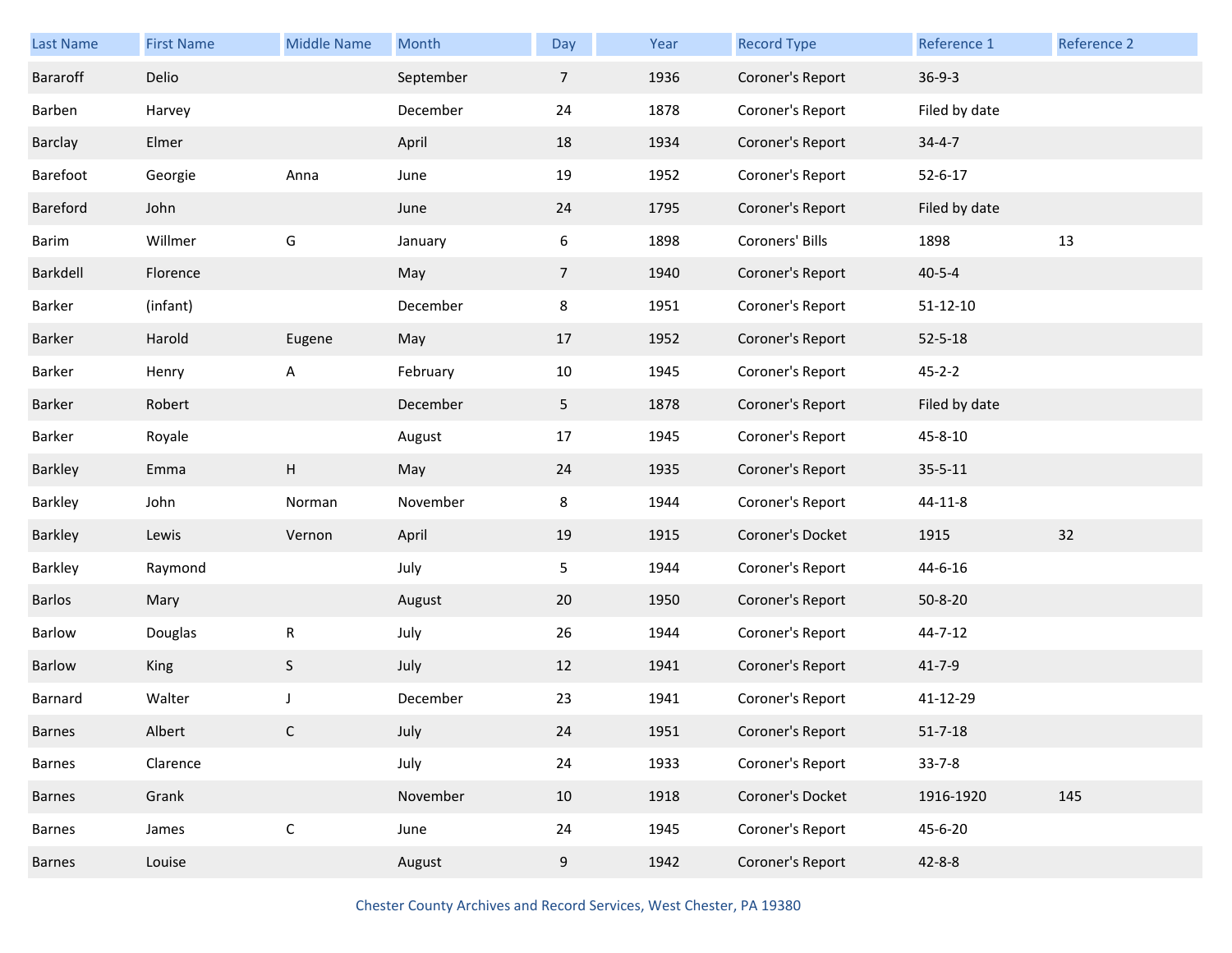| <b>Last Name</b> | <b>First Name</b> | <b>Middle Name</b> | Month     | Day             | Year | <b>Record Type</b> | Reference 1   | Reference 2   |
|------------------|-------------------|--------------------|-----------|-----------------|------|--------------------|---------------|---------------|
| <b>Barnes</b>    | Robert            |                    | December  | 4               | 1953 | Coroner's Report   | $53 - 11 - 1$ |               |
| <b>Barnes</b>    | William           |                    | January   | 20              | 1912 | Coroner's Docket   | 1912-1914     | 12            |
| <b>Barnes</b>    | Wilmer            |                    | January   | 15              | 1953 | Coroner's Report   | $53 - 1 - 22$ |               |
| Barnet           |                   |                    | February  | 12              | 1798 | Coroner's Report   | Filed by date |               |
| Barnett          |                   |                    | February  | 20              | 1798 | Coroners' Bills    | 1798          | Filed by Date |
| Barnett          | Charles           | Evis               | June      | 14              | 1941 | Coroner's Report   | $41 - 6 - 7$  |               |
| Barnett          | Earl              | $\mathsf C$        | December  | 14              | 1955 | Coroner's Report   | 55-12-10      |               |
| Barnett          | Sarah             | E                  | February  | 27              | 1943 | Coroner's Report   | $43 - 2 - 14$ |               |
| Barnett          | Thomas            | $\sf S$            | May       | $\overline{7}$  | 1907 | Coroner's Docket   | 1906-1908     | 198           |
| Barnett          | William           |                    | September | 29              | 1901 | Coroner's Docket   | 1891-1912     | 26            |
| Barnett          | William           |                    | September | 30              | 1901 | Coroners' Bills    | 1901          | 2426          |
| barnett          | William           |                    | September | 29              | 1901 | Coroner's Docket   | 1897-1905     | 11            |
| Barnett          | William           | J                  | August    | $\overline{2}$  | 1909 | Coroners' Bills    | 1909          | 2003          |
| Barnoski         | Catherine         |                    | August    | 4               | 1950 | Coroner's Report   | $50 - 8 - 2$  |               |
| Baron            | Jasper            |                    | July      | 20              | 1939 | Coroner's Report   | 39-7-11       |               |
| Barone           | John              |                    | June      | $\mathbf{1}$    | 1948 | Coroner's Report   | $46 - 6 - 4$  |               |
| Barone           | John              |                    |           |                 | 1948 | Coroner's Report   | $48 - 6 - 4$  |               |
| Barr             | Dorothy           |                    | July      | 30 <sup>°</sup> | 1916 | Coroner's Docket   | 1916-1919     | 30            |
| Barr             | Edward            | ${\sf M}$          | December  | 26              | 1939 | Coroner's Report   | 39-12-17      |               |
| Barr             | Raymond           | C                  | May       | 16              | 1956 | Coroner's Report   | $56 - 5 - 7$  |               |
| Barrage          | Barbara           | Jean               | May       | 19              | 1954 | Coroner's Report   | $54 - 5 - 20$ |               |
| Barrage          | Isabella          |                    | May       | 23              | 1944 | Coroner's Report   | $44 - 5 - 18$ |               |
| Barrett          | Irma              |                    | February  | 16              | 1945 | Coroner's Report   | 45-2-27       |               |
| Barrett          | William           |                    | August    | 16              | 1909 | Coroners' Bills    | 1909          | 2058          |
| Barrett          | William           | $\mathsf J$        | July      | 25              | 1909 | Coroner's Docket   | 1909-1911     | 69            |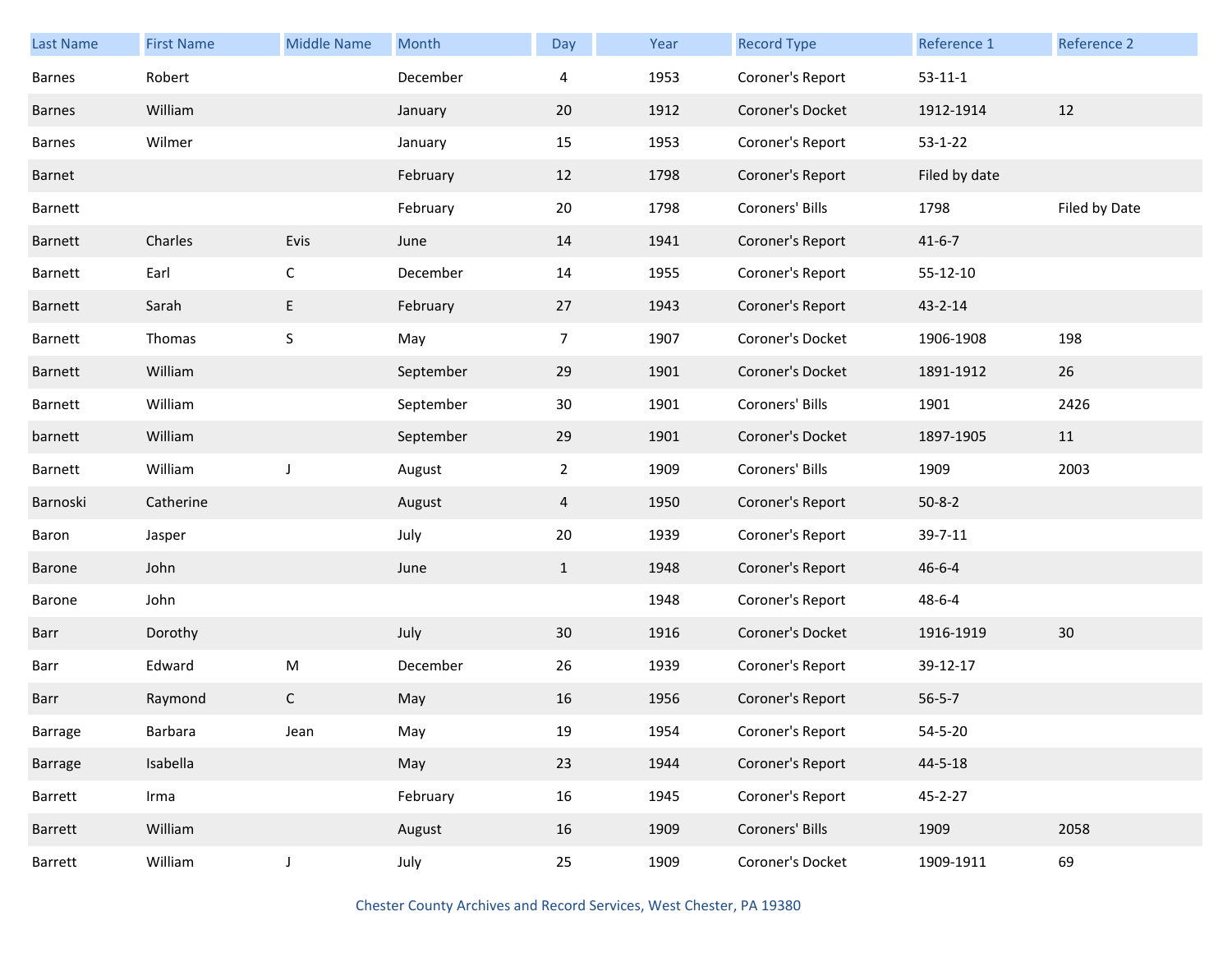| Last Name   | <b>First Name</b> | <b>Middle Name</b> | Month     | Day             | Year | <b>Record Type</b>      | Reference 1   | Reference 2   |
|-------------|-------------------|--------------------|-----------|-----------------|------|-------------------------|---------------|---------------|
| Barron      | Robert            | E                  | January   | 25              | 1936 | Coroner's Report        | $36 - 1 - 21$ |               |
| Barrow      | Ira               |                    | May       | 31              | 1903 | Coroner's Docket        | 1897-1905     | 10            |
| Barrow      | Ira               |                    | May       | 31              | 1903 | Coroner's Docket        | 1891-1912     | 54            |
| Barry       | John              |                    | March     | 20              | 1905 | Coroners' Bills         | 1905          | Filed by date |
| Barry       | John              |                    | March     | 12              | 1905 | Coroner's Docket        | 1891-1912     | 14            |
| Barry       | John              |                    | March     | 12              | 1905 | Coroner's Docket        | 1897-1905     | 270           |
| Barry       | John              |                    | July      | 11              | 1912 | Coroner's Docket        | 1912-1914     | 92            |
| Barry       | Margaret          |                    | July      | 25              | 1952 | Coroner's Report        | $52 - 7 - 27$ |               |
| Bartels     | Henry             |                    | December  | $\overline{2}$  | 1951 | Coroner's Report        | $51 - 12 - 4$ |               |
| Bartholomew | Edeward           | D                  | September | 11              | 1888 | Coroners' Bills         | 1888          | Filed by Date |
| Bartholomew | Edward            | D                  |           |                 |      | Coroners' Bills         | 1913          | 1802          |
| Bartholomew | Gerald            |                    | April     | 28              | 1917 | Coroner's Docket        | 1916-1920     | 74            |
| Bartholomew | Jonathan          | $\mathsf{C}$       | May       | 14              | 1857 | <b>Quarter Sessions</b> | P/157         | Apr. 1857     |
| Bartholomew | Robert            |                    | August    | 29              | 1948 | Coroner's Report        | 48-8-20       |               |
| Bartley     | Emma              |                    | December  | 12              | 1935 | Coroner's Report        | $35 - 12 - 6$ |               |
| Bartley     | John              | Wesley             | December  |                 | 1938 | Coroner's Report        | $39-1-1$      |               |
| Bartoleth   | Lilian            | Laurene            | November  | $7\overline{ }$ | 1876 | Coroner's Report        | Filed by date |               |
| Barton      |                   |                    |           |                 |      |                         |               |               |
|             | Frank             |                    | March     | 25              | 1950 | Coroner's Report        | $50 - 3 - 14$ |               |
| Barton      | Samuel            | $\mathsf S$        | December  | 22              | 1919 | Coroner's Docket        | 1916-1919     | 427           |
| Barton      | Vincenzo          |                    | February  | 16              | 1945 | Coroner's Report        | $45 - 2 - 16$ |               |
| Bartos      | Anna              |                    | September | 5               | 1946 | Coroner's Report        | $46 - 9 - 6$  |               |
| Bartram     | G                 | Maurice            | September | 15              | 1943 | Coroner's Report        | 43-9-9        |               |
| Bartus      | Antonio           |                    | March     | 9               | 1898 | Coroner's Docket        | 1891-1912     | 27            |
| Bartus      | Antonio           |                    | March     | 9               | 1898 | Coroner's Docket        | 1897-1905     | 11            |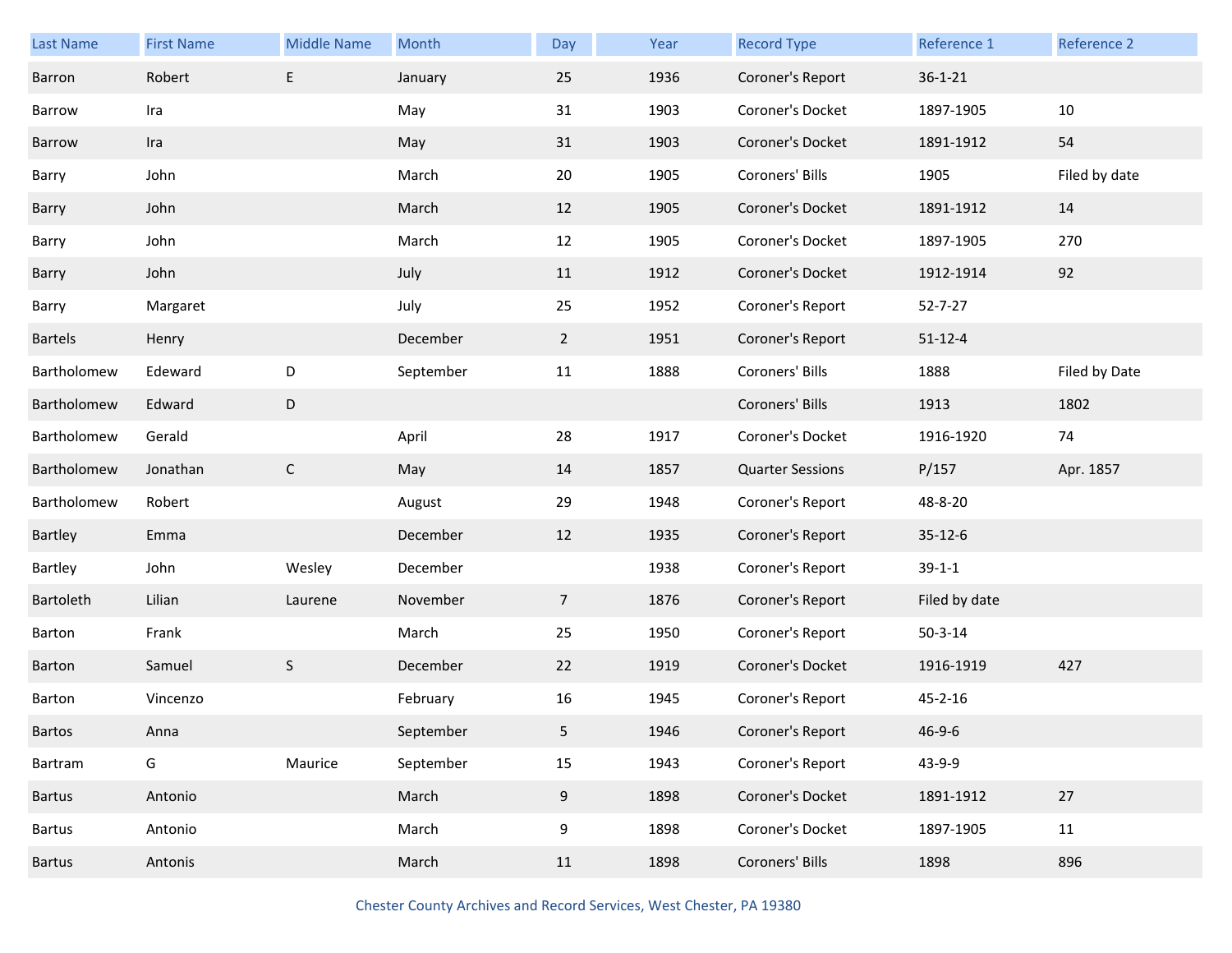| Last Name      | <b>First Name</b> | <b>Middle Name</b> | Month     | Day    | Year | <b>Record Type</b>      | Reference 1   | <b>Reference 2</b> |
|----------------|-------------------|--------------------|-----------|--------|------|-------------------------|---------------|--------------------|
| Basa           | Andrew            |                    | March     | 27     | 1918 | Coroner's Docket        | 1916-1919     | 233                |
| Basciani       | Dora              |                    | May       | 8      | 1937 | Coroner's Report        | $37 - 5 - 9$  |                    |
| Bassler        | Harvey            |                    | March     | 21     | 1950 | Coroner's Report        | $50 - 3 - 6$  |                    |
| Baster         | Ida               |                    | September | 24     | 1930 | Coroner's Report        | $30 - 9 - 8$  |                    |
| Bat            | Anthony           |                    | February  | $10\,$ | 1845 | Coroner's Report        | Filed by date |                    |
| Batchel        | Franklin          |                    | April     | 29     | 1857 | <b>Quarter Sessions</b> | P/158         | Apr. 1857          |
| Batchelor      | Sarah             |                    | May       | 24     | 1942 | Coroner's Report        | 42-5-19       |                    |
| <b>Bates</b>   | <b>Ellis</b>      | $\mathsf{R}$       | September | 24     | 1935 | Coroner's Report        | 35-9-20       |                    |
| <b>Bates</b>   | John              | A                  |           |        | 1946 | Coroner's Report        | $46 - 8 - 7$  |                    |
| <b>Bates</b>   | Robert            | ${\sf N}$          | July      | 14     | 1900 | Coroners' Bills         | 1900          | 1985               |
| <b>Bates</b>   | Robert            | ${\sf N}$          | July      | 11     | 1900 | Coroner's Docket        | 1897-1905     | 12                 |
| <b>Bates</b>   | Robert            | ${\sf N}$          | July      | 11     | 1900 | Coroner's Docket        | 1891-1912     | 25                 |
| Bath           | Harry             | Conrad             | June      | 11     | 1945 | Coroner's Report        | 45-6-11       |                    |
| <b>Batisto</b> | Scarppone         |                    | July      | 8      | 1919 | Coroner's Docket        | 1916-1920     | 168                |
| Batson         | (infant)          |                    | October   | 4      | 1940 | Coroner's Report        | $40 - 10 - 5$ |                    |
| Batson         | Geo               | Thomas             | December  | 5      | 1903 | Coroner's Docket        | 1897-1905     | 12                 |
| Batt           | Morris            |                    | August    | 17     | 1941 | Coroner's Report        | 41-8-14       |                    |
| <b>Batt</b>    | Rose              | F                  | July      | 20     | 1946 | Coroner's Report        | $46 - 7 - 1$  |                    |
| Battson        | George            | $\sf T$            | November  | 5      | 1903 | Coroner's Docket        | 1891-1912     | 27                 |
| Batzel         | Harry             |                    | August    | 23     | 1943 | Coroner's Report        | 43-8-14       |                    |
| Baublitz       | William           | Н                  | January   | $20\,$ | 1916 | Coroner's Docket        | 1916-1919     | 5                  |
| Bauer          | Walter            | J                  | August    | 22     | 1935 | Coroner's Report        | $35 - 8 - 11$ |                    |
| Baugh          | Jacob             |                    | October   | 28     | 1850 | <b>Quarter Sessions</b> | O/154         | Oct. 1850          |
| Baugh          | Jacob             |                    | October   | 29     | 1850 | Coroners' Bills         | 1850          | 203                |
| Baughert       | Warren            | $\mathsf{C}$       | September | 14     | 1937 | Coroner's Report        | 37-9-9        |                    |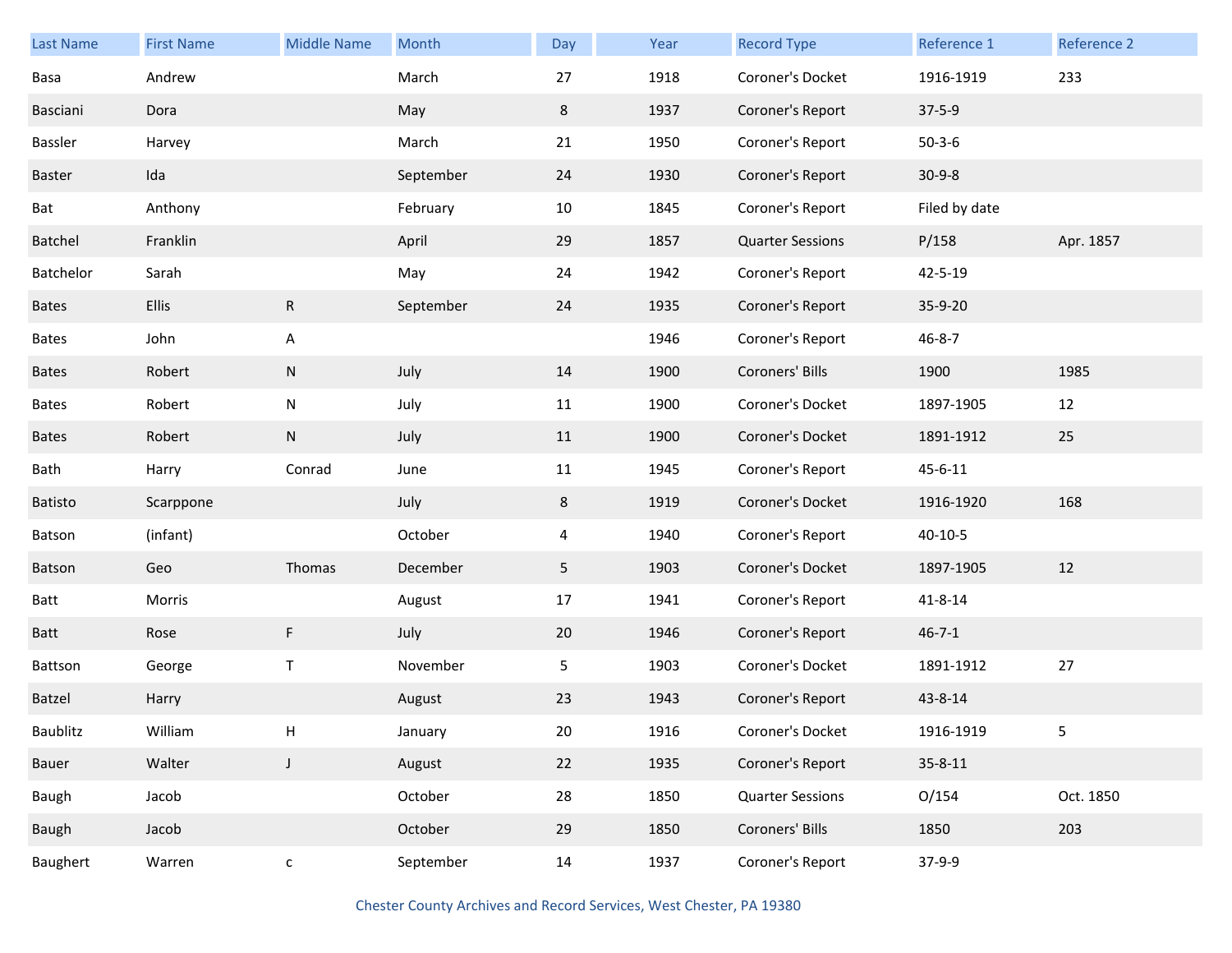| <b>Last Name</b> | <b>First Name</b> | <b>Middle Name</b> | Month     | Day            | Year | <b>Record Type</b> | Reference 1   | Reference 2   |
|------------------|-------------------|--------------------|-----------|----------------|------|--------------------|---------------|---------------|
| Baughman         | Clarence          | Н                  | August    | 9              | 1950 | Coroner's Report   | $50 - 8 - 7$  |               |
| Baughman         | Elizabeth         | Young              | May       | 18             | 1952 | Coroner's Report   | $52 - 5 - 20$ |               |
| Baughman         | Gerald            |                    | September | 20             | 1935 | Coroner's Report   | 35-9-13       |               |
| Baum             | Racheal           | Ann                |           |                |      | Coroner's Docket   | 1897-1905     | 13            |
| Baum             | Thomas            | D                  | February  | 22             | 1951 | Coroner's Report   | $51 - 2 - 16$ |               |
| Baum             | Wilmer            |                    | January   | 5              | 1898 | Coroner's Docket   | 1891-1912     | 28            |
| Baum             | Wilmer            |                    | January   | 5              | 1898 | Coroner's Docket   | 1897-1905     | 13            |
| Baver            | Elwood            | F                  | September | $\mathbf{1}$   | 1952 | Coroner's Report   | $52 - 9 - 1$  |               |
| Bavis            | Edwin             | LeRoy              | August    | 5              | 1940 | Coroner's Report   | $40 - 7 - 21$ |               |
| Baxter           | Amos              | L                  | December  | 23             | 1949 | Coroner's Report   | 49-12-14      |               |
| Baxter           | Nettie            | Mae                | April     | 8              | 1947 | Coroner's Report   | $47 - 4 - 18$ |               |
| Baxter           | Vance             | M                  | June      | 16             | 1943 | Coroner's Report   | 43-6-11       |               |
| Bayard           | Rebecca           | ${\sf M}$          | March     | 20             | 1915 | Coroner's Docket   | 1915          | 23            |
| Baylis           | Oscar             | G                  | February  | 5              | 1952 | Coroner's Report   | $52 - 2 - 6$  |               |
| <b>Baylitts</b>  | William           | P                  | April     | 22             | 1908 | Coroners' Bills    | 1908          | 1390          |
| <b>Baylitts</b>  | William           | P                  | April     | 17             | 1908 | Coroner's Docket   | 1906-1908     | 356           |
| Baylock          | Joseph            |                    | November  | 20             | 1939 | Coroner's Report   | 39-11-5       |               |
| Bayls            | Benjamin          |                    | January   | 22             | 1795 | Coroner's Report   | Filed by date |               |
| Bayne            | William           | $\mathsf{T}$       | November  | $\overline{4}$ | 1932 | Coroner's Report   | 32-11-15      |               |
| Bazzano          | David             |                    | November  | 20             | 1947 | Coroner's Report   | $47 - 11 - 7$ |               |
| Bdnarczuk        | Charley           |                    | June      | 23             | 1912 | Coroner's Docket   | 1912-1914     | 83            |
| Beach            | Daniel            |                    | November  | 21             | 1887 | Coroners' Bills    | 1887          | 2673          |
| Beach            | David             |                    | November  | 21             | 1887 | Coroners' Bills    | 1887          | Filed by Date |
| Beal             | Marties           |                    | January   | $\overline{4}$ | 1933 | Coroner's Report   | $33 - 1 - 2$  |               |
| Beale            | Charles           |                    | March     | 17             | 1936 | Coroner's Report   | $36 - 3 - 5$  |               |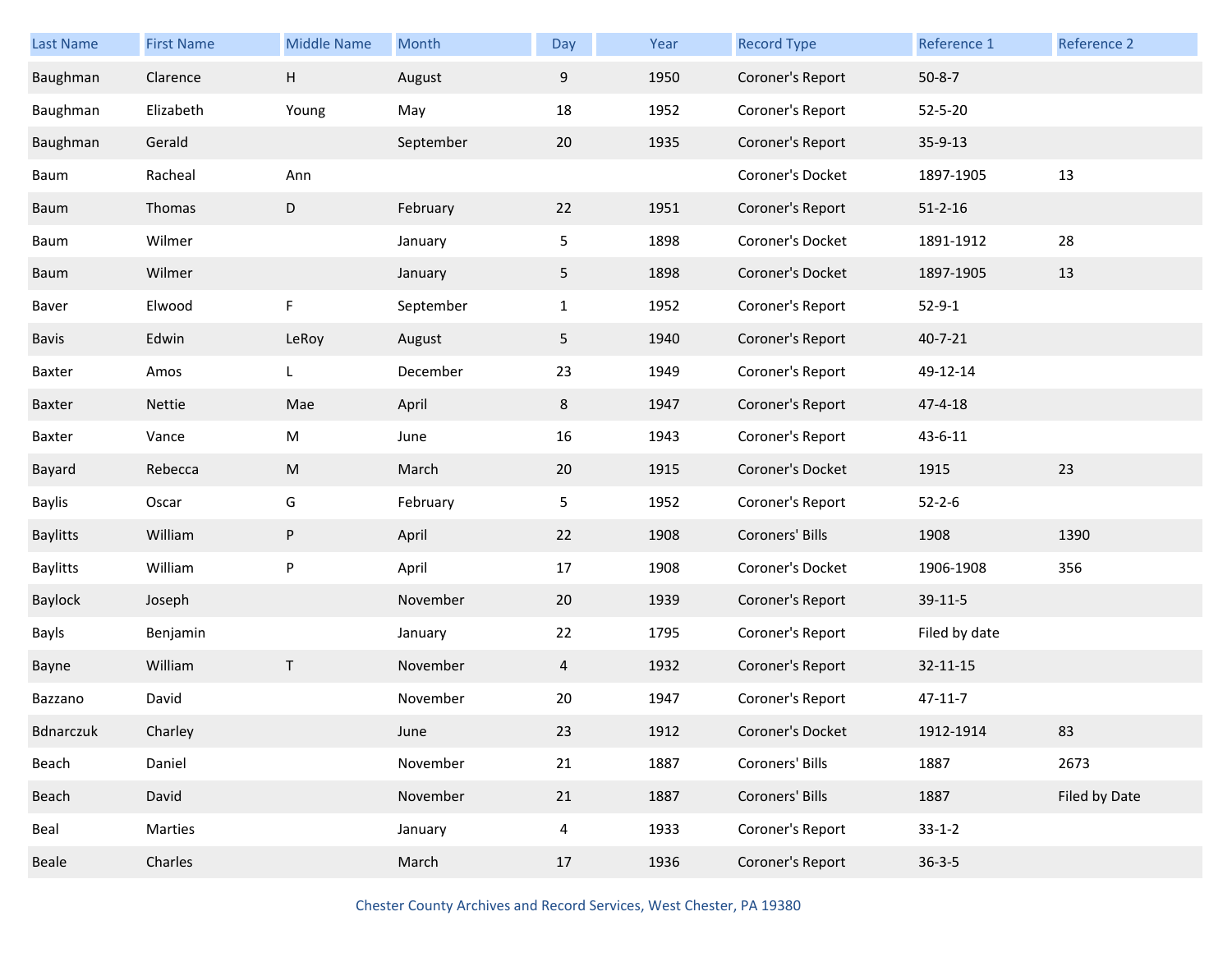| <b>Last Name</b> | <b>First Name</b>  | <b>Middle Name</b> | Month     | Day             | Year | <b>Record Type</b>      | Reference 1   | Reference 2   |
|------------------|--------------------|--------------------|-----------|-----------------|------|-------------------------|---------------|---------------|
| Beale            | James              |                    | January   | 26              | 1881 | Coroners' Bills         | 1881          | Filed by Date |
| Beale            | M                  | Celeste            | November  | 10              | 1931 | Coroner's Report        | $31 - 11 - 1$ |               |
| Beale            | Mary               | $\mathsf C$        | January   | 4               | 1931 | Coroner's Report        | $31 - 1 - 4$  |               |
| Beam             | (child of William) |                    | March     | 28              | 1904 | Coroners' Bills         | 1904          | 881           |
| Beam             | Herbert            | Alvin              | April     | 12              | 1954 | Coroner's Report        | $54 - 4 - 17$ |               |
| Bean             | Alexander          |                    | October   | 29              | 1849 | <b>Quarter Sessions</b> | O/107         | Oct. 1849     |
| Bean             | Geo                | ${\sf R}$          | February  | 15              | 1904 | Coroner's Docket        | 1897-1905     | 14            |
| Bean             | william            | Н                  | November  | 29              | 1933 | Coroner's Report        | 33-11-34      |               |
| Beard            | Carrie             |                    | September | 17              | 1936 | Coroner's Report        | 36-9-15       |               |
| Beard            | Herman             | E                  | October   | $\overline{2}$  | 1938 | Coroner's Report        | $38-10-3$     |               |
| Beard            | John               | F                  | March     | 15              | 1947 | Coroner's Report        | 47-3-19       |               |
| Beard            | Laura              |                    | September | 18              | 1936 | Coroner's Report        | 36-9-13       |               |
| Beard            | William            | $\mathsf C$        | January   | 10              | 1907 | Coroner's Docket        | 1906-1908     | 153           |
| Bearden          | Elizabeth          | Bynum              | June      | 21              | 1952 | Coroner's Report        | $52 - 6 - 19$ |               |
| Beardon          | Samuel             |                    | May       | 25              | 1940 | Coroner's Report        | $40 - 5 - 18$ |               |
| Beary            | Lewis              |                    | September | 23              | 1941 | Coroner's Report        | 41-9-12       |               |
| Beatty           | D                  | ${\mathsf W}$      | November  | 20              | 1905 | Coroners' Bills         | 1905          | Filed by date |
| Beatty           | D                  | Wesley             | November  | 14              | 1905 | Coroner's Docket        | 1897-1905     | 308           |
| Beatty           | Mary               |                    | August    | $\overline{2}$  | 1895 | Coroner's Report        | 1895-8-1      |               |
| <b>Beatty</b>    | Wesly              | D                  | November  | 14              | 1905 | Coroner's Docket        | 1891-1912     | 26            |
| Beaty            | James              |                    | May       | 23              | 1793 | Coroners' Bills         | 1793          | Filed by Date |
| Beau             | George             | $\mathsf{R}$       | February  | 15              | 1904 | Coroner's Docket        | 1891-1912     | 31            |
| Beaumont         | William            | $\mathsf C$        | November  | 30 <sub>o</sub> | 1948 | Coroner's Report        | 48-11-14      |               |
| Beaver           | Harold             | Norman             | January   | 26              | 1948 | Coroner's Report        | $48 - 1 - 13$ |               |
| Beaver           | John               | D                  | July      | 9               | 1886 | Coroners' Bills         | 1886          | 1765          |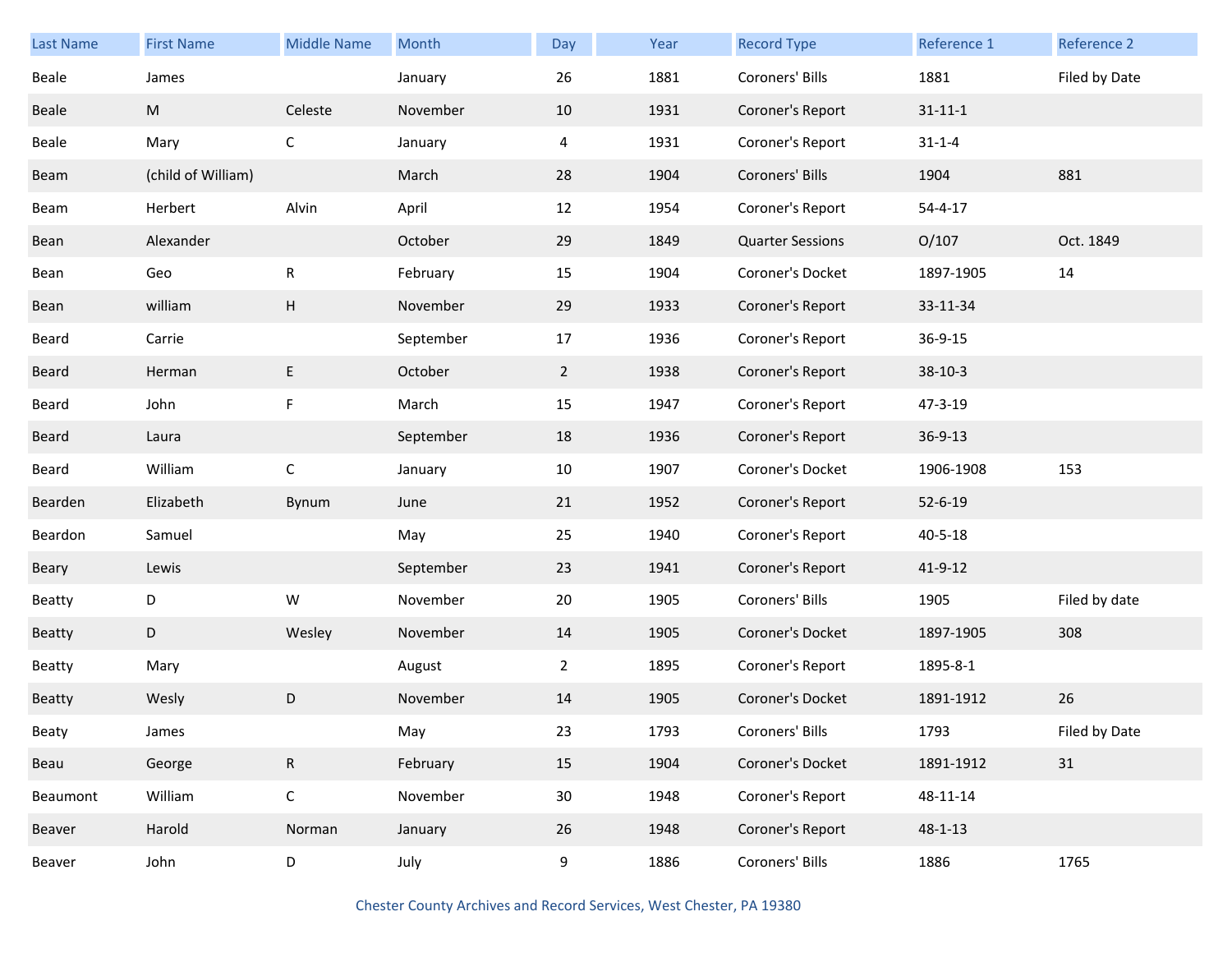| Last Name   | <b>First Name</b> | <b>Middle Name</b> | Month     | Day            | Year | <b>Record Type</b> | Reference 1   | Reference 2   |
|-------------|-------------------|--------------------|-----------|----------------|------|--------------------|---------------|---------------|
| Beaver      | John              | D                  | July      | 9              | 1886 | Coroners' Bills    | 1886          | 1724          |
| Bechtel     | Abram             | н                  | April     | 28             | 1905 | Coroner's Docket   | 1891-1912     | 14            |
| Bechtel     | Thomas            | $\mathsf{J}$       | October   | 5 <sub>1</sub> | 1945 | Coroner's Report   | $45 - 10 - 4$ |               |
| Bechtel     | Walter            | S                  | April     | 30             | 1944 | Coroner's Report   | 44-4-20       |               |
| Beck        | Anna              | ${\sf R}$          | December  | 26             | 1934 | Coroner's Report   | 34-12-20      |               |
| Beck        | James             |                    | March     | 22             | 1897 | Coroners' Bills    | 1897          | 990           |
| Beck        | James             |                    | March     | 21             | 1897 | Coroner's Docket   | 1897-1905     | 14            |
| Beck        | James             |                    | March     | 21             | 1897 | Coroner's Docket   | 1891-1912     | 28            |
| Beck        | Philip            |                    | April     | 17             | 1891 | Coroner's Report   | 1891-4-6      |               |
| Beckenstoff | Thomas            |                    | December  | 8              | 1876 | Coroner's Report   | Filed by date |               |
| Becker      | Albert            | $\mathsf{C}$       | August    | 6              | 1953 | Coroner's Report   | $53 - 8 - 6$  |               |
| Becker      | Howard            | $\mathsf{J}$       | September | 30             | 1954 | Coroner's Report   | 54-9-12       |               |
| Becker      | John              | C. Kipp            | August    | 26             | 1931 | Coroner's Report   | $31 - 8 - 6$  |               |
| Becker      | Walter            | John               | July      | $\overline{7}$ | 1951 | Coroner's Report   | $51 - 7 - 9$  |               |
| Beckerman   | Louis             |                    | January   | 14             | 1953 | Coroner's Report   | $53 - 1 - 21$ |               |
| Becket      | Florence          |                    | April     | $\overline{2}$ | 1907 | Coroner's Docket   | 1906-1908     | 183           |
| Beckett     | Beatrice          | $\sf V$            | July      | 20             | 1936 | Coroner's Report   | $36 - 7 - 9$  |               |
| Beckett     | Ellwood           |                    | December  | 22             | 1887 | Coroners' Bills    | 1887          | Filed by Date |
| Beckett     | Gertrude          |                    | June      | 6              | 1915 | Coroner's Docket   | 1915          | 46            |
| Beckett     | Lewis             |                    | September | 17             | 1951 | Coroner's Report   | $51 - 9 - 12$ |               |
| Becktel     | Abram             | H                  | May       | 8              | 1905 | Coroners' Bills    | 1905          | Filed by date |
| Becktel     | Abram             | $\sf H$            | April     | 28             | 1905 | Coroner's Docket   | 1897-1905     | 294           |
| Bedon       | Jan               |                    | April     | $\overline{3}$ | 1893 | Coroners' Bills    | 1893          | 954           |
| Bedon       | Jan               |                    | March     | 31             | 1893 | Coroner's Report   | 1893-3-7      |               |
| Beeber      | John              | K                  | July      | $\overline{3}$ | 1939 | Coroner's Report   | $39 - 7 - 3$  |               |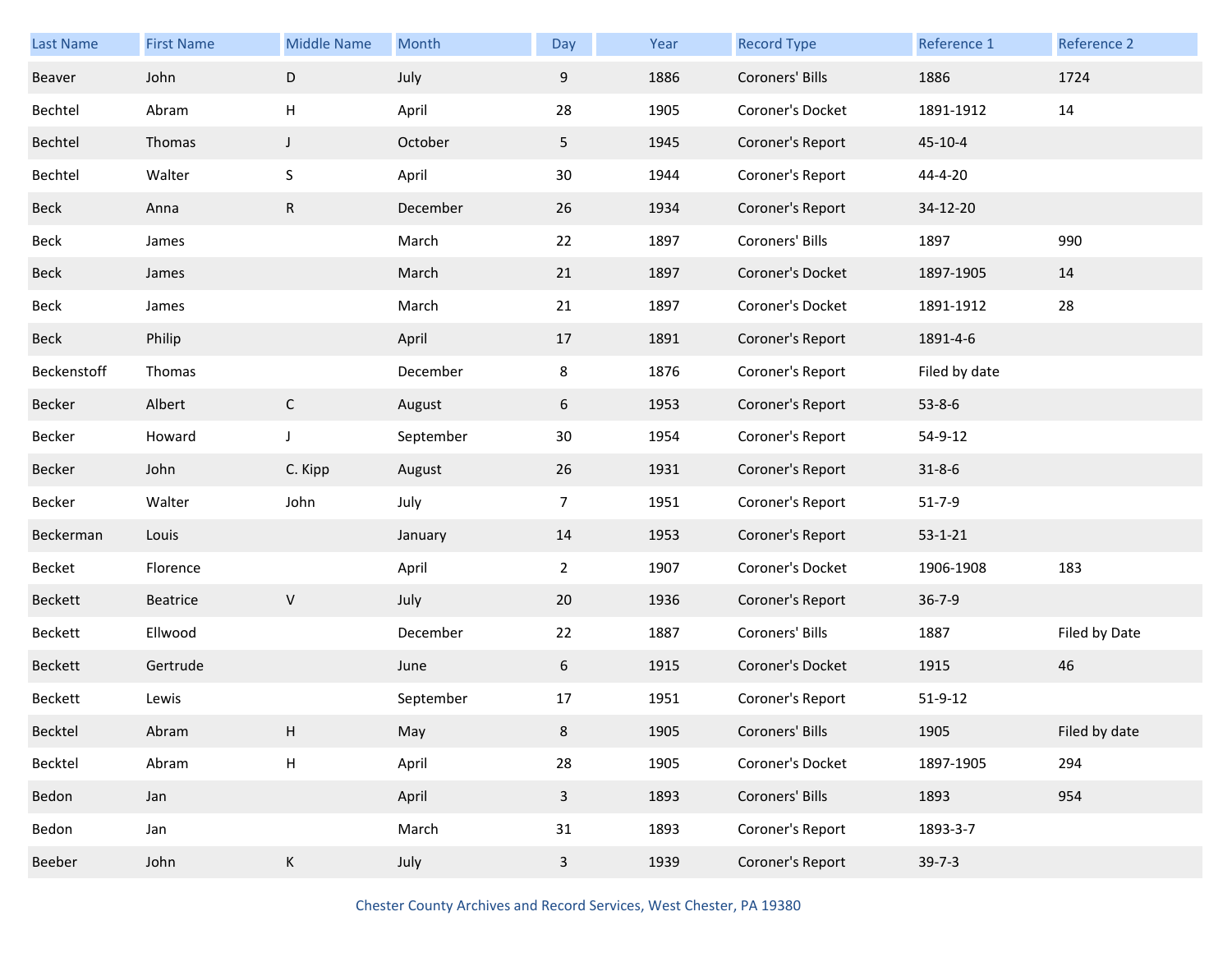| <b>Last Name</b> | <b>First Name</b> | <b>Middle Name</b> | Month    | Day            | Year | <b>Record Type</b>      | Reference 1    | Reference 2   |
|------------------|-------------------|--------------------|----------|----------------|------|-------------------------|----------------|---------------|
| Beecham          | Joseph            |                    | April    | 19             | 1948 | Coroner's Report        | $48 - 4 - 5$   |               |
| Beecher          | Ella              | May                | February | $\mathbf{1}$   | 1917 | Coroner's Docket        | 1916-1919      | 82            |
| Beekley          | Ella              | M                  | April    | 6              | 1935 | Coroner's Report        | $35 - 4 - 3$   |               |
| Beener           | Christian         |                    | January  | 24             | 1939 | Coroner's Report        | $39 - 1 - 10$  |               |
| Beerbrower       | William           | L                  | February | 12             | 1911 | Coroner's Docket        | 1909-1911      | 288           |
| Beers            | Charles           |                    | October  | 10             | 1936 | Coroner's Report        | $36 - 10 - 4$  |               |
| Beery            | Lovern            | $\sf S$            | December | 17             | 1952 | Coroner's Report        | $52 - 12 - 12$ |               |
| Behney           | Jacob             | E                  | December | 19             | 1953 | Coroner's Report        | 53-12-22       |               |
| Beidle           | John              |                    | August   | $\overline{2}$ | 1862 | <b>Quarter Sessions</b> | Q/133          | Aug. 1862     |
| Beidler          | Samuel            | Heber              | November | 7 <sup>7</sup> | 1953 | Coroner's Report        | $53 - 11 - 6$  |               |
| Beiler           | Levi              |                    | May      | 25             | 1933 | Coroner's Report        | $33 - 5 - 8$   |               |
| Beitler          | Allen             | Elwell             | April    | 25             | 1933 | Coroner's Report        | $33 - 4 - 15$  |               |
| Bell             | Alfred            |                    | December | 22             | 1935 | Coroner's Report        | 35-12-13       |               |
| Bell             | Charles           | P                  | August   | 16             | 1915 | Coroner's Docket        | 1915           | 68            |
| Bell             | Evelyn            | Murphy             | March    | 29             | 1947 | Coroner's Report        | $47 - 3 - 8$   |               |
| Bell             | Harvey            |                    | August   | 30             | 1952 | Coroner's Report        | $52 - 8 - 14$  |               |
| Bell             | Henry             |                    | November | 6              | 1933 | Coroner's Report        | 33-11-9        |               |
| Bell             | Herman            |                    | January  | 11             | 1911 | Coroner's Docket        | 1909-1911      | 279           |
| Bell             | James             |                    | April    | 3              | 1917 | Coroner's Docket        | 1916-1920      | 71            |
| Bell             | Nathaniel         |                    | February | 21             | 1949 | Coroner's Report        | 49-2-16        |               |
| Bell             | Peter             |                    | December | $\mathbf{1}$   | 1790 | Coroners' Bills         | 1790           | Filed by Date |
| Bell             | Robert            |                    | December | 12             | 1906 | Coroner's Docket        | 1906-1908      | 143           |
| Bell             | Samuel            | $\mathsf E$        | January  | $\overline{4}$ | 1957 | Coroner's Report        | $57 - 1 - 17$  |               |
| Bell             | Thomas            |                    | January  | 12             | 1910 | Coroners' Bills         | 1910           | Filed by date |
| Bell             | Thomas            |                    | January  | 31             | 1910 | Coroners' Bills         | 1910           | Filed by date |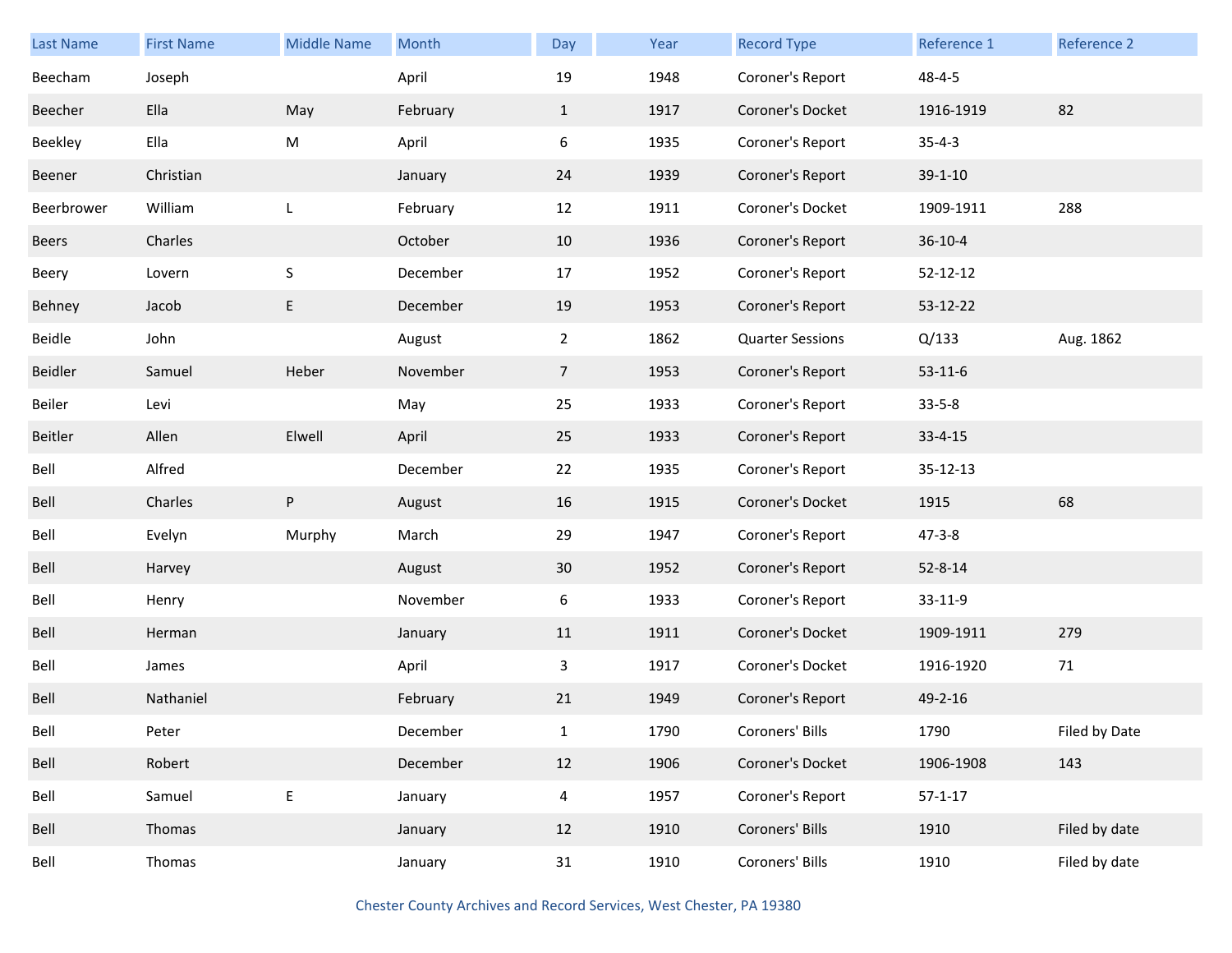| <b>Last Name</b> | <b>First Name</b> | <b>Middle Name</b>        | Month    | Day            | Year | <b>Record Type</b> | Reference 1   | <b>Reference 2</b> |
|------------------|-------------------|---------------------------|----------|----------------|------|--------------------|---------------|--------------------|
| Bell             | Thomas            |                           | January  | 8              | 1910 | Coroner's Docket   | 1909-1911     | 129                |
| Bell             | Thomas            | $\mathsf C$               | November | 28             | 1919 | Coroner's Docket   | 1916-1919     | 419                |
| Bell             | Walter            | H                         | July     | 27             | 1947 | Coroner's Report   | $47 - 7 - 12$ |                    |
| Bell             | William           |                           | June     | 28             | 1915 | Coroner's Docket   | 1915          | 53                 |
| Bellamy          | James             |                           | April    | 4              | 1945 | Coroner's Report   | $45 - 4 - 2$  |                    |
| Bellman          | John              | Н                         | August   | 8              |      | Coroner's Docket   | 1897-1905     | 15                 |
| Bellman          | John              | Н                         | August   | 10             | 1899 | Coroners' Bills    | 1899          | 1998               |
| Bellman          | John              | H                         | August   | 8              | 1899 | Coroner's Docket   | 1891-1912     | 29                 |
| Belsterling      | John              | $\mathsf J$               | March    | 17             | 1896 | Coroner's Report   | 1896-3-4      |                    |
| Beluch           | Michael           |                           | April    | 9              | 1953 | Coroner's Report   | $53 - 4 - 9$  |                    |
| Bemis            | E.                | Harry                     | August   | 25             | 1941 | Coroner's Report   | $41 - 8 - 20$ |                    |
| Benden           | Lewis             |                           | March    | 30             | 1893 | Coroner's Report   | 1893-3-6      |                    |
| Bender           | Harry             |                           | February | 8              | 1901 | Coroner's Docket   | 1891-1912     | 30                 |
| Bender           | Harry             |                           | February | 8              | 1901 | Coroner's Docket   | 1897-1905     | 15                 |
| Bender           | Lewis             |                           | April    | 5              | 1893 | Coroners' Bills    | 1893          | 979                |
| Bender           | Willard           | F                         | July     | 30             | 1937 | Coroner's Report   | $37 - 7 - 14$ |                    |
| Bender?          |                   |                           | August   | 29             | 1916 | Coroner's Docket   | 1916-1919     | 39                 |
| Bendle           | George            | B                         | July     | 18             | 1916 | Coroner's Docket   | 1916-1919     | 26                 |
| Benn             | Hasken            | Lake                      | March    | 10             | 1905 | Coroner's Docket   | 1891-1912     | 12                 |
| Benn             | Hasken            | Lake                      | March    | 13             | 1905 | Coroners' Bills    | 1905          | Filed by date      |
| Benn             | Hibbert           | W                         | August   | 26             | 1949 | Coroner's Report   | 49-8-12       |                    |
| Benner           | Atmore            |                           | November | $\mathbf{1}$   | 1939 | Coroner's Report   | 39-10-16      |                    |
| Benner           | Charles           | $\boldsymbol{\mathsf{H}}$ | April    | 30             | 1942 | Coroner's Report   | $42 - 4 - 18$ |                    |
| Benner           | Ernest            |                           | July     | 27             | 1948 | Coroner's Report   | 48-7-13       |                    |
| Bennett          | Clarence          | Raymond                   | June     | 7 <sup>7</sup> | 1944 | Coroner's Report   | $44 - 6 - 7$  |                    |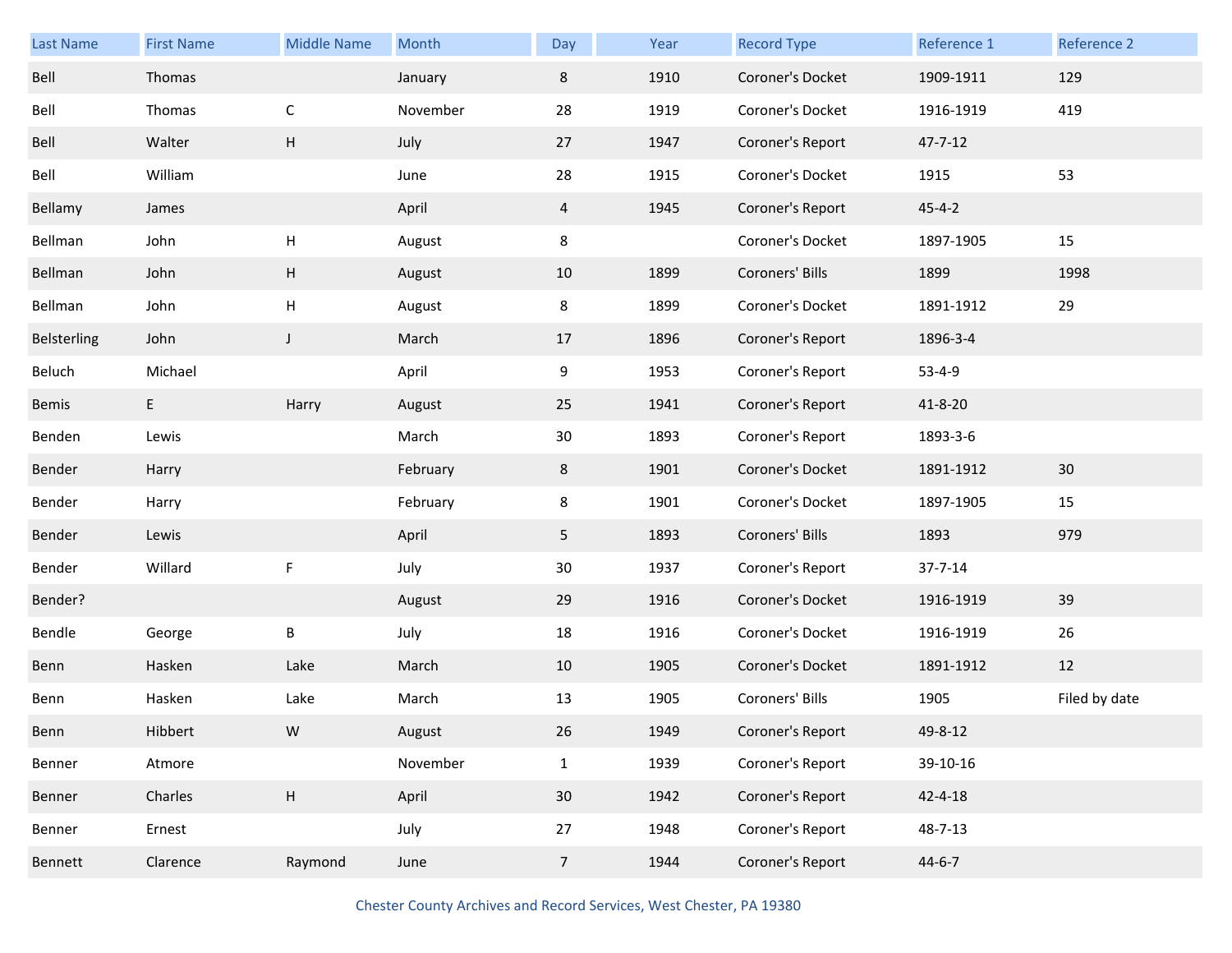| <b>Last Name</b> | <b>First Name</b> | <b>Middle Name</b> | Month     | Day            | Year | <b>Record Type</b> | Reference 1    | Reference 2    |
|------------------|-------------------|--------------------|-----------|----------------|------|--------------------|----------------|----------------|
| Bennett          | Esther            | Virginia           | August    | 4              | 1950 | Coroner's Report   | $50 - 7 - 22$  |                |
| Bennett          | John              |                    | October   | $\overline{2}$ | 1795 | Coroner's Report   | Filed by date  |                |
| Bennett          | Sarah             | L                  | February  | 19             | 1878 | Coroner's Report   | Filed by date  |                |
| Benninger        | Howard            |                    | August    | 6              | 1913 | Coroner's Docket   | 1912-1914      | 217            |
| Benninghove      | William           |                    | June      | 19             | 1905 | Coroner's Docket   | 1891-1912      | 22             |
| Benninghove      | William           |                    | June      | 19             | 1905 | Coroner's Docket   | 1897-1905      | 301            |
| Benninghove      | William           |                    | September | 4              | 1905 | Coroners' Bills    | 1905           | Filed by date  |
| Beno             | Hasken            | L                  | March     | 10             | 1905 | Coroner's Docket   | 1897-1905      | 272            |
| Benske           | Herman            |                    | December  | 17             | 1913 | Coroner's Docket   | 1912-1914      | 256            |
| Benson           | Harry             |                    | March     | 25             | 1950 | Coroner's Report   | $50 - 3 - 26$  |                |
| Benson           | James             |                    | January   | 25             | 1953 | Coroner's Report   | $53 - 1 - 29$  |                |
| Bent             | Earl              |                    | September | $\mathbf{2}$   | 1931 | Coroner's Report   | $31-9-9$       |                |
| Bentley          | Anna              | E                  | January   | 22             | 1949 | Coroner's Report   | 49-1-18        |                |
| Bentley          | Grace             | ${\sf M}$          | March     | 31             | 1895 | Coroner's Report   | 1895-3-3       |                |
| Bentley          | Grace             | M                  | April     | $\mathbf{1}$   | 1895 | Coroners' Bills    | 1895           | 890, 891, 892  |
| Bentzinger       | George            |                    | August    | 22             | 1877 | Coroner's Report   | Filed by date  |                |
| Benyo            | Frank             |                    | August    | $\mathbf{3}$   | 1909 | Coroner's Docket   | 1909-1911      | 76             |
| Benyo            | Frank             |                    | August    | 9              | 1909 | Coroners' Bills    | 1909           | Filed by date  |
| Berencsi         | Loui              |                    | January   | 9              | 1909 | Coroner's Docket   | 1909-1911      | $\overline{7}$ |
| Berencsi         | Louis             |                    | February  | 8              | 1909 | Coroners' Bills    | 1909           | Filed by date  |
| Berganty         | Milly             | Booth              | November  | 26             | 1938 | Coroner's Report   | 38-11-20       |                |
| Berger           | Betty             |                    | November  | 25             | 1937 | Coroner's Report   | $37 - 11 - 13$ |                |
| Berger           | Daniel            | L                  | August    | $10\,$         | 1939 | Coroner's Report   | $39 - 8 - 6$   |                |
| Berger           | Willis            |                    | April     | 30             | 1949 | Coroner's Report   | 49-4-18        |                |
| Berglen          | Nellie            |                    | May       | 9              | 1917 | Coroner's Docket   | 1916-1919      | 109            |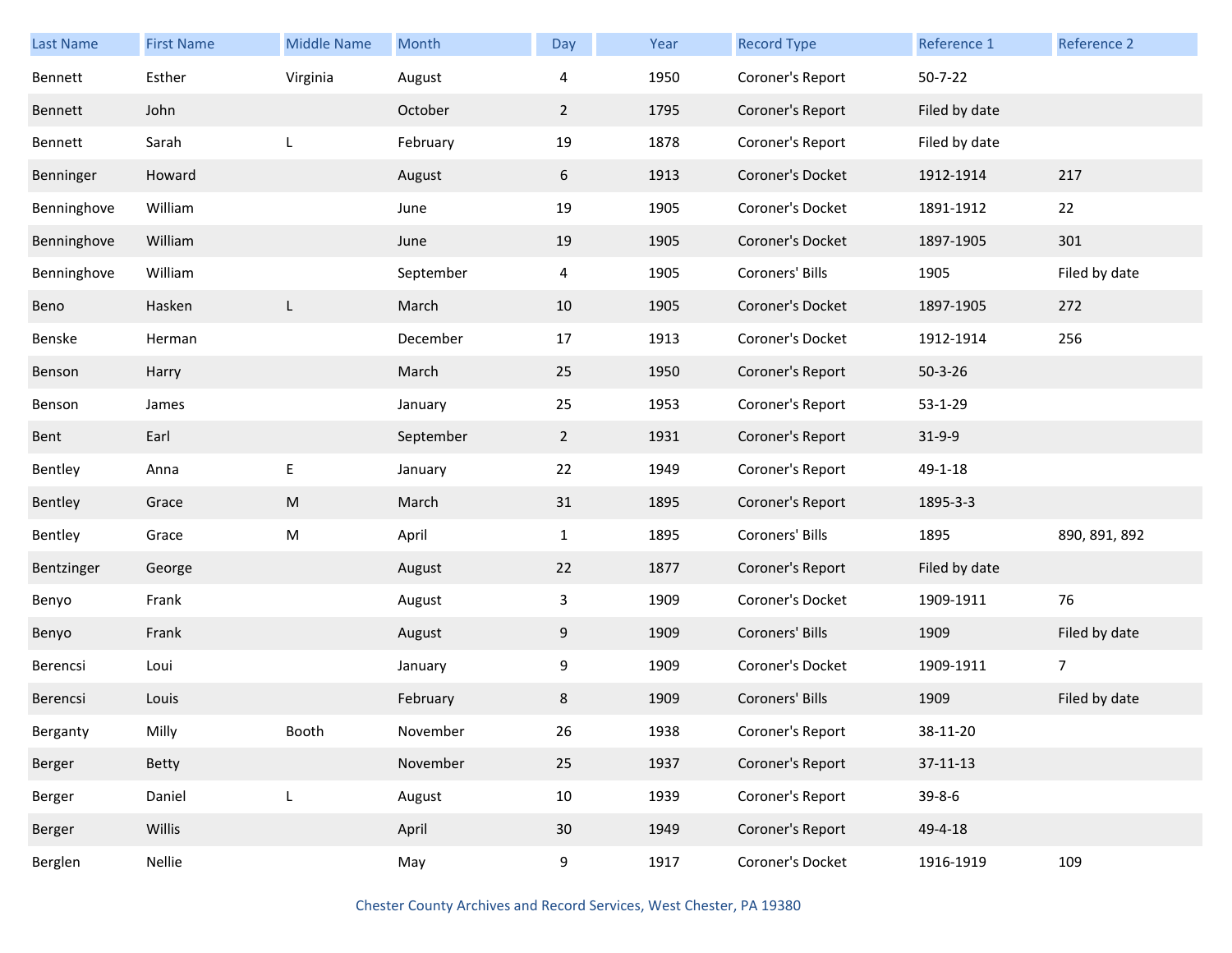| Last Name   | <b>First Name</b>    | <b>Middle Name</b> | Month     | Day            | Year | <b>Record Type</b> | Reference 1   | Reference 2   |
|-------------|----------------------|--------------------|-----------|----------------|------|--------------------|---------------|---------------|
| Berjovi     | (infant of Carolina) |                    | March     | 29             | 1909 | Coroners' Bills    | 1909          | Filed by date |
| Berkenstock | Willie               |                    | June      | 3              | 1906 | Coroner's Docket   | 1906-1908     | 63            |
| Berkey      | George               |                    | July      | 16             | 1919 | Coroner's Docket   | 1916-1920     | 169           |
| Berkey      | Joseph               | Leroy              | September | 27             | 1955 | Coroner's Report   | 55-9-13       |               |
| Bernard     | (child of Lillie)    |                    | January   | 22             | 1900 | Coroners' Bills    | 1900          | 90            |
| Bernard     | (child of Lottie)    |                    | January   | 15             | 1900 | Coroner's Docket   | 1897-1905     | 41            |
| Bernard     | Ella                 | ${\sf M}$          | April     | $\overline{2}$ | 1943 | Coroner's Report   | $43 - 4 - 1$  |               |
| Bernard     | W                    | Н                  | October   | 23             | 1884 | Coroners' Bills    | 1884          | 2834          |
| Bernard     | Walter               | John               | September | 15             | 1934 | Coroner's Report   | 34-9-14       |               |
| Bernardy    | Felicetti            |                    | September | 29             | 1909 | Coroner's Docket   | 1909-1911     | 90            |
| Bernardy    | Felicetti            |                    | October   | 6              | 1909 | Coroners' Bills    | 1909          | Filed by date |
| Bernat      | John                 |                    | January   | 17             | 1951 | Coroner's Report   | $51 - 1 - 17$ |               |
|             |                      |                    |           |                |      |                    |               |               |
| Berner      | George               |                    | September | 17             | 1904 | Coroners' Bills    | 1904          | Filed by date |
| Berner      | George               |                    | October   | 3              | 1904 | Coroner's Docket   | 1891-1912     | 31            |
| Berner      | George               |                    | October   | $\mathbf{3}$   | 1904 | Coroner's Docket   | 1897-1905     | 16            |
| Berrier     | Harry                | ${\sf M}$          | June      | 25             | 1945 | Coroner's Report   | 45-6-18       |               |
| Berry       | Ezekiel              |                    | March     | 10             | 1931 | Coroner's Report   | $31 - 3 - 4$  |               |
| Berry       | Lester               | G                  | July      | 21             | 1948 | Coroner's Report   | $48 - 7 - 8$  |               |
| Berry       | Sylvester            |                    | March     | 17             | 1947 | Coroner's Report   | $47 - 3 - 18$ |               |
| Beruard     | (infant of Lillie)   |                    | January   | 15             | 1900 | Coroner's Docket   | 1891-1912     | 10            |
| Best        | (child of Mari Emma  |                    | April     | 15             | 1897 | Coroners' Bills    | 1897          | 1203          |
| Best        | (child of Mary Emma  |                    | April     | 14             | 1897 | Coroner's Docket   | 1897-1905     | 40            |
| <b>Best</b> | (infant of Mary E.)  |                    | April     | 15             | 1897 | Coroners' Bills    | 1897          | 1206          |
| Best        | (infant of Mary E.)  |                    | April     | 14             | 1897 | Coroner's Docket   | 1891-1912     | 38            |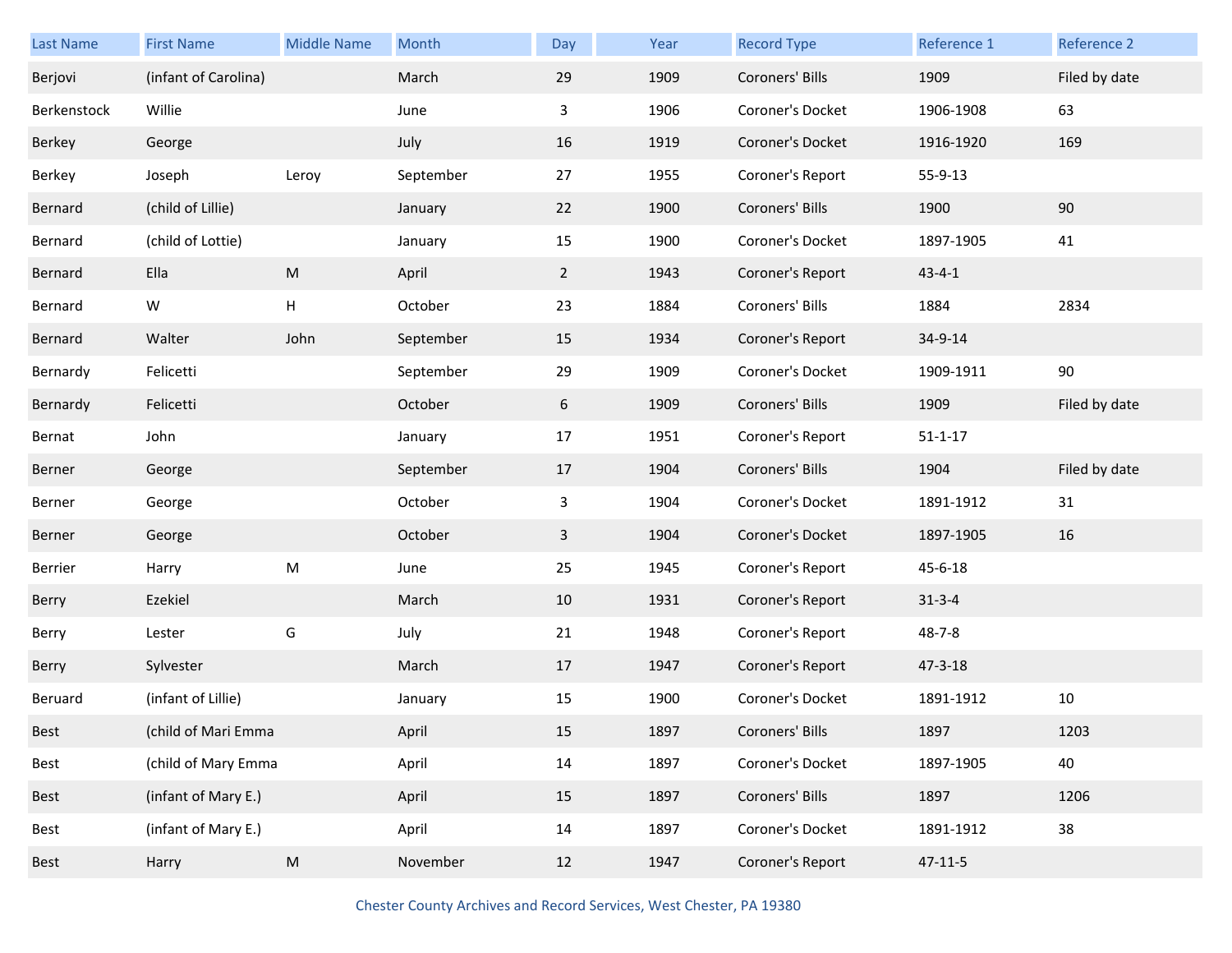| <b>Last Name</b> | <b>First Name</b> | <b>Middle Name</b> | Month    | Day             | Year | <b>Record Type</b>      | Reference 1    | Reference 2   |
|------------------|-------------------|--------------------|----------|-----------------|------|-------------------------|----------------|---------------|
| <b>Best</b>      | Joseph            | E                  | May      | 16              | 1945 | Coroner's Report        | $45 - 5 - 11$  |               |
| Best             | Tillie            | ${\sf R}$          | April    | $\mathbf{1}$    | 1943 | Coroner's Report        | 43-3-25        |               |
| Beswick          | Joseph            |                    | October  | 25              | 1857 | <b>Quarter Sessions</b> | P/232          | Oct. 1857     |
| <b>Beswick</b>   | Joseph            |                    | November | 28              | 1857 | <b>Quarter Sessions</b> | P/254          | Jan. 1858     |
| Beswick          | Joseph            |                    | June     | $\mathbf{1}$    | 1858 | Coroners' Bills         | 1858           | 294           |
| Bethel           | William           | $\mathsf{C}$       | May      | $7\overline{ }$ | 1944 | Coroner's Report        | $44 - 5 - 7$   |               |
| Betzler          | Henry             |                    | July     | 20              | 1916 | Coroner's Docket        | 1916-1919      | 27            |
| Bewley           | Nora              | Louisa             | October  | $\overline{7}$  | 1947 | Coroner's Report        | $47 - 10 - 5$  |               |
| Beykirch         | Herman            |                    | May      | 21              | 1912 | Coroner's Docket        | 1912-1914      | 70            |
| Beykirk          | Herman            |                    | May      | 27              | 1912 | Coroners' Bills         | 1912           | 1559          |
| Biarsk           | John              |                    | March    | 25              | 1907 | Coroner's Docket        | 1906-1908      | 181           |
| <b>Bickhart</b>  | B                 | Harris             | October  | 11              | 1949 | Coroner's Report        | 49-10-8        |               |
| <b>Bicking</b>   | Emma              | R                  | January  | 8               | 1942 | Coroner's Report        | $42 - 1 - 6$   |               |
| Biddison         | William           | T                  | January  | 21              | 1954 | Coroner's Report        | $54 - 1 - 13$  |               |
| Biddle           | Roy               |                    | March    | 8               | 1909 | Coroners' Bills         | 1909           | Filed by date |
| <b>Biddle</b>    | Roy               |                    | March    | 5               | 1909 | Coroner's Docket        | 1909-1911      | 28            |
| <b>Biddle</b>    | William           | Wesley             | March    | 4               | 1950 | Coroner's Report        | $50 - 3 - 20$  |               |
| Bidwell          | John              | Maurice            | December | 11              | 1935 | Coroner's Report        | $35 - 12 - 4$  |               |
| Biehl            | Harry             | W                  | October  | 10              | 1946 | Coroner's Report        | 46-10-18       |               |
| Bigler           | F                 | J                  | June     | 20              | 1910 | Coroners' Bills         | 1910           | Filed by date |
| Bigler           | Frederick         | J                  | June     | 15              | 1910 | Coroner's Docket        | 1909-1911      | 179           |
| Bilboa           | Celestina         |                    | November | 25              | 1946 | Coroner's Report        | $46 - 11 - 15$ |               |
| Bilger           | Charles           | ${\sf R}$          | January  | 26              | 1919 | Coroner's Docket        | 1916-1919      | 346           |
| Bilharz          | Daniel            |                    | August   | 29              | 1951 | Coroner's Report        | $51 - 8 - 27$  |               |
| Bilinski         | John              |                    | March    | $\overline{4}$  | 1955 | Coroner's Report        | $55 - 3 - 1$   |               |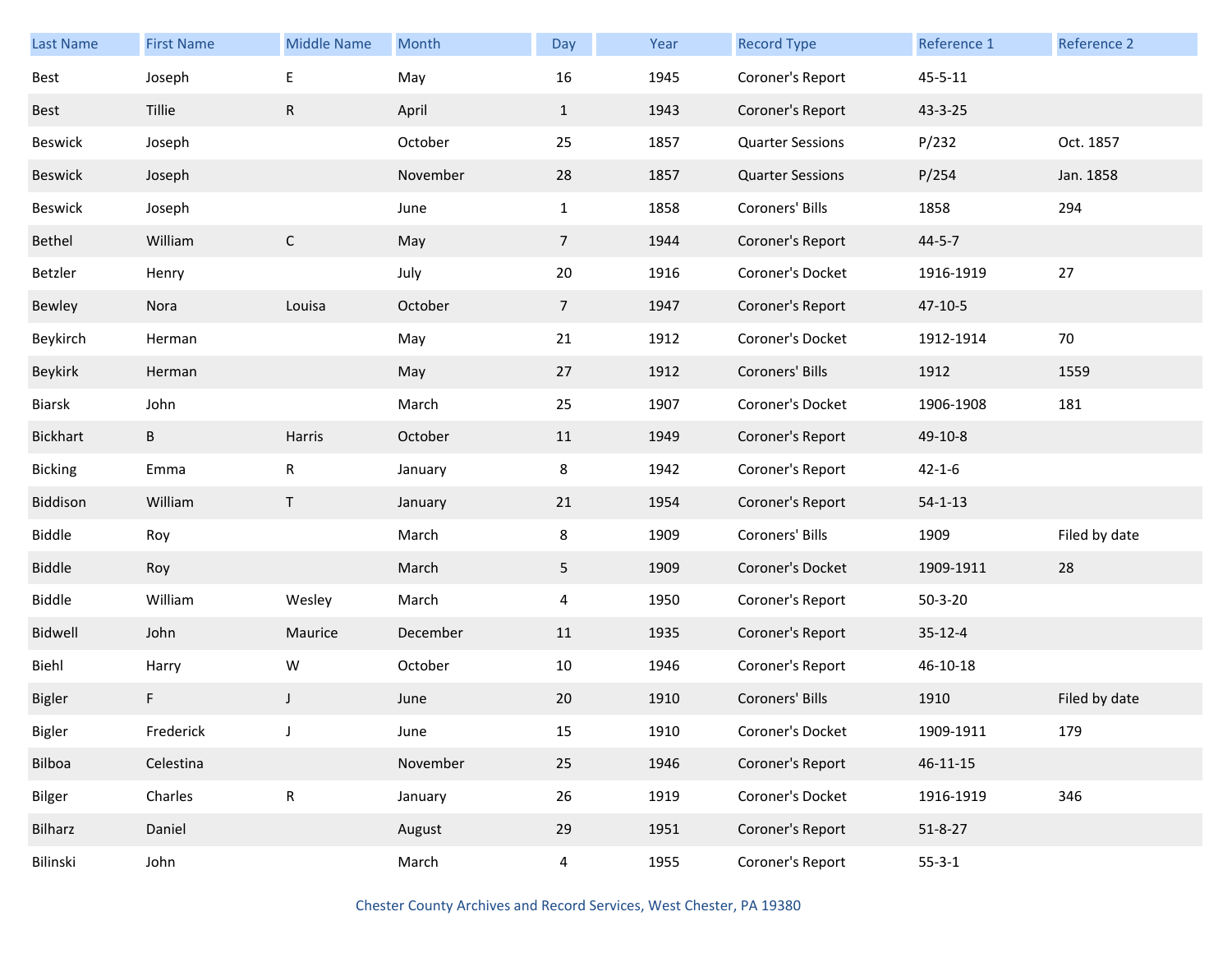| <b>Last Name</b> | <b>First Name</b> | <b>Middle Name</b> | Month     | Day            | Year | <b>Record Type</b> | Reference 1   | Reference 2   |
|------------------|-------------------|--------------------|-----------|----------------|------|--------------------|---------------|---------------|
| Bilinsky         | Joseph            |                    | October   | 11             | 1908 | Coroner's Docket   | 1906-1908     | 421           |
| Bilinsky         | Joseph            |                    | October   | 28             | 1908 | Coroners' Bills    | 1908          | 3166          |
| <b>Billips</b>   | John              | Н                  | June      | 6              | 1930 | Coroner's Report   | $30 - 6 - 10$ |               |
| Billman          | George            |                    | January   | 28             | 1951 | Coroner's Report   | $51 - 1 - 21$ |               |
| Billow           | Anne              | $\mathsf D$        | May       | 11             | 1952 | Coroner's Report   | $52 - 5 - 28$ |               |
| Binder           | Harriet           |                    | October   | 13             | 1942 | Coroner's Report   | $42 - 10 - 3$ |               |
| Bingham          | Florence          | Barlow             | April     | 25             | 1952 | Coroner's Report   | $52 - 4 - 20$ |               |
| Bingo            | Mitchel           | Ji                 | October   | 3              | 1907 | Coroner's Docket   | 1906-1908     | 274           |
| Binkley          | Everett           | Otis               | July      | 22             | 1954 | Coroner's Report   | $54 - 7 - 14$ |               |
| Biondi           | Fred              | $\mathsf{J}$       | September | $\overline{7}$ | 1947 | Coroner's Report   | 47-9-8        |               |
| Birchnell        | John              | Н                  | November  | 21             | 1942 | Coroner's Report   | 42-11-20      |               |
| Bird             | Allen             |                    | May       | 14             | 1905 | Coroner's Docket   | 1891-1912     | 22            |
|                  |                   |                    |           |                |      |                    |               |               |
| Bird             | Allen             |                    | May       | 15             | 1905 | Coroners' Bills    | 1905          | Filed by date |
| Bird             | Annie             |                    | January   | 19             | 1941 | Coroner's Report   | $41 - 1 - 15$ |               |
| Bird             | George            | ${\sf W}$          | October   | 16             | 1937 | Coroner's Report   | 37-10-11      |               |
| Bird             | Herbert           | Н                  |           |                |      | Coroner's Report   | $49 - 5 - 2$  |               |
| Bird             | Kenneth           | ${\sf W}$          | July      | 13             | 1943 | Coroner's Report   | $43 - 7 - 7$  |               |
| Bird             | Raymond           |                    | March     | 10             | 1936 | Coroner's Report   | $36 - 3 - 4$  |               |
| <b>Bird</b>      | Stephen           |                    | September | 5              | 1915 | Coroner's Docket   | 1915          | 71            |
| Bird             | Thomas            | Q                  | June      | 13             | 1939 | Coroner's Report   | $39 - 6 - 7$  |               |
| Bird             | William           |                    | September | 12             | 1905 | Coroner's Docket   | 1897-1905     | 322           |
| Bird             | William           |                    | September | 12             | 1905 | Coroner's Docket   | 1891-1912     | 17            |
| Bird             | William           |                    | September | 18             | 1905 | Coroners' Bills    | 1905          | Filed by date |
| Birely           | William           |                    | May       | 10             | 1953 | Coroner's Report   | $53 - 5 - 13$ |               |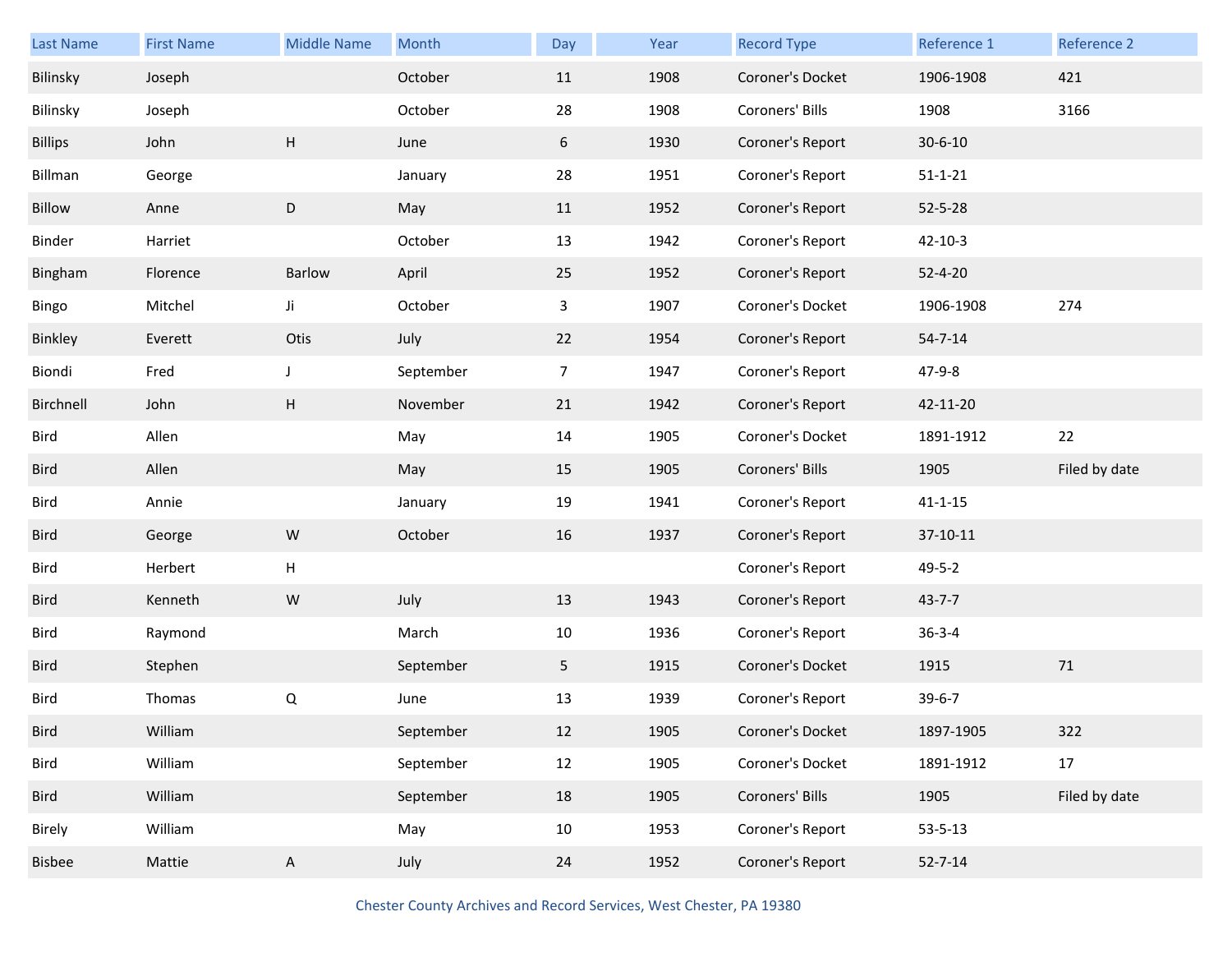| <b>Last Name</b> | <b>First Name</b> | <b>Middle Name</b> | Month     | Day            | Year | <b>Record Type</b>      | Reference 1   | <b>Reference 2</b> |
|------------------|-------------------|--------------------|-----------|----------------|------|-------------------------|---------------|--------------------|
| Bishbing         | Eugene            |                    | July      | 31             | 1917 | Coroner's Docket        | 1916-1919     | 131                |
| Bishop           | Charles           | Rex                | December  | 17             | 1935 | Coroner's Report        | $35 - 12 - 8$ |                    |
| Bishop           | Thomas            | G                  | March     | 18             | 1906 | Coroner's Docket        | 1906-1908     | 29                 |
| Bitler           | David             | F                  | March     | 15             | 1954 | Coroner's Report        | $54 - 3 - 9$  |                    |
| Bitner           | Harry             |                    | December  | $\overline{2}$ | 1910 | Coroner's Docket        | 1909-1911     | 251                |
| Bitner           | Henry             |                    | December  | 8              | 1910 | Coroners' Bills         | 1910          | 3314               |
| Bittle           | Charles           |                    | November  | 20             | 1890 | Coroners' Bills         | 1890          | Filed by Date      |
| Bittle           | Florence          |                    | October   | 24             | 1933 | Coroner's Report        | $33-10-8$     |                    |
| Bixbee           | Frederick         |                    | June      | 17             | 1891 | Coroner's Report        | 1891-6-1      |                    |
| Bizak            | Andrew            |                    | February  | $\mathbf{1}$   | 1937 | Coroner's Report        | $37 - 2 - 1$  |                    |
| <b>Black</b>     | E                 | $\sf S$            | February  | 20             | 1905 | Coroners' Bills         | 1905          | 439                |
| <b>Black</b>     | E                 | S                  | February  | 13             | 1905 | Coroner's Docket        | 1891-1912     | 25                 |
| Black            | Ε                 | $\sf S$            | February  | 13             | 1905 | Coroner's Docket        | 1897-1905     | 271                |
| <b>Black</b>     | George            | A                  | August    | 31             | 1946 | Coroner's Report        | 46-8-17       |                    |
| <b>Black</b>     | Hugh              |                    | February  | 3              | 1900 | Coroners' Bills         | 1900          | Filed by Date      |
| <b>Black</b>     | Hugh              |                    | February  | $\mathbf{1}$   | 1900 | Coroner's Docket        | 1891-1912     | 33                 |
| Black            | Hugh              |                    | February  | $\mathbf{1}$   | 1900 | Coroner's Docket        | 1897-1905     | 16                 |
| <b>Black</b>     | Jacob             |                    | July      | 29             | 1843 | Coroner's Report        | Filed by date |                    |
| Black            | James             |                    | April     | 19             | 1891 | Coroner's Report        | 1891-4-2      |                    |
| <b>Black</b>     | Jane              |                    | April     | $\overline{7}$ | 1917 | Coroner's Docket        | 1916-1919     | 104                |
| Black            | Joseph            | W                  | August    | 26             | 1942 | Coroner's Report        | 42-8-26       |                    |
| <b>Black</b>     | Louisa            |                    | July      | 6              | 1855 | <b>Quarter Sessions</b> | P/31          | Jul. 1855          |
| <b>Black</b>     | Samuel            |                    | July      | 22             | 1952 | Coroner's Report        | $52 - 7 - 23$ |                    |
| <b>Black</b>     | Samuel            |                    | September | 11             | 1952 | Coroner's Report        | $52 - 7 - 17$ |                    |
| <b>Black</b>     | Samuel            | A                  | August    | 25             | 1932 | Coroner's Report        | $32 - 8 - 9$  |                    |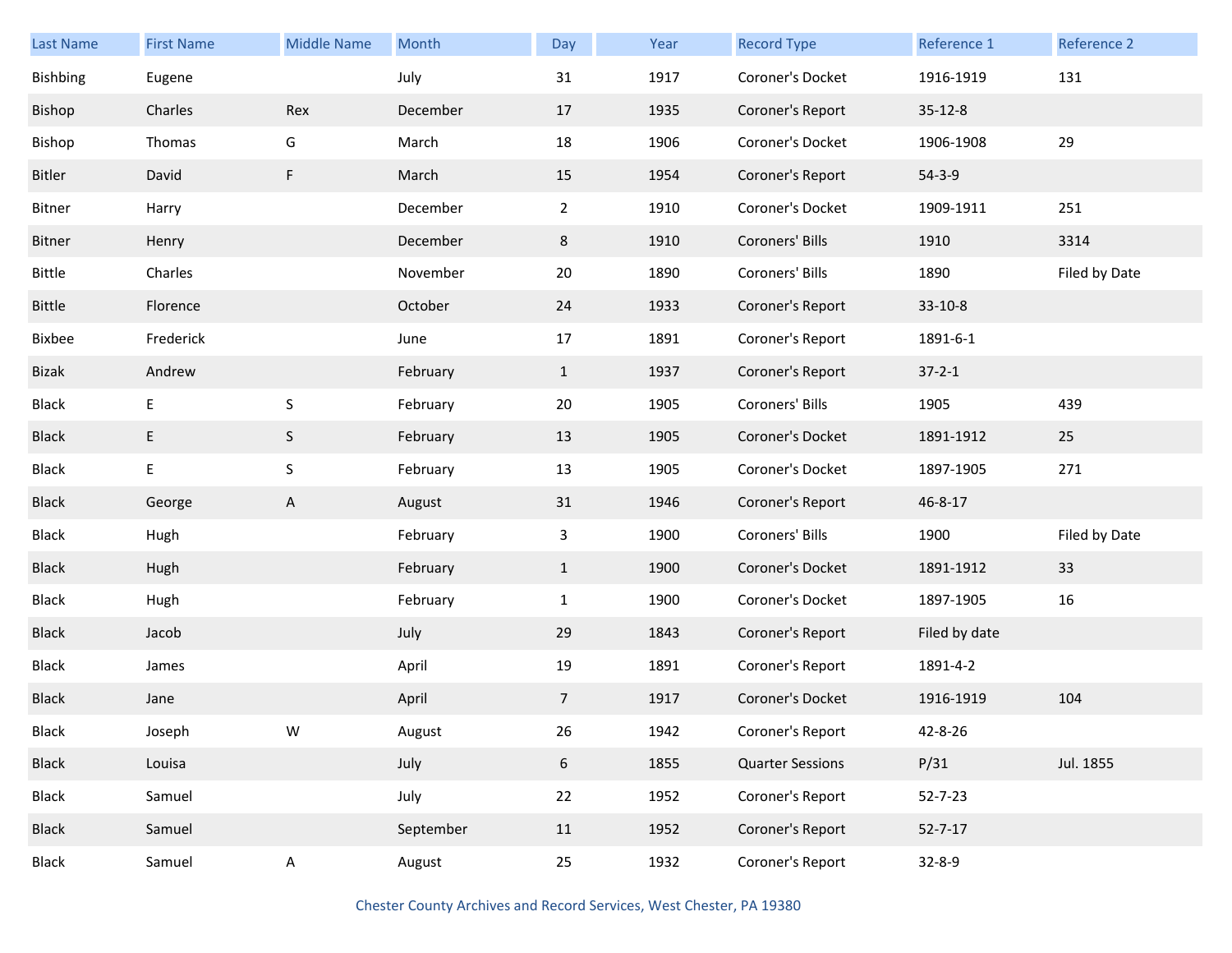| <b>Last Name</b> | <b>First Name</b> | <b>Middle Name</b> | Month     | Day            | Year | <b>Record Type</b> | Reference 1   | Reference 2 |
|------------------|-------------------|--------------------|-----------|----------------|------|--------------------|---------------|-------------|
| <b>Black</b>     | Thomas            |                    | August    | 18             | 1942 | Coroner's Report   | 42-8-16       |             |
| Black            | Warren            |                    | October   | 3              | 1953 | Coroner's Report   | $53-10-1$     |             |
| Blackbourne      | Barry             |                    | July      | 6              | 1949 | Coroner's Report   | $49 - 7 - 5$  |             |
| Blackburn        | Ralph             | Manuel             | August    | 22             | 1950 | Coroner's Report   | $50 - 8 - 17$ |             |
| Blackburn        | Robert            | J                  | December  | 19             | 1943 | Coroner's Report   | 43-12-9       |             |
| Blackhall        | John              |                    | January   | 15             | 1931 | Coroner's Report   | $31 - 1 - 10$ |             |
| Blacklock        | John              |                    | September | 27             | 1937 | Coroner's Report   | 37-9-19       |             |
| Bladen           | Georgiana         |                    | January   | 21             | 1944 | Coroner's Report   | $44 - 1 - 19$ |             |
| Blair            | George            | E                  | September | 28             | 1939 | Coroner's Report   | 39-9-15       |             |
| Blaker           | Alton             | Theodore           | January   | 22             | 1945 | Coroner's Report   | $45 - 1 - 15$ |             |
| Blakley          | Herman            | E                  | November  | 20             | 1932 | Coroner's Report   | $32 - 11 - 8$ |             |
| Blakley          | Mary              | E                  | February  | 7              | 1933 | Coroner's Report   | $33 - 2 - 2$  |             |
| Bland            | John              |                    | October   | 18             | 1937 | Coroner's Report   | 37-10-13      |             |
| Blaney           | Danl              | $\mathsf{A}$       | July      | 10             | 1911 | Coroners' Bills    | 1911          | 1743        |
| Blaney           | Frank             | $\mathsf J$        | November  | $\overline{7}$ | 1950 | Coroner's Report   | $50 - 11 - 1$ |             |
| Bley             | Robert            | F                  | February  | 4              | 1950 | Coroner's Report   | $50 - 2 - 5$  |             |
| Bliem            | Jacob             | Н                  | October   | 20             | 1916 | Coroner's Docket   | 1916-1919     | 52          |
| <b>Bliss</b>     | Rex               | Clark              | May       | 15             | 1950 | Coroner's Report   | $50 - 5 - 9$  |             |
| Blocker          | Raymond           | Β                  | March     | 5              | 1952 | Coroner's Report   | $52 - 3 - 6$  |             |
| Bloom            | Gustaf            | R                  | July      | 10             | 1950 | Coroner's Report   | $50 - 7 - 7$  |             |
| Bloom            | Jerome            | B                  | February  | 28             | 1936 | Coroner's Report   | $36 - 2 - 11$ |             |
| Bloomer          | Frederick         |                    | January   | 24             | 1907 | Coroner's Docket   | 1906-1908     | 158         |
| Bloomer          | James             | L                  | January   | 15             | 1901 | Coroner's Docket   | 1897-1905     | 16          |
| Bloomer          | James             | L                  | January   | 20             | 1901 | Coroner's Docket   | 1891-1912     | 31          |
| Blum             | Julius            |                    | August    | 15             | 1900 | Coroners' Bills    | 1900          | 2051        |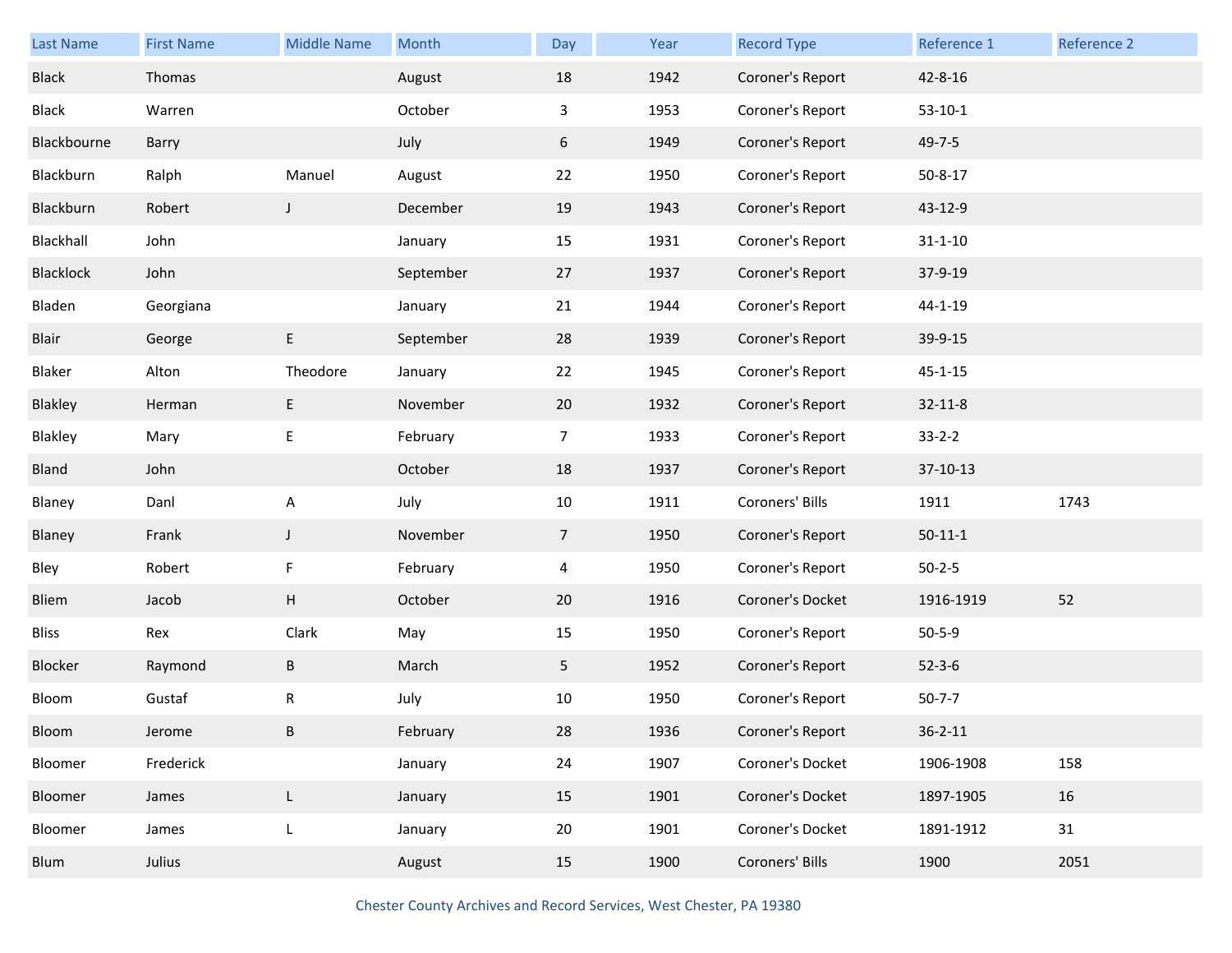| <b>Last Name</b> | <b>First Name</b> | <b>Middle Name</b> | Month    | Day            | Year | <b>Record Type</b> | Reference 1   | Reference 2   |
|------------------|-------------------|--------------------|----------|----------------|------|--------------------|---------------|---------------|
| Blum             | Julius            |                    | August   | 12             | 1900 | Coroner's Docket   | 1891-1912     | 40            |
| Blymer           | G                 | W                  | August   | 23             | 1944 | Coroner's Report   | 44-8-16       |               |
| Boardman         | Mary              | S                  | December | 21             | 1954 | Coroner's Report   | 54-12-18      |               |
| Boath            | Horace            | ${\sf W}$          | July     | 8              | 1902 | Coroners' Bills    | 1902          | 1738          |
| Bobb             | J                 | Elmer              | November | 28             | 1919 | Coroner's Docket   | 1916-1919     | 418           |
| Bobbemeyer       | Jacob             |                    | April    | 11             | 1904 | Coroners' Bills    | 1904          | Filed by date |
| Bobbenmeyer      | Jacob             |                    | April    | 3              | 1904 | Coroner's Docket   | 1891-1912     | 9             |
| <b>Bobbitt</b>   | Helen             | Elizabeth          | January  | $\overline{7}$ | 1948 | Coroner's Report   | $48 - 1 - 3$  |               |
| Bobeck           | Stephen           |                    | August   | 19             | 1908 | Coroners' Bills    | 1908          | Filed by date |
| <b>Bobeck</b>    | Stephen           |                    | August   | 12             | 1908 | Coroner's Docket   | 1906-1908     | 395           |
| Bobjak           | Semen             |                    | November | 18             | 1954 | Coroner's Report   | 54-9-10       |               |
| Boddy            | Charlene          | Nelda              | January  | $\mathbf{1}$   | 1957 | Coroner's Report   | $57-1-1$      |               |
| Boddy            | Mable             | E. Craig           | December | $\mathbf{3}$   | 1954 | Coroner's Report   | $54 - 12 - 5$ |               |
| Bodnar           | Edna              | Mann               | July     | 19             | 1954 | Coroner's Report   | $54 - 7 - 13$ |               |
| Bodnar           | John              |                    | June     | $\overline{7}$ | 1916 | Coroner's Docket   | 1916-1920     | 34            |
| Boehmer          | Alfred            | L.                 | June     | 21             | 1939 | Coroner's Report   | 39-6-11       |               |
| Boehmer          | Herman            | $\mathsf C$        | January  | 13             | 1940 | Coroner's Report   | $40 - 1 - 7$  |               |
| <b>Boggs</b>     | Shirley           | Mae                | June     | 26             | 1952 | Coroner's Report   | $52 - 6 - 26$ |               |
| Bogle            | Harry             | Elmer              | January  | $\overline{7}$ | 1919 | Coroner's Docket   | 1916-1920     | 149           |
| Bohen            | Dennis            |                    | October  | $\mathbf{1}$   | 1877 | Coroner's Report   | Filed by date |               |
| Bohone           | Mike              |                    | July     | 6              | 1909 | Coroners' Bills    | 1909          | Filed by date |
| Bohorie          | Mike              |                    | June     | 27             | 1909 | Coroner's Docket   | 1909-1911     | 60            |
| Boileau          | Annie             |                    | May      | 15             | 1951 | Coroner's Report   | $51 - 5 - 11$ |               |
| Bojas            | Angelina          |                    | August   | 25             | 1912 | Coroner's Docket   | 1912-1914     | 107           |
| <b>Bokes</b>     | Charles           |                    | October  | 17             | 1899 | Coroner's Docket   | 1897-1905     | 18            |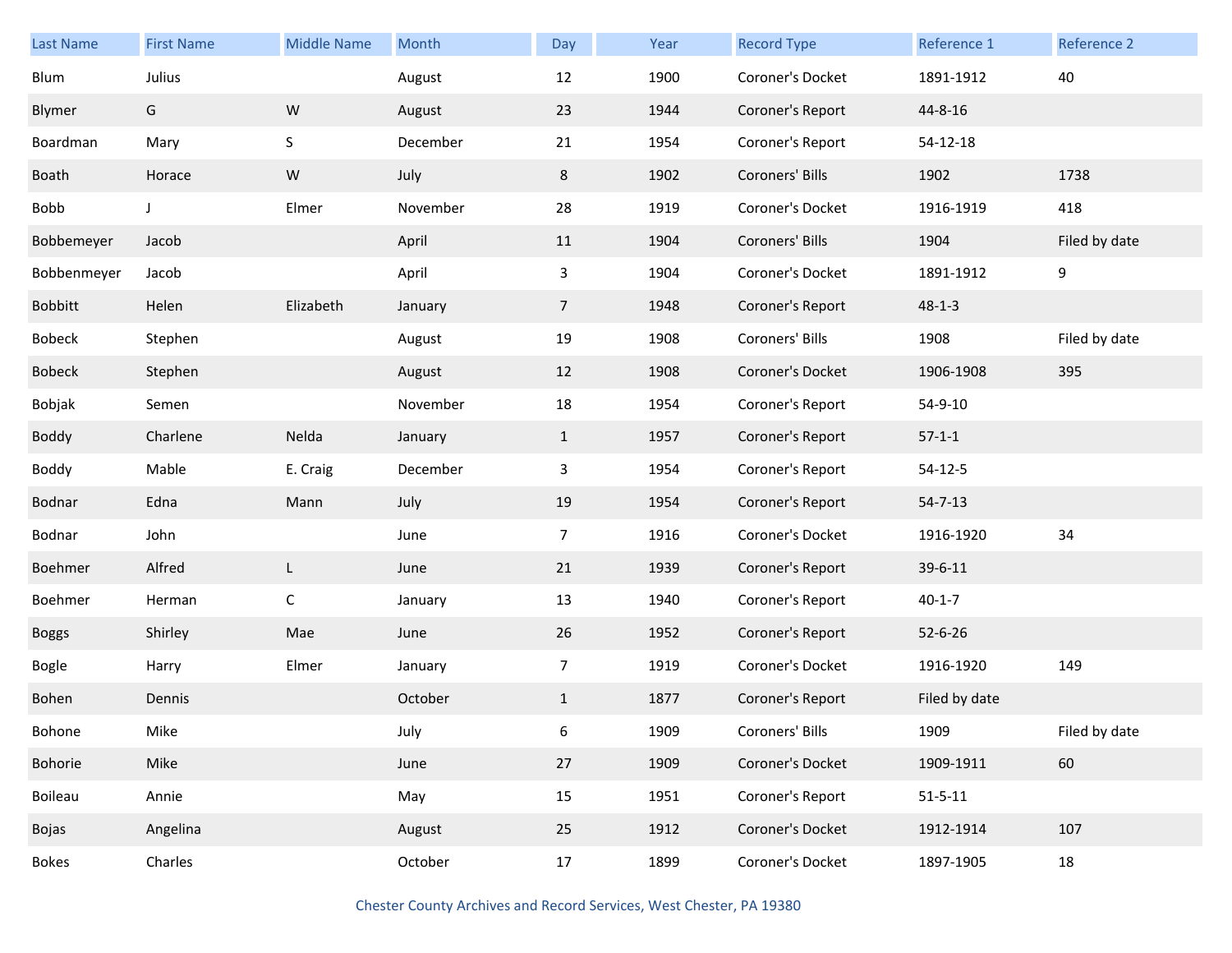| Last Name     | <b>First Name</b> | <b>Middle Name</b> | Month     | Day            | Year | <b>Record Type</b>      | Reference 1    | Reference 2 |
|---------------|-------------------|--------------------|-----------|----------------|------|-------------------------|----------------|-------------|
| <b>Bokes</b>  | Charles           |                    | October   | 17             | 1899 | Coroner's Docket        | 1891-1912      | 55          |
| Bolden        | John              |                    | July      | 3              | 1918 | Coroner's Docket        | 1916-1919      | 264         |
| <b>Boldin</b> | Herbert           |                    | November  | 6              | 1888 | Coroners' Bills         | 1888           | 2741        |
| Bole          | Joseph            |                    | November  | 14             | 1951 | Coroner's Report        | $51 - 11 - 13$ |             |
| Bolger        | Edward            | Stephen            | May       | 28             | 1946 | Coroner's Report        | $46 - 5 - 2$   |             |
| Bolla         | John              |                    | December  | 6              | 1948 | Coroner's Report        | 48-11-11       |             |
| Bolmar        | A                 |                    | May       | 29             | 1861 | Coroners' Bills         | 1861           | 403         |
| Bolmar        | Anthony           |                    | February  | 27             | 1861 | <b>Quarter Sessions</b> | P/520          | Apr. 1861   |
| Bolton        | Harry             |                    | November  | $\mathbf{1}$   | 1934 | Coroner's Report        | $34 - 11 - 1$  |             |
| Bolyer        | Sarah             |                    | August    | 6              | 1891 | Coroner's Report        | 1891-8-3       |             |
| Bond          | Charles           | ${\sf W}$          | February  | 22             | 1944 | Coroner's Report        | $44 - 2 - 12$  |             |
| Bond          | Hunter            | A                  | December  | 17             | 1955 | Coroner's Report        | 55-12-15       |             |
| <b>Bond</b>   | Leola             |                    | March     | 21             | 1953 | Coroner's Report        | $53 - 3 - 13$  |             |
| Bond          | William           |                    | August    | $\overline{2}$ | 1930 | Coroner's Report        | $30 - 8 - 6$   |             |
| Bond          | William           | $\sf B$            | December  | 12             | 1952 | Coroner's Report        | $52 - 12 - 10$ |             |
| Bondembo      | Angelo            |                    | September | 11             | 1907 | Coroners' Bills         | 1907           | 2478        |
| bondembo      | Angelo            |                    | September | 5 <sub>1</sub> | 1907 | Coroner's Docket        | 1906-1908      | 257         |
| Bones         | Warren            | S                  | November  | 22             | 1930 | Coroner's Report        | $30 - 11 - 6$  |             |
| Bonlupio      | Hudvea            |                    | March     | 4              | 1908 | Coroners' Bills         | 1908           | 878         |
| Bonnay        | James             |                    | January   | 31             | 1855 | <b>Quarter Sessions</b> | O/511          | Jan. 1855   |
| Bonner        | John              |                    | December  | 11             | 1955 | Coroner's Report        | $55 - 12 - 11$ |             |
| Bonsall       | Edward            | LeRoy              | October   | 24             | 1955 | Coroner's Report        | $55 - 7 - 21$  |             |
| Bonsall       | Margaret          | Jane               | October   | 14             | 1944 | Coroner's Report        | 44-10-12       |             |
| Bonsall       | Thomas            |                    | December  | 31             | 1896 | Coroner's Report        | 1896-12-4      |             |
| Bonsall       | Thomas            |                    | January   | $\mathbf{1}$   | 1897 | Coroners' Bills         | 1897           | 4230        |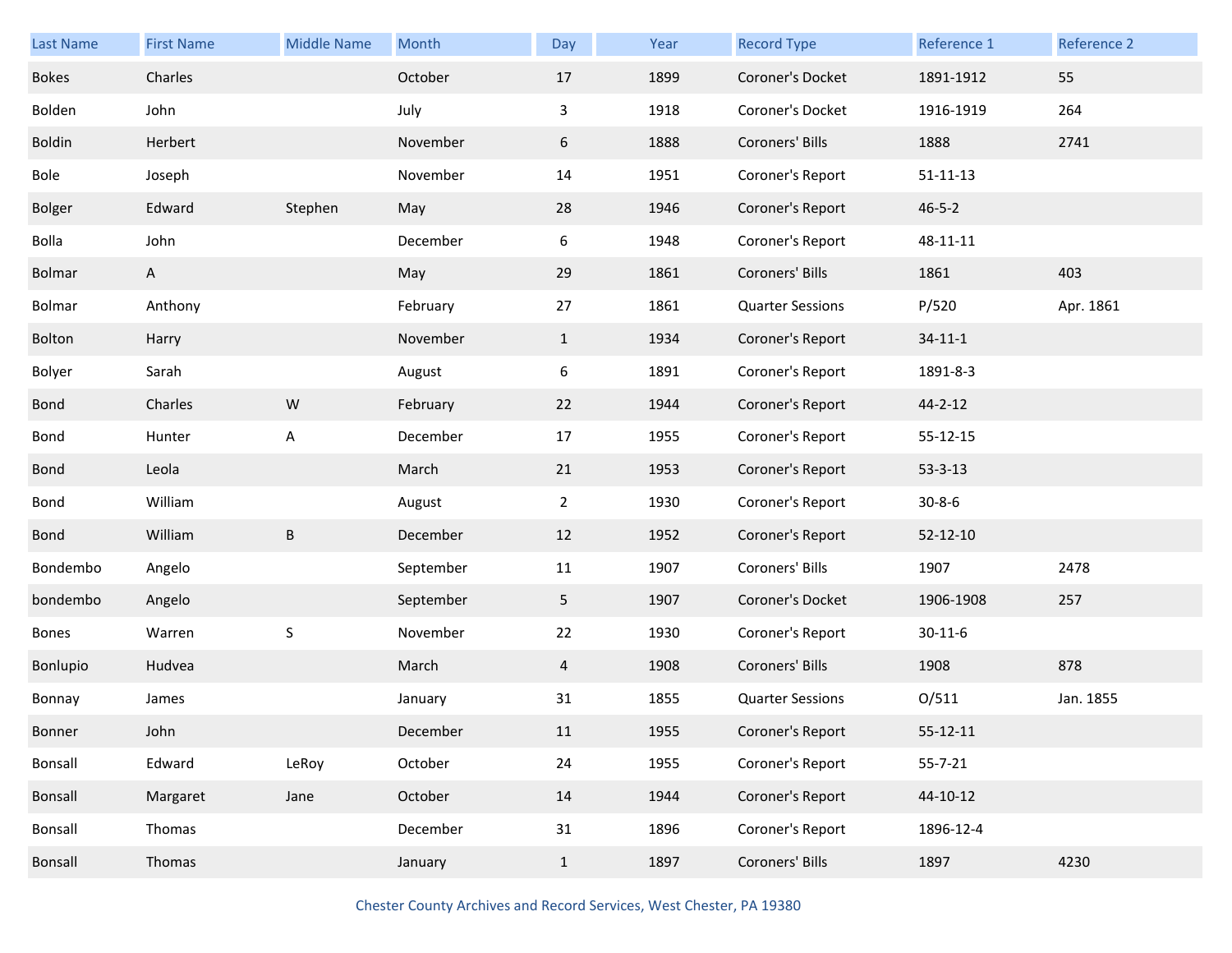| <b>Last Name</b> | <b>First Name</b> | <b>Middle Name</b> | Month    | Day            | Year | <b>Record Type</b> | Reference 1   | Reference 2   |
|------------------|-------------------|--------------------|----------|----------------|------|--------------------|---------------|---------------|
| Bonsall          | William           | н                  | August   | 25             | 1943 | Coroner's Report   | 43-8-15       |               |
| Bontempo         | Andrea            |                    | February | 27             | 1908 | Coroner's Docket   | 1906-1908     | 332           |
| Booker           | John              | B                  | December | 16             | 1948 | Coroner's Report   | 48-12-10      |               |
| Booth            | Eleanor           |                    | March    | 6              | 1948 | Coroner's Report   | $48 - 3 - 7$  |               |
| Booth            | Horace            | W                  | June     | 19             | 1902 | Coroner's Docket   | 1897-1905     | 18            |
| Booth            | Horace            | ${\sf W}$          | June     | 19             | 1902 | Coroner's Docket   | 1891-1912     | 18            |
| Booth            | Irvin             |                    | January  | 8              | 1906 | Coroner's Docket   | 1906-1908     | 3             |
| Booth            | Pearl             | E                  | March    | 6              | 1948 | Coroner's Report   | $48 - 3 - 8$  |               |
| Boothe           | Stephen           |                    | April    | 8              | 1906 | Coroner's Docket   | 1906-1908     | 36            |
| Bordley          | Edward            | B                  | May      | 24             | 1905 | Coroner's Docket   | 1891-1912     | 24            |
| Bordley          | Edward            | B                  | May      | 24             | 1905 | Coroner's Docket   | 1897-1905     | 322           |
| Bordley          | Edward            | B                  | May      | 29             | 1905 | Coroners' Bills    | 1905          | Filed by date |
| Borelli          | John              |                    | July     | 15             | 1907 | Coroners' Bills    | 1907          | 2176          |
| Borelli          | John              |                    | July     | $\mathbf{1}$   | 1908 | Coroner's Docket   | 1906-1908     | 378           |
| Borello          | John              |                    | July     | 8              | 1908 | Coroners' Bills    | 1908          | 2143          |
| Borland          | John              | E                  | January  | 16             | 1936 | Coroner's Report   | $36 - 1 - 11$ |               |
| Borrell          | Francis           | Joseph             | May      | 8              | 1943 | Coroner's Report   | $43 - 5 - 7$  |               |
| Borrell          | Francis           | Joseph             | June     | $\overline{7}$ | 1943 | Coroner's Report   | $43 - 6 - 3$  |               |
| Borsellino       | Anthony           |                    | June     | $\overline{7}$ | 1953 | Coroner's Report   | $53 - 6 - 5$  |               |
| <b>Bortel</b>    | James             | Guy                | May      | 22             | 1952 | Coroner's Report   | $52 - 5 - 24$ |               |
| Boset            | David             | Stone              | November | 3              | 1915 | Coroner's Docket   | 1915          | 95            |
| Bossert          | B                 | Franklin           | February | 28             | 1948 | Coroner's Report   | $48 - 2 - 15$ |               |
| Bossert          | Mary              | $\sf A$            | April    | 14             | 1901 | Coroner's Docket   | 1891-1912     | $\bf 8$       |
| Bossert          | Mary              | E                  | April    | 14             | 1899 | Coroner's Docket   | 1897-1905     | 30            |
| Bostic           | George            |                    | August   | 26             | 1902 | Coroner's Docket   | 1897-1905     | 18            |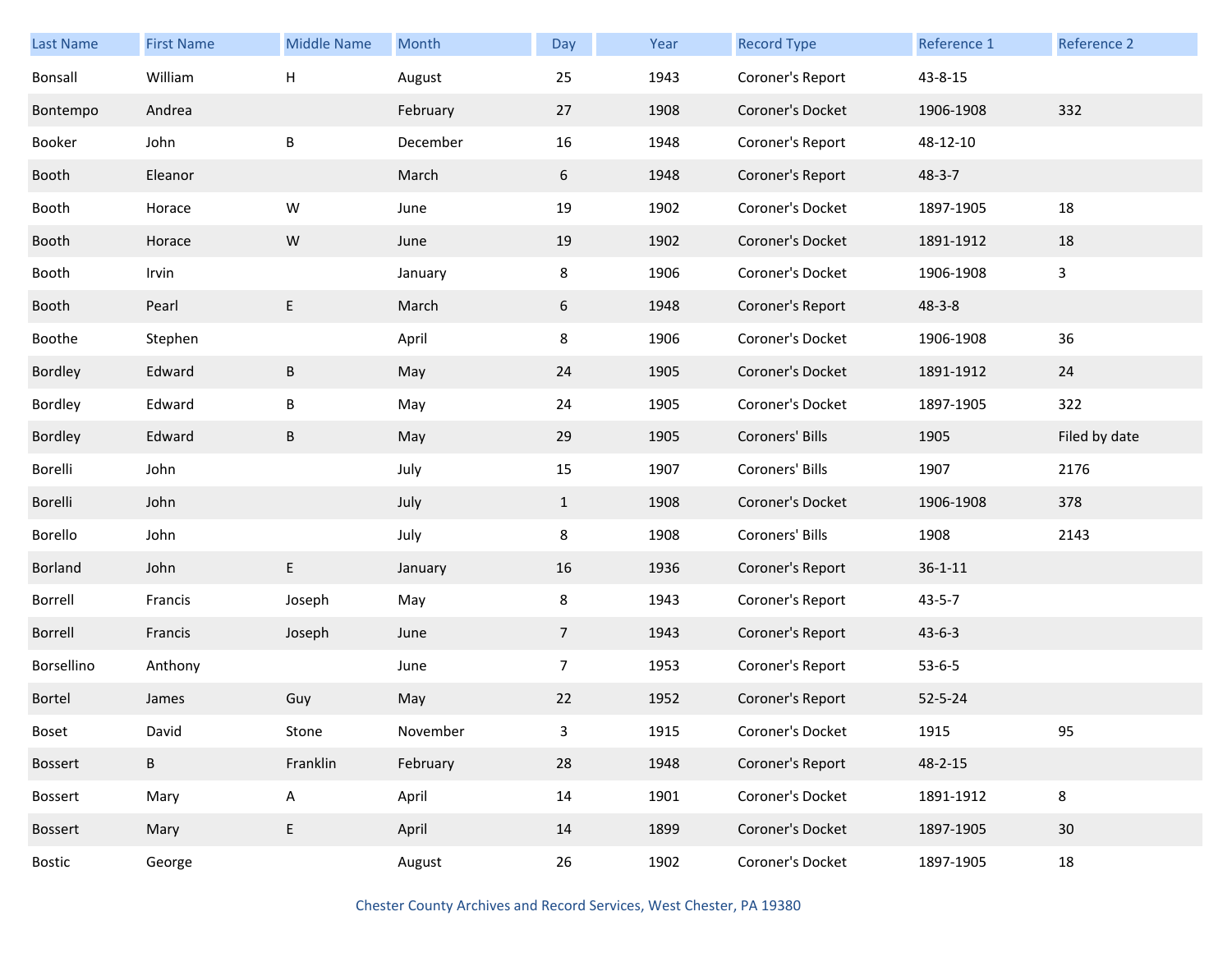| <b>Last Name</b> | <b>First Name</b> | <b>Middle Name</b> | Month     | Day            | Year | <b>Record Type</b> | Reference 1   | Reference 2   |
|------------------|-------------------|--------------------|-----------|----------------|------|--------------------|---------------|---------------|
| <b>Bostic</b>    | George            |                    | September | $\overline{4}$ | 1902 | Coroners' Bills    | 1902          | 2171          |
| <b>Bostic</b>    | Sarah             | E                  | November  | 8              | 1932 | Coroner's Report   | 32-11-12      |               |
| <b>Bostis</b>    | Geo               |                    | August    | 26             | 1902 | Coroner's Docket   | 1891-1912     | 17            |
| Botdorf          | Margaret          |                    | July      | 8              | 1952 | Coroner's Report   | $52 - 7 - 4$  |               |
| Bourton          | Ella              | ${\sf N}$          | March     | $\overline{7}$ | 1953 | Coroner's Report   | $53-3-2$      |               |
| Bowdy            | Nathan            |                    | October   | 31             | 1916 | Coroner's Docket   | 1916-1919     | 55            |
| Bowe             | Nellie            |                    | December  | $2^{\circ}$    | 1935 | Coroner's Report   | $35 - 12 - 1$ |               |
| Bowe             | Thomas            | E                  | April     | 8              | 1935 | Coroner's Report   | $35 - 4 - 8$  |               |
| Bower            | Hiram             | Н                  | September | 26             | 1901 | Coroners' Bills    | 1901          | 2403          |
| Bower            | Hiram             | Н                  | September | 25             | 1901 | Coroner's Docket   | 1891-1912     | 37            |
| <b>Bowers</b>    | Fernando          | ${\sf W}$          | November  | 24             | 1898 | Coroners' Bills    | 1898          | Filed by Date |
| <b>Bowers</b>    | Fernando          | W                  | November  | 23             | 1898 | Coroner's Docket   | 1891-1912     | 57            |
| <b>Bowers</b>    | Fernando          | ${\sf W}$          | November  | 23             | 1898 | Coroner's Docket   | 1897-1905     | 19            |
| Bowers           | Hiram             |                    | September | 25             | 1901 | Coroner's Docket   | 1897-1905     | 19            |
| Bowie            | John              | $\mathsf J$        | April     | 21             | 1951 | Coroner's Report   | $51 - 4 - 22$ |               |
| Bowman           | Catherine         |                    | April     | 24             | 1936 | Coroner's Report   | $36 - 4 - 11$ |               |
| Bowman           | Clarence          |                    | October   | 21             | 1945 | Coroner's Report   | 45-10-12      |               |
| Bowman           | David             |                    | November  | 27             | 1945 | Coroner's Report   | 45-11-20      |               |
| Bowman           | Eugene            |                    | April     | $\overline{2}$ | 1907 | Coroner's Docket   | 1906-1908     | 184           |
| Bowman           | John              | С                  | September | 12             | 1930 | Coroner's Report   | $30-9-3$      |               |
| Bowman           | Lester            |                    | December  | 29             | 1939 | Coroner's Report   | 39-12-22      |               |
| Bowman           | Lillian           |                    | February  | 17             | 1953 | Coroner's Report   | $53 - 2 - 18$ |               |
| Bowman           | Louise            |                    | May       | $\mathbf{1}$   | 1952 | Coroner's Report   | $52 - 5 - 2$  |               |
| Bowman           | Sarah             | Rowland            | May       | 14             | 1911 | Coroner's Docket   | 1909-1911     | 324           |
| Bowman           | Sarah             | Rowland            | May       | 19             | 1911 | Coroners' Bills    | 1911          | 1424          |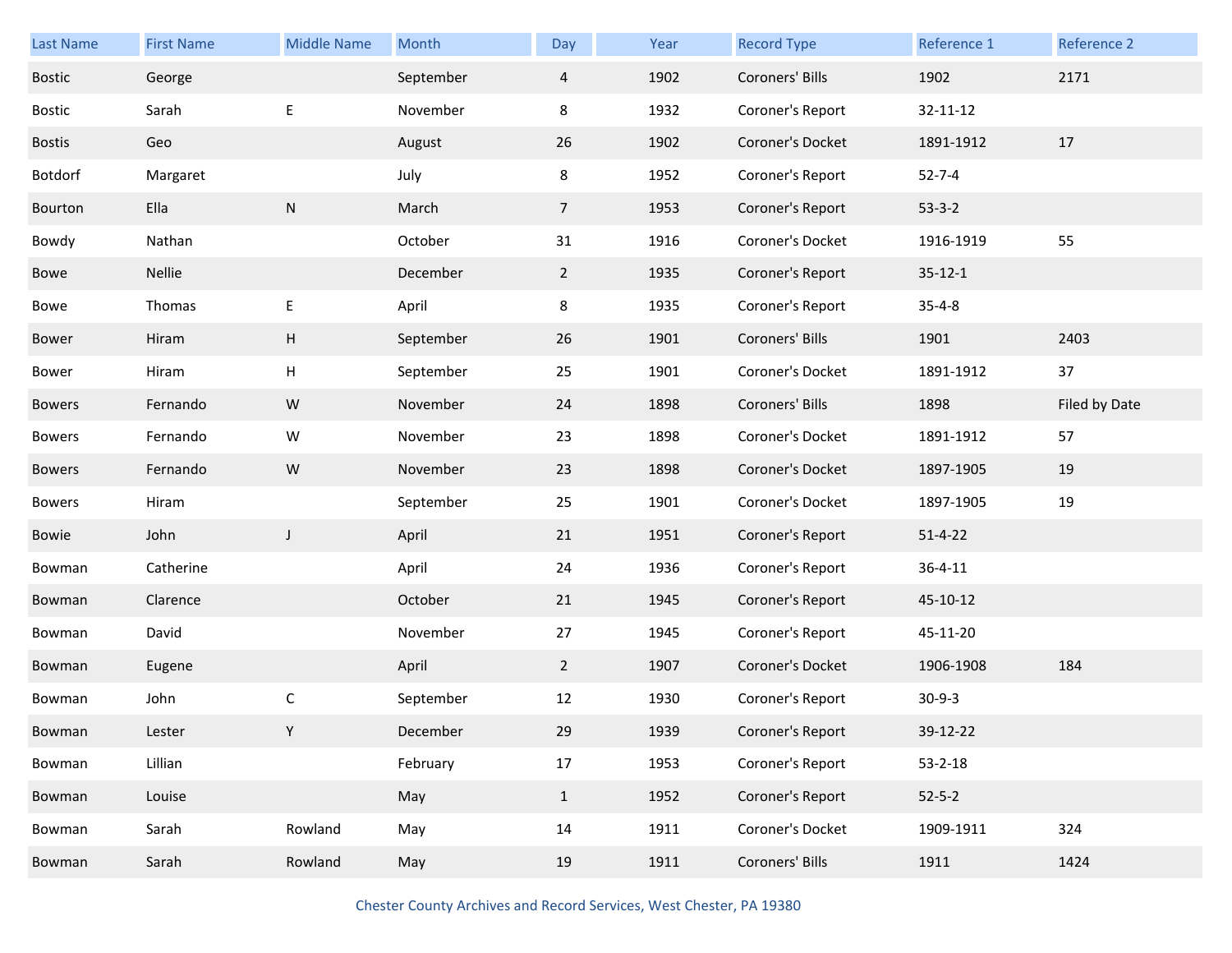| <b>Last Name</b> | <b>First Name</b>    | <b>Middle Name</b> | Month     | Day          | Year | <b>Record Type</b> | Reference 1   | Reference 2   |
|------------------|----------------------|--------------------|-----------|--------------|------|--------------------|---------------|---------------|
| Boyce            | Charles              |                    | January   | $\mathbf{1}$ | 1913 | Coroner's Docket   | 1912-1914     | 149           |
|                  | Marian               | Mildred            | September |              | 1954 | Coroner's Report   | $54 - 8 - 18$ |               |
| Boyce            |                      |                    |           | $\mathbf{1}$ |      |                    |               |               |
| Boyce            | Priscilla            | S                  | December  | 14           | 1914 | Coroner's Docket   | 1912-1914     | 369           |
| Boyd             | (child of Elizabeth) |                    | January   | 6            | 1832 | Coroner's Report   | Filed by date |               |
| Boyd             | A                    | $\mathsf J$        | May       | 28           | 1903 | Coroner's Docket   | 1891-1912     | 36            |
| Boyd             | Alfred               | G                  | April     | 28           | 1931 | Coroner's Report   | $31 - 4 - 2$  |               |
| Boyd             | C                    | Noble              | July      | 8            | 1912 | Coroner's Docket   | 1912-1914     | 89            |
| Boyd             | Elizabeth            |                    | September | 11           | 1889 | Coroners' Bills    | 1889          | 2122          |
| Boyd             | Elizabeth            |                    | September | 16           | 1889 | Coroners' Bills    | 1889          | 2123          |
| Boyd             | Florence             | ${\sf N}$          | July      | 8            | 1912 | Coroner's Docket   | 1912-1914     | 90            |
| Boyd             | Herman               | Lee                | January   | 8            | 1933 | Coroner's Report   | $33 - 1 - 9$  |               |
| Boyd             | Howell               |                    | February  | 14           | 1908 | Coroner's Docket   | 1906-1908     | 327           |
| Boyd             | Howell               |                    | February  | 19           | 1908 | Coroners' Bills    | 1908          | 656           |
| Boyd             | Isabel               |                    | March     | 13           | 1941 | Coroner's Report   | $41 - 2 - 12$ |               |
| Boyd             | James                | Kennedy            | August    | 4            | 1919 | Coroner's Docket   | 1916-1920     | 170           |
| Boyd             | John                 | H                  | January   | 31           | 1935 | Coroner's Report   | $35 - 1 - 11$ |               |
| Boyd             | John                 | P                  | May       | 20           | 1878 | Coroner's Report   | Filed by date |               |
| Boyd             | Maggie               | $\sf B$            | December  | 26           | 1905 | Coroners' Bills    | 1905          | Filed by date |
| Boyd             | Mary                 |                    | November  | 11           | 1912 | Coroner's Docket   | 1912-1914     | 126           |
| Boyd             | Mary                 | M                  | July      | 8            | 1912 | Coroner's Docket   | 1912-1914     | 91            |
| Boyd             | Rachael              | A                  | February  | 14           | 1908 | Coroners' Bills    | 1908          | Filed by date |
| Boyd             | Rachel               |                    | December  | 9            | 1908 | Coroners' Bills    | 1908          | 3674          |
| Boyd             | Rachel               | $\mathsf a$        | January   | 25           | 1908 | Coroner's Docket   | 1906-1908     | 320           |
| Boyd             | Samuel               |                    | September | 15           | 1935 | Coroner's Report   | 35-9-10       |               |
| Boyd             | Smith                | Κ                  | August    | 15           | 1877 | Coroner's Report   | Filed by date |               |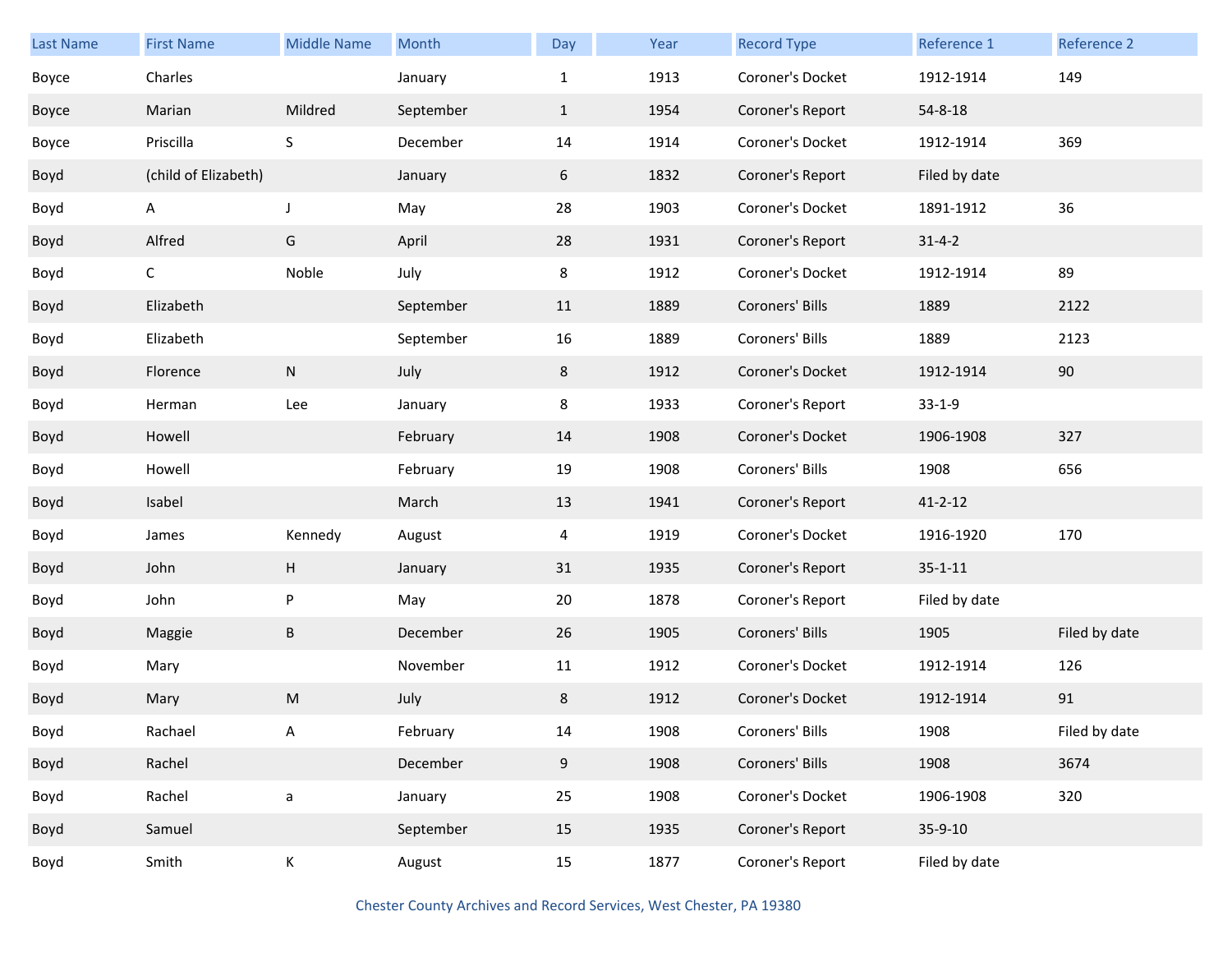| <b>Last Name</b> | <b>First Name</b>   | <b>Middle Name</b>                                                                                         | Month     | Day            | Year | <b>Record Type</b>      | Reference 1   | Reference 2 |
|------------------|---------------------|------------------------------------------------------------------------------------------------------------|-----------|----------------|------|-------------------------|---------------|-------------|
| Boyd             | Thomas              |                                                                                                            | April     | 26             | 1852 | <b>Quarter Sessions</b> | O/234         | Apr. 1852   |
| Boyd             | Thomas              | Ellsworth                                                                                                  | August    | $\overline{7}$ | 1907 | Coroners' Bills         | 1907          | 2001        |
| Boyd             | Thomas              | Ellsworth                                                                                                  | August    | $\overline{2}$ | 1907 | Coroner's Docket        | 1906-1908     | 239         |
| Boyd             | Thomas              | W                                                                                                          | May       | 12             | 1852 | Coroners' Bills         | 1852          | 117         |
| Boyden           | William             |                                                                                                            | July      | $\mathbf{3}$   | 1917 | Coroner's Docket        | 1916-1920     | 89          |
| Boyed            | A                   | J                                                                                                          | May       | 28             | 1903 | Coroner's Docket        | 1897-1905     | 19          |
| Boyed            | Maggie              | B                                                                                                          | December  | 18             | 1905 | Coroner's Docket        | 1891-1912     | 21          |
| Boyed            | Maggie              | B                                                                                                          | December  | 18             | 1905 | Coroner's Docket        | 1897-1905     | 315         |
| Boyer            | (child of Susannah) |                                                                                                            | May       | 12             | 1861 | <b>Quarter Sessions</b> | Q/23          | Aug. 1861   |
| Boyer            | Amanda              |                                                                                                            | December  | 18             | 1907 | Coroner's Docket        | 1906-1908     | 305         |
| Boyer            | Anna                | $\mathsf{M}% _{T}=\mathsf{M}_{T}\!\left( a,b\right) ,\ \mathsf{M}_{T}=\mathsf{M}_{T}\!\left( a,b\right) ,$ | July      | 7 <sup>7</sup> | 1916 | Coroner's Docket        | 1916-1920     | 37          |
| Boyer            | Cidney              |                                                                                                            | February  | 3              | 1845 | Coroners' Bills         | 1845          | 20          |
| Boyer            | Dorothy             |                                                                                                            | September | 13             | 1953 | Coroner's Report        | 53-9-11       |             |
| Boyer            | Elmer               | B                                                                                                          | March     | 19             | 1939 | Coroner's Report        | $39 - 3 - 5$  |             |
| Boyer            | Henry               | Charles                                                                                                    | September | 19             | 1914 | Coroner's Docket        | 1912-1914     | 333         |
| Boyer            | Howard              |                                                                                                            | December  | 27             | 1940 | Coroner's Report        | 40-12-19      |             |
| Boyer            | Isaac               | L                                                                                                          | October   | 21             | 1915 | Coroner's Docket        | 1915          | 89          |
| Boyer            | John                |                                                                                                            | December  | 30             | 1906 | Coroner's Docket        | 1906-1908     | 150         |
| Boyer            | John                | F                                                                                                          | March     | 29             | 1941 | Coroner's Report        | $41 - 3 - 24$ |             |
| Boyer            | John                | Н                                                                                                          | November  | 26             | 1934 | Coroner's Report        | 34-11-19      |             |
| Boyer            | Josephine           |                                                                                                            | March     | 19             | 1956 | Coroner's Report        | $56 - 3 - 20$ |             |
| Boyer            | Maggie              |                                                                                                            | November  | 13             | 1919 | Coroner's Docket        | 1916-1920     | 183         |
| Boyer            | Martin              |                                                                                                            | December  | 18             | 1876 | Coroner's Report        | Filed by date |             |
| Boyer            | Rebecca             | ${\sf R}$                                                                                                  | April     | 6              | 1907 | Coroner's Docket        | 1906-1908     | 188         |
| Boyer            | Roland              |                                                                                                            | December  | 6              | 1932 | Coroner's Report        | $32 - 12 - 8$ |             |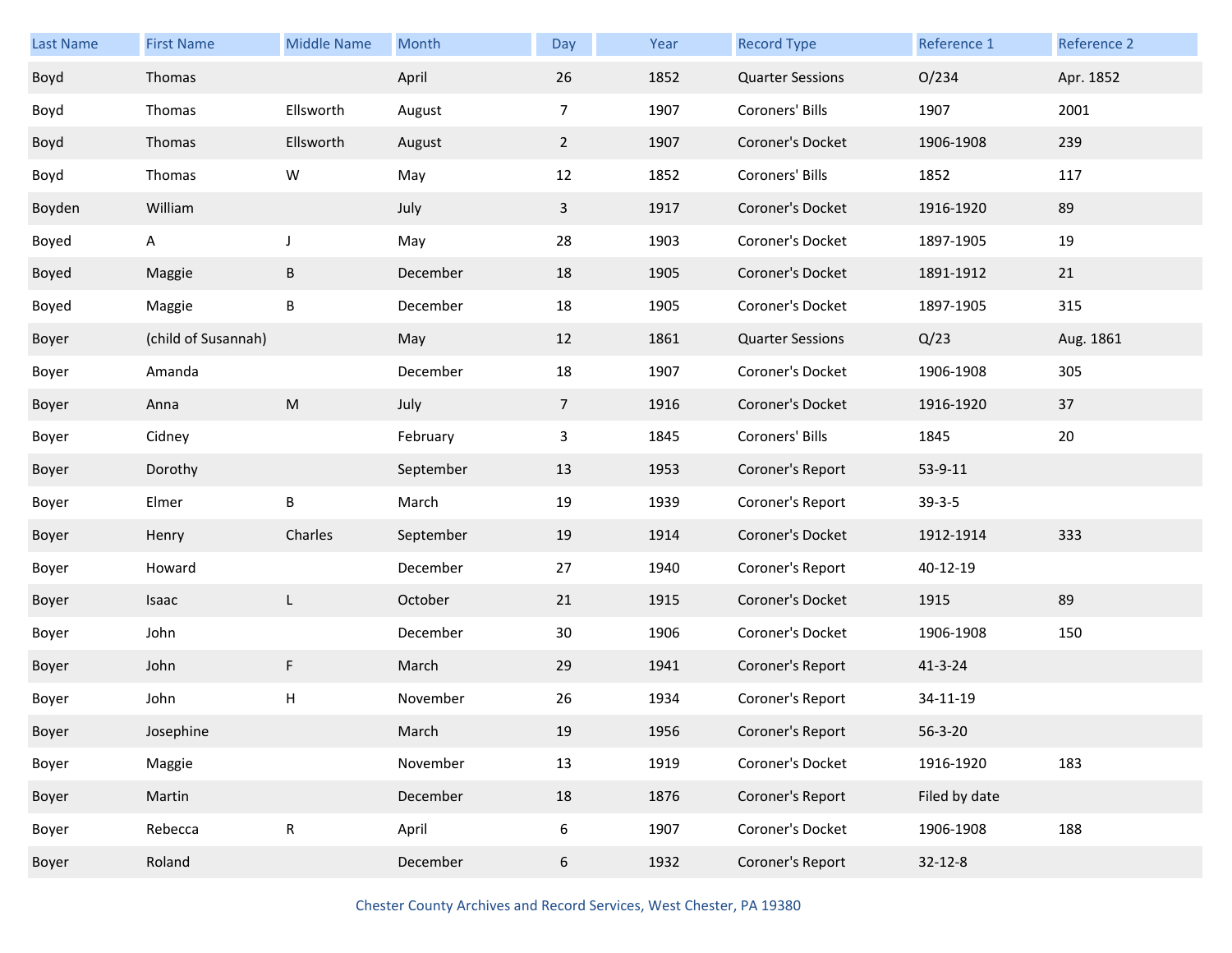| Last Name | <b>First Name</b> | <b>Middle Name</b> | Month     | Day            | Year | <b>Record Type</b> | Reference 1   | Reference 2    |
|-----------|-------------------|--------------------|-----------|----------------|------|--------------------|---------------|----------------|
| Boyer     | Samuel            |                    | December  | 5              | 1935 | Coroner's Report   | $35 - 12 - 2$ |                |
| Boyer     | Samuel            | B                  | February  | 24             | 1912 | Coroner's Docket   | 1912-1914     | 26             |
| Boyer     | Samuel            | B                  | March     | $\mathbf{1}$   | 1912 | Coroners' Bills    | 1912          | Filed by date  |
| Boyer     | Sherman           | Henry              | February  | $\overline{7}$ | 1954 | Coroner's Report   | $54 - 2 - 8$  |                |
| Boyer     | Thomas            | F                  | April     | $\mathbf{3}$   | 1905 | Coroner's Docket   | 1897-1905     | 290            |
| Boyer     | Thomas            | F                  | April     | $\mathbf{3}$   | 1905 | Coroner's Docket   | 1897-1905     | 288            |
| Boyer     | Thomas            | F                  | April     | 3              | 1905 | Coroners' Bills    | 1905          | 827            |
| Boyer     | Thomas            | F                  | April     | $\mathbf{3}$   | 1905 | Coroner's Docket   | 1891-1912     | 20             |
| Boyer     | Wilbur            | D                  | May       | 20             | 1935 | Coroner's Report   | $35 - 5 - 9$  |                |
| Boyer     | William           |                    | January   | 9              | 1951 | Coroner's Report   | $51 - 1 - 6$  |                |
| Boyer     | William           | F                  | January   | 27             | 1953 | Coroner's Report   | $53 - 1 - 31$ |                |
| Boyle     | Francis           | Ε.                 | December  | 13             | 1935 | Coroner's Report   | $35 - 12 - 5$ |                |
| Boyle     | Harold            |                    | March     | 27             | 1939 | Coroner's Report   | 39-3-10       |                |
| Boyle     | James             |                    | December  | 6              | 1919 | Coroner's Docket   | 1916-1919     | 420            |
| Boyle     | James             |                    | September | $\overline{2}$ | 1938 | Coroner's Report   | $38 - 9 - 1$  |                |
| Boyle     | Robert            | Jackson            | May       | 4              | 1913 | Coroner's Docket   | 1912-1914     | 184            |
| Boyler    | Sarah             |                    | August    | 20             | 1891 | Coroners' Bills    | 1891          | 1787           |
| Boyles    | John              |                    | December  | 13             | 1948 | Coroner's Report   | 48-12-6       |                |
| Boyns     | Ralph             |                    | April     | 30             | 1912 | Coroner's Docket   | 1912-1914     | 59             |
| Boynski   | Joseph            |                    | November  | 22             | 1908 | Coroner's Docket   | 1906-1908     | 433            |
| Boynski   | Joseph            |                    | December  | $\overline{2}$ | 1908 | Coroners' Bills    | 1908          | Filed by date  |
| Boyus     | Ralph             |                    | May       | 27             | 1912 | Coroners' Bills    | 1912          | Filed by date  |
| Bozett    | Robert            | William            | January   | 11             | 1916 | Coroner's Docket   | 1916-1920     | $\overline{4}$ |
| Bozzet    | William           | G                  | June      | 13             | 1936 | Coroner's Report   | $36 - 6 - 9$  |                |
| Brabson   | John              | Townsend           | January   | 27             | 1940 | Coroner's Report   | $40 - 1 - 18$ |                |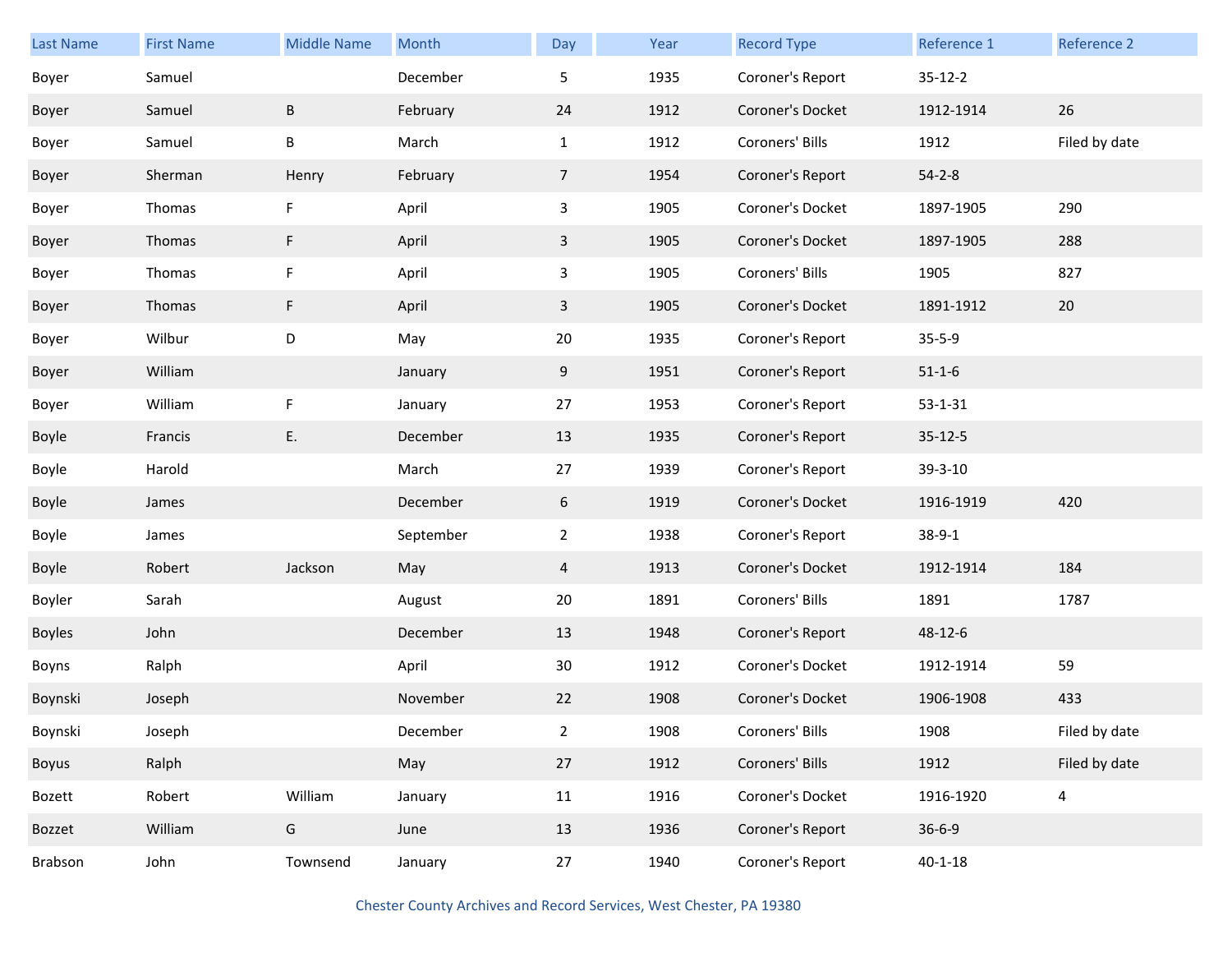| <b>Last Name</b> | <b>First Name</b> | <b>Middle Name</b>        | Month    | Day             | Year | <b>Record Type</b>      | Reference 1   | Reference 2   |
|------------------|-------------------|---------------------------|----------|-----------------|------|-------------------------|---------------|---------------|
| <b>Brace</b>     | Alfred            |                           | March    | 18              | 1916 | Coroner's Docket        | 1916-1919     | 11            |
| <b>Bracelin</b>  | Thomas            |                           | February | 10              | 1937 | Coroner's Report        | $37 - 2 - 10$ |               |
| Brackbill        | Robert            | $\boldsymbol{\mathsf{H}}$ | April    | 6               | 1937 | Coroner's Report        | $37 - 4 - 13$ |               |
| Brackenridge     | Robert            |                           | May      | 24              | 1860 | Coroners' Bills         | 1860          | 370           |
| <b>Bradford</b>  | Elizabeth         |                           | August   | 24              | 1941 | Coroner's Report        | 41-8-19       |               |
| <b>Bradford</b>  | Frederick         | A                         | April    | 28              | 1943 | Coroner's Report        | 43-4-19       |               |
| <b>Bradley</b>   |                   |                           | October  | 12              | 1802 | Coroner's Report        | Filed by date |               |
| <b>Bradley</b>   | <b>Bridget</b>    |                           | April    | 20              | 1915 | Coroner's Docket        | 1915          | 34            |
| <b>Bradley</b>   | Christopher       |                           | July     | 13              | 1887 | Coroners' Bills         | 1887          | 1655          |
| <b>Bradley</b>   | Edward            |                           | July     | 8               | 1955 | Coroner's Report        | $55 - 7 - 6$  |               |
| <b>Bradley</b>   | Howard            | ${\sf W}$                 | August   | 19              | 1912 | Coroner's Docket        | 1912-1914     | 104           |
| <b>Bradley</b>   | John              |                           | December | 22              | 1887 | Coroners' Bills         | 1887          | Filed by Date |
| <b>Bradley</b>   | Matthew           | Craig                     | January  | 27              | 1953 | Coroner's Report        | $53 - 1 - 32$ |               |
| <b>Bradley</b>   | Walter            | E                         | October  | 10              | 1934 | Coroner's Report        | $34-10-2$     |               |
| <b>Bradley</b>   | William           |                           | November | 14              | 1916 | Coroner's Docket        | 1916-1919     | 59            |
| <b>Bradley</b>   | William           |                           | August   | 4               | 1940 | Coroner's Report        | $40 - 8 - 6$  |               |
| <b>Bradley</b>   | William           | E                         | July     | 21              | 1907 | Coroner's Docket        | 1906-1908     | 235           |
| Bradly           | Warren            | G                         | February | 20              | 1905 | Coroner's Docket        | 1891-1912     | 9             |
| <b>Bradly</b>    | Warren            | G                         | February | 27              | 1905 | Coroners' Bills         | 1905          | 700           |
| <b>Bradly</b>    | Warren            | J                         | February | 20              | 1905 | Coroner's Docket        | 1897-1905     | 272           |
| Bradshaw         | Augustus          | White                     | March    | 8               | 1952 | Coroner's Report        | $52 - 3 - 8$  |               |
| Bradway          | Charles           | ${\sf W}$                 | November | $\overline{2}$  | 1861 | <b>Quarter Sessions</b> | Q/49          | Oct. 1861     |
| Brady            | James             | $\sf P$                   | January  | 26              | 1905 | Coroner's Docket        | 1897-1905     | 271           |
| Brady            | James             | $\sf P$                   | January  | 26              | 1905 | Coroner's Docket        | 1891-1912     | 13            |
| Brady            | James             | P                         | January  | 30 <sup>°</sup> | 1905 | Coroners' Bills         | 1905          | Filed by date |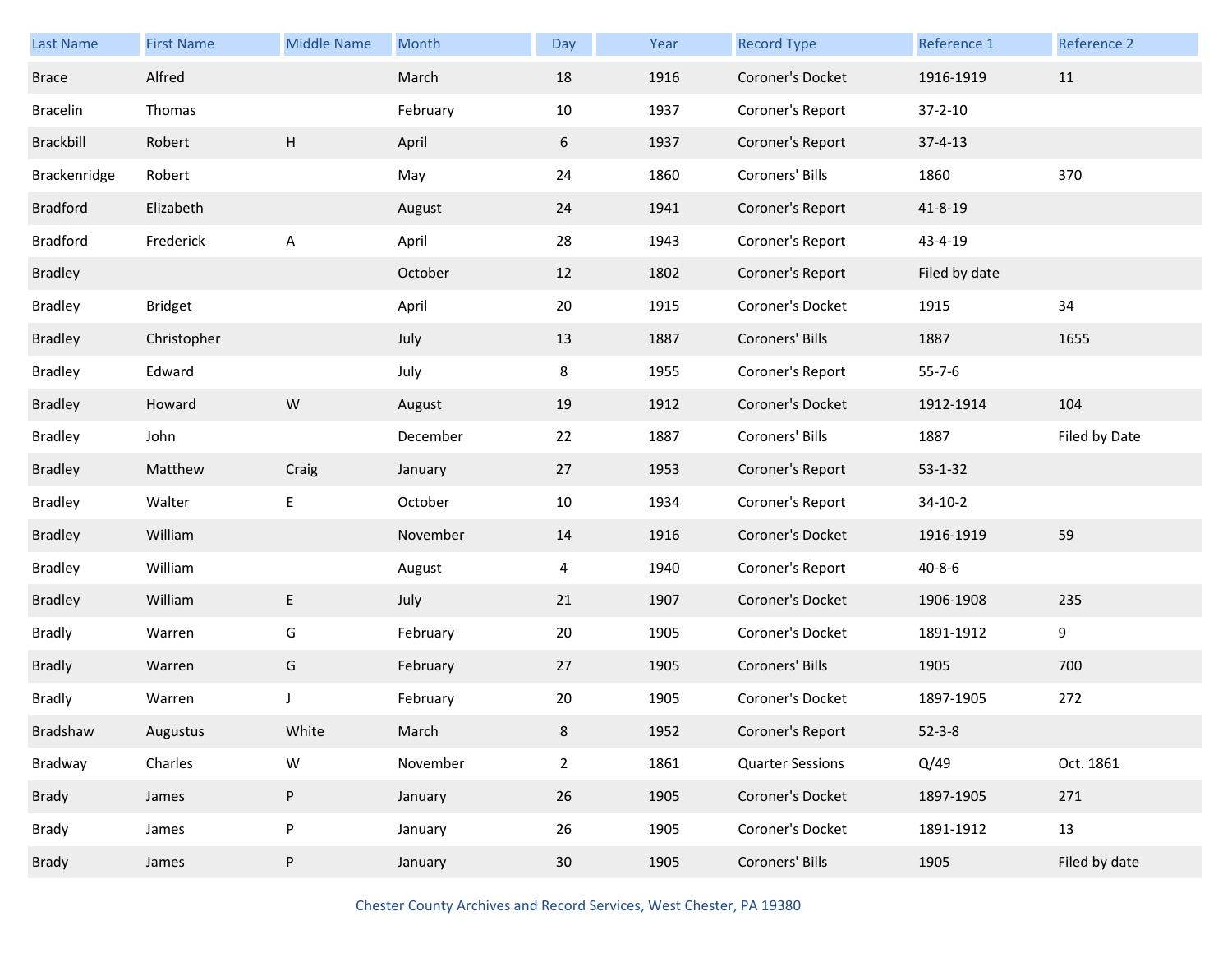| Last Name         | <b>First Name</b> | <b>Middle Name</b>        | Month     | Day            | Year | <b>Record Type</b>      | Reference 1    | <b>Reference 2</b> |
|-------------------|-------------------|---------------------------|-----------|----------------|------|-------------------------|----------------|--------------------|
| Brady             | Margaret          |                           | April     | 25             | 1853 | <b>Quarter Sessions</b> | 0/384          | Apr. 1853          |
| Braitmeyer        | Leon              |                           | January   | 31             | 1935 | Coroner's Report        | $35-1-9$       |                    |
| Bramberz          | н                 | James                     | August    | 22             | 1893 | Coroner's Report        | 1893-8-4       |                    |
| <b>Bramsberg</b>  | William           |                           | January   | 24             | 1905 | Coroner's Docket        | 1897-1905      | 270                |
| Branan            | Michael           |                           | September | 14             | 1907 | Coroners' Bills         | 1907           | Filed by date      |
| <b>Branca</b>     | Fortunato         |                           | May       | 12             | 1942 | Coroner's Report        | $42 - 5 - 11$  |                    |
| <b>Branch</b>     | Washington        | Lee                       | January   | 13             | 1933 | Coroner's Report        | $33 - 1 - 8$   |                    |
| Brandenberger     | John              | Fredick                   | June      | $\overline{2}$ | 1953 | Coroner's Report        | $53-6-3$       |                    |
| Brandner          | David             | H                         | December  | 19             | 1910 | Coroners' Bills         | 1910           | Filed by date      |
| <b>Brandner</b>   | David             | H                         | December  | 19             | 1910 | Coroners' Bills         | 1910           | Filed by date      |
| Brandner          | David             | H                         | December  | 12             | 1910 | Coroner's Docket        | 1909-1911      | 255                |
| <b>Brandon</b>    | Lorraine          |                           | December  | $\overline{7}$ | 1936 | Coroner's Report        | $36 - 12 - 2$  |                    |
| Brandt            | John              | Herman                    | November  | 5 <sub>1</sub> | 1918 | Coroner's Docket        | 1916-1919      | 314                |
| <b>Branella</b>   | Antonio           |                           | March     | 23             | 1930 | Coroner's Report        | $30 - 3 - 12$  |                    |
| <b>Brango</b>     | Angeline          |                           | May       | 30             | 1946 | Coroner's Report        | $46 - 5 - 3$   |                    |
| Brannan           | Joseph            | ${\sf W}$                 | September | 17             | 1934 | Coroner's Report        | 34-9-16        |                    |
| Brannan           | Michael           |                           | September | 14             | 1907 | Coroner's Docket        | 1906-1908      | 263                |
| Brannan           | Minnie            | A                         | January   | 13             | 1954 | Coroner's Report        | $54 - 1 - 7$   |                    |
| Brannan           | William           | J                         | September | 24             | 1951 | Coroner's Report        | 51-9-19        |                    |
| Brannen           | George            |                           | December  | 12             | 1848 | Coroners' Bills         | 1848           | 332                |
| Brannsberg        | Willhelm          |                           | January   | 27             | 1905 | Coroners' Bills         | 1905           | Filed by date      |
| <b>Branter</b>    | Frederick         | Martin                    | December  | 17             | 1953 | Coroner's Report        | $53 - 12 - 17$ |                    |
| Brastow           | Frank             | $\mathsf{A}$              | September | 26             | 1905 | Coroner's Docket        | 1891-1912      | 19                 |
| <b>Bratton</b>    | Charles           | $\boldsymbol{\mathsf{H}}$ | March     | 16             | 1956 | Coroner's Report        | $56 - 3 - 19$  |                    |
| <b>Brauusberg</b> | William           |                           | January   | 24             | 1905 | Coroner's Docket        | 1891-1912      | 11                 |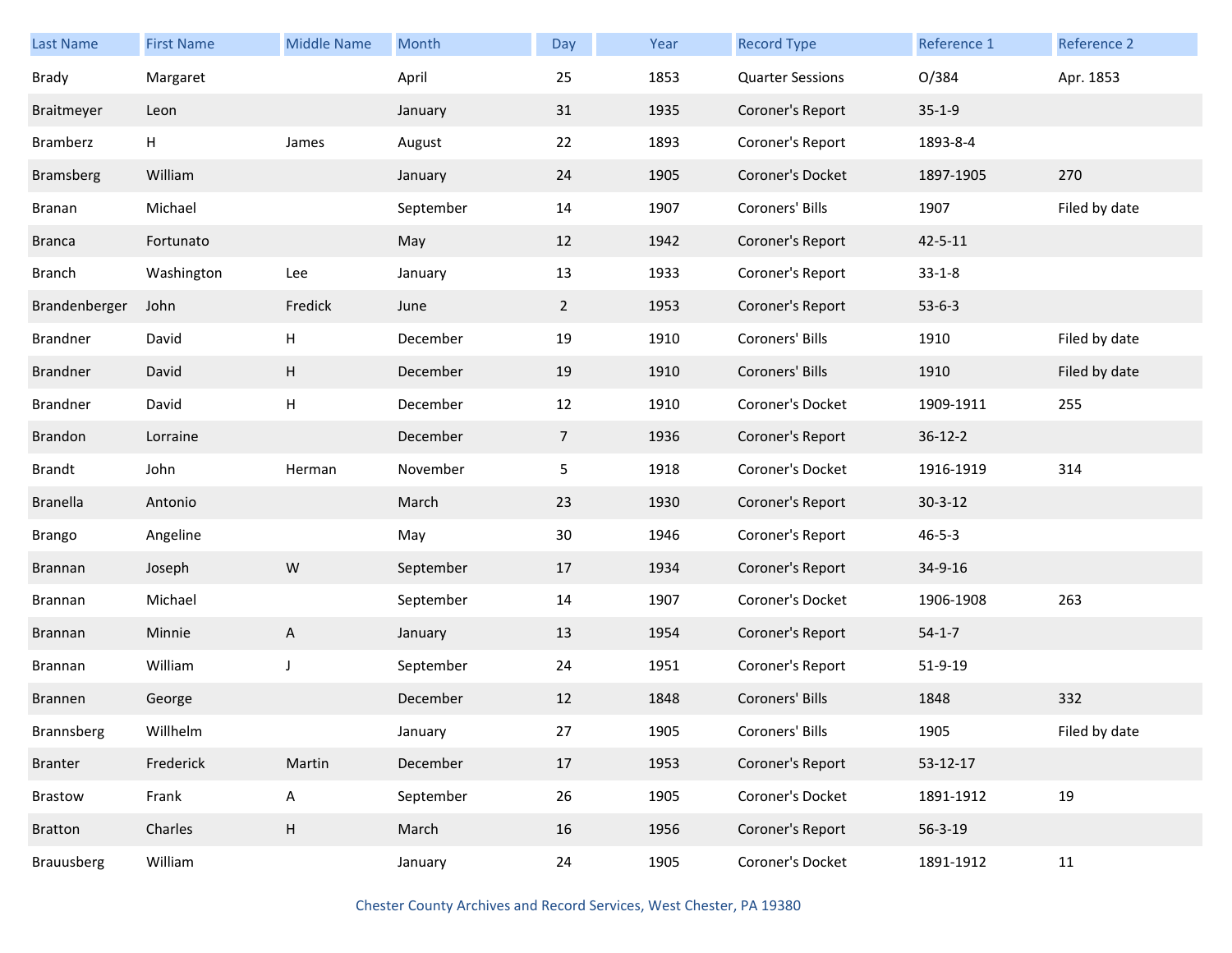| Last Name      | <b>First Name</b> | <b>Middle Name</b> | Month     | Day            | Year | <b>Record Type</b>      | Reference 1   | Reference 2   |
|----------------|-------------------|--------------------|-----------|----------------|------|-------------------------|---------------|---------------|
| <b>Bready</b>  | Patrick           |                    | May       | 29             | 1830 | Coroner's Report        | Filed by date |               |
| <b>Bream</b>   | Charles           | Е                  | December  | 21             | 1918 | Coroner's Docket        | 1916-1919     | 330           |
| Breckenridge   | Robert            |                    | April     | 13             | 1860 | <b>Quarter Sessions</b> | P/441         | Apr. 1860     |
| Breckenridge   | Robert            |                    | May       | 24             | 1860 | Coroners' Bills         | 1860          | 372           |
| Breckenridge   | William           |                    | August    | 27             | 1900 | Coroners' Bills         | 1900          | 2074          |
| Breckenridge   | William           |                    | August    | 22             | 1900 | Coroner's Docket        | 1891-1912     | 35            |
| Bregori        | Andy              |                    | October   | $\overline{2}$ | 1905 | Coroners' Bills         | 1905          | Filed by date |
| Bregovi        | Andy              |                    | September | 19             | 1905 | Coroner's Docket        | 1897-1905     | 307           |
| Bregovi        | Andy              |                    | September | 19             | 1905 | Coroner's Docket        | 1891-1912     | 16            |
| Bregovi        | Andy              |                    | September | 19             | 1905 | Coroner's Docket        | 1897-1905     | 329           |
| Brehnan        | Luke              |                    | July      | $\mathbf{1}$   | 1903 | Coroner's Docket        | 1891-1912     | 35            |
| Breisch        | George            | W                  | October   | 31             | 1902 | Coroner's Docket        | 1897-1905     | 20            |
| <b>Breisch</b> | George            | ${\sf W}$          | October   | 31             | 1902 | Coroner's Docket        | 1891-1912     | 34            |
| Brekenridge    | William           |                    | August    | 22             | 1900 | Coroner's Docket        | 1897-1905     | 20            |
| Brelman        | Luke              |                    | July      | $\mathbf{1}$   | 1903 | Coroner's Docket        | 1897-1905     | 20            |
| Breman         | Harry             |                    | February  | 8              | 1918 | Coroner's Docket        | 1916-1919     | 220           |
| Brendlinger    | Milton            | F                  | September | 8              | 1913 | Coroners' Bills         | 1913          | 2381          |
| Brendlinger    | Milton            | F                  | August    | 23             | 1913 | Coroner's Docket        | 1912-1914     | 224           |
| Brennan        | Constantine       | Joseph             | July      | 6              | 1911 | Coroner's Docket        | 1909-1911     | 351           |
| Brennan        | Martin            |                    | November  | 14             | 1902 | Coroner's Docket        | 1897-1905     | 21            |
| Brennan        | Martin            |                    | November  | 14             | 1902 | Coroner's Docket        | 1891-1912     | 32            |
| Brennan        | Martin            |                    | December  | 22             | 1902 | Coroners' Bills         | 1902          | Filed by date |
| Brennen        | Constantine       | Joseph             | July      | 10             | 1911 | Coroners' Bills         | 1911          | Filed by date |
| Brennen        | Cornelius         |                    | February  | 19             | 1918 | Coroner's Docket        | 1916-1919     | 223           |
| <b>Breslin</b> | Hugh              |                    | January   | $\mathbf{3}$   | 1951 | Coroner's Report        | $51 - 1 - 3$  |               |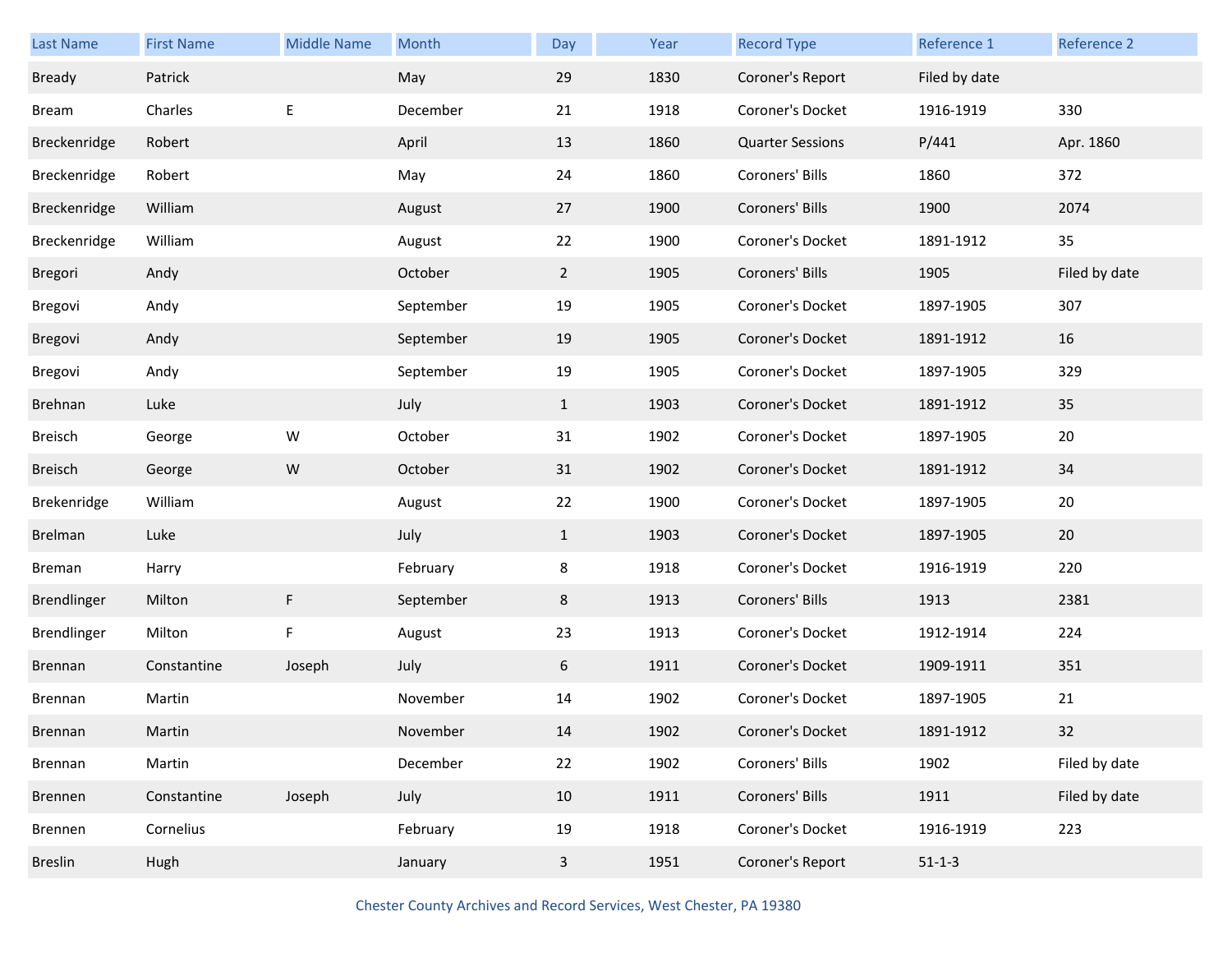| <b>Last Name</b> | <b>First Name</b> | <b>Middle Name</b> | Month     | Day            | Year | <b>Record Type</b>      | Reference 1    | Reference 2   |
|------------------|-------------------|--------------------|-----------|----------------|------|-------------------------|----------------|---------------|
| <b>Breslis</b>   | John              | Α                  | March     | 10             | 1942 | Coroner's Report        | $42 - 3 - 12$  |               |
| <b>Brian</b>     | Mitchale          |                    | August    | $\mathbf{1}$   | 1904 | Coroners' Bills         | 1904           | Filed by date |
| <b>Brian</b>     | Mitchel           |                    | July      | 25             | 1904 | Coroner's Docket        | 1897-1905      | 24            |
| <b>Brian</b>     | Mitchell          |                    | July      | 25             | 1904 | Coroner's Docket        | 1891-1912      | 50            |
| <b>Brice</b>     | Charles           | Frederick          | April     | 11             | 1951 | Coroner's Report        | $51 - 4 - 11$  |               |
| <b>Brice</b>     | James             |                    | December  | 26             | 1950 | Coroner's Report        | $50 - 12 - 25$ |               |
| <b>Bride</b>     | Kate              | L                  | May       | $\overline{2}$ | 1934 | Coroner's Report        | $34 - 5 - 1$   |               |
| Brignola         | Ernest            |                    | September | 21             | 1931 | Coroner's Report        | $31 - 9 - 13$  |               |
| Bringer          |                   |                    | January   | $\overline{7}$ | 1885 | Coroners' Bills         | 1885           | 8             |
| <b>Brinton</b>   | David             |                    | June      | $\mathbf{1}$   | 1858 | Coroners' Bills         | 1858           | 290           |
| Brinton          | David             |                    | March     | 8              | 1858 | <b>Quarter Sessions</b> | P/255          | Jan. 1858     |
| brinton          | Joseph            |                    | October   | 9              | 1909 | Coroners' Bills         | 1909           | Filed by date |
| Brinton          | Joseph            |                    | October   | $2^{\circ}$    | 1909 | Coroner's Docket        | 1909-1911      | 94            |
| <b>Brinton</b>   | Joseph            |                    | October   | 6              | 1909 | Coroners' Bills         | 1909           | Filed by date |
| Brinton          | Mary              | $\mathsf{H}%$      | January   | 17             | 1944 | Coroner's Report        | $44 - 1 - 14$  |               |
| <b>Brinton</b>   | Minnie            | B                  | March     | 13             | 1943 | Coroner's Report        | 43-3-11        |               |
| <b>Bripere</b>   | John              |                    | May       | 15             | 1902 | Coroner's Docket        | 1897-1905      | 29            |
| <b>Briscoe</b>   | Eva               | May                | March     | 27             | 1943 | Coroner's Report        | 43-3-20        |               |
| Briscoe          | Richard           |                    | May       | 20             | 1933 | Coroner's Report        | $33 - 5 - 7$   |               |
| <b>Briscoe</b>   | William           |                    | August    | 21             | 1948 | Coroner's Report        | 48-8-11        |               |
| Briscow          | Simms             |                    | April     | 13             | 1935 | Coroner's Report        | $35 - 4 - 11$  |               |
| <b>Brison</b>    | Bertina           | Elizabeth          | October   | 18             | 1952 | Coroner's Report        | $52-10-9$      |               |
| Brison           | Gustaveus         |                    | September | 12             | 1911 | Coroner's Docket        | 1909-1911      | 380           |
| <b>Brison</b>    | John              |                    | March     |                | 1897 | Coroners' Bills         | 1897           | 959           |
| Brison           | John              |                    | March     | 14             | 1897 | Coroner's Docket        | 1891-1912      | 10            |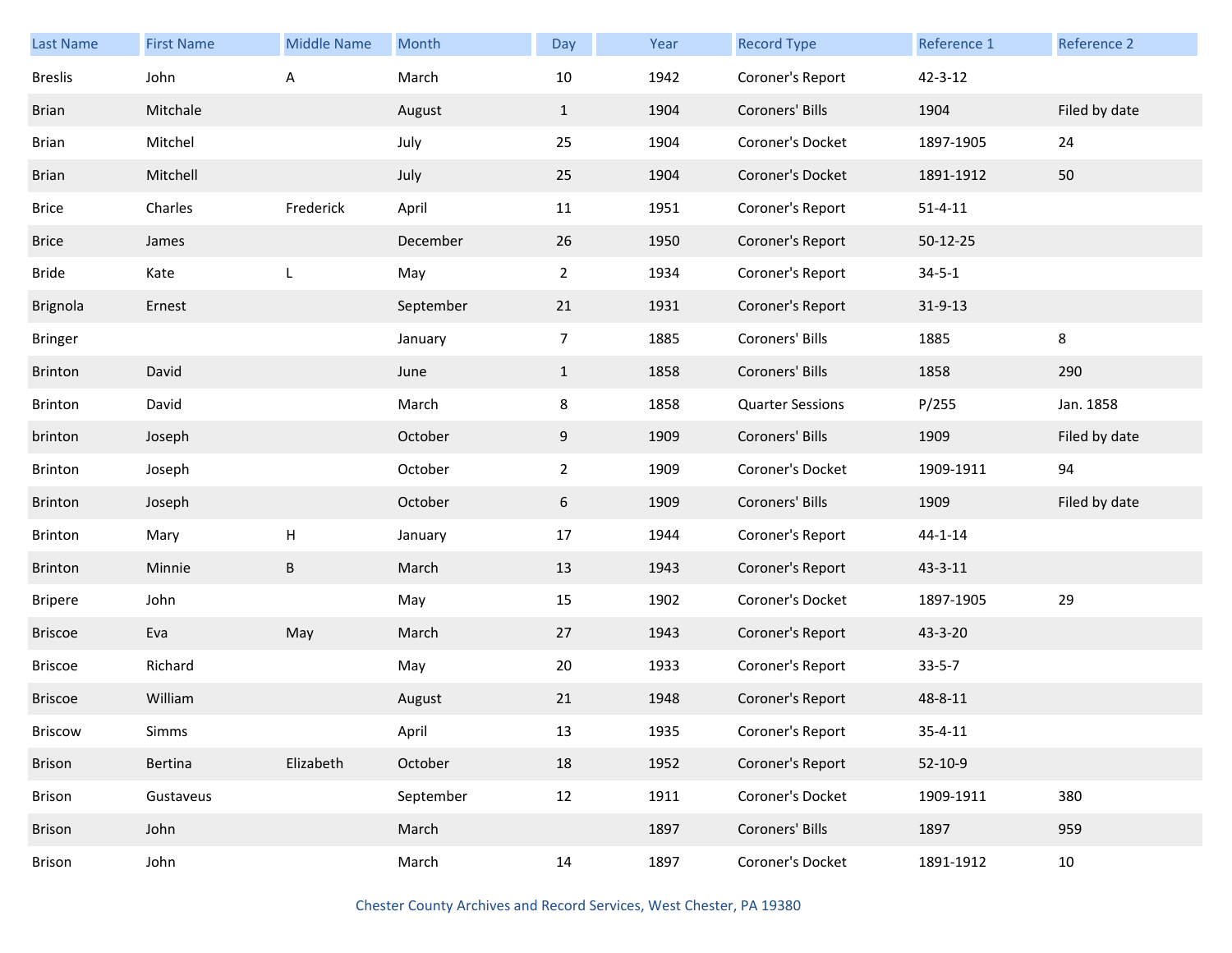| <b>Last Name</b> | <b>First Name</b> | <b>Middle Name</b> | Month     | Day            | Year | <b>Record Type</b>      | Reference 1   | Reference 2   |
|------------------|-------------------|--------------------|-----------|----------------|------|-------------------------|---------------|---------------|
| <b>Brittain</b>  | Howard            |                    | October   | 31             | 1919 | Coroner's Docket        | 1916-1919     | 410           |
| <b>Britton</b>   | J                 | Wilmer             | March     | 21             | 1947 | Coroner's Report        | $47 - 4 - 5$  |               |
| <b>Broaddus</b>  | Margaret          |                    | September | 27             | 1932 | Coroner's Report        | $32 - 9 - 6$  |               |
| Brock            | Geo               |                    | January   | 28             | 1919 | Coroner's Docket        | 1916-1919     | 349           |
| Brockman         | Catherine         | $\sf B$            | February  | 7 <sup>7</sup> | 1949 | Coroner's Report        | $49 - 2 - 4$  |               |
| Broda            | Dmetra            |                    | September | 15             | 1913 | Coroners' Bills         | 1913          | 2437          |
| Broda            | Dmetro            |                    | September | 8              | 1913 | Coroner's Docket        | 1912-1914     | 229           |
| Brogdan          | Matilda           |                    | March     | 6              | 1934 | Coroner's Report        | $34 - 3 - 2$  |               |
| <b>Bromall</b>   | Allen             | $\mathsf D$        | February  | $\overline{4}$ | 1937 | Coroner's Report        | $37 - 2 - 4$  |               |
| <b>Bromall</b>   | Earla             | Mary               | February  | $\mathbf{1}$   | 1909 | Coroners' Bills         | 1909          | Filed by date |
| Broock           | Jane              |                    | August    | 29             | 1905 | Coroners' Bills         | 1905          | Filed by date |
| Brook            | Jane              |                    | August    | 29             | 1905 | Coroner's Docket        | 1897-1905     | 300           |
| <b>Brooke</b>    | David             |                    | June      | 9              | 1911 | Coroner's Docket        | 1909-1911     | 332           |
| <b>Brooke</b>    | David             |                    | July      | 17             | 1911 | Coroners' Bills         | 1911          | 1772          |
| Brookover        | Elma              | Ada                | January   | $\mathbf{1}$   | 1954 | Coroner's Report        | $54 - 1 - 26$ |               |
| Brookover        | Raymond           | A                  | February  | 8              | 1954 | Coroner's Report        | $54 - 2 - 10$ |               |
| Brookover        | Stanley           | D                  | November  | 23             | 1918 | Coroner's Docket        | 1916-1920     | 146           |
| <b>Brooks</b>    | Chester           | G                  | June      | 11             | 1950 | Coroner's Report        | $50 - 6 - 13$ |               |
| <b>Brooks</b>    | David             |                    | June      | 21             | 1911 | Coroners' Bills         | 1911          | Filed by date |
| <b>Brooks</b>    | Louis             | Е                  | December  | 2              | 1931 | Coroner's Report        | $31 - 12 - 1$ |               |
| <b>Brooks</b>    | Samuel            | Baker              | December  | 22             | 1945 | Coroner's Report        | 45-12-14      |               |
| <b>Brooks</b>    | Thomas            |                    | November  | $\overline{2}$ | 1857 | <b>Quarter Sessions</b> | P/254         | Jan. 1858     |
| <b>Brooks</b>    | Thomas            |                    | December  | 16             | 1916 | Coroner's Docket        | 1916-1919     | 72            |
| Broomall         | Anna              | ${\sf R}$          | December  | 28             | 1945 | Coroner's Report        | 45-12-24      |               |
| Broomall         |                   |                    |           |                |      | Coroners' Bills         | 1858          | 722           |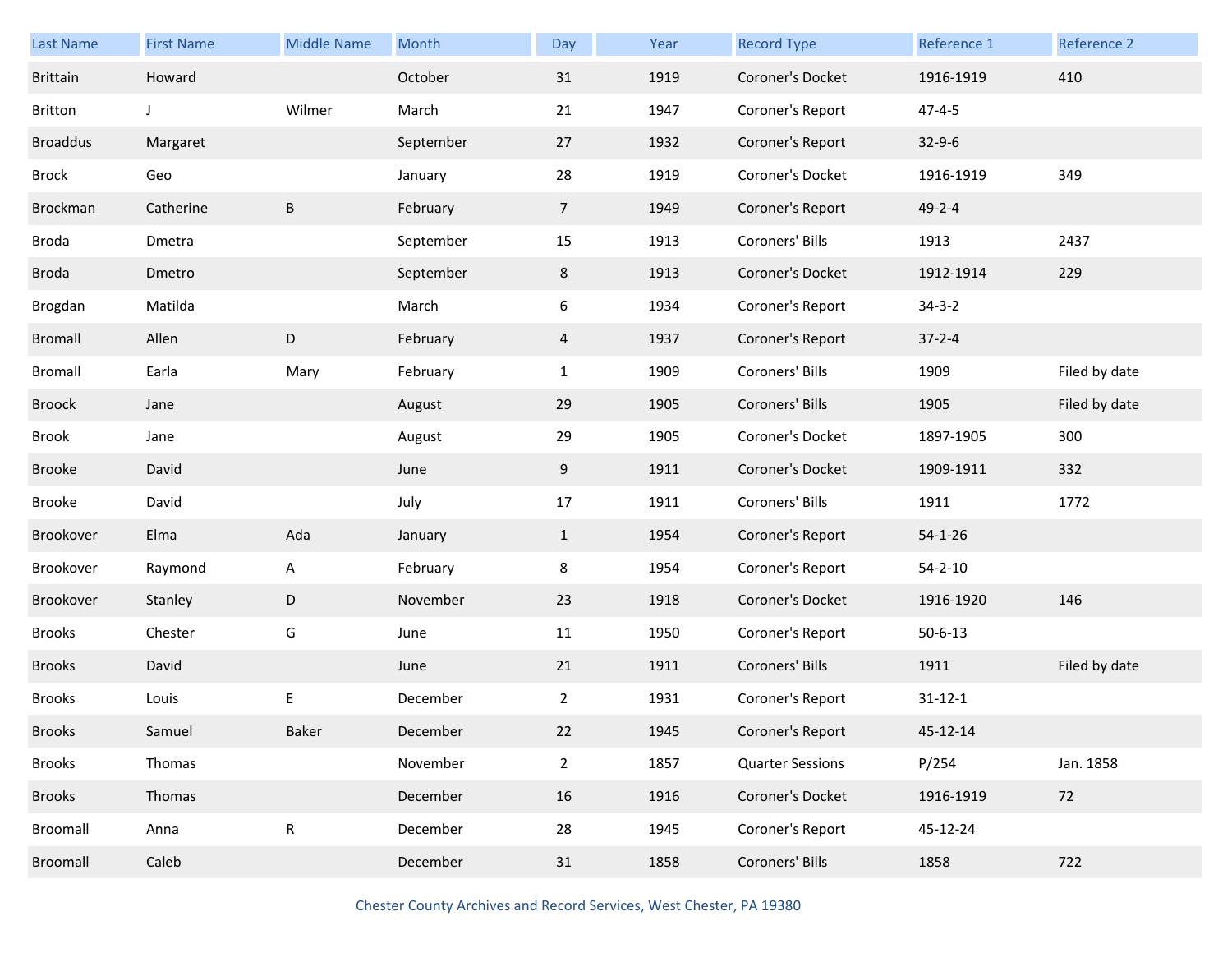| <b>Last Name</b> | <b>First Name</b> | <b>Middle Name</b> | Month     | Day             | Year | <b>Record Type</b>      | Reference 1  | Reference 2   |
|------------------|-------------------|--------------------|-----------|-----------------|------|-------------------------|--------------|---------------|
| Broomall         | Caleb             |                    | November  | 27              | 1858 | <b>Quarter Sessions</b> | P/314        | Oct. 1858     |
| Broomall         | Charles           |                    | September | 26              | 1939 | Coroner's Report        | 39-9-13      |               |
| Broomall         | Earla             | Mary               | January   | $\overline{7}$  | 1909 | Coroner's Docket        | 1909-1911    | 5             |
| Broomell         | Charles           | A                  | May       | 27              | 1944 | Coroner's Report        | 44-5-24      |               |
| Broomhall        | Everard           | $\sf S$            | September | 4               | 1945 | Coroner's Report        | $45 - 9 - 1$ |               |
| Broosk           | Jane              |                    | August    | 29              | 1905 | Coroner's Docket        | 1891-1912    | 15            |
| Broschard        | Emerson           | $\sf S$            | January   | 9               | 1931 | Coroner's Report        | $31 - 1 - 6$ |               |
| Brosehard        | Charles           | Clarence           | October   | 7 <sup>1</sup>  | 1934 | Coroner's Report        | $34-10-1$    |               |
| <b>Brosious</b>  | William           |                    | August    | 9               | 1932 | Coroner's Report        | 32-8-18      |               |
| <b>Brosius</b>   | Augustus          | Swayne             | April     | 30 <sup>°</sup> | 1915 | Coroner's Docket        | 1915         | 37            |
| <b>Brosius</b>   | Jennie            | Н.                 | June      | 25              | 1948 | Coroner's Report        | 48-6-13      |               |
| <b>Brosius</b>   | Mary              | Jane               | February  | 8               | 1931 | Coroner's Report        | $31 - 2 - 4$ |               |
| Broston          | John              |                    | June      | 24              | 1906 | Coroner's Docket        | 1906-1908    | 73            |
| Broston          | John              |                    | July      | 3               | 1906 | Coroners' Bills         | 1906         | Filed by date |
| Brower           | Harry             |                    | December  | 4               | 1888 | Coroners' Bills         | 1888         | Filed by Date |
| <b>Brower</b>    | Henry             |                    | December  | 5               | 1888 | Coroners' Bills         | 1888         | 2850          |
| Brower           | Leon              | Everett            | December  | 18              | 1939 | Coroner's Report        | 39-12-11     |               |
| Brown            | (infant of Sarah) |                    | March     | 30              | 1861 | <b>Quarter Sessions</b> | P/520        | Apr. 1861     |
| Brown            | Alfred            |                    | May       | 11              | 1892 | Coroner's Report        | 1892-5-4     |               |
| Brown            | Alfred            | C                  | December  | 31              | 1935 | Coroner's Report        | 35-12-21     |               |
| Brown            | Alfred            | Leonard            | November  | 26              | 1943 | Coroner's Report        | 43-11-13     |               |
| Brown            | Alice             |                    | September | 23              | 1908 | Coroners' Bills         | 1908         | Filed by date |
| Brown            | Alice             |                    | September | 18              | 1908 | Coroner's Docket        | 1906-1908    | 413           |
| Brown            | Alonzo            |                    | August    | 18              | 1892 | Coroner's Report        | 1892-8-3     |               |
| Brown            | Annie             |                    | July      | 27              | 1900 | Coroner's Docket        | 1897-1905    | 24            |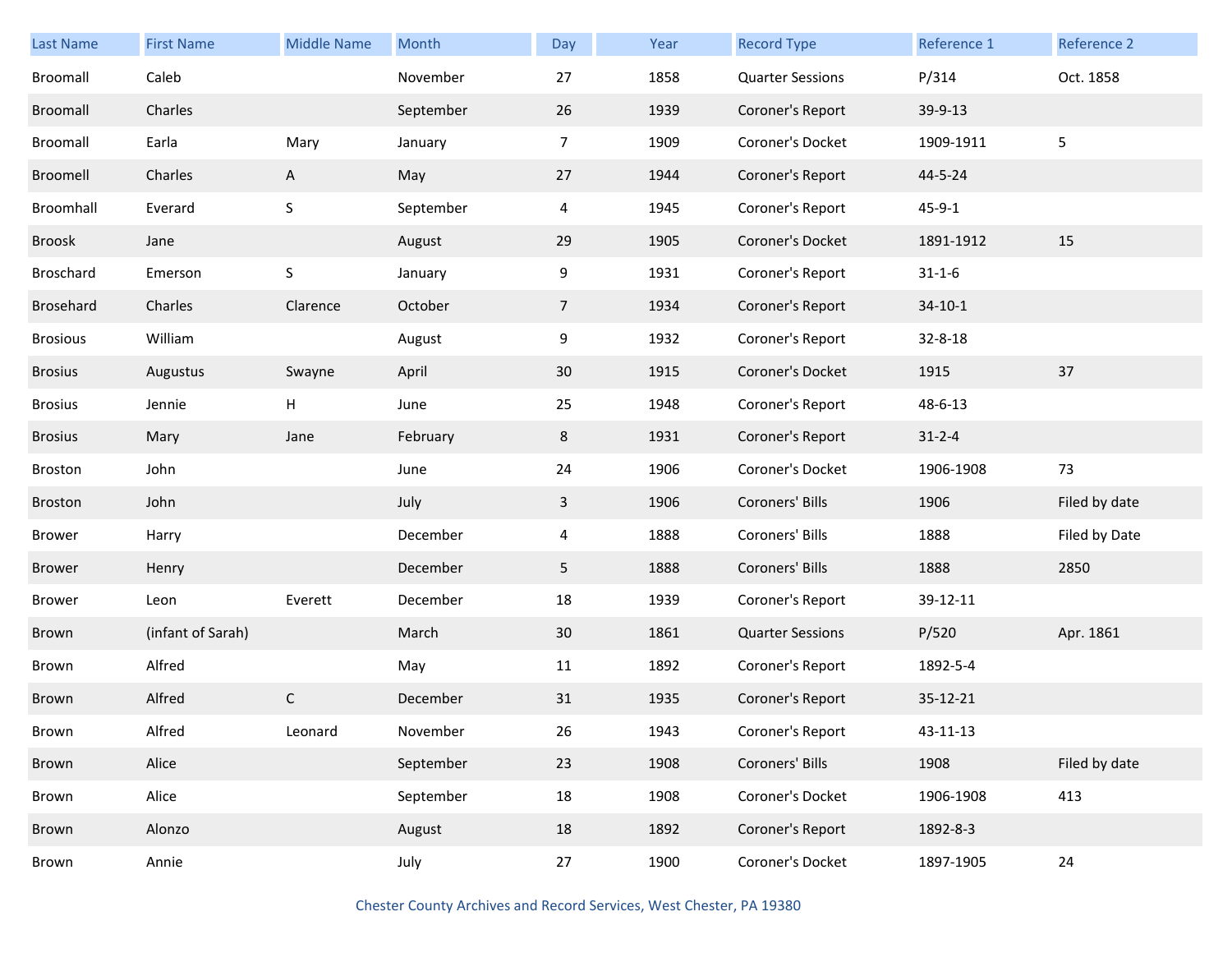| <b>Last Name</b> | <b>First Name</b> | <b>Middle Name</b> | Month     | Day            | Year | <b>Record Type</b>      | Reference 1   | Reference 2   |
|------------------|-------------------|--------------------|-----------|----------------|------|-------------------------|---------------|---------------|
| Brown            | Annie             |                    | July      | 27             | 1900 | Coroners' Bills         | 1900          | 2010          |
| Brown            | annie             |                    | July      | 27             | 1900 | Coroner's Docket        | 1891-1912     | 56            |
| Brown            | Arabella          |                    | December  | 20             | 1911 | Coroner's Docket        | 1909-1911     | 412           |
| Brown            | Arthur            | Scott              | May       | 19             | 1942 | Coroner's Report        | $42 - 5 - 15$ |               |
| Brown            | Blanche           |                    | September | 24             | 1911 | Coroner's Docket        | 1909-1911     | 384           |
| Brown            | <b>Buck</b>       |                    | June      | 29             | 1955 | Coroner's Report        | $55 - 6 - 14$ |               |
| Brown            | Caroline          |                    | February  | 15             | 1918 | Coroner's Docket        | 1916-1919     | 222           |
| Brown            | Carolyn           | Ann                | January   | 11             | 1955 | Coroner's Report        | $55 - 1 - 5$  |               |
| Brown            | Charles           |                    | May       | 11             | 1942 | Coroner's Report        | $42 - 5 - 8$  |               |
| Brown            | Charles           | A                  | August    | 13             | 1945 | Coroner's Report        | $45 - 8 - 5$  |               |
| Brown            | Charles           | H                  | February  | 13             | 1907 | Coroner's Docket        | 1906-1908     | 164           |
| Brown            | Charles           | Leon               | March     | 3              | 1950 | Coroner's Report        | $50 - 3 - 19$ |               |
| Brown            | Christianna       |                    | January   | 19             | 1857 | <b>Quarter Sessions</b> | P/133         | Jan. 1857     |
| Brown            | Christopher       | Maitland           | May       | 9              | 1948 | Coroner's Report        | $48 - 5 - 4$  |               |
| Brown            | Clara             |                    |           |                |      |                         |               |               |
|                  |                   | May                | July      | 25             | 1952 | Coroner's Report        | 52-7-29       |               |
| Brown            | Clarence          | W                  | October   | 19             | 1949 | Coroner's Report        | 49-10-14      |               |
| Brown            | Clifford          | $\mathsf J$        | April     | 26             | 1945 | Coroner's Report        | 45-4-20       |               |
| Brown            | David             |                    | January   | 6              | 1912 | Coroner's Docket        | 1912-1914     | 3             |
| Brown            | David             |                    | January   | 22             | 1912 | Coroners' Bills         | 1912          | Filed by date |
| Brown            | Donald            | Charles            | January   | 18             | 1957 | Coroner's Report        | $57-1-8$      |               |
| Brown            | Donald            | William            | April     | 3              | 1931 | Coroner's Report        | $31 - 4 - 9$  |               |
| Brown            | Edith             |                    | January   | 25             | 1930 | Coroner's Report        | $30 - 1 - 21$ |               |
| Brown            | Edward            |                    | March     | 5 <sub>1</sub> | 1916 | Coroner's Docket        | 1916-1920     | 13            |
| Brown            | Elias             |                    | December  | 20             | 1914 | Coroner's Docket        | 1912-1914     | 372           |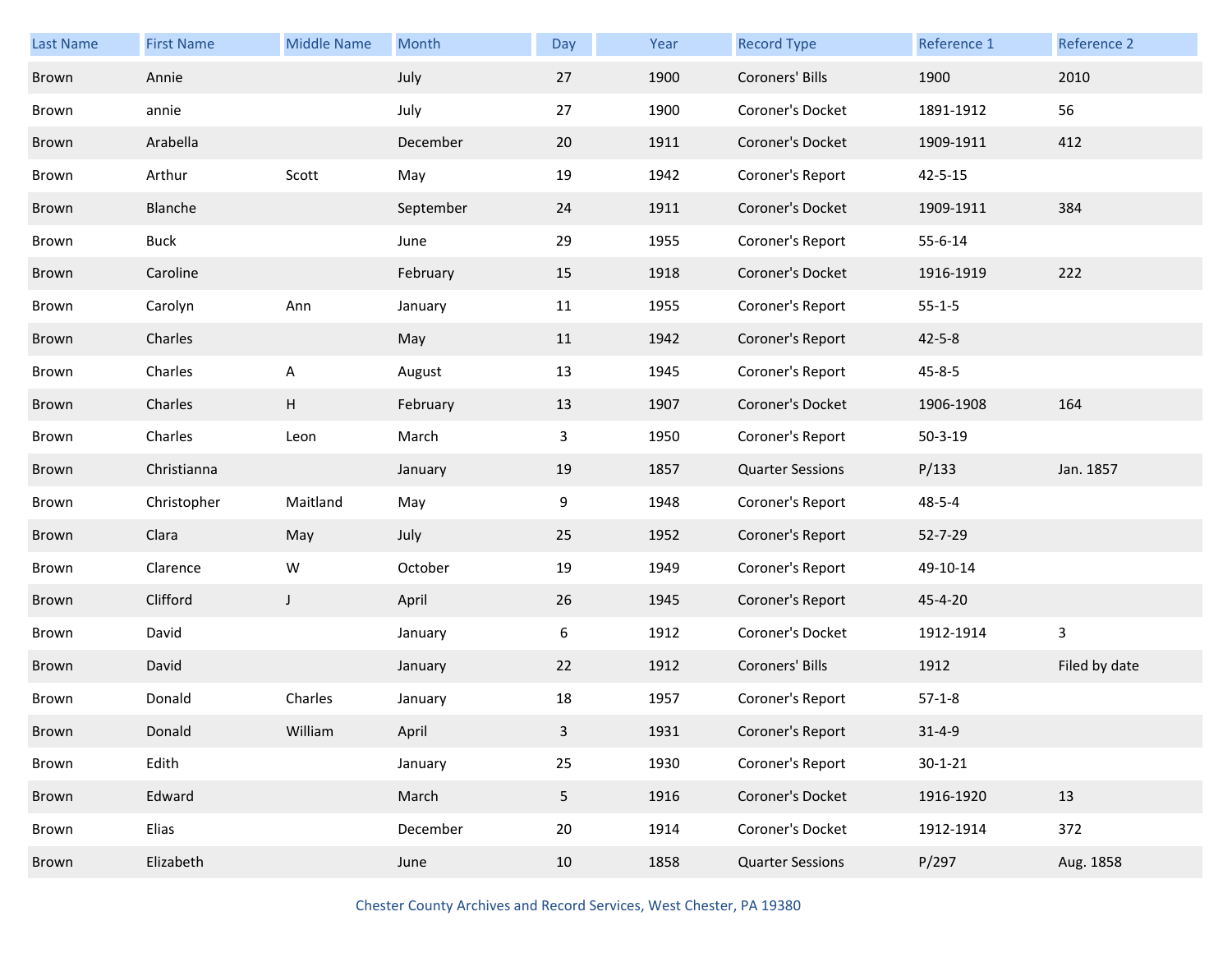| <b>Last Name</b> | <b>First Name</b> | <b>Middle Name</b> | Month     | Day            | Year | <b>Record Type</b> | Reference 1    | Reference 2   |
|------------------|-------------------|--------------------|-----------|----------------|------|--------------------|----------------|---------------|
| Brown            | Emma              | G                  | October   | 23             | 1935 | Coroner's Report   | 35-10-15       |               |
| Brown            | Everett           |                    | January   | 25             | 1952 | Coroner's Report   | $52 - 1 - 14$  |               |
| Brown            | Frank             |                    | January   | 24             | 1935 | Coroner's Report   | $35 - 1 - 13$  |               |
| Brown            | Fred              | $\mathsf{C}$       | August    | 17             | 1951 | Coroner's Report   | $51 - 8 - 13$  |               |
| Brown            | Frederic          |                    | May       | 15             | 1898 | Coroner's Docket   | 1897-1905      | 25            |
| Brown            | Frederick         |                    | May       | 15             | 1898 | Coroner's Docket   | 1891-1912      | 45            |
| Brown            | Fredrick          |                    | May       | 16             | 1898 | Coroners' Bills    | 1898           | Filed by Date |
| Brown            | Gailey            |                    | August    | 18             | 1902 | Coroner's Docket   | 1891-1912      | 42            |
| Brown            | Gailez            |                    | August    | 26             | 1902 | Coroners' Bills    | 1902           | Filed by date |
| Brown            | Gaily             |                    | August    | 18             | 1902 | Coroner's Docket   | 1897-1905      | 25            |
| Brown            | George            |                    | October   | 29             | 1850 | Coroners' Bills    | 1850           | 202           |
| Brown            | George            |                    | December  | $\overline{2}$ | 1937 | Coroner's Report   | $37-12-2$      |               |
| Brown            | George            | ${\sf W}$          | April     | 9              | 1903 | Coroner's Docket   | 1897-1905      | 29            |
| Brown            | Gretchel          |                    | June      | 25             | 1951 | Coroner's Report   | $51 - 6 - 18$  |               |
| Brown            | Н                 | Roy                | September | 21             | 1932 | Coroner's Report   | $32 - 9 - 1$   |               |
| Brown            | Hannah            | M                  | March     | 19             | 1933 | Coroner's Report   | $33-3-7$       |               |
| Brown            | Harold            | L                  | January   | 15             | 1951 | Coroner's Report   | $51 - 1 - 15$  |               |
| Brown            | Harry             |                    | November  | $\mathbf{1}$   | 1930 | Coroner's Report   | $30 - 10 - 11$ |               |
| Brown            | Harry             | $\mathsf J$        | November  | 16             | 1947 | Coroner's Report   | 47-11-8        |               |
| Brown            | Harry             | Τ                  | September | 20             | 1944 | Coroner's Report   | 44-9-14        |               |
| Brown            | Harvey            |                    | September | 21             | 1937 | Coroner's Report   | 37-9-11        |               |
| Brown            | Harvey            | J                  | December  | 19             | 1941 | Coroner's Report   | 41-12-24       |               |
| Brown            | Henry             |                    | February  | $\overline{4}$ | 1953 | Coroner's Report   | $53 - 2 - 4$   |               |
| Brown            | Herman            |                    | December  | 22             | 1933 | Coroner's Report   | 33-12-11       |               |
| Brown            | Horace            |                    | May       | $\overline{7}$ | 1940 | Coroner's Report   | $40 - 5 - 2$   |               |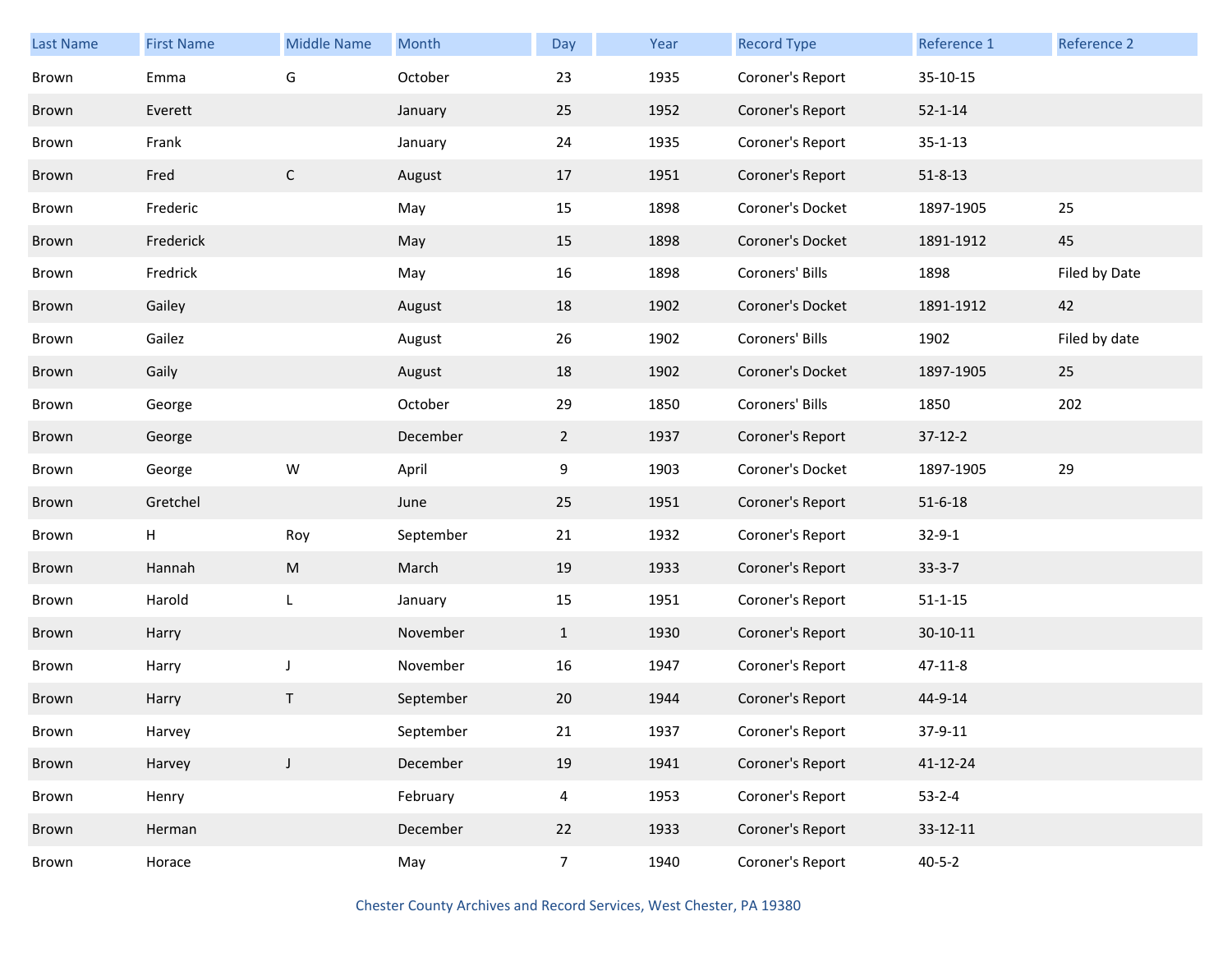| Last Name | <b>First Name</b> | <b>Middle Name</b> | Month     | Day             | Year | <b>Record Type</b> | Reference 1   | Reference 2   |
|-----------|-------------------|--------------------|-----------|-----------------|------|--------------------|---------------|---------------|
| Brown     | Horace            |                    | February  | $\mathbf{1}$    | 1952 | Coroner's Report   | $52 - 2 - 2$  |               |
| Brown     | Ida               |                    | January   | 26              | 1861 | Coroners' Bills    | 1861          | 29            |
| Brown     | Jacob             | H                  | January   | 26              | 1886 | Coroners' Bills    | 1886          | 140           |
| Brown     | Jacob             | Н                  | January   | 23              | 1886 | Coroners' Bills    | 1886          | Filed by Date |
| Brown     | Jacob             | K                  | September | 16              | 1898 | Coroner's Docket   | 1897-1905     | 25            |
| Brown     | Jacob             | К                  | September | 16              | 1898 | Coroners' Bills    | 1898          | 2739          |
| Brown     | Jacob             | K                  | September | 16              | 1898 | Coroners' Bills    | 1898          | 2742          |
| Brown     | Jacob             | К                  | September | 16              | 1898 | Coroner's Docket   | 1891-1912     | 46            |
| Brown     | Jacob             | L                  | September | 17              | 1898 | Coroner's Docket   | 1897-1905     | 26            |
| Brown     | Jacob             | L                  | September | 17              | 1898 | Coroner's Docket   | 1891-1912     | 46            |
| Brown     | Jacob             | L                  | September | 19              | 1898 | Coroners' Bills    | 1898          | 2781          |
| Brown     | Jacob             | L                  | September | 19              | 1898 | Coroners' Bills    | 1898          | 2759          |
| Brown     | Jacob             | S                  | September | 28              | 1904 | Coroner's Docket   | 1891-1912     | 44            |
| Brown     | Jacob             | S                  | September | 13              | 1904 | Coroners' Bills    | 1904          | Filed by date |
| Brown     | Jacob             | $\mathsf S$        | September | 28              | 1904 | Coroner's Docket   | 1897-1905     | 26            |
| Brown     | James             |                    | June      | 6               | 1906 | Coroner's Docket   | 1906-1908     | 64            |
| Brown     | James             |                    | June      | 19              | 1906 | Coroners' Bills    | 1906          | 1551          |
| Brown     | James             |                    | October   | $\overline{2}$  | 1916 | Coroner's Docket   | 1916-1920     | 53            |
| Brown     | James             |                    | May       | 8               | 1918 | Coroner's Docket   | 1916-1919     | 226           |
| Brown     | James             |                    | January   | 5               | 1933 | Coroner's Report   | $33 - 1 - 4$  |               |
| Brown     | James             |                    | October   | $\overline{2}$  | 1933 | Coroner's Report   | $33-9-15$     |               |
| Brown     | James             | Gabe               | July      | 16              | 1950 | Coroner's Report   | $50 - 7 - 10$ |               |
| Brown     | James             | ${\sf M}$          | September | $7\overline{ }$ | 1938 | Coroner's Report   | $38-9-4$      |               |
| Brown     | James             | ${\sf W}$          | June      | 21              | 1935 | Coroner's Report   | $35 - 6 - 9$  |               |
| Brown     | Jennie            | F                  | June      | 6               | 1944 | Coroner's Report   | $44 - 6 - 4$  |               |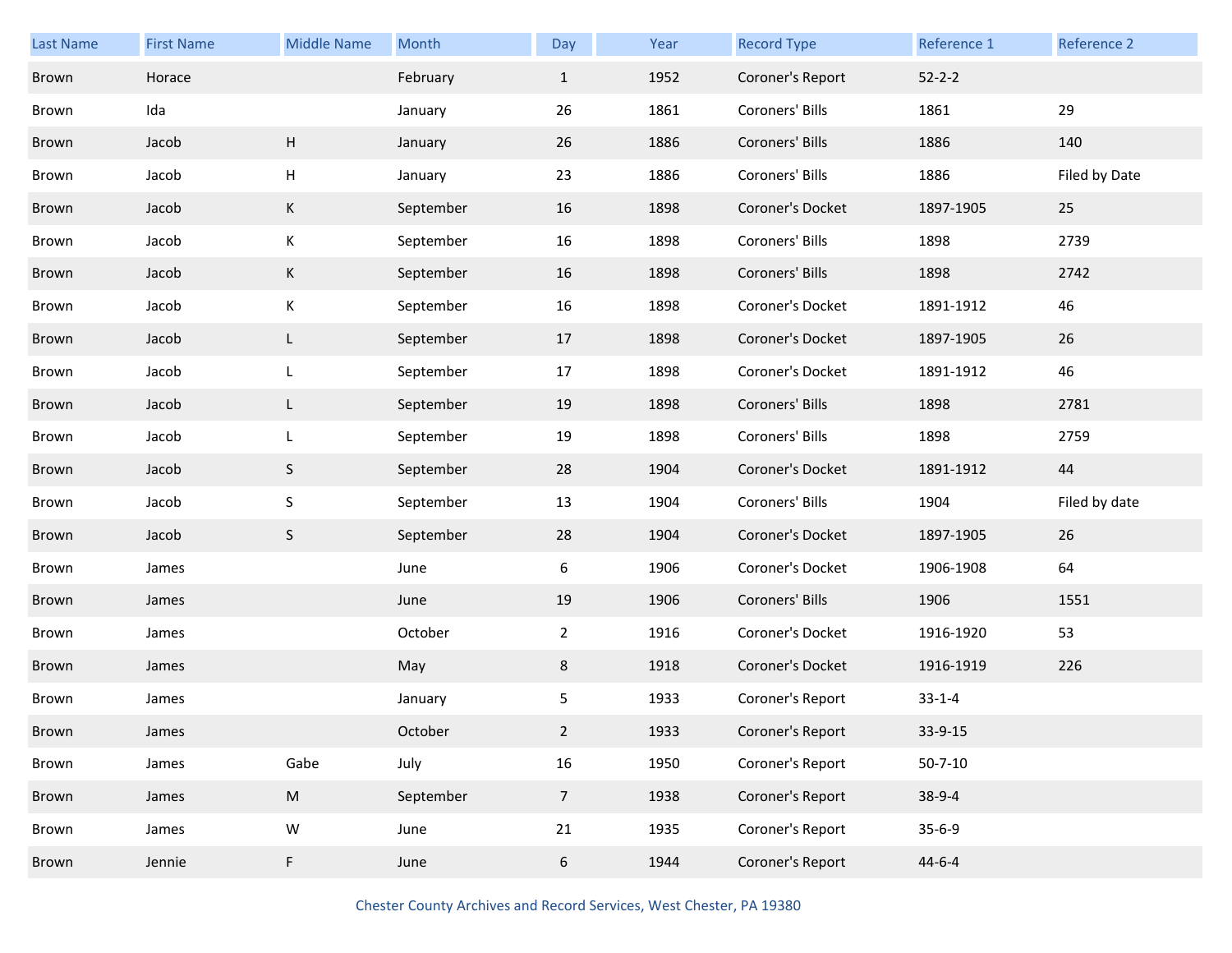| <b>Last Name</b> | <b>First Name</b> | <b>Middle Name</b> | Month     | Day          | Year | <b>Record Type</b> | Reference 1   | Reference 2   |
|------------------|-------------------|--------------------|-----------|--------------|------|--------------------|---------------|---------------|
| Brown            | Jennie            | ${\sf P}$          | November  | 22           | 1917 | Coroner's Docket   | 1916-1919     | 185           |
| Brown            | Jesse             | D                  | December  | 24           | 1902 | Coroner's Docket   | 1891-1912     | 44            |
| Brown            | Jesse             | Sylvester          | December  | 24           | 1902 | Coroner's Docket   | 1897-1905     | 27            |
| Brown            | Jesse             | Sylvester          | December  | 27           | 1902 | Coroners' Bills    | 1902          | 3237          |
| Brown            | John              |                    | August    | 18           | 1895 | Coroners' Bills    | 1895          | 2044          |
| Brown            | John              |                    | May       | 21           | 1917 | Coroner's Docket   | 1916-1920     | 79            |
| Brown            | John              | A                  | November  | 14           | 1885 | Coroners' Bills    | 1885          | 2695          |
| Brown            | John              | H                  | July      | 23           | 1940 | Coroner's Report   | $40 - 7 - 14$ |               |
| Brown            | John              | K                  | July      | 13           | 1895 | Coroner's Report   | 1895-7-5      |               |
| Brown            | John              | ${\sf W}$          | October   | 28           | 1898 | Coroner's Docket   | 1891-1912     | 45            |
| Brown            | John              | W                  | October   | 28           | 1898 | Coroner's Docket   | 1897-1905     | 26            |
| Brown            | John              | W                  | November  | 12           | 1898 | Coroners' Bills    | 1898          | 3552          |
| Brown            | Joseph            |                    | September | 30           | 1939 | Coroner's Report   | 39-9-17       |               |
| Brown            | Joseph            | $\sf B$            | August    | $\mathbf{1}$ | 1931 | Coroner's Report   | $31 - 8 - 19$ |               |
| Brown            | Joseph            | Hop                | May       | 18           | 1952 | Coroner's Report   | $52 - 5 - 19$ |               |
| Brown            | Joseph            | L                  | July      | 24           | 1949 | Coroner's Report   | 49-7-30       |               |
| Brown            | Joseph            | ${\sf W}$          | April     | 5            | 1933 | Coroner's Report   | $33 - 4 - 4$  |               |
| Brown            | Katherine         | ${\sf M}$          | December  | 21           | 1935 | Coroner's Report   | 35-12-10      |               |
| Brown            | Lavinia           |                    | June      | 22           | 1903 | Coroner's Docket   | 1891-1912     | 43            |
| Brown            | Lena              | L                  | September | 20           | 1953 | Coroner's Report   | 53-9-13       |               |
| Brown            | Leon              |                    | February  | 21           | 1949 | Coroner's Report   | 49-2-15       |               |
| Brown            | Levinia           |                    | June      | 22           | 1903 | Coroner's Docket   | 1897-1905     | 27            |
| Brown            | Lucy              |                    | February  | 22           | 1909 | Coroners' Bills    | 1909          | Filed by date |
| Brown            | Lucy              |                    | February  | 12           | 1909 | Coroner's Docket   | 1909-1911     | 17            |
| Brown            | Mabel             |                    | September | $\mathbf{1}$ | 1916 | Coroner's Docket   | 1916-1920     | 50            |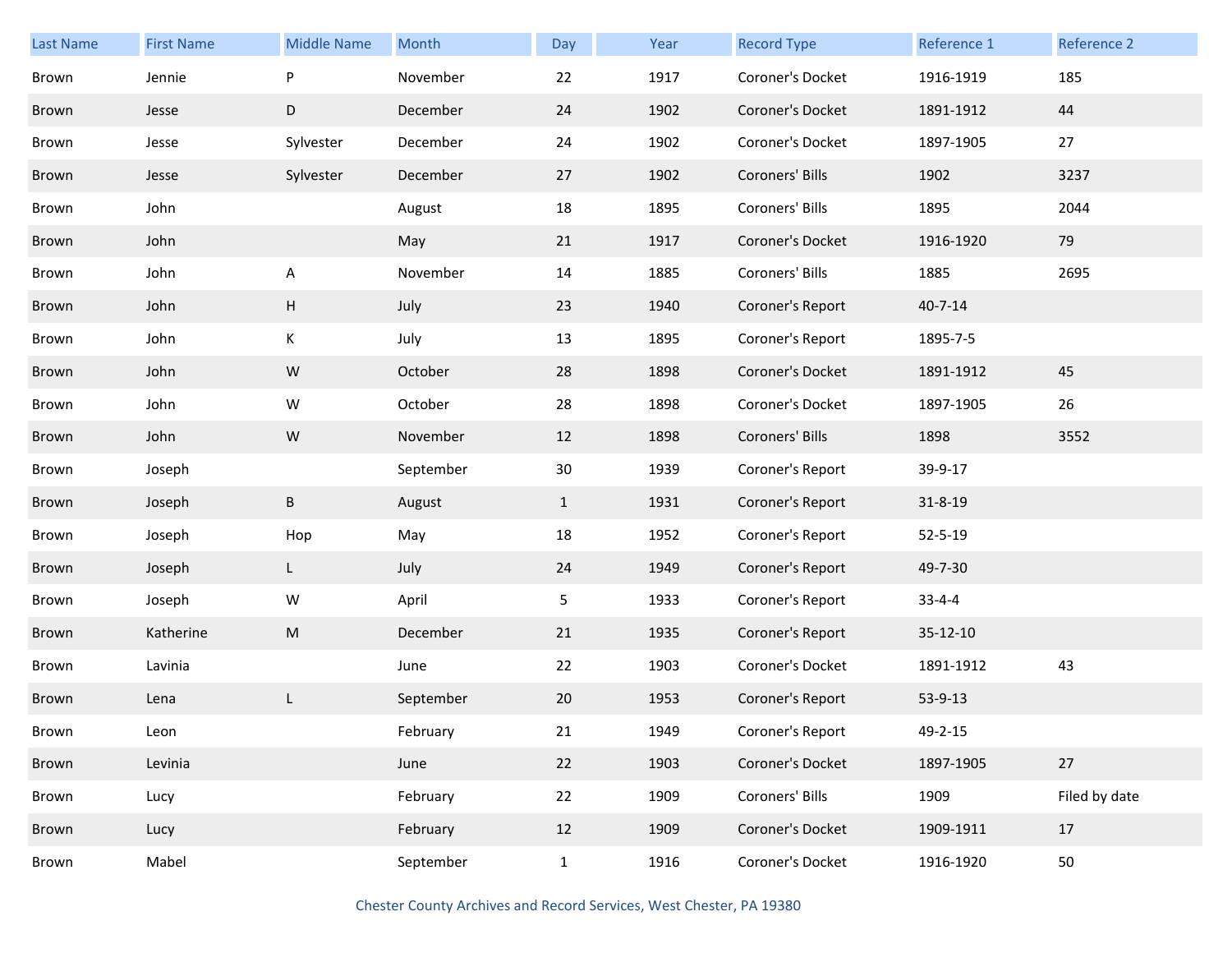| Last Name | <b>First Name</b> | <b>Middle Name</b> | Month     | Day             | Year | <b>Record Type</b> | Reference 1    | Reference 2   |
|-----------|-------------------|--------------------|-----------|-----------------|------|--------------------|----------------|---------------|
| Brown     | Maggie            | ${\sf M}$          | August    | $\mathbf{3}$    | 1895 | Coroner's Report   | 1895-8-2       |               |
| Brown     | Marie             |                    | November  | 14              | 1953 | Coroner's Report   | $53 - 11 - 15$ |               |
| Brown     | Marshall          |                    | November  | 17              | 1946 | Coroner's Report   | 46-11-17       |               |
| Brown     | Martha            |                    | October   | 20              | 1905 | Coroners' Bills    | 1905           | Filed by date |
| Brown     | Martha            |                    | September | 30              | 1905 | Coroner's Docket   | 1897-1905      | 326           |
| Brown     | Martha            |                    | September | 30              | 1905 | Coroner's Docket   | 1891-1912      | 21            |
| Brown     | Mary              |                    | March     | 13              | 1918 | Coroner's Docket   | 1916-1919      | 228           |
| Brown     | Mary              | Α                  | August    | 18              | 1942 | Coroner's Report   | 42-8-17        |               |
| Brown     | Mary              | Elizabeth          | April     | 27              | 1941 | Coroner's Report   | $41 - 4 - 22$  |               |
| Brown     | Nathan            |                    | May       | 23              | 1897 | Coroner's Docket   | 1897-1905      | 27            |
| Brown     | Nathan            | $\mathsf J$        | May       | 23              | 1897 | Coroner's Docket   | 1891-1912      | 49            |
| Brown     | Norwood           | E                  | December  | 17              | 1919 | Coroner's Docket   | 1916-1919      | 423           |
| Brown     | Prescilla         |                    | September | 20              | 1899 | Coroners' Bills    | 1899           | 2612          |
| Brown     | Prescilla         | G                  | September | 20              | 1899 | Coroners' Bills    | 1899           | 2587          |
| Brown     | Priscilla         | G                  | September | 18              | 1899 | Coroner's Docket   | 1897-1905      | 28            |
| Brown     | Priscilla         | G                  | September | 18              | 1899 | Coroner's Docket   | 1891-1912      | 49            |
| Brown     | Rebecca           |                    | November  | $7\overline{ }$ | 1935 | Coroner's Report   | $35 - 11 - 4$  |               |
| Brown     | Robert            |                    | April     | 6               | 1936 | Coroner's Report   | $36 - 4 - 1$   |               |
| Brown     | Robert            | Francis            | October   | 10              | 1943 | Coroner's Report   | $43 - 10 - 4$  |               |
| Brown     | Roy               | W                  | April     | 28              | 1951 | Coroner's Report   | $51 - 4 - 28$  |               |
| Brown     | Sadie             | May                | September | $\overline{7}$  | 1917 | Coroner's Docket   | 1916-1919      | 148           |
| Brown     | Samuel            |                    | September | $\mathbf{1}$    | 1937 | Coroner's Report   | $37-9-1$       |               |
| Brown     | Samuel            | Agnew              | June      | 10              | 1952 | Coroner's Report   | $52 - 6 - 7$   |               |
| Brown     | Sophia            |                    | August    | 31              | 1906 | Coroner's Docket   | 1906-1908      | 106           |
| Brown     | Thomas            |                    | April     | 25              | 1953 | Coroner's Report   | $53 - 4 - 23$  |               |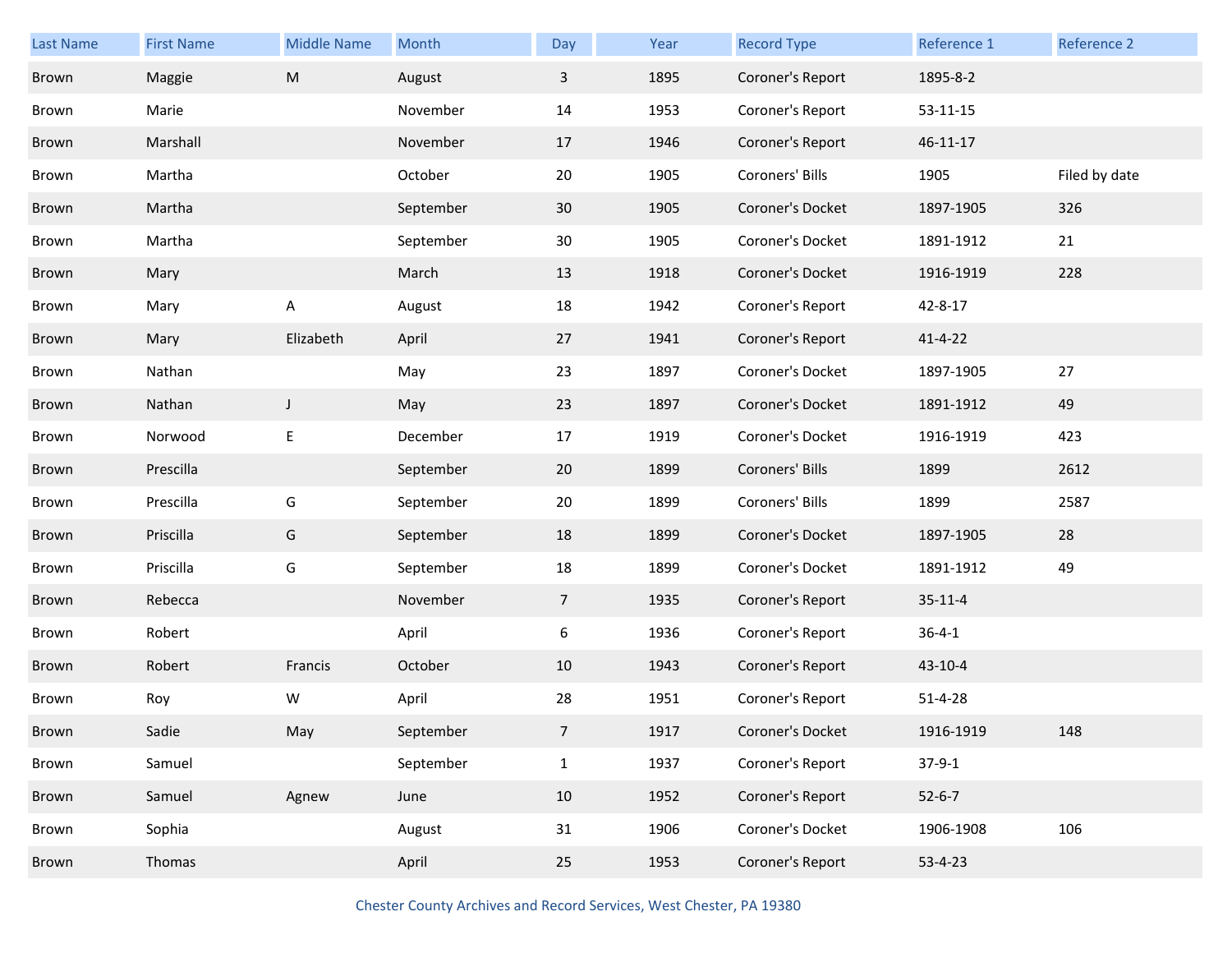| <b>Last Name</b> | <b>First Name</b> | <b>Middle Name</b> | Month     | Day          | Year | <b>Record Type</b>      | Reference 1   | Reference 2   |
|------------------|-------------------|--------------------|-----------|--------------|------|-------------------------|---------------|---------------|
| Brown            | Thompson          |                    | July      | 9            | 1901 | Coroners' Bills         | 1901          | 1810          |
| Brown            | Thompson          |                    | July      | 6            | 1901 | Coroner's Docket        | 1891-1912     | 48            |
| Brown            | Thompson          |                    | July      | 6            | 1901 | Coroner's Docket        | 1897-1905     | 28            |
| Brown            | Viola             |                    | July      | 28           | 1886 | Coroners' Bills         | 1886          | 1790          |
| Brown            | Walter            | $\mathsf E$        | December  | 27           | 1891 | Coroner's Report        | 1891-12-1     |               |
| Brown            | Walter            | ${\sf M}$          | November  | 24           | 1947 | Coroner's Report        | 47-11-9       |               |
| Brown            | William           |                    | February  | 12           | 1900 | Coroner's Docket        | 1897-1905     | 28            |
| Brown            | William           |                    | February  | 12           | 1900 | Coroner's Docket        | 1891-1912     | 48            |
| Brown            | William           |                    | February  | 20           | 1900 | Coroners' Bills         | 1900          | Filed by Date |
| Brown            | William           |                    | August    | 29           | 1905 | Coroner's Docket        | 1897-1905     | 299           |
| Brown            | William           |                    | August    | 29           | 1905 | Coroner's Docket        | 1891-1912     | 16            |
| Brown            | William           |                    | September | 4            | 1905 | Coroners' Bills         | 1905          | Filed by date |
| Brown            | William           |                    | June      | $\mathbf{1}$ | 1948 | Coroner's Report        | $48 - 6 - 1$  |               |
| Brown            | William           | Henry              | August    | 5            | 1857 | <b>Quarter Sessions</b> | P/204         | Aug. 1857     |
| Brown            | William           | $\mathsf J$        | August    | 5            | 1912 | Coroner's Docket        | 1912-1914     | 98            |
| Brown            | William           | J                  | August    | 12           | 1912 | Coroners' Bills         | 1912          | Filed by date |
| Brown            | William           | L                  | August    | 12           | 1908 | Coroner's Docket        | 1906-1908     | 394           |
| Brown            | William           | L                  | August    | 19           | 1908 | Coroners' Bills         | 1908          | Filed by date |
| Brownback        | Daisy             | Irene              | April     | 18           | 1955 | Coroner's Report        | $55 - 4 - 9$  |               |
| Brownback        | Emma              | E                  | December  | 6            | 1955 | Coroner's Report        | $55 - 12 - 5$ |               |
| Brownback        | Jesse             | Κ                  | October   | 25           | 1944 | Coroner's Report        | 44-10-19      |               |
| <b>Browne</b>    | John              | $\mathsf J$        | September | 18           | 1946 | Coroner's Report        | 46-9-17       |               |
| Brownhill        | John              |                    | November  | $30\,$       | 1752 | Coroners' Bills         | 1750-59       | Filed by Date |
| Brubaker         | David             | $\mathsf S$        | October   | 8            | 1938 | Coroner's Report        | $38-10-5$     |               |
| <b>Brubaker</b>  | Edw               | P                  | June      | 8            | 1912 | Coroner's Docket        | 1912-1914     | 79            |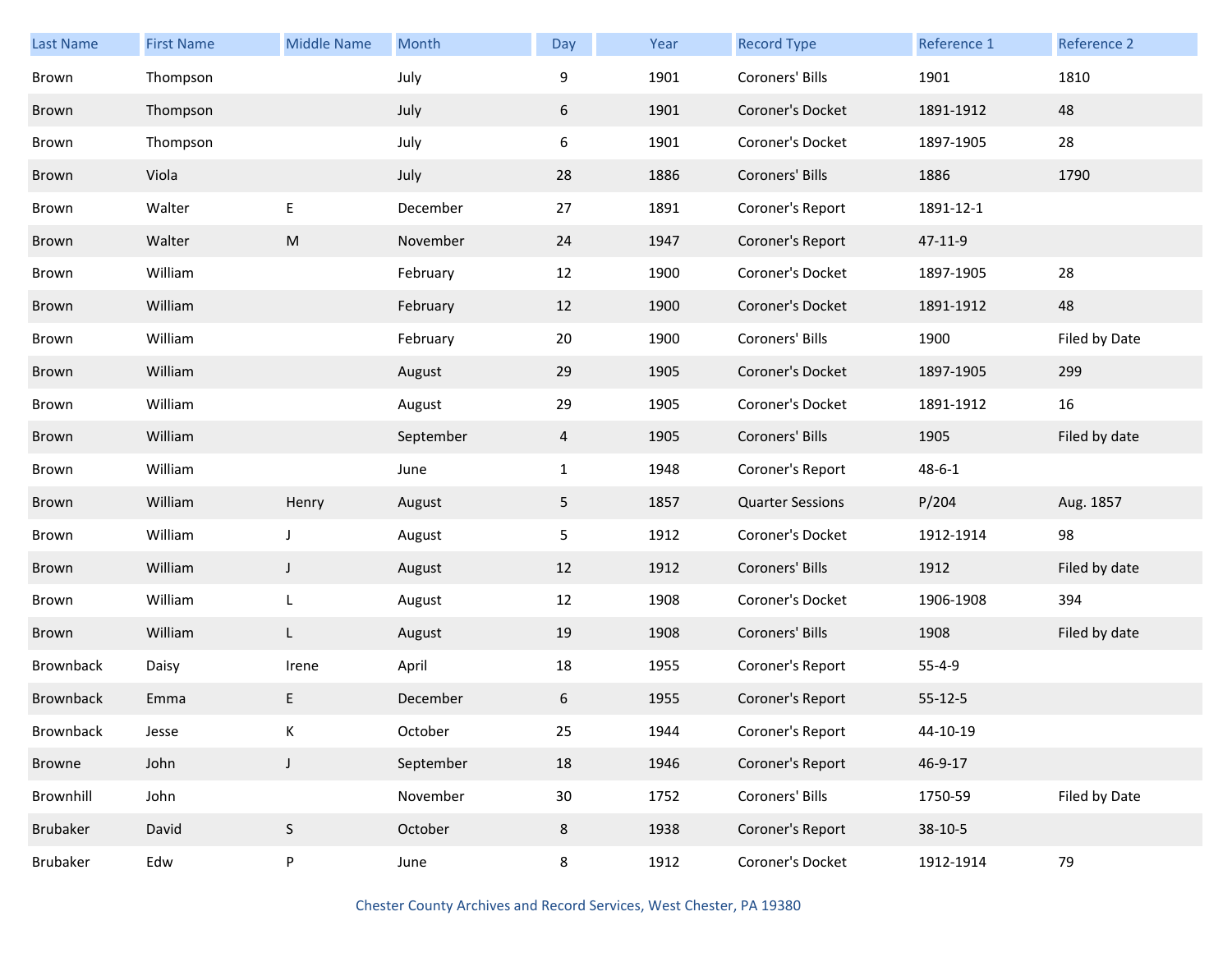| <b>Last Name</b> | <b>First Name</b> | <b>Middle Name</b> | Month    | Day             | Year | <b>Record Type</b> | Reference 1   | Reference 2   |
|------------------|-------------------|--------------------|----------|-----------------|------|--------------------|---------------|---------------|
| <b>Bruce</b>     | Elizabeth         | $\mathsf J$        | November | 30 <sup>°</sup> | 1917 | Coroner's Docket   | 1916-1919     | 190           |
| <b>Brumbach</b>  | Paul              | B                  | April    | 15              | 1952 | Coroner's Report   | $52 - 4 - 11$ |               |
| <b>Bruner</b>    | Margaret          |                    | December | 21              | 1890 | Coroner's Report   | Filed by date |               |
| Brunner          | John              | J                  | October  | 9               | 1946 | Coroner's Report   | 46-10-12      |               |
| Bruno            | Domenico          |                    | October  | 8               | 1915 | Coroner's Docket   | 1915          | 85            |
| Bruno            | Salvatore         |                    | November | 11              | 1951 | Coroner's Report   | $51 - 11 - 6$ |               |
| Brunson          | Edward            |                    | April    | 15              | 1941 | Coroner's Report   | $41 - 4 - 9$  |               |
| Brunson          | Stanley           |                    | August   | 6               | 1950 | Coroner's Report   | $50 - 8 - 4$  |               |
| <b>Bruzza</b>    | Joseph            |                    | February | 11              | 1919 | Coroner's Docket   | 1916-1919     | 354           |
| Bryan            | Charles           | Chester            | February | 25              | 1931 | Coroner's Report   | $31 - 2 - 8$  |               |
| Bryan            | Geo               | ${\sf W}$          | April    | 9               | 1903 | Coroner's Docket   | 1891-1912     | 47            |
| Bryan            | George            | W                  | April    | 13              | 1903 | Coroners' Bills    | 1903          | 798           |
| Bryan            | mary              |                    | July     | 29              | 1903 | Coroner's Docket   | 1897-1905     | 29            |
| Bryan            | Mary              |                    | July     | 29              | 1903 | Coroner's Docket   | 1891-1912     | 47            |
| <b>Bryand</b>    | Thomas            | $\sf B$            | November | $2^{\circ}$     | 1948 | Coroner's Report   | $48 - 11 - 1$ |               |
| Bryant           | Ida               | M Boyd             | November | 16              | 1940 | Coroner's Report   | $40 - 11 - 8$ |               |
| Bryant           | James             | ${\sf P}$          | April    | 21              | 1954 | Coroner's Report   | 54-4-29       |               |
| Bryant           | Marie             |                    | May      | 30              | 1948 | Coroner's Report   | $48 - 5 - 8$  |               |
| <b>Bryant</b>    | Martha            |                    | February | $\overline{2}$  | 1952 | Coroner's Report   | $52 - 2 - 4$  |               |
| Bryson           | Jesse             |                    | April    | 7               | 1952 | Coroner's Report   | $52 - 4 - 7$  |               |
| Bryson           | John              |                    | August   | 27              | 1897 | Coroners' Bills    | 1897          | 2338          |
| Bryson           | John              |                    | May      | 21              | 1900 | Coroners' Bills    | 1900          | Filed by Date |
| Bryson           | John              |                    | May      | 15              | 1906 | Coroner's Docket   | 1891-1912     | 43            |
| Bucci            | Luigi             |                    | August   | 23              | 1931 | Coroner's Report   | $31 - 8 - 12$ |               |
| <b>Buch</b>      | John              | $\mathsf V$        | November | 17              | 1906 | Coroner's Docket   | 1906-1908     | 132           |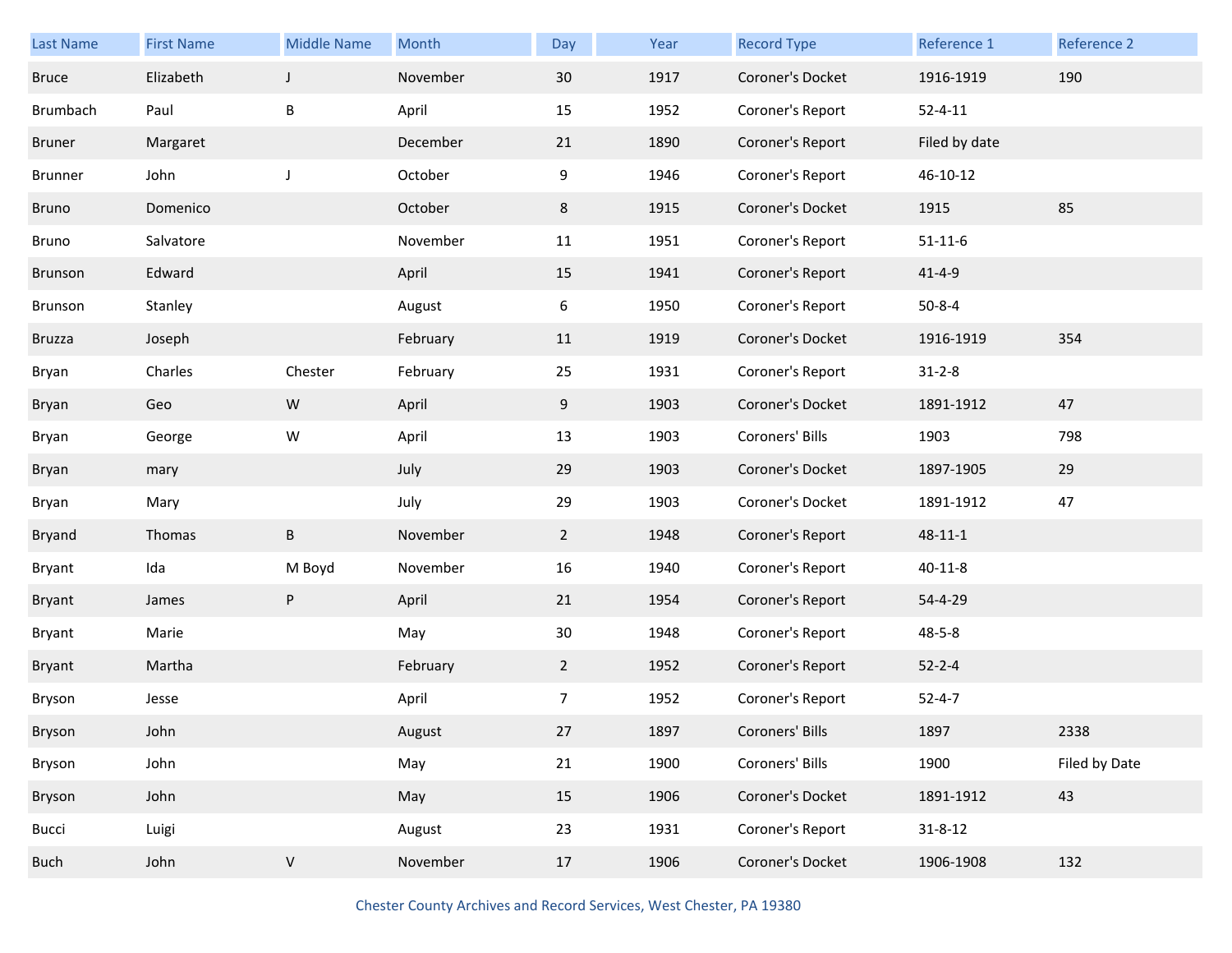| <b>Last Name</b> | <b>First Name</b> | <b>Middle Name</b> | Month     | Day            | Year | <b>Record Type</b>      | Reference 1    | Reference 2   |
|------------------|-------------------|--------------------|-----------|----------------|------|-------------------------|----------------|---------------|
| <b>Buch</b>      | Joseph            |                    | January   | 8              | 1952 | Coroner's Report        | $51 - 12 - 21$ |               |
| Buch             | Roy               | Becker             | August    | 12             | 1950 | Coroner's Report        | $50 - 8 - 13$  |               |
| Buchanan         | Charles           |                    | April     | 5              | 1936 | Coroner's Report        | $36 - 4 - 6$   |               |
| Buchanan         | Joseph            | $\mathsf{C}$       | February  | 20             | 1950 | Coroner's Report        | $50 - 2 - 19$  |               |
| Buchanan         | Matthew           |                    | February  | $\mathbf{1}$   | 1911 | Coroner's Docket        | 1909-1911      | 286           |
| Buchanan         | May               | Martha             | March     | 31             | 1952 | Coroner's Report        | $52 - 3 - 24$  |               |
| Buchen           | John              | G                  | August    | 9              | 1938 | Coroner's Report        | $38 - 8 - 5$   |               |
| <b>Bucher</b>    | Robert            | Elwood             | October   | 7 <sup>1</sup> | 1948 | Coroner's Report        | 48-10-5        |               |
| <b>Buck</b>      | Warren            | L                  | October   | 23             | 1895 | Coroner's Report        | 1895-10-6      |               |
| Buckalew         | Everett           |                    | May       | 24             | 1940 | Coroner's Report        | $40 - 5 - 17$  |               |
| Buckingham       | Elwood            | J                  | October   | 30             | 1949 | Coroner's Report        | 49-10-25       |               |
| <b>Buckle</b>    | John              |                    | February  | $\overline{7}$ | 1955 | Coroner's Report        | $55 - 2 - 8$   |               |
| <b>Buckley</b>   | Catharine         |                    | January   | 23             | 1914 | Coroner's Docket        | 1912-1914      | 272           |
| <b>Buckley</b>   | Deanne            |                    | April     | 27             | 1947 | Coroner's Report        | $47 - 4 - 2$   |               |
| <b>Buckley</b>   | Howard            |                    | August    | 31             | 1953 | Coroner's Report        | $53 - 8 - 7$   |               |
| <b>Buckley</b>   | Lawrence          | $\mathsf{J}$       | February  | 3              | 1951 | Coroner's Report        | $51 - 2 - 4$   |               |
| <b>Buckley</b>   | Richard           |                    | September | $\mathbf{1}$   | 1905 | Coroner's Docket        | 1897-1905      | 306           |
| <b>Buckley</b>   | Richard           |                    | September | $\mathbf{1}$   | 1905 | Coroner's Docket        | 1891-1912      | 23            |
| <b>Buckley</b>   | Richard           |                    | September | $\overline{4}$ | 1905 | Coroners' Bills         | 1905           | Filed by date |
| <b>Buckley</b>   | Richard           | P                  | September | 4              | 1905 | Coroners' Bills         | 1905           | 2126          |
| Buckley          | Robert            |                    |           |                | 1938 | Coroner's Report        | $38 - 6 - 3$   |               |
| Buckley          | Thomas            |                    | January   | $\mathbf{1}$   | 1830 | Coroner's Report        | Filed by date  |               |
| Buckley          | William           | Lawrence           | November  | 19             | 1943 | Coroner's Report        | 43-11-9        |               |
| Buckman          | Jane              | E                  | September | 25             | 1863 | <b>Quarter Sessions</b> | Q/235          | Oct. 1863     |
| Buckman          | William           |                    | December  | 26             | 1863 | Coroners' Bills         | 1863           | 500           |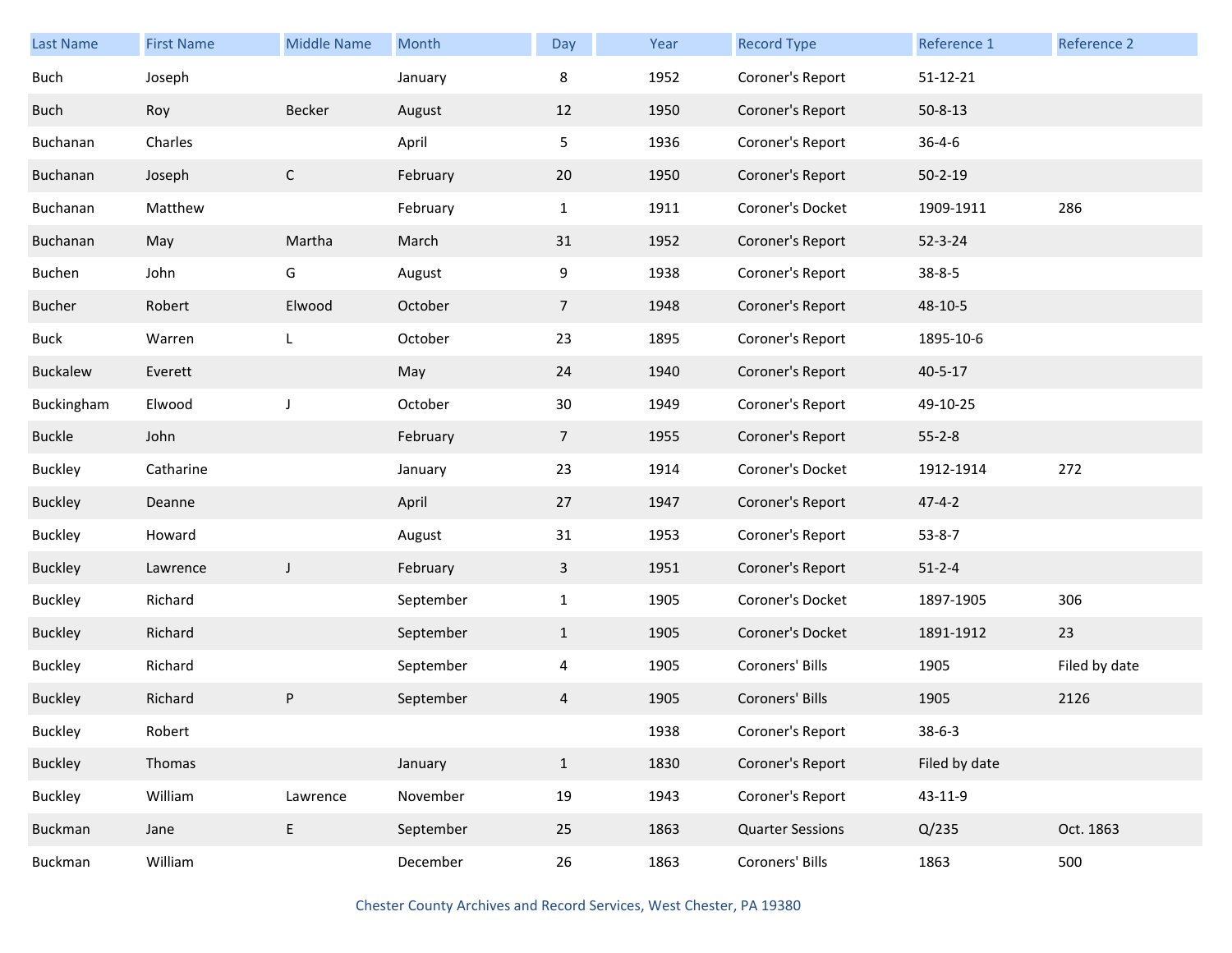| <b>Last Name</b> | <b>First Name</b> | <b>Middle Name</b> | Month     | Day             | Year | <b>Record Type</b>      | Reference 1   | Reference 2   |
|------------------|-------------------|--------------------|-----------|-----------------|------|-------------------------|---------------|---------------|
| Buckman          | William           |                    | September | 25              | 1863 | <b>Quarter Sessions</b> | Q/235         | Oct. 1863     |
| Buckwalter       | Abraham           |                    | June      | 6               | 1862 | <b>Quarter Sessions</b> | Q/133         | Aug. 1862     |
| Buckwalter       | Abraham           |                    | September | 22              | 1862 | Coroners' Bills         | 1862          | 460           |
| Buckwalter       | Charles           |                    | September | 22              | 1862 | Coroners' Bills         | 1862          | 459           |
| Buckwalter       | Charles           |                    | June      | 6               | 1862 | <b>Quarter Sessions</b> | Q/133         | Aug. 1862     |
| Buckwalter       | Holland           |                    | December  | $\overline{7}$  | 1898 | Coroners' Bills         | 1898          | 3815          |
| Buckwalter       | Holland           |                    | December  | $\mathbf{3}$    | 1898 | Coroner's Docket        | 1891-1912     | 39            |
| Buckwalter       | Holland           |                    | December  | 3               | 1898 | Coroner's Docket        | 1897-1905     | 21            |
| Buckwalter       | Maude             | ${\sf M}$          | September | 27              | 1955 | Coroner's Report        | 55-9-14       |               |
| Buckwalter       | Samuel            | R                  | June      | 6               | 1862 | <b>Quarter Sessions</b> | Q/133         | Aug. 1862     |
| Buckwalter       | Samuel            | ${\sf R}$          | September | 22              | 1862 | Coroners' Bills         | 1862          | 458           |
| <b>Budzik</b>    | John              |                    | December  | 3               | 1934 | Coroner's Report        | $34 - 12 - 1$ |               |
| <b>Buffett</b>   | Ralph             | Irving             | May       | 27              | 1944 | Coroner's Report        | 44-5-23       |               |
|                  |                   |                    |           |                 |      |                         |               |               |
| Buffington       | John              | W                  | April     | 11              | 1949 | Coroner's Report        | 49-4-7        |               |
| Buffington       | Mary              |                    | October   | $7\overline{ }$ | 1806 | Coroner's Report        | Filed by date |               |
| Buffington       | Richard           |                    | October   | $\overline{2}$  | 1805 | Coroner's Report        | Filed by date |               |
| Buffington       | Thomas            |                    | February  | 19              | 1830 | Coroner's Report        | Filed by date |               |
| Bufford          | Charles           |                    | June      | 20              | 1934 | Coroner's Report        | $34 - 6 - 5$  |               |
| <b>Buglass</b>   | Charles           |                    | February  | 14              | 1858 | Coroners' Bills         | 1858          | Filed by Date |
| <b>Bugless</b>   | Charles           |                    | February  | 16              | 1858 | <b>Quarter Sessions</b> | P/255         | Jan. 1858     |
| Bulko            | John              |                    | October   | 8               | 1919 | Coroner's Docket        | 1916-1919     | 404           |
| <b>Buller</b>    | LeRoy             |                    | November  | 5               | 1952 | Coroner's Report        | $52 - 11 - 4$ |               |
| Buller           | Uriah             | Brown              | November  | 30              | 1894 | Coroners' Bills         | 1894          | 3459          |
| Buller           | Uriah             | Brown              | November  | 25              | 1894 | Coroner's Report        | 1894-11-1     |               |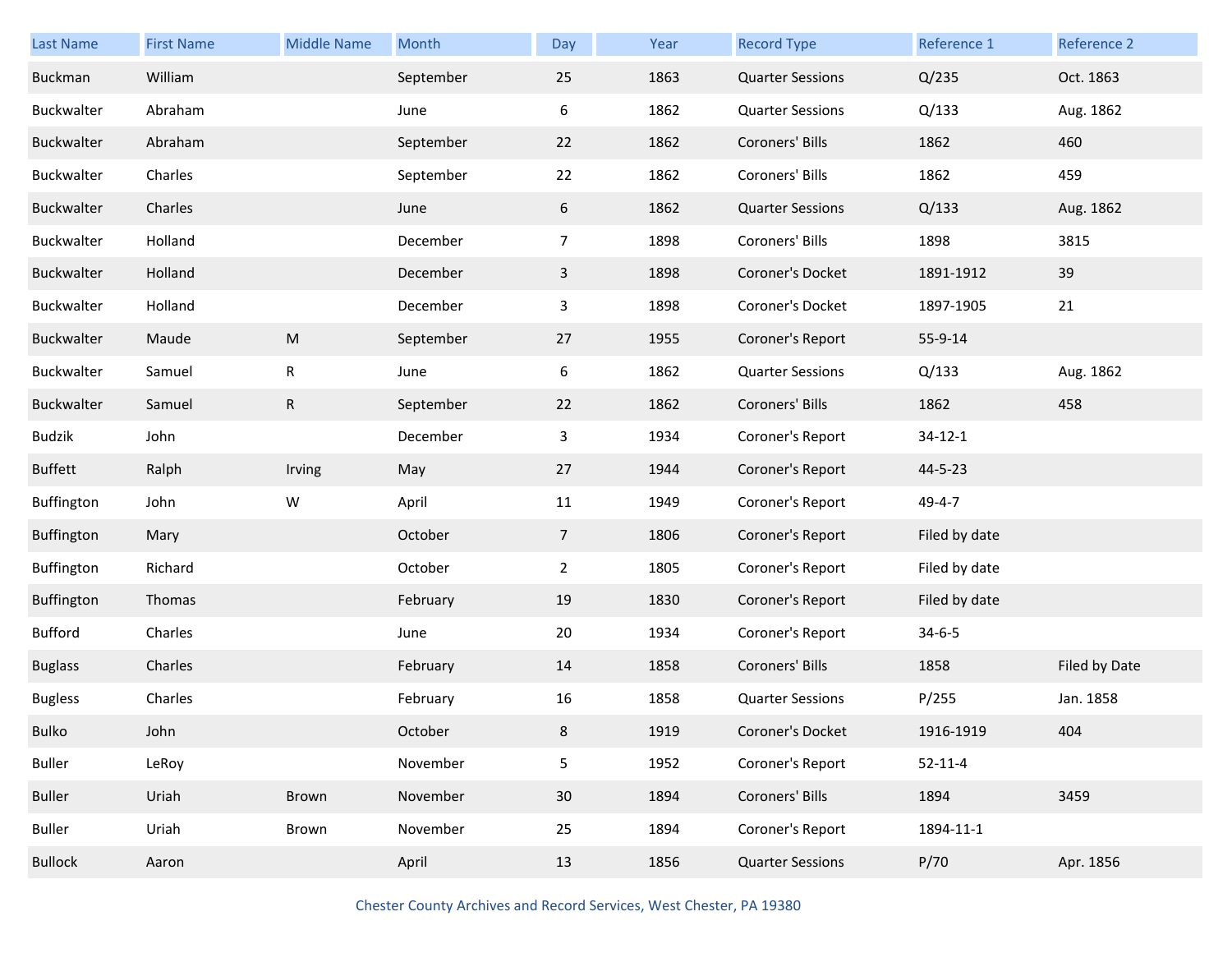| <b>Last Name</b> | <b>First Name</b> | <b>Middle Name</b>        | Month     | Day            | Year | <b>Record Type</b> | Reference 1   | Reference 2   |
|------------------|-------------------|---------------------------|-----------|----------------|------|--------------------|---------------|---------------|
| <b>Bullock</b>   | Joseph            | G                         | September | 11             | 1931 | Coroner's Report   | $31 - 9 - 6$  |               |
| <b>Bullock</b>   | Moses             |                           | January   | 19             | 1903 | Coroner's Docket   | 1897-1905     | 21            |
| <b>Bullock</b>   | Moses             | $\sf S$                   | January   | 19             | 1903 | Coroner's Docket   | 1891-1912     | 38            |
| <b>Bullock</b>   | Moses             | S                         | January   | 19             | 1903 | Coroners' Bills    | 1903          | 46            |
| Bunker           | William           |                           | October   | 28             | 1940 | Coroner's Report   | 40-10-17      |               |
| Bunn             | Oliver            | $\mathsf{C}$              | December  | 16             | 1908 | Coroners' Bills    | 1908          | 3715          |
| <b>Burbage</b>   | (infant)          |                           | November  | 26             | 1946 | Coroner's Report   | 46-11-16      |               |
| Burbaker         | Benjamin          | F.                        | August    | 31             | 1947 | Coroner's Report   | $47 - 8 - 14$ |               |
| Burbrower        | William           | L                         | February  | 12             | 1911 | Coroners' Bills    | 1911          | Filed by date |
| Burd             | Allen             |                           | May       | 14             | 1905 | Coroner's Docket   | 1897-1905     | 304           |
| Burd             | $\mathsf{J}$      | Marlin                    | September | 13             | 1947 | Coroner's Report   | 47-9-14       |               |
| Burgandine       | Leonard           |                           | January   | 19             | 1808 | Coroner's Report   | Filed by date |               |
| <b>Burgents</b>  | Harry             | $\mathsf{H}%$             | June      | 13             | 1894 | Coroners' Bills    | 1894          | 1845          |
| <b>Burgess</b>   | William           |                           | April     | 15             | 1942 | Coroner's Report   | $42 - 4 - 9$  |               |
| <b>Burgeuts</b>  | Harry             | $\boldsymbol{\mathsf{H}}$ | June      | 11             | 1894 | Coroner's Report   | 1894-6-2      |               |
| Burgien          | Joseph            | M                         | December  | $\overline{4}$ | 1905 | Coroners' Bills    | 1905          | 3195          |
| Burgieu          | Joseph            | M                         | November  | 26             | 1900 | Coroner's Docket   | 1897-1905     | 311           |
| Burgieu          | Joseph            | M                         | November  | 25             | 1905 | Coroner's Docket   | 1891-1912     | 24            |
| Burgoyne         | William           | $\mathsf F$               | October   | 22             | 1938 | Coroner's Report   | 38-10-14      |               |
| <b>Burk</b>      | Anthony           |                           | April     | 10             | 1901 | Coroner's Docket   | 1897-1905     | 22            |
| <b>Burk</b>      | Anthony           |                           | April     | $10\,$         | 1901 | Coroner's Docket   | 1891-1912     | 18            |
| <b>Burk</b>      | Anthony           |                           | April     | 30             | 1901 | Coroners' Bills    | 1901          | Filed by Date |
| Burke            | John              | D                         | May       | 24             | 1952 | Coroner's Report   | $52 - 5 - 26$ |               |
| Burke            | Robert            | $\mathsf F$               | June      | 25             | 1952 | Coroner's Report   | $52 - 6 - 25$ |               |
| Burke            | Roy               |                           | October   | $\overline{4}$ | 1946 | Coroner's Report   | $46 - 10 - 4$ |               |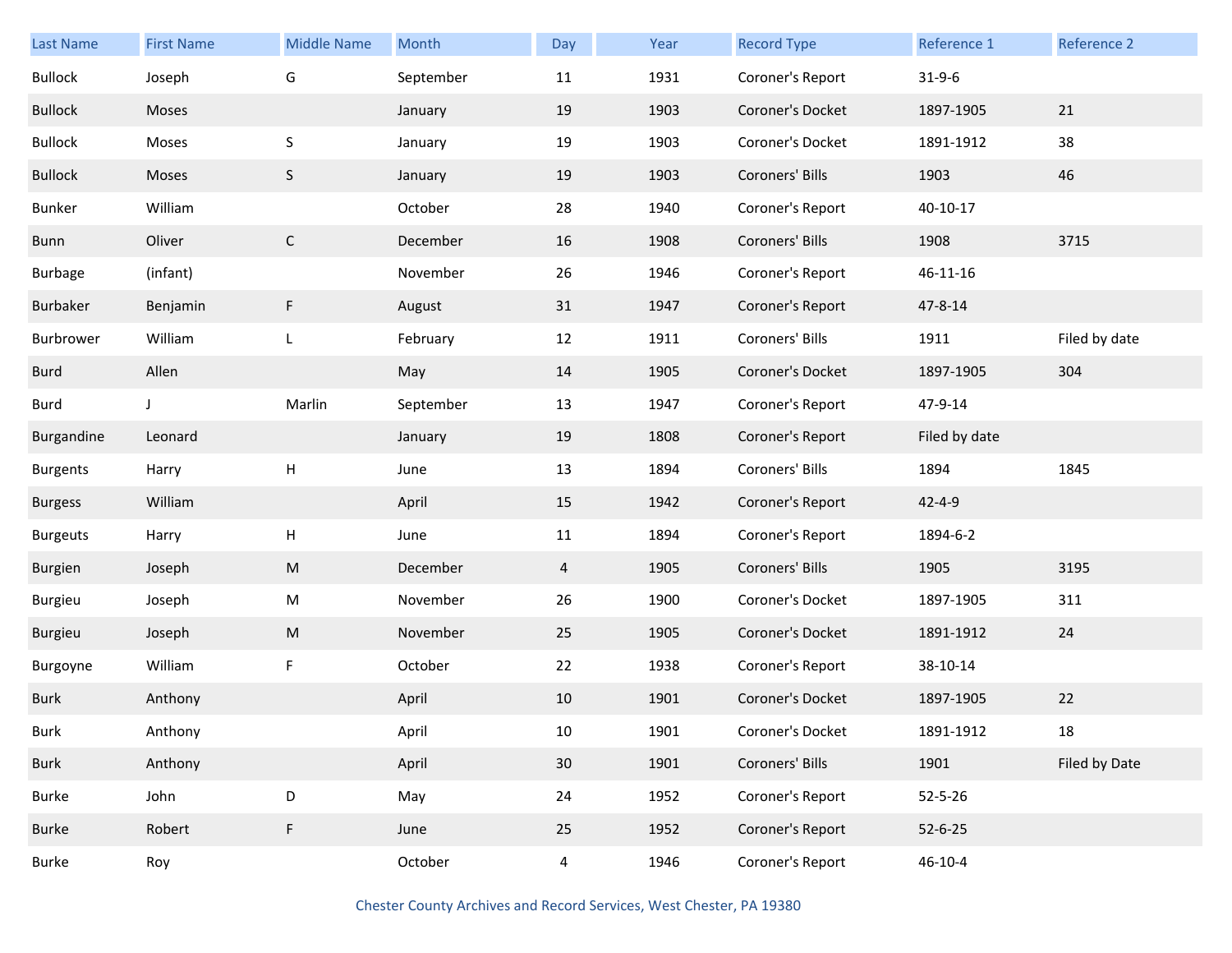| <b>Last Name</b>  | <b>First Name</b> | <b>Middle Name</b> | Month    | Day            | Year | <b>Record Type</b>      | Reference 1   | Reference 2   |
|-------------------|-------------------|--------------------|----------|----------------|------|-------------------------|---------------|---------------|
| <b>Burke</b>      | William           |                    | October  | 6              | 1914 | Coroner's Docket        | 1912-1914     | 344           |
| <b>Burkey</b>     | George            | W                  | June     | 12             | 1950 | Coroner's Report        | $50 - 6 - 15$ |               |
| <b>Burkey</b>     | John              | Н                  | May      | $\mathbf{1}$   | 1946 | Coroner's Report        | $46 - 5 - 4$  |               |
| Burkey            | Wayne             |                    | August   | 12             | 1950 | Coroner's Report        | $50 - 8 - 12$ |               |
| Burlin            | John              | alfred             | December | 23             | 1918 | Coroner's Docket        | 1916-1919     | 331           |
| <b>Burling</b>    | william           |                    | February | 27             | 1935 | Coroner's Report        | $35 - 2 - 14$ |               |
| <b>Burlingame</b> | Beth              | Amy                | July     | 21             | 1948 | Coroner's Report        | $48 - 7 - 6$  |               |
| Burnett           | Francis           | Robert             | April    | 9              | 1947 | Coroner's Report        | 47-4-14       |               |
| <b>Burnett</b>    | Mary              |                    | June     | 18             | 1878 | Coroner's Report        | Filed by date |               |
| Burns             | Alonzo            |                    | November | $\overline{7}$ | 1907 | Coroner's Docket        | 1906-1908     | 291           |
| <b>Burns</b>      | Chester           |                    | March    | 29             | 1914 | Coroner's Docket        | 1912-1914     | 288           |
| Burns             | Daniel            |                    | August   | 13             | 1905 | Coroner's Docket        | 1897-1905     | 303           |
|                   |                   |                    |          |                |      |                         |               |               |
| <b>Burns</b>      | Daniel            |                    | August   | 13             | 1905 | Coroners' Bills         | 1905          | Filed by date |
| <b>Burns</b>      | Harry             | M                  | May      | 21             | 1944 | Coroner's Report        | 44-5-16       |               |
| <b>Burns</b>      | Henry             | $\mathsf J$        | November | 17             | 1890 | Coroners' Bills         | 1890          | 2450          |
| <b>Burns</b>      | Henry             | J                  | November | 14             | 1890 | Coroners' Bills         | 1890          | 2448          |
| <b>Burns</b>      | Jahn              |                    | August   | $\mathbf{1}$   | 1848 | <b>Quarter Sessions</b> | O/54          | No papers     |
| Burns             | James             | Ignatius           | December | 10             | 1918 | Coroner's Docket        | 1916-1919     | 326           |
| <b>Burns</b>      | Jennie            |                    | April    | 4              | 1952 | Coroner's Report        | $52 - 4 - 5$  |               |
| <b>Burns</b>      | John              | В                  | August   | 21             | 1933 | Coroner's Report        | $33 - 8 - 4$  |               |
| <b>Burns</b>      | John              | ${\sf W}$          | March    | 23             | 1935 | Coroner's Report        | $35 - 3 - 13$ |               |
| Burns             | Joseph            |                    | December | 18             | 1937 | Coroner's Report        | 37-12-11      |               |
| <b>Burns</b>      | Marian            | ${\sf W}$          | March    | 23             | 1898 | Coroners' Bills         | 1898          | 945           |
| Burns             | Marion            | ${\sf W}$          | March    | 23             | 1898 | Coroner's Docket        | 1891-1912     | 51            |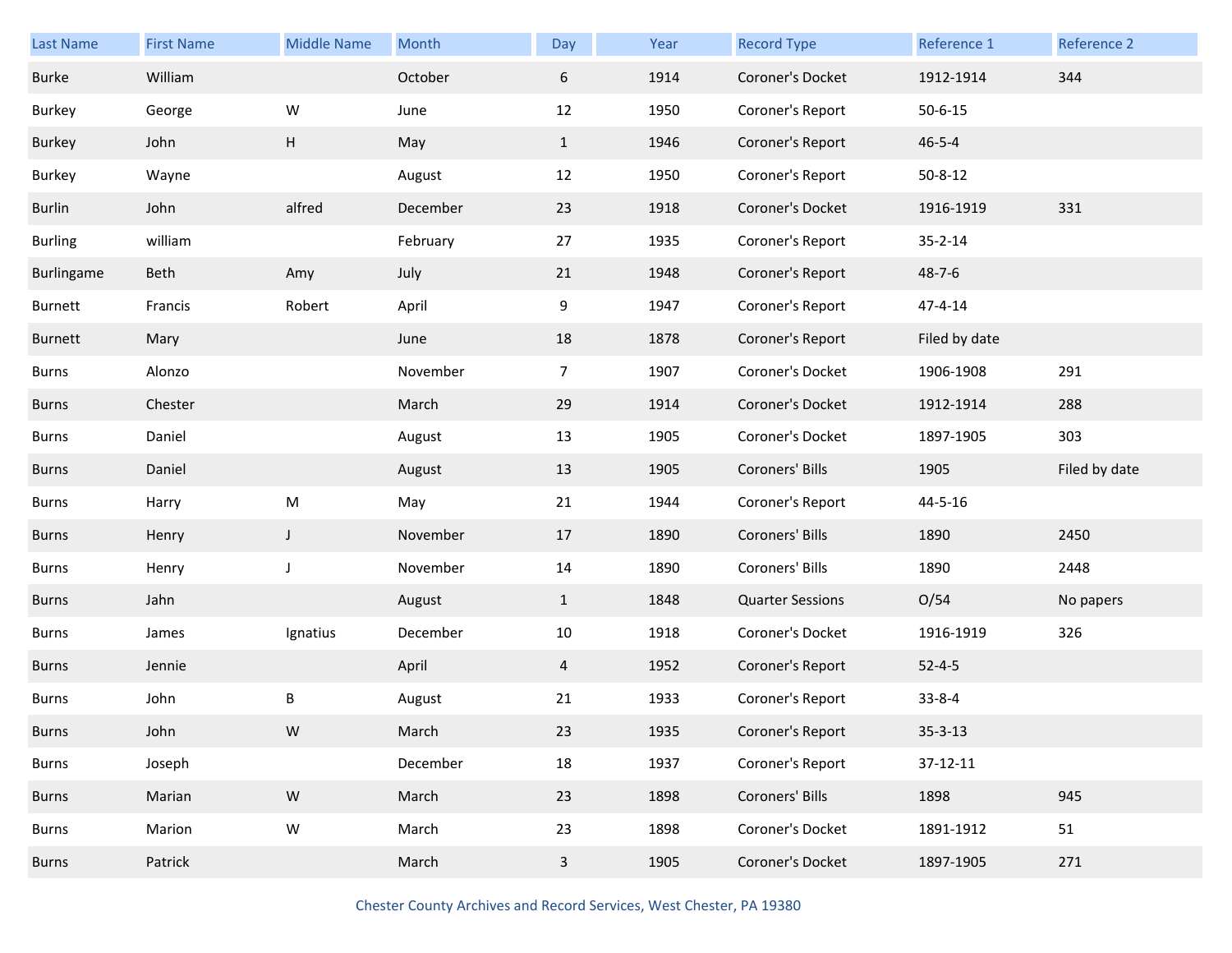| <b>Last Name</b> | <b>First Name</b> | <b>Middle Name</b> | Month    | Day            | Year | <b>Record Type</b> | Reference 1   | <b>Reference 2</b> |
|------------------|-------------------|--------------------|----------|----------------|------|--------------------|---------------|--------------------|
| <b>Burns</b>     | patrick           |                    | March    | 3              | 1905 | Coroner's Docket   | 1891-1912     | 56                 |
| Burns            | Patrick           |                    | March    | 6              | 1905 | Coroners' Bills    | 1905          | 734                |
| Burns            | William           | Harry              | November | 5              | 1941 | Coroner's Report   | $41 - 11 - 1$ |                    |
| Burrell          | William           | Edwin              | May      | 11             | 1935 | Coroner's Report   | $35 - 5 - 4$  |                    |
| Burridge         | G                 | Thomas             | August   | $\mathbf{3}$   | 1902 | Coroner's Docket   | 1897-1905     | 22                 |
| <b>Burridge</b>  | G                 | Thomas             | August   | 5              | 1902 | Coroners' Bills    | 1902          | 1799               |
| <b>Burridge</b>  | G                 | Thomas             | August   | 3              | 1902 | Coroner's Docket   | 1891-1912     | 41                 |
| <b>Burris</b>    | Robert            |                    | October  | 10             | 1910 | Coroner's Docket   | 1909-1911     | 235                |
| Burrough         | Emma              | J                  | May      | 10             | 1903 | Coroner's Docket   | 1897-1905     | 23                 |
| <b>Burroughs</b> | Emma              |                    | April    | 20             | 1903 | Coroners' Bills    | 1903          | 813                |
| <b>Burroughs</b> | Emma              |                    | April    | 10             | 1903 | Coroner's Docket   | 1891-1912     | 41                 |
| <b>Burroughs</b> | Julia             | J                  | March    | 7 <sup>1</sup> | 1912 | Coroner's Docket   | 1912-1914     | 32                 |
| <b>Burrows</b>   | Albert            |                    | October  | 12             | 1949 | Coroner's Report   | 49-10-9       |                    |
| <b>Burrus</b>    | Howard            |                    | August   | 16             | 1918 | Coroner's Docket   | 1916-1919     | 280                |
| Burton           | Alban             |                    | July     | 5              | 1912 | Coroner's Docket   | 1912-1914     | 87                 |
| Burton           | Amos              |                    | May      | $\mathbf{1}$   | 1931 | Coroner's Report   | $31 - 5 - 16$ |                    |
| Burton           | Elizabeth         |                    | February | 14             | 1905 | Coroners' Bills    | 1905          | 344                |
| Burton           | Francis           | Willard            | August   | 3              | 1907 | Coroner's Docket   | 1906-1908     | 240                |
| Burton           | George            |                    | August   | 25             | 1884 | Coroners' Bills    | 1884          | 3061               |
| Burton           | Henry             | Sylvester          | December | 15             | 1944 | Coroner's Report   | 44-12-9       |                    |
| Burton           | Jacob             |                    | February | 14             | 1908 | Coroners' Bills    | 1908          | Filed by date      |
| Burton           | Jacob             |                    | February | $\mathbf{1}$   | 1908 | Coroner's Docket   | 1906-1908     | 322                |
| Burton           | James             |                    | February | 5              | 1934 | Coroner's Report   | $34 - 2 - 3$  |                    |
| Burton           | John              |                    | January  | 24             | 1907 | Coroner's Docket   | 1906-1908     | 159                |
| Burton           | Mabel             |                    | February | 17             | 1896 | Coroner's Report   | 1896-2-5      |                    |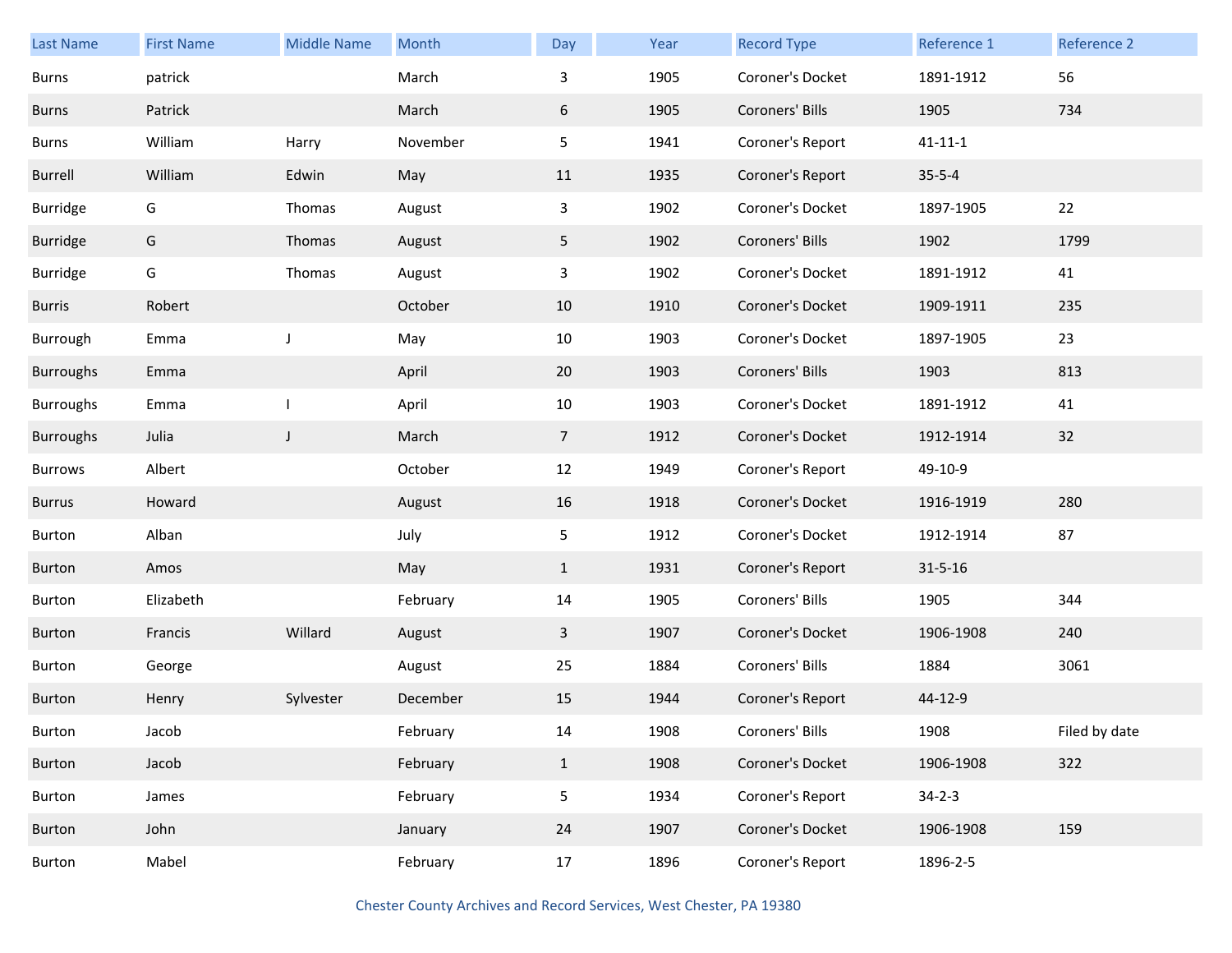| Last Name    | <b>First Name</b> | <b>Middle Name</b> | Month     | Day            | Year | <b>Record Type</b>      | Reference 1    | Reference 2   |
|--------------|-------------------|--------------------|-----------|----------------|------|-------------------------|----------------|---------------|
| Burton       | Martin            |                    | November  | 28             | 1936 | Coroner's Report        | $36 - 11 - 15$ |               |
| Burton       | Mary              | Е                  | April     | 29             | 1912 | Coroners' Bills         | 1912           | 1013          |
| Burton       | Mary              | E                  | April     | 29             | 1912 | Coroners' Bills         | 1912           | 878           |
| Burton       | Mary              | E                  | April     | 25             | 1912 | Coroner's Docket        | 1912-1914      | 56            |
| Burton       | <b>Minus</b>      |                    |           |                |      | Coroners' Bills         | 1913           | Undated       |
| Burton       | Percy             |                    | January   | 25             | 1933 | Coroner's Report        | $33 - 1 - 18$  |               |
| Burton       | Winus             |                    | February  | 11             | 1851 | Coroners' Bills         | 1851           | 8             |
| Burtt        | Hannah            | May                | January   | 5              | 1941 | Coroner's Report        | $41 - 1 - 4$   |               |
| Burus        | Daniel            |                    | August    | 13             | 1905 | Coroner's Docket        | 1891-1912      | 23            |
| Burus        | Marcian           | Watson             | March     | 23             | 1898 | Coroner's Docket        | 1897-1905      | 22            |
| <b>Busch</b> | Grace             |                    | December  | 18             | 1930 | Coroner's Report        | $30 - 12 - 17$ |               |
| Bush         | Charles           |                    | May       | $\overline{4}$ | 1849 | Coroners' Bills         | 1849           | 95            |
| Bush         | Charles           |                    | May       | $\overline{2}$ | 1849 | <b>Quarter Sessions</b> | O/79           | Apr. 1849     |
| Bush         | Charles           | F                  | June      | 13             | 1930 | Coroner's Report        | $30 - 6 - 2$   |               |
| Bush         | Dean              | L                  | July      | 21             | 1948 | Coroner's Report        | 48-7-9         |               |
| bush         | John              | Norman             | March     | $\overline{2}$ | 1930 | Coroner's Report        | $30 - 3 - 1$   |               |
| Bush         | Mary              | A                  | November  | 6              | 1938 | Coroner's Report        | $38 - 11 - 5$  |               |
| Bush         | Peter             |                    | February  |                | 1775 | Coroners' Bills         | 1775           | Filed by Date |
| Bush         | Samuel            |                    | September | 5              | 1862 | <b>Quarter Sessions</b> | Q/134          | Aug. 1862     |
| Busher       | Joseph            | W                  | December  | 29             | 1947 | Coroner's Report        | $47 - 12 - 6$  |               |
| Bushnell     | Worth             | Rhodes             | January   | 4              | 1947 | Coroner's Report        | $47 - 1 - 15$  |               |
| Bushong      | William           | Edward             | January   | 22             | 1944 | Coroner's Report        | 44-1-22        |               |
| Busser       | Harry             |                    | August    | 17             | 1907 | Coroner's Docket        | 1906-1908      | 250           |
| Busser       | Harry             |                    | August    | 21             | 1907 | Coroners' Bills         | 1907           | Filed by date |
| Busser       | Ralph             | ${\sf M}$          | April     | 22             | 1950 | Coroner's Report        | $50 - 4 - 14$  |               |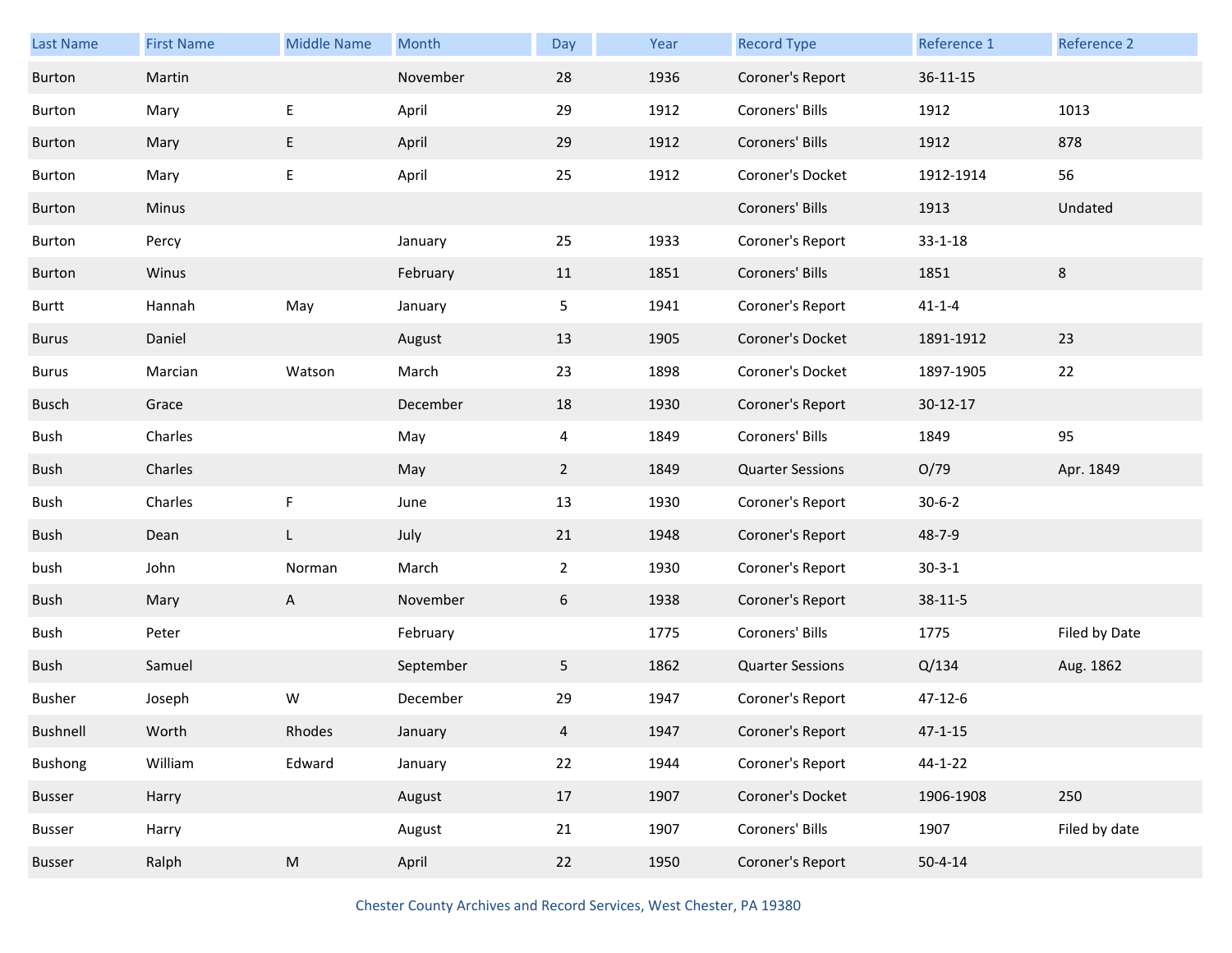| <b>Last Name</b> | <b>First Name</b>     | <b>Middle Name</b> | Month    | Day            | Year | <b>Record Type</b> | Reference 1   | Reference 2 |
|------------------|-----------------------|--------------------|----------|----------------|------|--------------------|---------------|-------------|
| <b>Busshaus</b>  | Joseph                |                    | March    | 25             | 1914 | Coroner's Docket   | 1912-1914     | 284         |
| <b>Busshaus</b>  | Mary                  |                    | March    | 25             | 1914 | Coroner's Docket   | 1912-1914     | 285         |
| Butcher          | Edward                |                    | May      | 29             | 1916 | Coroner's Docket   | 1916-1920     | 33          |
| <b>Butler</b>    | (child of Grace Jane) |                    | February | 24             | 1894 | Coroners' Bills    | 1894          | 412         |
| <b>Butler</b>    | (infant of Grace Jane |                    | February | 23             | 1894 | Coroner's Report   | 1894-2-5      |             |
| <b>Butler</b>    | Elie                  |                    | December | 8              | 1795 | Coroner's Report   | Filed by date |             |
| <b>Butler</b>    | Francis               | $\mathsf{H}$       | March    | 16             | 1949 | Coroner's Report   | $49 - 3 - 5$  |             |
| <b>Butler</b>    | Henry                 |                    |          |                |      | Coroners' Bills    | 1890          | 461         |
| <b>Butler</b>    | Henry                 |                    | February | $\mathbf{1}$   | 1898 | Coroner's Docket   | 1891-1912     | 40          |
| <b>Butler</b>    | Henry                 |                    | February | $\mathbf{1}$   | 1898 | Coroner's Docket   | 1897-1905     | 23          |
| <b>Butler</b>    | J                     | Edna               | February | $\overline{7}$ | 1941 | Coroner's Report   | $41 - 2 - 8$  |             |
| <b>Butler</b>    | Margaret              |                    | February | 26             | 1830 | Coroner's Report   | Filed by date |             |
| <b>Butler</b>    | Paul                  |                    | July     | 10             | 1943 | Coroner's Report   | $43 - 7 - 5$  |             |
| <b>Butler</b>    | Quyncy                |                    | January  | 12             | 1877 | Coroner's Report   | Filed by date |             |
| <b>Butler</b>    | Raymond               | Winfield           | October  | 29             | 1916 | Coroner's Docket   | 1916-1919     | 54          |
| <b>Butler</b>    | Thomas                |                    | October  | 18             | 1800 | Coroner's Report   | Filed by date |             |
| <b>Butler</b>    | Thomas                | A                  | April    | 14             | 1914 | Coroner's Docket   | 1912-1914     | 295         |
| <b>Buys</b>      | James                 | ${\sf P}$          | August   | 24             | 1955 | Coroner's Report   | $55 - 8 - 13$ |             |
| Buzzard          | Thornton              | B                  | February | 27             | 1948 | Coroner's Report   | 48-2-16       |             |
| Byarski          | Antonio               |                    | October  | 6              | 1905 | Coroner's Docket   | 1897-1905     | 325         |
| Byarski          | Antonious             |                    | October  | 9              | 1905 | Coroners' Bills    | 1905          | 2471        |
| Byarski          | Antonious             |                    | October  | 6              | 1905 | Coroner's Docket   | 1891-1912     | 19          |
| Bye              | Richard               |                    | July     | 20             | 1899 | Coroner's Docket   | 1897-1905     | 30          |
| Bye              | Richard               |                    | July     | 20             | 1899 | Coroner's Docket   | 1891-1912     | 37          |
| Byerly           | Clair                 |                    | March    | 6              | 1948 | Coroner's Report   | $48 - 3 - 3$  |             |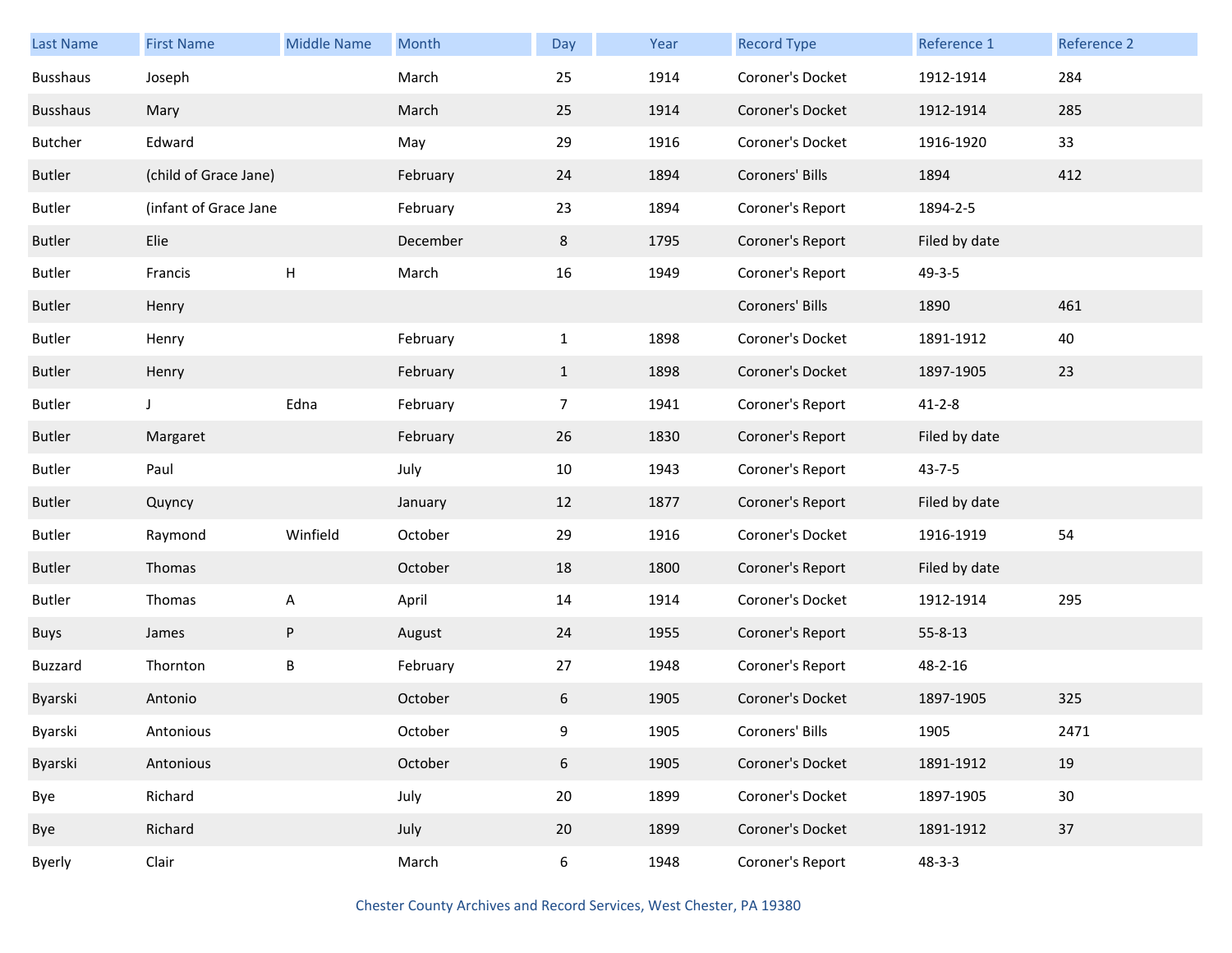| <b>Last Name</b> | <b>First Name</b> | <b>Middle Name</b> | Month     | Day            | Year | <b>Record Type</b> | Reference 1   | Reference 2   |
|------------------|-------------------|--------------------|-----------|----------------|------|--------------------|---------------|---------------|
| <b>Bylerly</b>   | James             | Ira                | February  | 18             | 1939 | Coroner's Report   | $39 - 2 - 9$  |               |
| Byrd             | Frank             |                    | August    | 31             | 1944 | Coroner's Report   | 44-8-20       |               |
| Byrd             | Harrison          |                    | January   | 24             | 1942 | Coroner's Report   | $42 - 1 - 17$ |               |
| Byrd             | John              | H                  | October   | 22             | 1936 | Coroner's Report   | 36-10-20      |               |
| <b>Byrd</b>      | Mary              | Bartram            | June      | 9              | 1933 | Coroner's Report   | $33-6-2$      |               |
| Byrd             | Sarah             |                    | September | 5              | 1954 | Coroner's Report   | $54-9-2$      |               |
| Byrgoyne         | Flora             | K                  | January   | 30             | 1937 | Coroner's Report   | $37 - 1 - 21$ |               |
| Byrne            | Helen             | E                  | March     | $\mathbf{1}$   | 1912 | Coroners' Bills    | 1912          | Filed by date |
| Byrne            | Helen             | E                  | February  | 27             | 1912 | Coroner's Docket   | 1912-1914     | 27            |
| Byrne            | Thomas            | Francis            | February  | 14             | 1913 | Coroner's Docket   | 1912-1914     | 166           |
| Cabbott          | Henry             | $\mathsf J$        | July      | 6              | 1951 | Coroner's Report   | $51 - 7 - 8$  |               |
| Cable            | Catherine         |                    | January   | 12             | 1949 | Coroner's Report   | 49-1-13       |               |
| Cabot            | William           |                    | April     | 21             | 1914 | Coroner's Docket   | 1912-1914     | 298           |
| Cadden           | Edna              | ${\sf N}$          | February  | 11             | 1936 | Coroner's Report   | $36 - 2 - 6$  |               |
| Cadden           | Harry             |                    | July      | 14             | 1910 | Coroner's Docket   | 1909-1911     | 196           |
| Cadden           | Henry             |                    | July      | 15             | 1910 | Coroners' Bills    | 1910          | Filed by date |
| Caffey           | Sarah             |                    | October   | 6              | 1899 | Coroners' Bills    | 1899          | 2681          |
| Cain             | Anna              | Mary               | February  | 3              | 1935 | Coroner's Report   | $35 - 2 - 2$  |               |
| Cain             | Gail              | Lorraine           | September | 30             | 1950 | Coroner's Report   | $50-9-15$     |               |
| Cain             | Henry             | W                  | May       | 27             | 1898 | Coroners' Bills    | 1898          | 1810          |
| Cain             | Henry             | W                  | May       | 26             | 1898 | Coroner's Docket   | 1897-1905     | 31            |
| Cain             | Henry             | ${\sf W}$          | May       | 26             | 1898 | Coroner's Docket   | 1891-1912     | 68            |
| Cain             | Mary              | E                  | June      | 28             | 1946 | Coroner's Report   | $46 - 6 - 18$ |               |
| Cairns           | Eliza             | Jane               | June      | 24             | 1907 | Coroner's Docket   | 1906-1908     | 222           |
| Calderazzo       | Dominick          |                    | August    | $\overline{2}$ | 1946 | Coroner's Report   | 46-8-27       |               |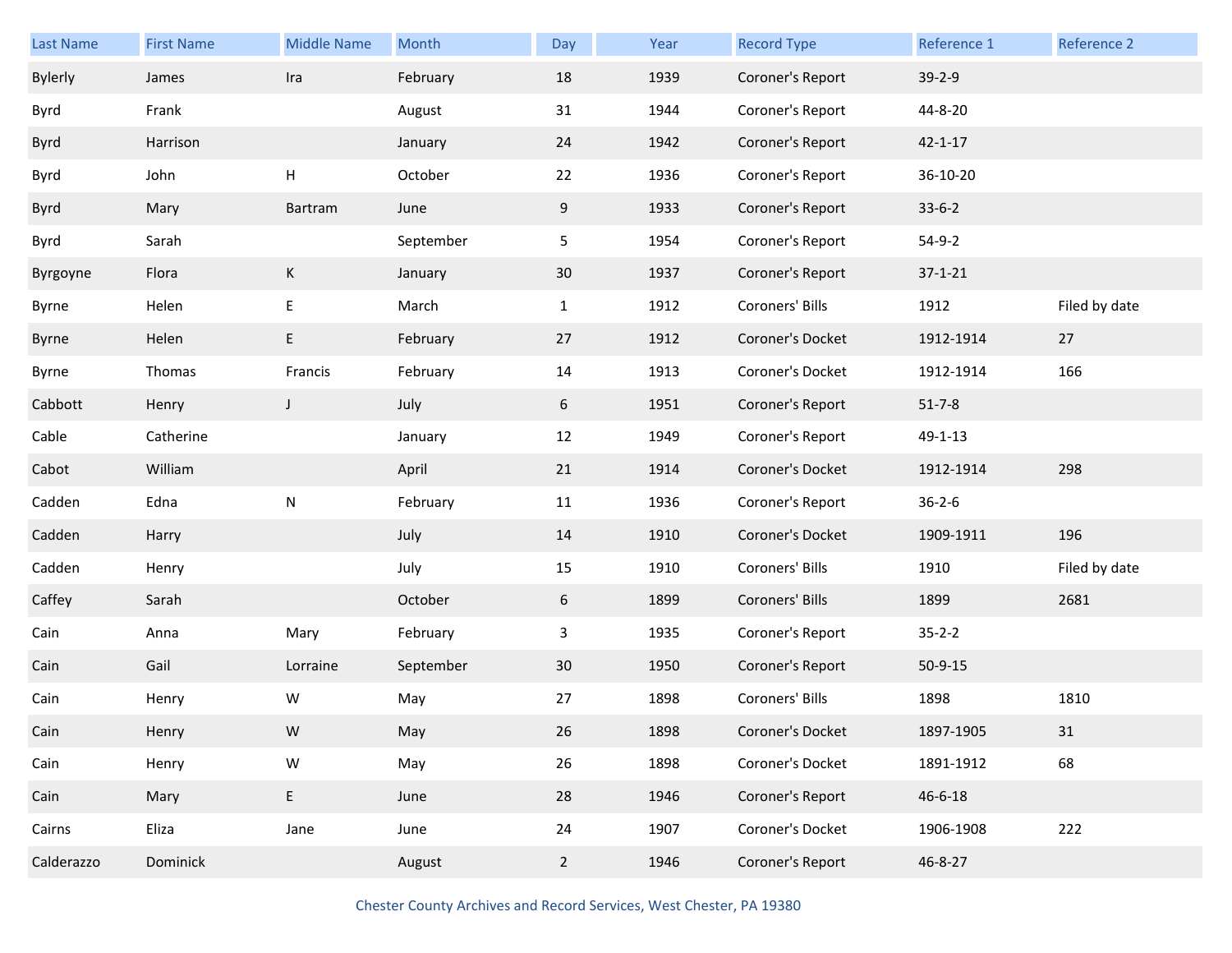| <b>Last Name</b> | <b>First Name</b> | <b>Middle Name</b> | Month     | Day            | Year | <b>Record Type</b> | Reference 1   | <b>Reference 2</b> |
|------------------|-------------------|--------------------|-----------|----------------|------|--------------------|---------------|--------------------|
| Caldwell         | Annie             | M                  | November  | 27             | 1930 | Coroner's Report   | $30 - 11 - 2$ |                    |
| Caldwell         | Clyde             | ${\sf W}$          | May       | 5              | 1955 | Coroner's Report   | $55 - 5 - 7$  |                    |
| Caldwell         | Ella              |                    | June      | 16             | 1905 | Coroner's Docket   | 1897-1905     | 301                |
| Caldwell         | Ella              |                    | September | $\overline{4}$ | 1905 | Coroners' Bills    | 1905          | Filed by date      |
| Caldwell         | Ella              |                    | June      | 16             | 1905 | Coroner's Docket   | 1891-1912     | $90\,$             |
| Caldwell         | George            | $\mathsf S$        | November  | 9              | 1933 | Coroner's Report   | 33-11-15      |                    |
| Caldwell         | George            | Thomas             | December  | $\mathbf{1}$   | 1954 | Coroner's Report   | $54 - 12 - 2$ |                    |
| Caldwell         | Joseph            |                    | March     | 22             | 1930 | Coroner's Report   | $30-3-8$      |                    |
| Caldwell         | Nancy             |                    | August    | 28             | 1945 | Coroner's Report   | 45-8-15       |                    |
| Caldwell         | Samuel            |                    | May       | 28             | 1894 | Coroners' Bills    | 1894          | Filed by Date      |
| Caldwell         | Samuel            |                    | June      | 11             | 1902 | Coroner's Docket   | 1891-1912     | 67                 |
| Caldwell         | Samuel            | $\mathsf{J}$       | July      | 22             | 1902 | Coroners' Bills    | 1902          | 1770               |
| Caldwell         | Samuel            | $\mathsf J$        | June      | $\mathbf{1}$   | 1902 | Coroner's Docket   | 1897-1905     | 32                 |
| Calhoun          | Jospeh            | Oscar              | April     | 15             | 1939 | Coroner's Report   | $39 - 3 - 4$  |                    |
| Calhoun          | Oscar             | W                  | July      | 28             | 1950 | Coroner's Report   | $50 - 7 - 19$ |                    |
| Calhoun          | Samuel            |                    | June      | 20             | 1900 | Coroners' Bills    | 1900          | 1837               |
| Calhoun          | Samuel            |                    | June      | 3              | 1900 | Coroner's Docket   | 1891-1912     | 67                 |
| Calhoun          | Samuel            |                    | June      | $\mathbf{3}$   | 1900 | Coroner's Docket   | 1897-1905     | 32                 |
| Calista          | Tony              |                    | January   | 13             | 1941 | Coroner's Report   | $41 - 1 - 9$  |                    |
| Callahan         | Howard            |                    | May       | 10             | 1933 | Coroner's Report   | $33 - 5 - 3$  |                    |
| Callahan         | James             |                    | December  | 27             | 1939 | Coroner's Report   | 39-12-20      |                    |
| Callahan         | Julia             |                    | May       | 25             | 1878 | Coroner's Report   | Filed by date |                    |
| Callham          | Mary              | $\,P\,G\,$         | August    | 14             | 1936 | Coroner's Report   | $36 - 8 - 9$  |                    |
| Calvin           | Clementine        |                    | February  | $\mathbf{3}$   | 1912 | Coroner's Docket   | 1912-1914     | 15                 |
| Cambell          | Joseph            |                    | March     | $\overline{7}$ | 1900 | Coroners' Bills    | 1900          | 848                |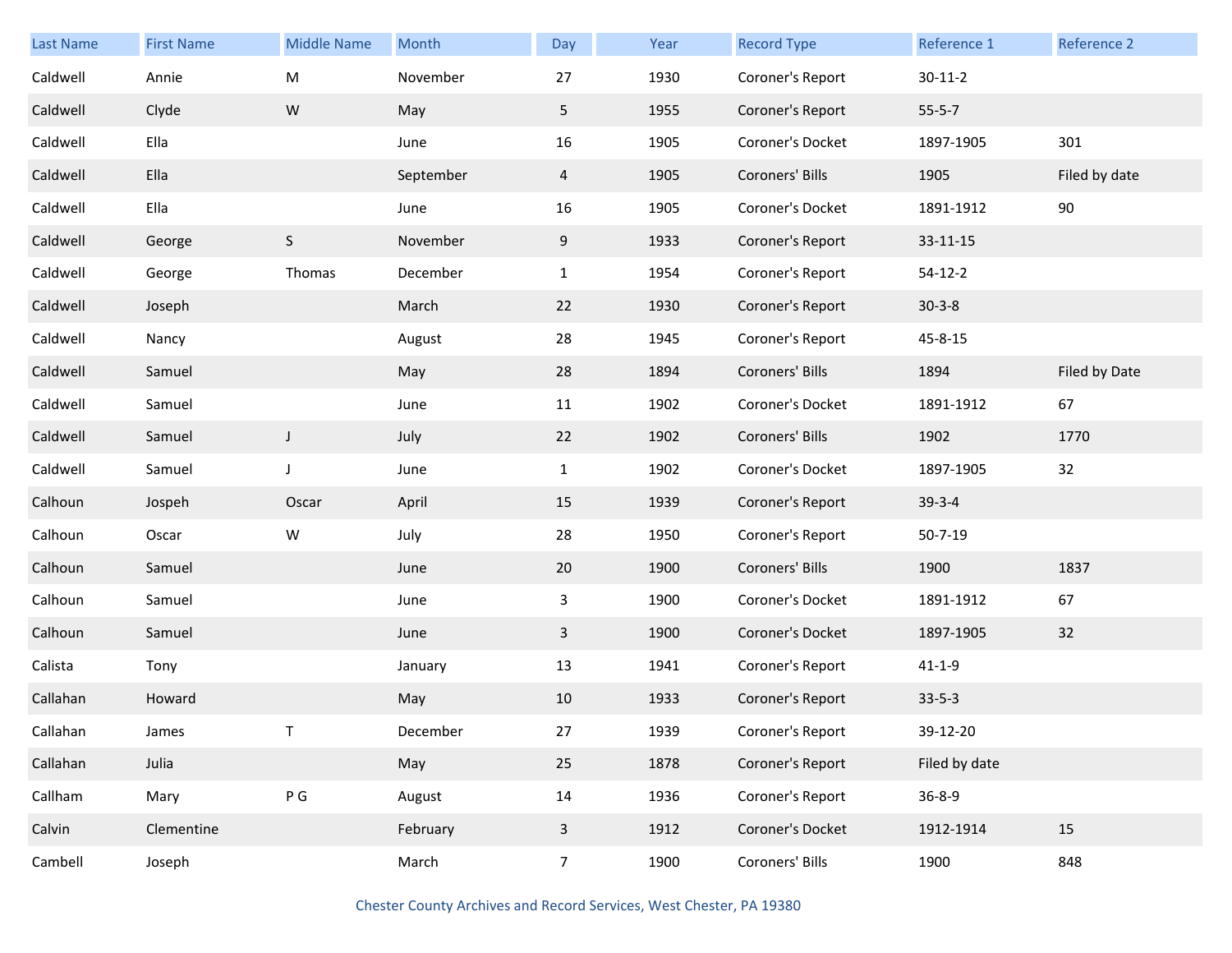| <b>Last Name</b> | <b>First Name</b> | <b>Middle Name</b> | Month     | Day             | Year | <b>Record Type</b>      | Reference 1   | Reference 2 |
|------------------|-------------------|--------------------|-----------|-----------------|------|-------------------------|---------------|-------------|
| Camble           | Patrick           |                    | November  | 22              | 1856 | <b>Quarter Sessions</b> | P/123         | Oct. 1856   |
| Camblin          | Robert            | $\mathsf C$        | September | $\overline{2}$  | 1944 | Coroner's Report        | 44-9-4        |             |
| Camel            | Bells             |                    | May       | $\mathbf{3}$    | 1945 | Coroner's Report        | $45 - 5 - 3$  |             |
| Cameron          | Joseph            |                    | June      | 16              | 1907 | Coroner's Docket        | 1906-1908     | 217         |
| Camlin           | Narcis            |                    | October   | 21              | 1932 | Coroner's Report        | $32 - 10 - 5$ |             |
| Campbel          | Patrick           |                    | November  | 22              | 1856 | <b>Quarter Sessions</b> | P/122         | No papers   |
| Campbell         | Alec              | G                  | May       | $\overline{2}$  | 1902 | Coroner's Docket        | 1897-1905     | 33          |
| Campbell         | Alexander         | J                  | May       | $\overline{2}$  | 1902 | Coroner's Docket        | 1891-1912     | 64          |
| Campbell         | Arthur            | Partridge          | January   | $\mathbf{3}$    | 1940 | Coroner's Report        | $41 - 1 - 1$  |             |
| Campbell         | Clinton           |                    | November  | 19              | 1937 | Coroner's Report        | 37-11-10      |             |
| Campbell         | Elizabeth         |                    | May       | 7 <sup>7</sup>  | 1850 | <b>Quarter Sessions</b> | O/135         | Jul. 1850   |
| Campbell         | Flora             | M                  | September | 21              | 1947 | Coroner's Report        | 47-9-19       |             |
| Campbell         | Howard            | G                  | January   | 9               | 1953 | Coroner's Report        | $53 - 1 - 14$ |             |
| Campbell         | Irene             | S                  | December  | 8               | 1949 | Coroner's Report        | 49-12-1       |             |
| Campbell         | James             |                    | August    | 8               | 1951 | Coroner's Report        | $51 - 8 - 6$  |             |
| Campbell         | James             | $\mathsf C$        | August    | 14              | 1942 | Coroner's Report        | $42 - 8 - 12$ |             |
| Campbell         | John              |                    | April     | 29              | 1848 | <b>Quarter Sessions</b> | O/35          | Apr. 1848   |
| Campbell         | John              |                    | December  | 19              | 1898 | Coroner's Docket        | 1897-1905     | 33          |
| Campbell         | John              |                    | July      | $\overline{4}$  | 1918 | Coroner's Docket        | 1916-1919     | 265         |
| Campbell         | John              | L                  | December  | 19              | 1898 | Coroner's Docket        | 1891-1912     | 68          |
| Campbell         | Joseph            |                    | February  | 27              | 1900 | Coroner's Docket        | 1891-1912     | 70          |
| Campbell         | Joseph            |                    | February  | $27\,$          | 1900 | Coroner's Docket        | 1897-1905     | 34          |
| Campbell         | L                 | ${\sf P}$          | January   | 30 <sup>°</sup> | 1892 | Coroner's Report        | 1892-1-2      |             |
| Campbell         | Norman            | Theodore           | July      | 21              | 1909 | Coroner's Docket        | 1909-1911     | 68          |
| Campbell         | Norman            | Theodore           | July      | 21              | 1909 | Coroner's Report        | Filed by date |             |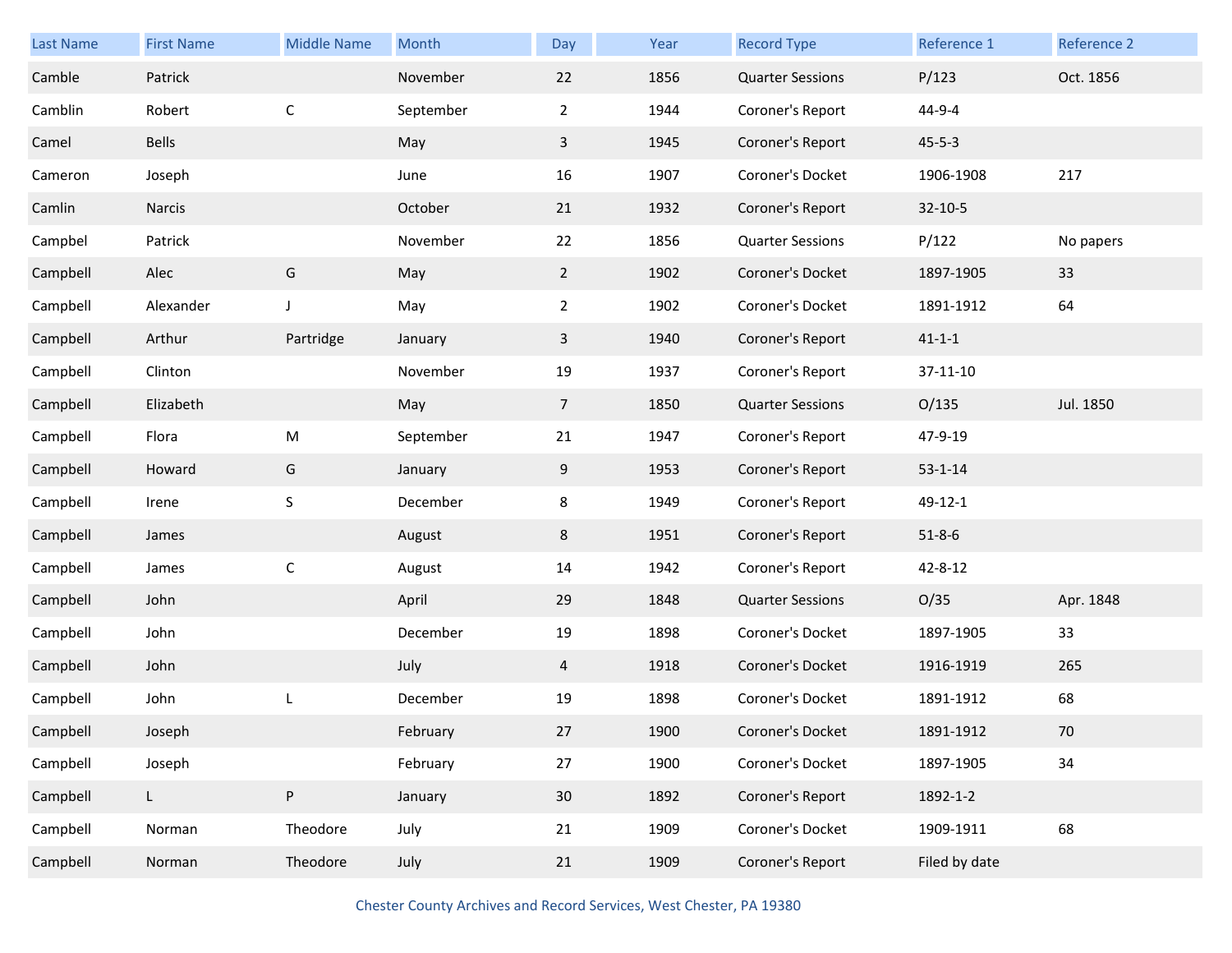| <b>Last Name</b> | <b>First Name</b> | <b>Middle Name</b> | Month     | Day            | Year | <b>Record Type</b>      | Reference 1  | Reference 2   |
|------------------|-------------------|--------------------|-----------|----------------|------|-------------------------|--------------|---------------|
| Campbell         | Robert            | Glann              | November  | 27             | 1953 | Coroner's Report        | 53-11-32     |               |
| Campbell         | Theodore          | Norman             | July      | 26             | 1909 | Coroners' Bills         | 1909         | 1977          |
| Campbell         | William           |                    | April     | 24             | 1918 | Coroner's Docket        | 1916-1920    | 124           |
| Campell          | John              | L.                 | December  | 20             | 1898 | Coroners' Bills         | 1898         | 3875          |
| Camper           | Joseph            | Heverin            | October   | 13             | 1954 | Coroner's Report        | $54-10-7$    |               |
| Campion          | James             | Barkley            | March     | 24             | 1909 | Coroner's Docket        | 1909-1911    | 35            |
| Campion          | James             | Barkley            | March     | 29             | 1909 | Coroners' Bills         | 1909         | 4250          |
| Camponi          | Peter             |                    | August    | 18             | 1940 | Coroner's Report        | 40-8-14      |               |
| Canan            | Mary              | L                  | August    | 15             | 1943 | Coroner's Report        | 43-8-20      |               |
| Canders          | Thomas            |                    | August    | 8              | 1817 | Coroners' Bills         | 1817         | 341           |
| Canders          | Thomas            |                    | May       | 16             | 1817 | Coroners' Bills         | 1817         | 281           |
| Candill          | Christinie        |                    | December  | $\overline{7}$ | 1930 | Coroner's Report        | $30-12-3$    |               |
| Canipe           | Robert            |                    | August    | 6              | 1938 | Coroner's Report        | $38 - 8 - 4$ |               |
| Canizares        | M                 |                    | October   | 4              | 1910 | Coroners' Bills         | 1910         | Filed by date |
| Cannard          | John              |                    | May       | 20             | 1845 | Coroners' Bills         | 1845         | Filed by Date |
| Cannon           | (infant)          |                    | September | $\overline{7}$ | 1953 | Coroner's Report        | $53-9-8$     |               |
| Cannon           | James             | Francis            | March     | 16             | 1917 | Coroner's Docket        | 1916-1919    | 98            |
| Cannon           | Martha            | J                  | December  | 27             | 1930 | Coroner's Report        | 30-12-12     |               |
| Cannon           | Patrick           |                    | November  | 25             | 1910 | Coroners' Bills         | 1910         | 3254          |
| Cannon           | Patrick           |                    | November  | 5              | 1910 | Coroner's Docket        | 1909-1911    | 243           |
| Cannon           | Patrick           |                    | December  | 5              | 1910 | Coroners' Bills         | 1910         | 3294          |
| Cannull          | Julia             | Ann                | July      | 29             | 1851 | <b>Quarter Sessions</b> | O/185        | Jul. 1851     |
| Cantirori        | Pavolo            |                    | April     | 11             | 1904 | Coroners' Bills         | 1904         | 950           |
| Cantler          | Ella              |                    | September | 29             | 1917 | Coroner's Docket        | 1916-1919    | 160           |
| Canton           | Driscon           |                    | September | $\mathbf{1}$   | 1947 | Coroner's Report        | $47 - 9 - 1$ |               |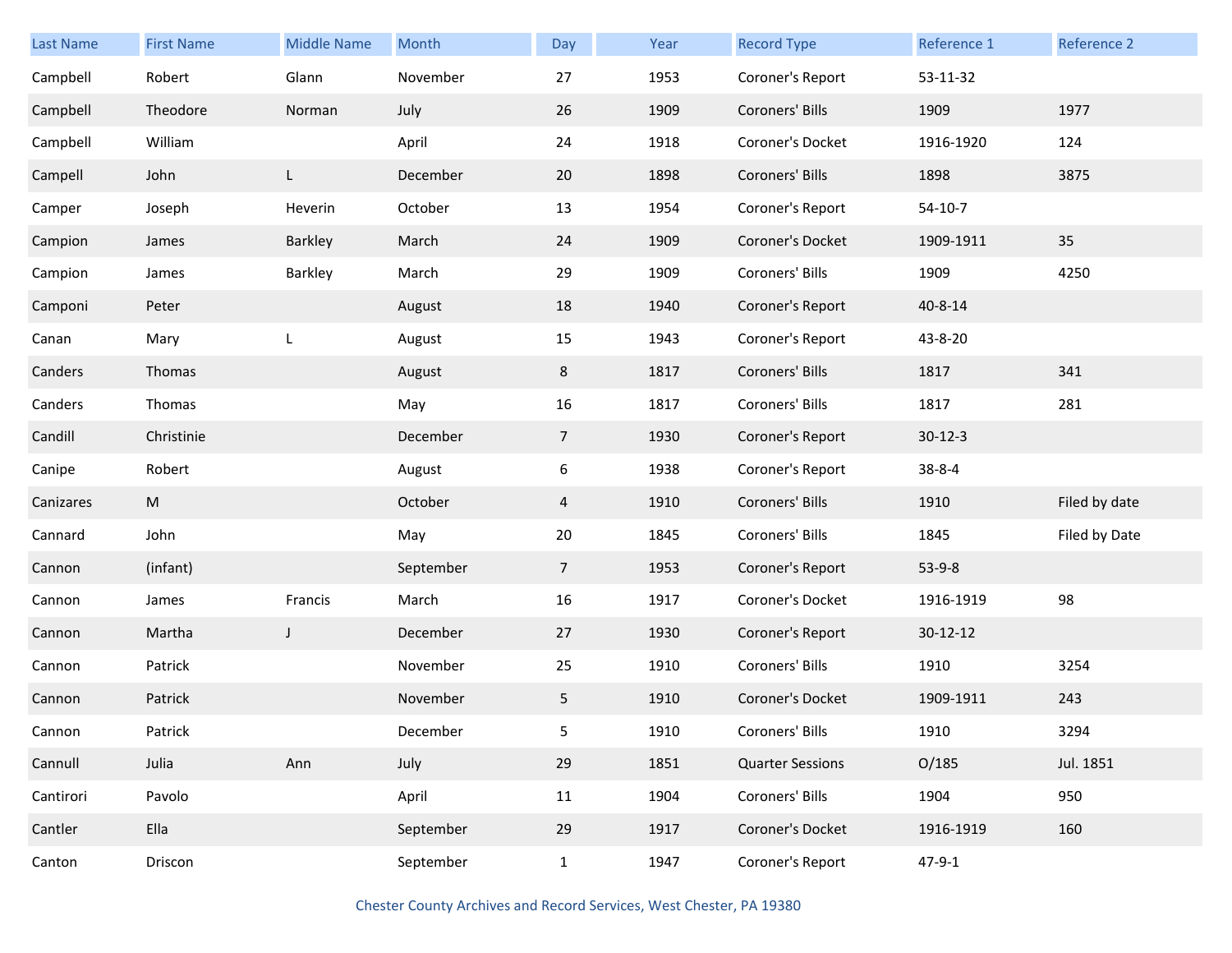| Last Name | <b>First Name</b> | <b>Middle Name</b> | Month     | Day            | Year | <b>Record Type</b> | Reference 1   | Reference 2   |
|-----------|-------------------|--------------------|-----------|----------------|------|--------------------|---------------|---------------|
| Cappel    | Marion            | $\mathsf S$        | February  | 9              | 1937 | Coroner's Report   | $37 - 2 - 15$ |               |
| Caputo    | Salvatore         |                    | March     | 13             | 1918 | Coroner's Docket   | 1916-1919     | 229           |
| Carazzo   | Guiseppe          |                    | July      | 8              | 1919 | Coroner's Docket   | 1916-1920     | 167           |
| Carberry  | Jacob             |                    | November  | 5              | 1878 | Coroner's Report   | Filed by date |               |
| Cardaro   | Joseph            |                    | January   | 27             | 1934 | Coroner's Report   | $34-1-7$      |               |
| Cardwell  | Bertha            | $\mathsf{H}$       | July      | 12             | 1949 | Coroner's Report   | 49-7-11       |               |
| Care      | mary              |                    | May       | 5 <sub>1</sub> | 1900 | Coroner's Docket   | 1891-1912     | 63            |
| Care      | Mary              |                    | May       | 10             | 1900 | Coroners' Bills    | 1900          | Filed by Date |
| Care      | Mary              |                    | May       | 18             | 1900 | Coroners' Bills    | 1900          | 1778          |
| Carey     | Earle             |                    | September | $\overline{2}$ | 1917 | Coroner's Docket   | 1916-1919     | 147           |
| Carey     | Elizabeth         |                    | December  | 14             | 1937 | Coroner's Report   | 37-12-9       |               |
| Carey     | Geo.              | Robert             | February  | 8              | 1942 | Coroner's Report   | $42 - 2 - 5$  |               |
| Carey     | Harry             | $\mathsf D$        | July      | 22             | 1951 | Coroner's Report   | $51 - 7 - 17$ |               |
| Carey     | Harry             | $\mathsf R$        | June      | 10             | 1906 | Coroner's Docket   | 1906-1908     | 68            |
| Carey     | John              |                    | June      | 10             | 1906 | Coroner's Docket   | 1906-1908     | 67            |
| Carey     | John              | L                  | October   | 31             | 1899 | Coroner's Docket   | 1891-1912     | 60            |
| Carey     | John              | L                  | October   | 31             | 1899 | Coroner's Docket   | 1897-1905     | 34            |
| Carey     | John              | Wesley             | July      | 21             | 1945 | Coroner's Report   | $45 - 7 - 12$ |               |
| Carey     | Michael           |                    | December  | 4              | 1885 | Coroners' Bills    | 1885          | Filed by Date |
| Carey     | Michael           |                    | December  | 7              | 1885 | Coroners' Bills    | 1885          | 2877          |
| Carey     | Nan               | Veronica           | May       | 17             | 1944 | Coroner's Report   | 44-5-12       |               |
| Carey     | Townsend          | Walter             | May       | 11             | 1930 | Coroner's Report   | $30 - 5 - 7$  |               |
| Carl      | Mary              |                    | May       | 5 <sub>1</sub> | 1900 | Coroner's Docket   | 1897-1905     | 34            |
| Carl      | Robert            | ${\sf P}$          | March     | $30\,$         | 1935 | Coroner's Report   | $35 - 3 - 18$ |               |
| Carlin    | Amanda            |                    | May       | $\mathbf{3}$   | 1955 | Coroner's Report   | $55 - 5 - 4$  |               |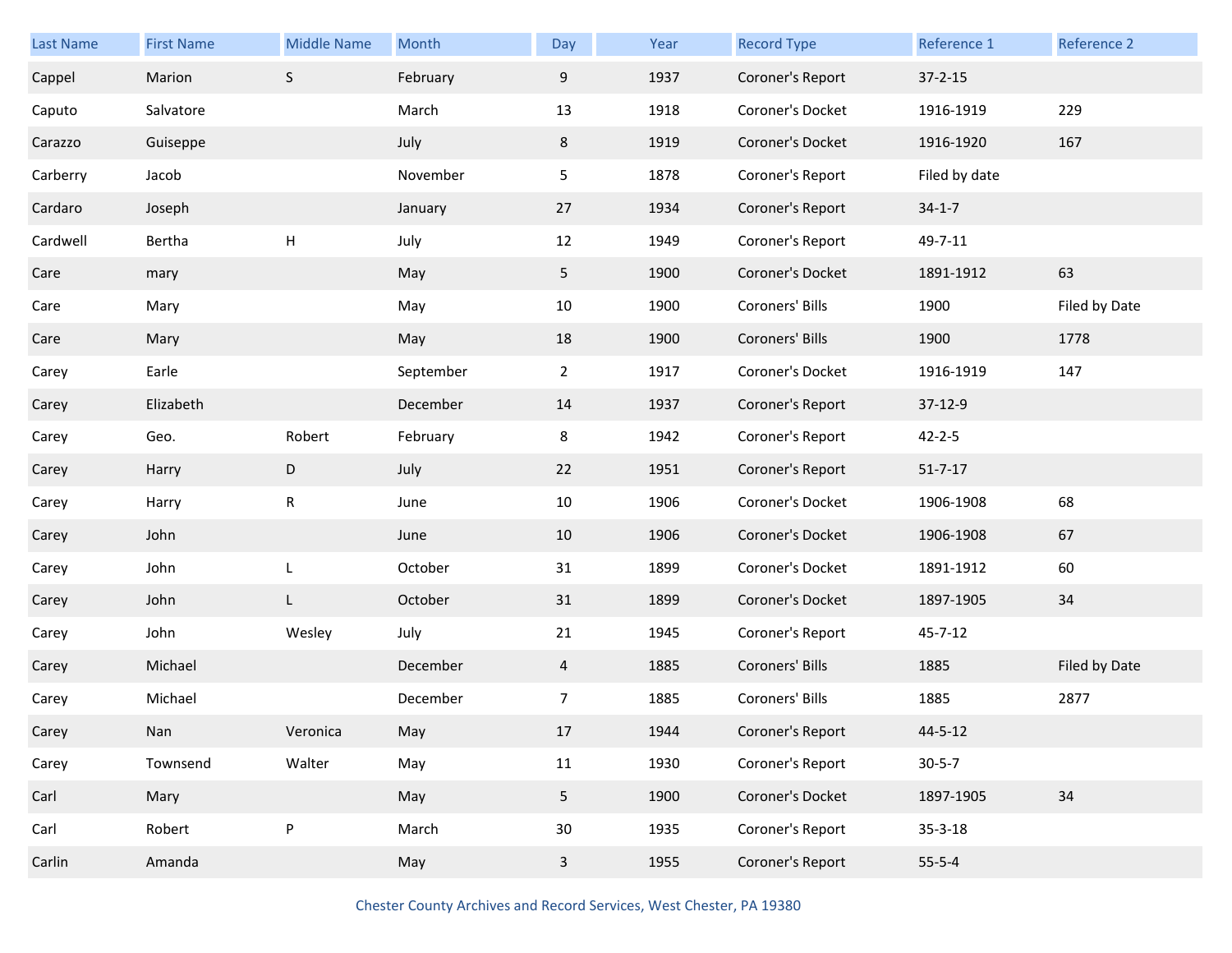| Last Name  | <b>First Name</b> | <b>Middle Name</b> | Month     | Day            | Year | <b>Record Type</b> | Reference 1   | Reference 2   |
|------------|-------------------|--------------------|-----------|----------------|------|--------------------|---------------|---------------|
| Carlin     | Anna              | Mary               | June      | 6              | 1944 | Coroner's Report   | $44 - 6 - 5$  |               |
| Carlini    | Sam               |                    | September | 8              | 1916 | Coroner's Docket   | 1916-1919     | 41            |
| Carlisle   | John              | $\sf S$            | January   | $\overline{7}$ | 1890 | Coroners' Bills    | 1890          | Filed by Date |
| Carllucci  | Rosie             |                    | January   | 23             | 1918 | Coroner's Docket   | 1916-1919     | 216           |
| Carlos     | Washington        |                    | June      | $\mathbf{3}$   | 1930 | Coroner's Report   | $30 - 6 - 12$ |               |
| Carlston   | Andrew            |                    | September | 28             | 1892 | Coroner's Report   | 1892-9-2      |               |
| Carlton    | James             |                    | June      | 20             | 1933 | Coroner's Report   | $33-6-3$      |               |
| Carmack    | Christian         | $\mathsf{C}$       | January   | $\mathbf{2}$   | 1939 | Coroner's Report   | $39-1-3$      |               |
| Carmichael | Charles           | ${\sf R}$          | February  | 14             | 1952 | Coroner's Report   | $52 - 2 - 3$  |               |
| Carmikal   | James             |                    | February  | $\overline{2}$ | 1829 | Coroners' Bills    | 1829          | 30            |
| Carmon     | Elsie             |                    | February  | 21             | 1934 | Coroner's Report   | 34-2-20       |               |
| Carnahan   | John              |                    | May       | 21             | 1806 | Coroner's Report   | Filed by date |               |
| Carnes     | Sarah             |                    | June      | 27             | 1878 | Coroner's Report   | Filed by date |               |
| Carns      | Samuel            |                    | March     | 22             | 1797 | Coroner's Report   | Filed by date |               |
| Carns      | Samuel            | ${\sf P}$          | October   | 18             | 1947 | Coroner's Report   | 47-10-7       |               |
| Caroll     | John              |                    | June      | 25             | 1914 | Coroner's Docket   | 1912-1914     | 311           |
| Carolla    | James             |                    | January   | 4              | 1950 | Coroner's Report   | 49-12-18      |               |
| Carozzi    | Mick              |                    | July      | 8              | 1917 | Coroner's Docket   | 1916-1920     | 90            |
| Carpenter  | Harry             | B                  | December  | 13             | 1953 | Coroner's Report   | 53-12-15      |               |
| Carpenter  | John              |                    | June      | 9              | 1832 | Coroner's Report   | Filed by date |               |
| Carpenter  | Joseph            | Barton             | January   | 26             | 1906 | Coroner's Docket   | 1906-1908     | 10            |
| Carpenter  | Samuel            | ${\sf P}$          | June      | $6\phantom{.}$ | 1948 | Coroner's Report   | $48 - 6 - 9$  |               |
| Carpino    | Frank             |                    | September | 14             | 1915 | Coroner's Docket   | 1915          | 76            |
| Carr       | Edward            |                    | April     | 5 <sub>1</sub> | 1917 | Coroner's Docket   | 1916-1919     | 102           |
| Carr       | Ethel             | May                | January   | $\overline{4}$ | 1944 | Coroner's Report   | $44 - 1 - 1$  |               |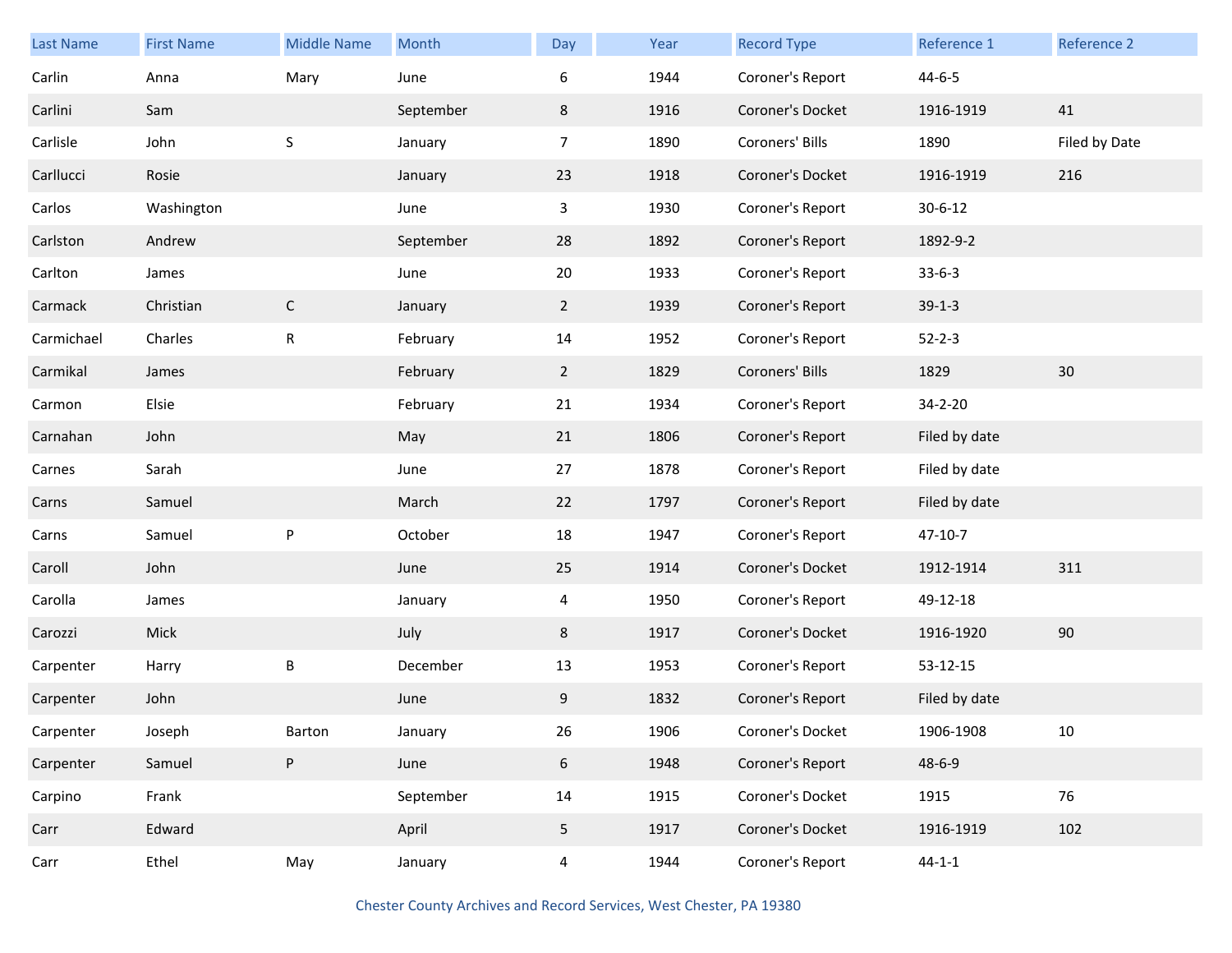| Last Name  | <b>First Name</b> | <b>Middle Name</b>        | Month     | Day            | Year | <b>Record Type</b> | Reference 1   | Reference 2   |
|------------|-------------------|---------------------------|-----------|----------------|------|--------------------|---------------|---------------|
| Carr       | Frances           | Pennypacker               | October   | $\overline{4}$ | 1947 | Coroner's Report   | $47 - 10 - 2$ |               |
| Carr       | Frank             |                           | September | 12             | 1933 | Coroner's Report   | $33-9-2$      |               |
| Carr       | John              | ${\mathsf W}$             | January   | 14             | 1951 | Coroner's Report   | $51 - 1 - 12$ |               |
| Carr       | Katherine         |                           | March     | 24             | 1954 | Coroner's Report   | $54 - 3 - 19$ |               |
| Carr       | Lewis             | ${\sf W}$                 | September | 16             | 1911 | Coroner's Docket   | 1909-1911     | 383           |
| Carr       | William           |                           | September | 14             | 1898 | Coroners' Bills    | 1898          | 2722          |
| Carr       | William           |                           | September | 13             | 1898 | Coroner's Docket   | 1897-1905     | 35            |
| Carr       | William           |                           | September | 13             | 1898 | Coroner's Docket   | 1891-1912     | 63            |
| Carrel     | Mary              |                           | March     | $\overline{2}$ | 1806 | Coroner's Report   | Filed by date |               |
| Carrick    | Washington        |                           | March     | 21             | 1937 | Coroner's Report   | $37 - 3 - 17$ |               |
| Carrigan   | Mary              |                           | March     | 29             | 1943 | Coroner's Report   | 43-3-24       |               |
| Carroll    | Dennis            |                           | August    | 29             | 1902 | Coroner's Docket   | 1897-1905     | 35            |
| Carroll    | Dennis            |                           | September | 25             | 1902 | Coroners' Bills    | 1902          | Filed by date |
| Carroll    | Dennis            |                           | August    | 29             | 1902 | Coroner's Docket   | 1891-1912     | 74            |
|            |                   |                           |           |                |      |                    |               |               |
| Carroll    | John              | ${\sf W}$                 | February  | $\overline{7}$ | 1870 | Coroners' Bills    | 1870          | 211           |
| Carroll    | John              | William                   | February  | $\mathbf{1}$   | 1890 | Coroners' Bills    | 1890          | Filed by Date |
| Carroll    | Joseph            | Ellsworth                 | May       | 25             | 1935 | Coroner's Report   | $35 - 5 - 10$ |               |
| Carroll    | Thomas            |                           | November  | 24             | 1942 | Coroner's Report   | 42-11-22      |               |
| Carruthers | Charles           | Ralph                     | November  | 12             | 1950 | Coroner's Report   | $50-11-4$     |               |
| Carruthers | John              |                           | September | 19             | 1910 | Coroners' Bills    | 1910          | Filed by date |
| Carruthers | Robert            |                           | June      | 4              | 1795 | Coroner's Report   | Filed by date |               |
| Carson     | Caroline          | ${\sf W}$                 | May       | $\overline{4}$ | 1903 | Coroners' Bills    | 1903          | 974           |
| Carson     | Charles           | $\boldsymbol{\mathsf{H}}$ | February  | 28             | 1944 | Coroner's Report   | $44 - 2 - 15$ |               |
| Carson     | Horace            | G                         | February  | 22             | 1947 | Coroner's Report   | $47 - 2 - 14$ |               |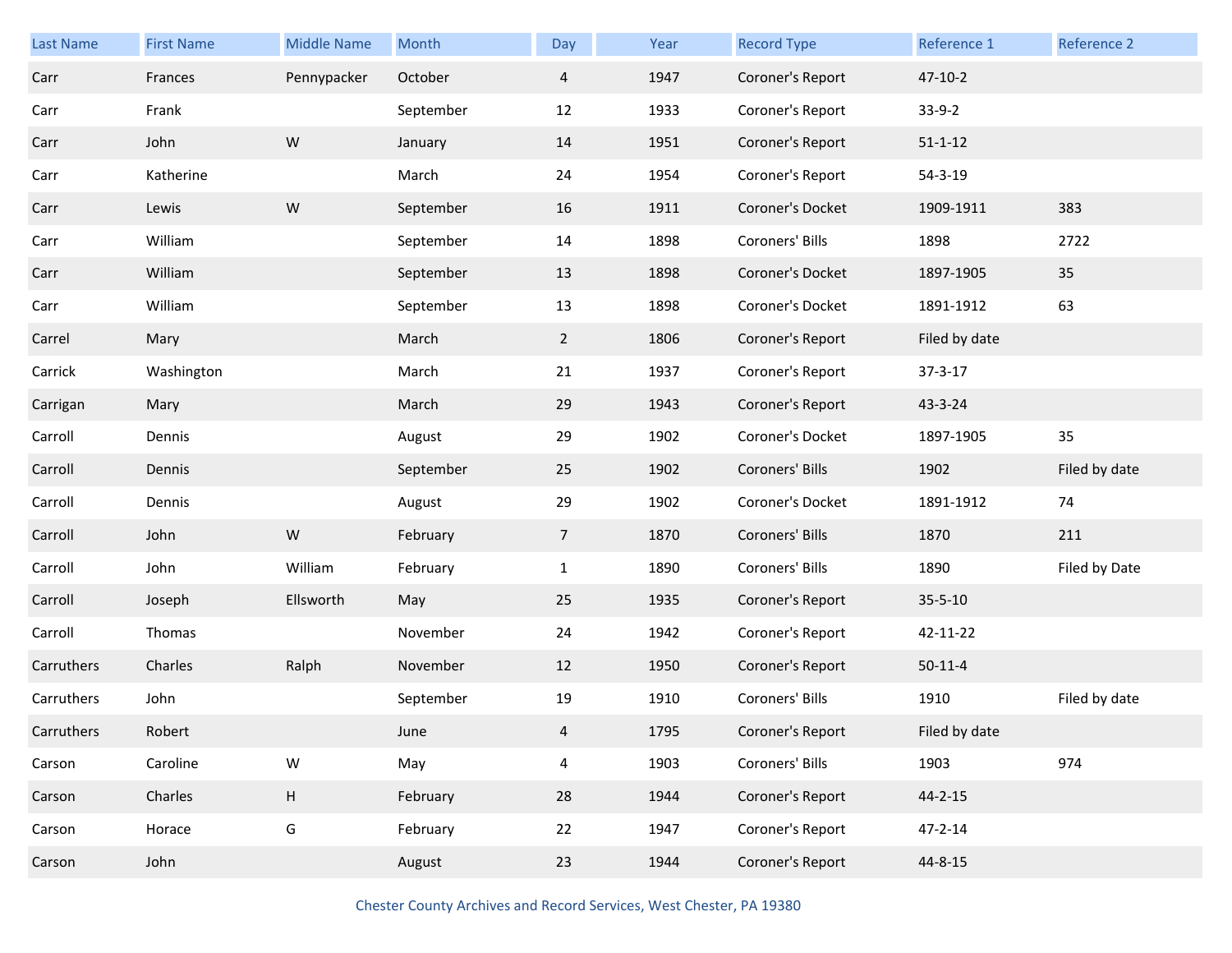| Last Name | <b>First Name</b> | <b>Middle Name</b> | Month     | Day            | Year | <b>Record Type</b>      | Reference 1   | Reference 2   |
|-----------|-------------------|--------------------|-----------|----------------|------|-------------------------|---------------|---------------|
| Carson    | William           | Joseph             | April     | 28             | 1941 | Coroner's Report        | $41 - 4 - 24$ |               |
| Carter    | Alfred            |                    | April     | $\overline{4}$ | 1904 | Coroners' Bills         | 1904          | 945           |
| Carter    | Alfred            |                    | February  | $\mathbf{1}$   | 1904 | Coroner's Docket        | 1891-1912     | 65            |
| Carter    | Alfred            |                    | February  | $\mathbf{1}$   | 1904 | Coroner's Docket        | 1897-1905     | 36            |
| Carter    | Christopher       | $\mathsf E$        | January   | 29             | 1940 | Coroner's Report        | $40 - 1 - 13$ |               |
| Carter    | Edwin             | L                  | March     | $\mathbf{1}$   | 1948 | Coroner's Report        | $48 - 3 - 1$  |               |
| Carter    | Ethel             |                    | October   | 14             | 1941 | Coroner's Report        | $41 - 10 - 7$ |               |
| Carter    | George            | W                  | October   | 18             | 1900 | Coroner's Docket        | 1891-1912     | 79            |
| Carter    | George            | W                  | November  | 10             | 1900 | Coroners' Bills         | 1900          | Filed by Date |
| Carter    | George            | ${\sf W}$          | October   | 18             | 1900 | Coroner's Docket        | 1897-1905     | 36            |
| Carter    | Harry             |                    | August    | 22             | 1894 | Coroner's Report        | 1894-8-1      |               |
| Carter    | Harry             | H                  | January   | 8              | 1950 | Coroner's Report        | $50-1-2$      |               |
| Carter    | James             |                    | March     | 31             | 1947 | Coroner's Report        | 47-3-12       |               |
| Carter    | Joseph            | ${\mathsf W}$      | July      | 20             | 1945 | Coroner's Report        | $45 - 7 - 8$  |               |
| Carter    | Matilda           | W                  | February  | 15             | 1953 | Coroner's Report        | $53 - 2 - 13$ |               |
| Carter    | Philip            |                    | September | 13             | 1933 | Coroner's Report        | $33-9-4$      |               |
| Carter    | Philip            |                    | February  | 19             | 1941 | Coroner's Report        | $41 - 2 - 17$ |               |
| Carter    | Samuel            |                    | September | 13             | 1933 | Coroner's Report        | $33-9-3$      |               |
| Carter    | Samuel            |                    | June      | $\overline{2}$ | 1946 | Coroner's Report        | $46 - 6 - 1$  |               |
| Carter    | Walter            |                    | June      | 29             | 1948 | Coroner's Report        | 48-6-15       |               |
| Carter    | William           | P                  | January   | 29             | 1939 | Coroner's Report        | $39 - 1 - 16$ |               |
| Carter    | William           | ${\mathsf W}$      | March     | 29             | 1855 | <b>Quarter Sessions</b> | P/9           | Apr. 1855     |
| Carter    | Wise              | ${\sf W}$          | November  | $\overline{3}$ | 1933 | Coroner's Report        | $33 - 11 - 6$ |               |
| Caruthers | John              |                    | September | 12             | 1910 | Coroner's Docket        | 1909-1911     | 220           |
| Carville  | John              | ${\sf E}$          | February  | 20             | 1936 | Coroner's Report        | $36 - 2 - 12$ |               |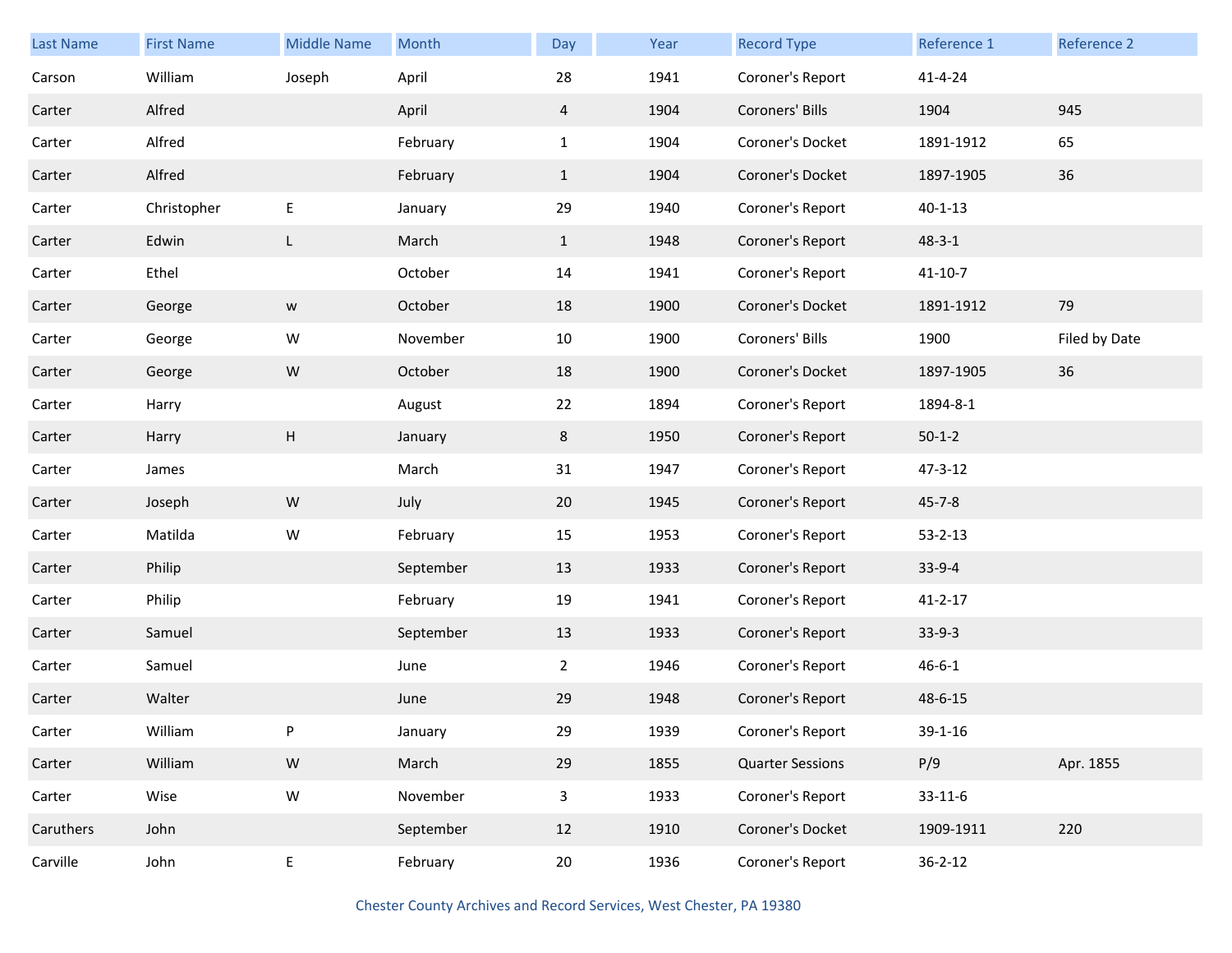| <b>Last Name</b> | <b>First Name</b> | <b>Middle Name</b> | Month     | Day            | Year | <b>Record Type</b> | Reference 1   | Reference 2   |
|------------------|-------------------|--------------------|-----------|----------------|------|--------------------|---------------|---------------|
| Carville         | Margaret          |                    | June      | $\overline{3}$ | 1949 | Coroner's Report   | $49 - 6 - 1$  |               |
| Casabainoi       | Vinezo            |                    | January   | $\mathbf{1}$   | 1919 | Coroner's Docket   | 1916-1920     | 148           |
| Casato           | Antonio           |                    | September | 13             | 1904 | Coroners' Bills    | 1904          | Filed by date |
| Casey            | James             |                    | December  | 12             | 1907 | Coroner's Docket   | 1906-1908     | 303           |
| Casman           | John              |                    | August    | 7 <sup>7</sup> | 1940 | Coroner's Report   | 40-8-11       |               |
| Casner           | F                 | B                  | October   | 9              | 1898 | Coroners' Bills    | 1898          | 2880          |
| Casner           | Fred              | B                  | October   | 6              | 1898 | Coroner's Docket   | 1891-1912     | 73            |
| Casner           | Fred              | B                  | October   | 6              | 1898 | Coroner's Docket   | 1897-1905     | 37            |
| Cason            | Maria             |                    | February  | 15             | 1903 | Coroner's Docket   | 1891-1912     | 83            |
| Casselbery       | Margaret          |                    | April     | 15             | 1951 | Coroner's Report   | $51 - 4 - 14$ |               |
| Cassell          | William           | Н                  | November  | 25             | 1947 | Coroner's Report   | 47-11-10      |               |
| Cassidy          | James             |                    | November  | 9              | 1917 | Coroner's Docket   | 1916-1920     | 110           |
| Casson           | Mariea            |                    | February  | 15             | 1903 | Coroner's Docket   | 1897-1905     | 36            |
| Castello         | James             | P                  | December  | 15             | 1904 | Coroner's Docket   | 1897-1905     | 272           |
| Castello         | James             | P                  | December  | 19             | 1904 | Coroners' Bills    | 1904          | 3271          |
| Castello         | James             | T                  | December  | 15             | 1904 | Coroner's Docket   | 1891-1912     | 94            |
| Castleman        | David             |                    | August    | 26             | 1904 | Coroner's Docket   | 1891-1912     | 76            |
| Castleman        | David             |                    | August    | 26             | 1904 | Coroner's Docket   | 1897-1905     | 37            |
| Caszar           | George            |                    | October   | 23             | 1905 | Coroners' Bills    | 1905          | 2708          |
| Catanese         | Domenico          |                    | October   | 22             | 1934 | Coroner's Report   | 34-10-7       |               |
| Catanese         | Mary              |                    | August    | 9              | 1938 | Coroner's Report   | $38 - 8 - 8$  |               |
| Catlett          | Vivian            |                    | September | $\overline{2}$ | 1952 | Coroner's Report   | $52-9-5$      |               |
| Cato             | Samuel            |                    | March     | 28             | 1913 | Coroner's Docket   | 1912-1914     | 178           |
| Catulla          | Giuseppe          |                    | April     | 18             | 1899 | Coroner's Docket   | 1897-1905     | 38            |
| Catulla          | Guiseppe          |                    | April     | 18             | 1899 | Coroner's Docket   | 1891-1912     | 59            |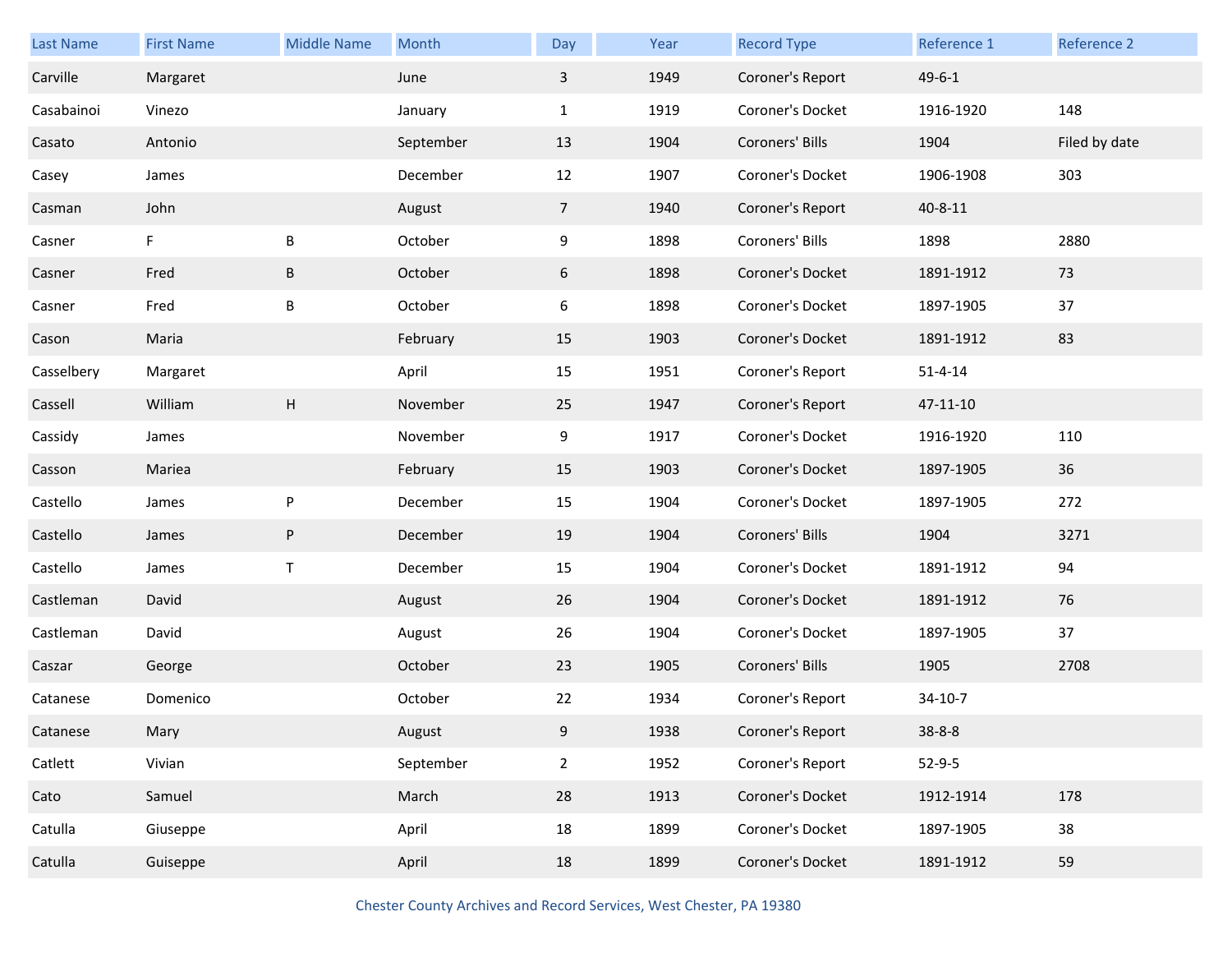| <b>Last Name</b> | <b>First Name</b>    | <b>Middle Name</b> | Month     | Day            | Year | <b>Record Type</b> | Reference 1   | Reference 2   |
|------------------|----------------------|--------------------|-----------|----------------|------|--------------------|---------------|---------------|
| Cauller          | William              | $\mathsf{T}$       | December  | 31             | 1938 | Coroner's Report   | 38-12-21      |               |
| Caulor           | Daniel               | W                  | December  | 23             | 1908 | Coroners' Bills    | 1908          | Filed by date |
| Cavalouch        | Thomas               |                    | August    | 10             | 1913 | Coroner's Docket   | 1912-1914     | 218           |
| Cavanagh         | Mathew               |                    | May       | 10             | 1902 | Coroners' Bills    | 1902          | 1315          |
| Cavanaugh        | Mathew               |                    | May       | 9              | 1902 | Coroner's Docket   | 1891-1912     | 62            |
| Cavanaugh        | Owen                 |                    | June      | $\mathbf{3}$   | 1916 | Coroner's Docket   | 1916-1919     | 20            |
| Cavanno          | Giovani              |                    | June      | $\overline{7}$ | 1911 | Coroner's Docket   | 1909-1911     | 331           |
| Cavanno          | Giovani              |                    | June      | 12             | 1911 | Coroners' Bills    | 1911          | Filed by date |
| Cavazzini        | Peter                | ${\sf P}$          | December  | $\overline{4}$ | 1952 | Coroner's Report   | $52 - 12 - 4$ |               |
| Cave             | Rufus                |                    | September | 26             | 1944 | Coroner's Report   | 44-9-11       |               |
| Cave             | William              | Lewis              | September | 21             | 1935 | Coroner's Report   | 35-9-15       |               |
| Cavenaugh        | Mathew               |                    | May       | 9              | 1902 | Coroner's Docket   | 1897-1905     | 38            |
| Cazille          | Angelo               |                    | December  | 26             | 1943 | Coroner's Report   | 43-12-12      |               |
| Cazin            | Jean                 | L                  | July      | 5              | 1951 | Coroner's Report   | $51 - 7 - 1$  |               |
| Cearto           | Andrew               |                    | August    | $\overline{7}$ | 1954 | Coroner's Report   | $54 - 8 - 3$  |               |
| Cehan            | Andrew               |                    | August    | 25             | 1953 | Coroner's Report   | 53-8-12       |               |
| Cehula           | Stephen              | К                  | June      | 10             | 1950 | Coroner's Report   | $50 - 6 - 10$ |               |
| Cephas           | Calvin               |                    | July      | 28             | 1913 | Coroner's Docket   | 1912-1914     | 212           |
| Ceplias          | (infant of Mary Jane |                    | August    | 12             | 1911 | Coroner's Docket   | 1909-1911     | 365           |
| Cereo            | Benardo              |                    | July      | 21             | 1905 | Coroners' Bills    | 1905          | Filed by date |
| Cerino           | Rocco                |                    | July      | 11             | 1916 | Coroner's Docket   | 1916-1920     | 38            |
| Cerio            | Benardo              |                    | July      | 19             | 1905 | Coroner's Docket   | 1897-1905     | 297           |
| Cerio            | Benardo              |                    | July      | 19             | 1905 | Coroner's Docket   | 1891-1912     | 90            |
| Cermanie         | Daisy                |                    | October   | 17             | 1936 | Coroner's Report   | 36-10-15      |               |
| Cevot            | Donito               |                    | July      | 17             | 1900 | Coroner's Docket   | 1897-1905     | 39            |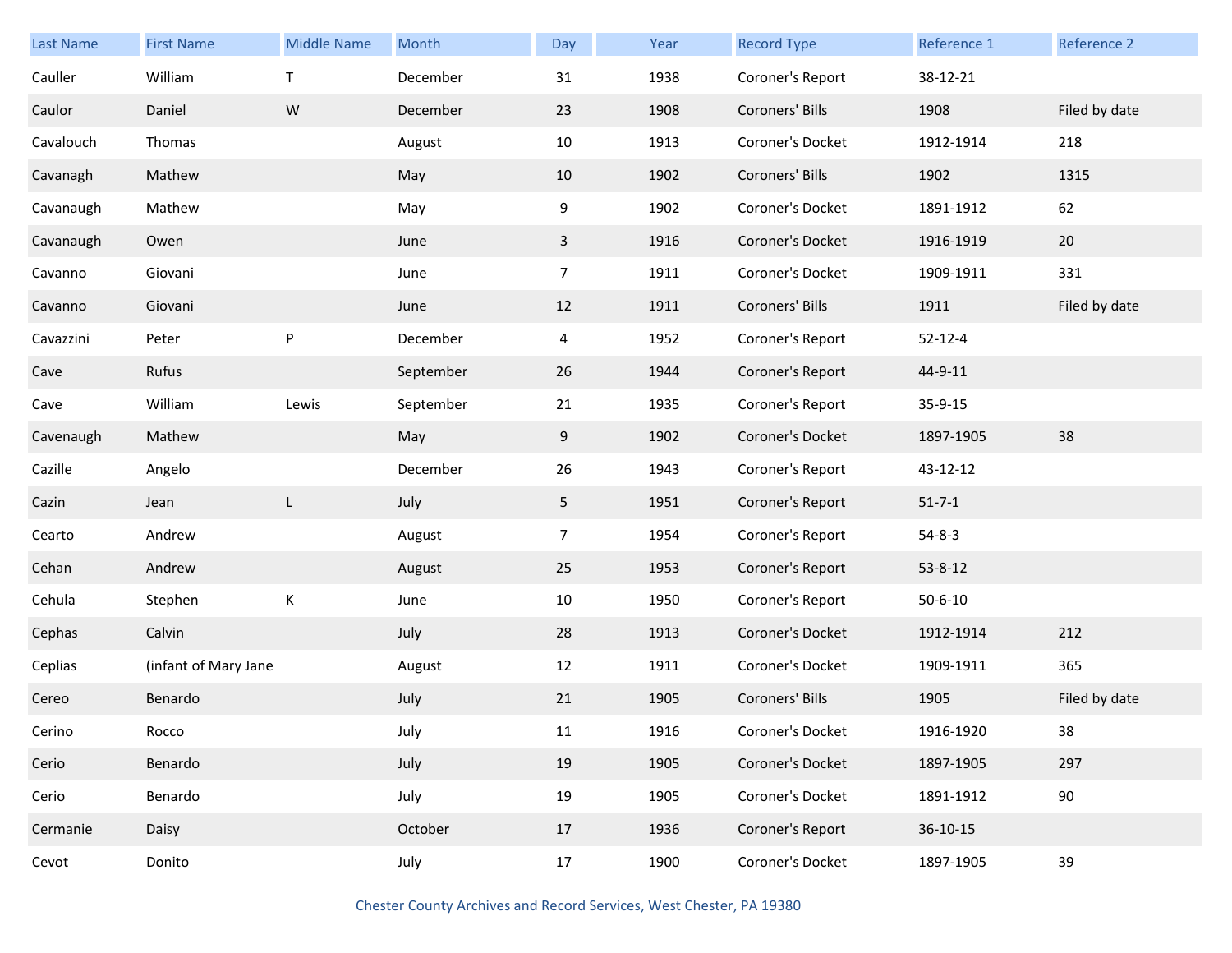| Last Name   | <b>First Name</b> | <b>Middle Name</b> | Month     | Day          | Year | <b>Record Type</b> | Reference 1   | Reference 2   |
|-------------|-------------------|--------------------|-----------|--------------|------|--------------------|---------------|---------------|
| Cevot       | Dontio            |                    | July      | 17           | 1900 | Coroner's Docket   | 1891-1912     | 58            |
| Chalfant    | Anna              | M                  | June      | 11           | 1931 | Coroner's Report   | $31 - 6 - 7$  |               |
| Chalfant    | William           | H                  | June      | 29           | 1946 | Coroner's Report   | 46-6-20       |               |
| Chalfont    | John              | N                  | October   | 27           | 1955 | Coroner's Report   | 55-10-16      |               |
| Chamberlain | James             | ${\sf M}$          | November  | $\mathbf{1}$ | 1932 | Coroner's Report   | 32-11-20      |               |
| Chamberlin  | Mina              |                    | August    | 27           | 1937 | Coroner's Report   | 37-8-14       |               |
| Chambers    | Belle             | ${\sf M}$          | August    | 28           | 1906 | Coroners' Bills    | 1906          | Filed by date |
| Chambers    | Belle             | M                  | August    | 18           | 1906 | Coroner's Docket   | 1906-1908     | 101           |
| Chambers    | Caleb             | E                  | October   | 24           | 1889 | Coroners' Bills    | 1889          | Filed by Date |
| Chambers    | Charles           | E                  | December  | $\mathbf{1}$ | 1955 | Coroner's Report   | $55 - 12 - 1$ |               |
| Chambers    | David             | ${\sf M}$          | July      | 25           | 1899 | Coroners' Bills    | 1899          | 1958          |
| Chambers    | David             | M                  | July      | 21           | 1899 | Coroner's Docket   | 1891-1912     | 73            |
| Chambers    | David             | M                  | July      | 21           | 1899 | Coroner's Docket   | 1897-1905     | 39            |
| Chambers    | Edward            | P                  | June      | 3            | 1912 | Coroner's Docket   | 1912-1914     | 76            |
| chambers    | Elwood            |                    | June      | $\mathbf{3}$ | 1912 | Coroners' Bills    | 1912          | Filed by date |
| Chambers    | Hilton            | С                  | May       | 30           | 1953 | Coroner's Report   | 53-5-24       |               |
| Chambers    | Madge             | Eves               | October   | 4            | 1943 | Coroner's Report   | $43 - 10 - 1$ |               |
| Chambers    | Martha            | F                  | December  | 20           | 1917 | Coroner's Docket   | 1916-1919     | 198           |
| Chambers    | Paul              | Thomas             | April     | 17           | 1948 | Coroner's Report   | $48 - 4 - 6$  |               |
| Chambers    | Rebecca           |                    | September | 13           | 1931 | Coroner's Report   | $31 - 9 - 5$  |               |
| Champion    | John              | Barkley            | March     | 29           | 1909 | Coroners' Bills    | 1909          | Filed by date |
| Chandler    | Chester           |                    | September | 12           | 1914 | Coroner's Docket   | 1912-1914     | 331           |
| Chandler    | Chester           | ${\sf P}$          | April     | 22           | 1930 | Coroner's Report   | $30 - 4 - 9$  |               |
| Chandler    | Elmer             | E                  | September | 9            | 1937 | Coroner's Report   | $37-9-4$      |               |
| Chandler    | Evan              | G                  | September | 15           | 1947 | Coroner's Report   | 47-9-15       |               |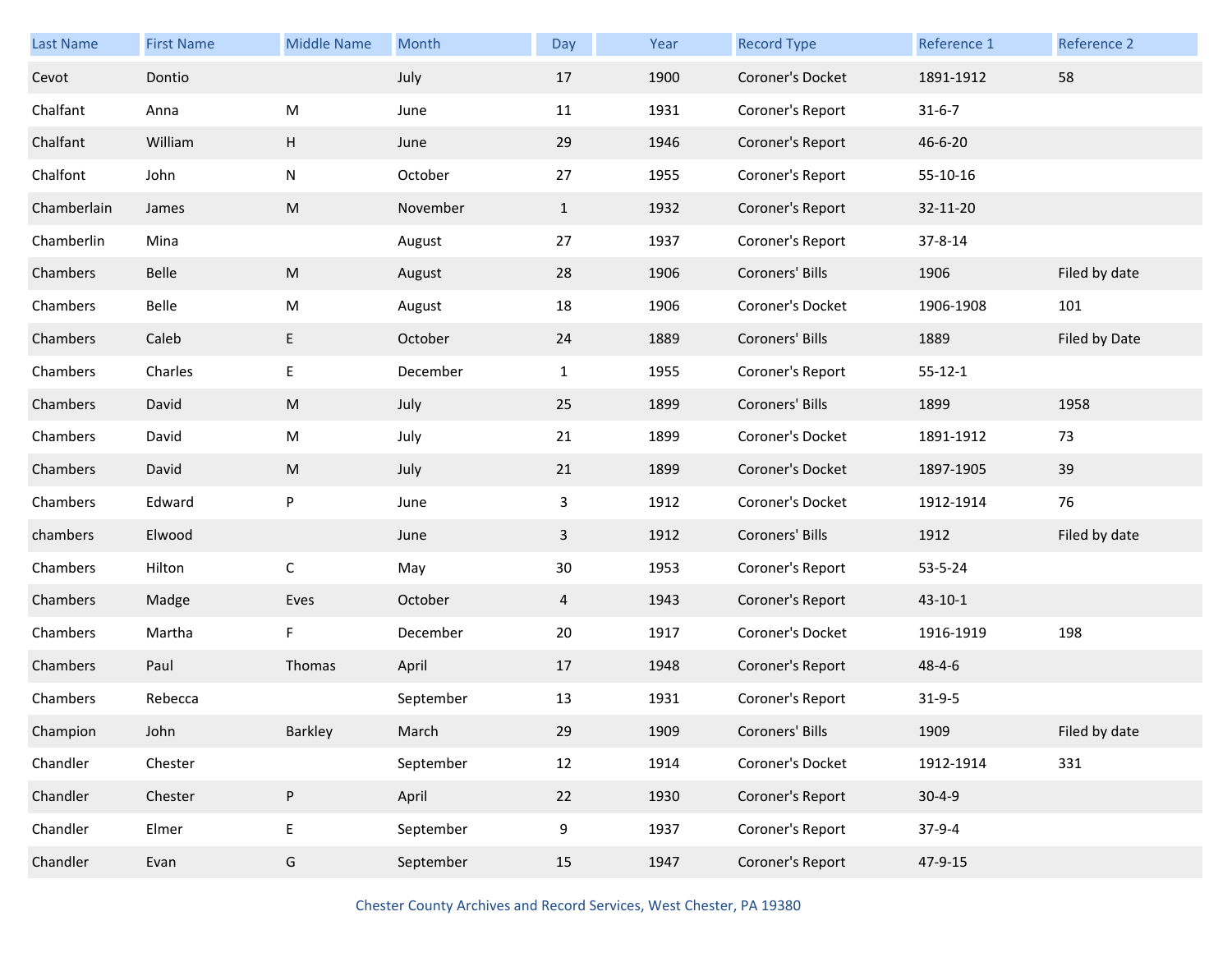| Last Name | <b>First Name</b> | <b>Middle Name</b> | Month     | Day            | Year | <b>Record Type</b>      | Reference 1    | <b>Reference 2</b> |
|-----------|-------------------|--------------------|-----------|----------------|------|-------------------------|----------------|--------------------|
| Chandler  | Fillmore          | G                  | November  | 29             | 1937 | Coroner's Report        | 37-11-15       |                    |
| Chandler  | Roydon            | Julius             | May       | $\mathbf{3}$   | 1946 | Coroner's Report        | $46 - 5 - 5$   |                    |
| Chapay    | Joseph            |                    | July      | 28             | 1955 | Coroner's Report        | 55-7-20        |                    |
| Chapley   | Stephen           | H                  | October   | 24             | 1949 | Coroner's Report        | 49-10-19       |                    |
| Chapman   | Harry             |                    | March     | 13             | 1949 | Coroner's Report        | $49 - 3 - 2$   |                    |
| Chapman   | Robert            | Vance              | July      | 8              | 1934 | Coroner's Report        | $34 - 7 - 10$  |                    |
| Chappell  | Billie            | B                  | August    | 9              | 1953 | Coroner's Report        | $53 - 8 - 3$   |                    |
| Charmiaz  | Eleanor           |                    | August    | 4              | 1935 | Coroner's Report        | $35 - 8 - 3$   |                    |
| Charsha   | Archer            | Glenn              | February  | 19             | 1939 | Coroner's Report        | 39-2-10        |                    |
| Charters  | Geo               | T.                 | March     | 12             | 1898 | Coroner's Docket        | 1891-1912      | 84                 |
| Charters  | George            | Τ                  | March     | 12             | 1898 | Coroner's Docket        | 1897-1905      | 40                 |
| Charters  | George            | T                  | March     | 14             | 1898 | Coroners' Bills         | 1898           | 900                |
| Chase     | Jeffery           |                    | September | 27             | 1856 | <b>Quarter Sessions</b> | P/121          | Oct. 1856          |
| Chase     | John              |                    | December  | 16             | 1951 | Coroner's Report        | $51 - 12 - 18$ |                    |
| Chattin   | John              | ${\sf M}$          | August    | 8              | 1937 | Coroner's Report        | $37 - 8 - 2$   |                    |
| Chattin   | Martha            |                    | August    | 6              | 1950 | Coroner's Report        | $50 - 8 - 5$   |                    |
| Chavis    | William           | Pearl              | August    | 17             | 1953 | Coroner's Report        | $53 - 8 - 10$  |                    |
| Cheavers  | Coleman           | Fredrick           | November  | 13             | 1937 | Coroner's Report        | $37-11-5$      |                    |
| Cheavers  | Mary              | Amelia             | January   | 29             | 1919 | Coroner's Docket        | 1916-1919      | 350                |
| Chenozeth |                   | C                  | August    | $\overline{7}$ | 1918 | Coroner's Docket        | 1916-1919      | 277                |
| Chesen    | Storm             |                    | September | 18             | 1900 | Coroner's Docket        | 1897-1905      | 41                 |
| Chesnet   | William           | $\mathsf O$        | June      | 24             | 1954 | Coroner's Report        | $54 - 6 - 13$  |                    |
| Chestnet  | Raymond           | Augustus           | May       | 10             | 1956 | Coroner's Report        | $56 - 5 - 3$   |                    |
| Chestnut  | Ethel             | D                  | May       | 26             | 1906 | Coroner's Docket        | 1906-1908      | 60                 |
| Chestnutt | Althea            | Claire             | November  | 6              | 1941 | Coroner's Report        | $41 - 8 - 1$   |                    |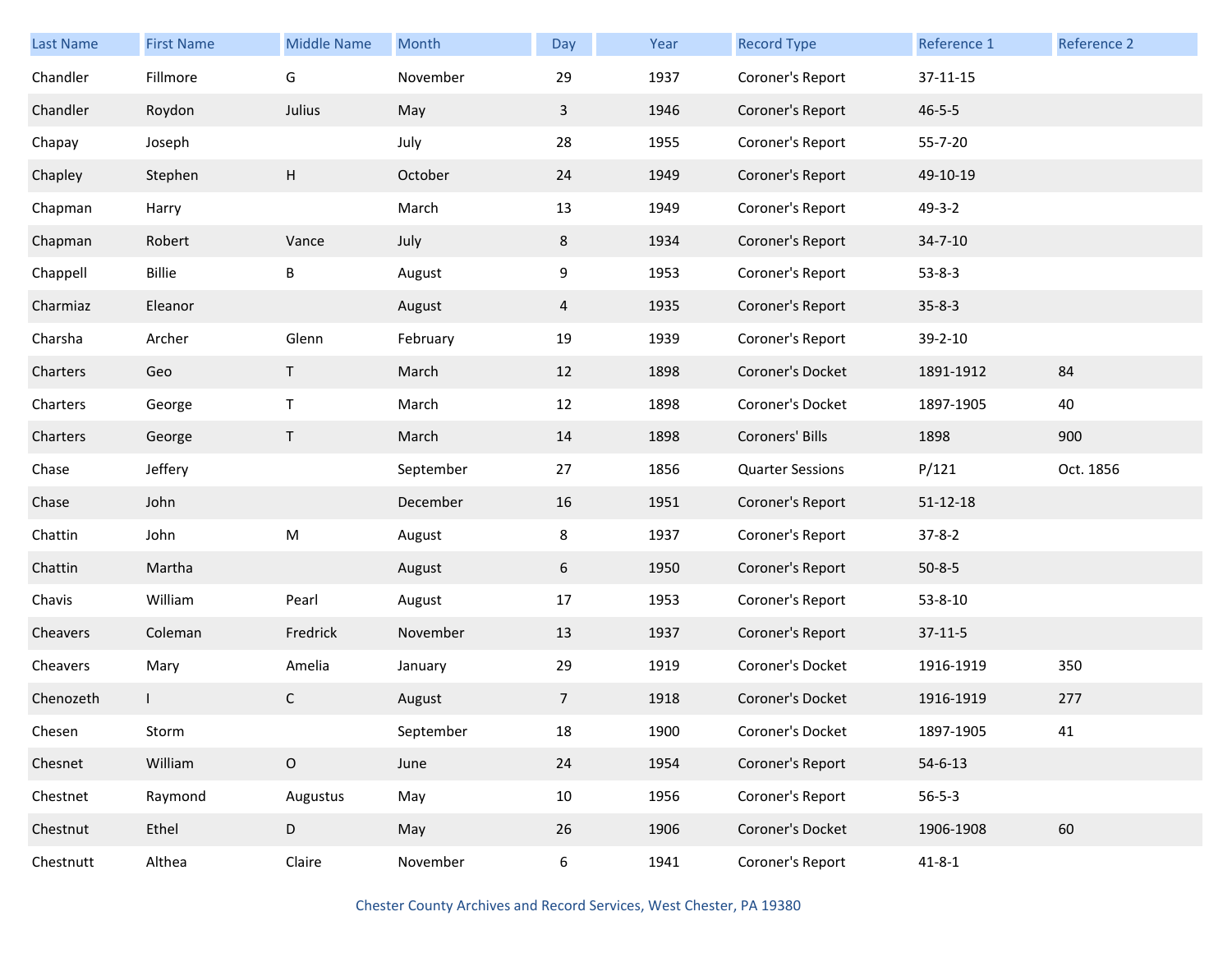| <b>Last Name</b> | <b>First Name</b> | <b>Middle Name</b> | Month     | Day             | Year | <b>Record Type</b> | Reference 1   | Reference 2   |
|------------------|-------------------|--------------------|-----------|-----------------|------|--------------------|---------------|---------------|
| Chevalier        | Joseph            | $\mathsf S$        | May       | 21              | 1945 | Coroner's Report   | $45 - 5 - 15$ |               |
| Cheverez         | Inocencio         |                    | August    | 18              | 1952 | Coroner's Report   | $52 - 8 - 6$  |               |
| Chew             | Levi              | Griffith           | October   | 27              | 1955 | Coroner's Report   | 55-10-15      |               |
| Chew             | Walter            |                    | August    | 31              | 1942 | Coroner's Report   | $42 - 8 - 4$  |               |
| Chew             | William           | Howard             | December  | 27              | 1952 | Coroner's Report   | 52-12-22      |               |
| Chiappino        | Marion            |                    | January   | 22              | 1914 | Coroner's Docket   | 1912-1914     | 270           |
| Chickie          | Iquatius          |                    | April     | $7\overline{ }$ | 1939 | Coroner's Report   | $39-4-2$      |               |
| Chickrelli       | Angelo            |                    | April     | $\overline{7}$  | 1930 | Coroner's Report   | $30 - 4 - 6$  |               |
| Chico            | Albert            |                    | February  | 19              | 1940 | Coroner's Report   | $40 - 2 - 11$ |               |
| Chigas           | Michel            |                    | November  | 8               | 1942 | Coroner's Report   | 42-11-28      |               |
| Chilcote         | Samuel            |                    | July      | 25              | 1908 | Coroner's Docket   | 1906-1908     | 386           |
| Chille           | Placido           |                    | November  | 14              | 1943 | Coroner's Report   | $43 - 11 - 5$ |               |
| Chimcki          | Mary              |                    | March     | 31              | 1931 | Coroner's Report   | $31 - 3 - 15$ |               |
| Chiodi           | Carmen            |                    | May       | 17              | 1945 | Coroner's Report   | $45 - 5 - 12$ |               |
| Chisem           | Storm             |                    | September | 18              | 1900 | Coroner's Docket   | 1891-1912     | 78            |
| Chisem           | Storm             |                    | October   | 3               | 1900 | Coroners' Bills    | 1900          | Filed by Date |
| Chiskey          | Michael           |                    | November  | 25              | 1905 | Coroner's Docket   | 1897-1905     | 309           |
| Chiskiey         | Michael           |                    | November  | 25              | 1905 | Coroner's Docket   | 1891-1912     | 88            |
| Chiskiey         | Michael           |                    | November  | 27              | 1905 | Coroners' Bills    | 1905          | Filed by date |
| Chitkoski        | Mary              |                    | December  | 3               | 1895 | Coroner's Report   | 1895-12-9     |               |
| Chitkoski        | Mary              |                    | December  | $\overline{7}$  | 1895 | Coroners' Bills    | 1895          | 3385          |
| Chrisman         |                   |                    | December  | $\mathbf{1}$    | 1905 | Coroner's Docket   | 1891-1912     | 89            |
| Chrisman         |                   |                    | December  | $\mathbf{1}$    | 1905 | Coroners' Bills    | 1905          | Filed by date |
| Chrisman         |                   |                    | December  | $\mathbf{1}$    | 1905 | Coroner's Docket   | 1897-1905     | 312           |
| Chrisman         | John              |                    | February  | 12              | 1906 | Coroner's Docket   | 1906-1908     | 16            |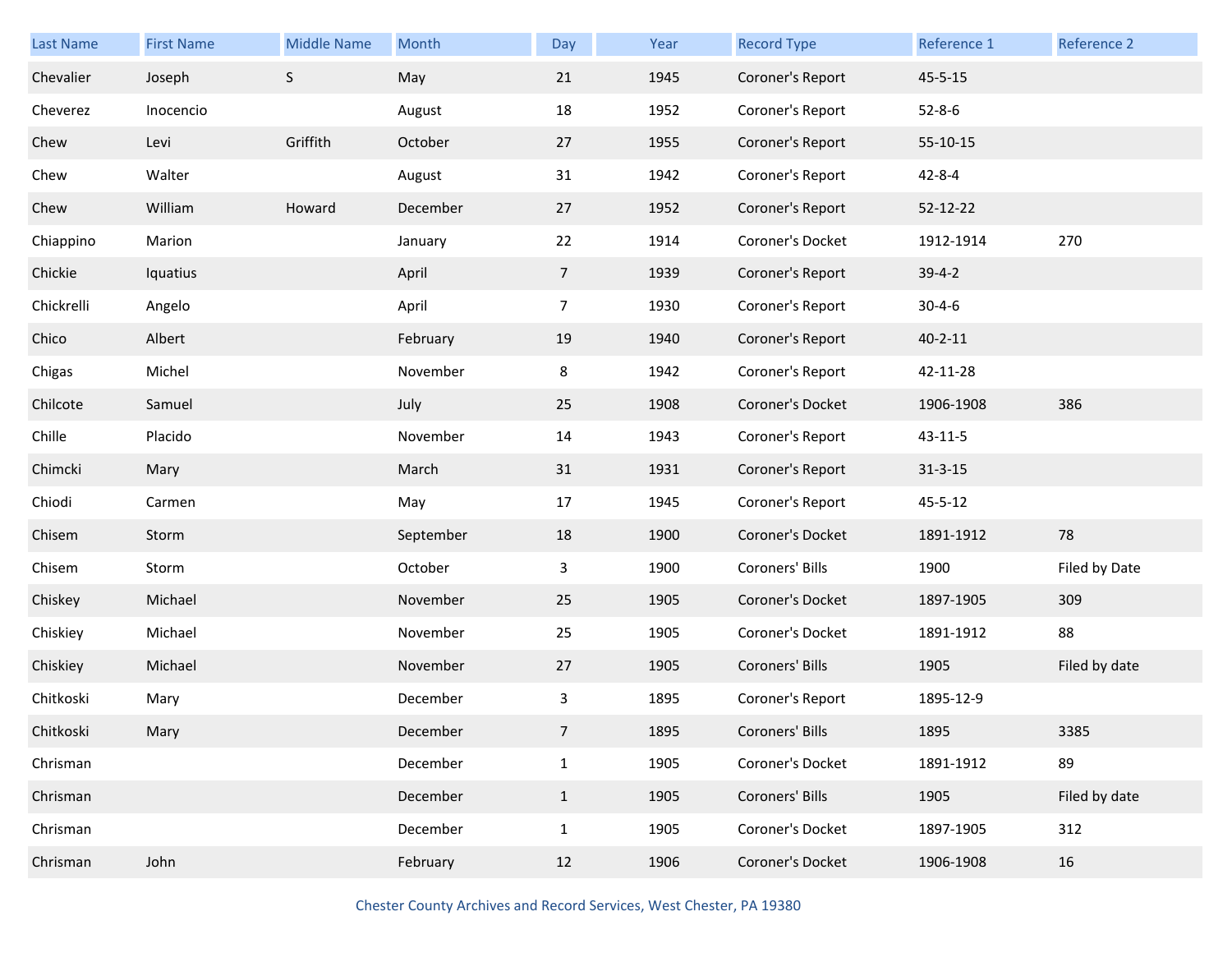| Last Name   | <b>First Name</b> | <b>Middle Name</b> | Month     | Day             | Year | <b>Record Type</b>      | Reference 1   | Reference 2   |
|-------------|-------------------|--------------------|-----------|-----------------|------|-------------------------|---------------|---------------|
| Chrisman    | Russell           |                    | October   | 27              | 1919 | Coroner's Docket        | 1916-1919     | 409           |
| Christ      | Oscar             | $\mathsf D$        | January   | 26              | 1940 | Coroner's Report        | $40 - 1 - 16$ |               |
| Christfield | Rowland           | R                  | July      | 28              | 1930 | Coroner's Report        | $30 - 7 - 6$  |               |
| Christian   | Henry             |                    | March     | 31              | 1859 | <b>Quarter Sessions</b> | P/353         | Apr. 1859     |
| Christie    | Ralph             | Edward             | February  | $\mathbf{3}$    | 1954 | Coroner's Report        | $54 - 2 - 3$  |               |
| Christman   | David             | ${\sf N}$          | January   | $\overline{2}$  | 1955 | Coroner's Report        | $55 - 1 - 2$  |               |
| Christock   | Anna              | L                  | April     | 19              | 1954 | Coroner's Report        | $54 - 4 - 23$ |               |
| Christoff   | Amandus           |                    | July      | 13              | 1952 | Coroner's Report        | $52 - 7 - 9$  |               |
| Chronister  | Fred              | Arthur             | September | $\overline{7}$  | 1945 | Coroner's Report        | $45 - 9 - 2$  |               |
| Chuck       | Fedor             |                    | December  | 11              | 1955 | Coroner's Report        | $55 - 12 - 8$ |               |
| Chulak      | Victoria          | Susan              | January   | 15              | 1953 | Coroner's Report        | $53 - 1 - 23$ |               |
| Church      | Leo               |                    | March     | 8               | 1950 | Coroner's Report        | $50-3-3$      |               |
| Churchman   | Marion            |                    | October   | 23              | 1940 | Coroner's Report        | 40-10-13      |               |
| Churgai     | Anna              |                    | August    | 29              | 1939 | Coroner's Report        | 39-8-25       |               |
| Ciaffoni    | Antonio           |                    | May       | 14              | 1915 | Coroner's Docket        | 1915          | 42            |
| Ciasnocha   | Bartlomiej        |                    | November  | 21              | 1953 | Coroner's Report        | 53-11-21      |               |
| Ciemicki    | Casimir           |                    | August    | 24              | 1948 | Coroner's Report        | 48-8-16       |               |
| Cihan       | John              |                    | September | 9               | 1942 | Coroner's Report        | $42 - 9 - 4$  |               |
| Cimini      | Pietro            |                    | July      | 17              | 1916 | Coroner's Docket        | 1916-1920     | 40            |
| Cinorre     | Casare            |                    | July      | 16              | 1948 | Coroner's Report        | 49-7-16       |               |
| Cioppa      | Dorothy           | Bella              | November  | 19              | 1953 | Coroner's Report        | 53-11-17      |               |
| Cirad       | John              |                    | February  | 22              | 1900 | Coroners' Bills         | 1900          | Filed by Date |
| Cirad       | John              |                    | February  | 17              | 1900 | Coroner's Docket        | 1897-1905     | 43            |
| Cirak       | John              |                    | February  | 17              | 1900 | Coroner's Docket        | 1891-1912     | 82            |
| Cisar       | William           |                    | August    | 30 <sup>°</sup> | 1946 | Coroner's Report        | 46-8-21       |               |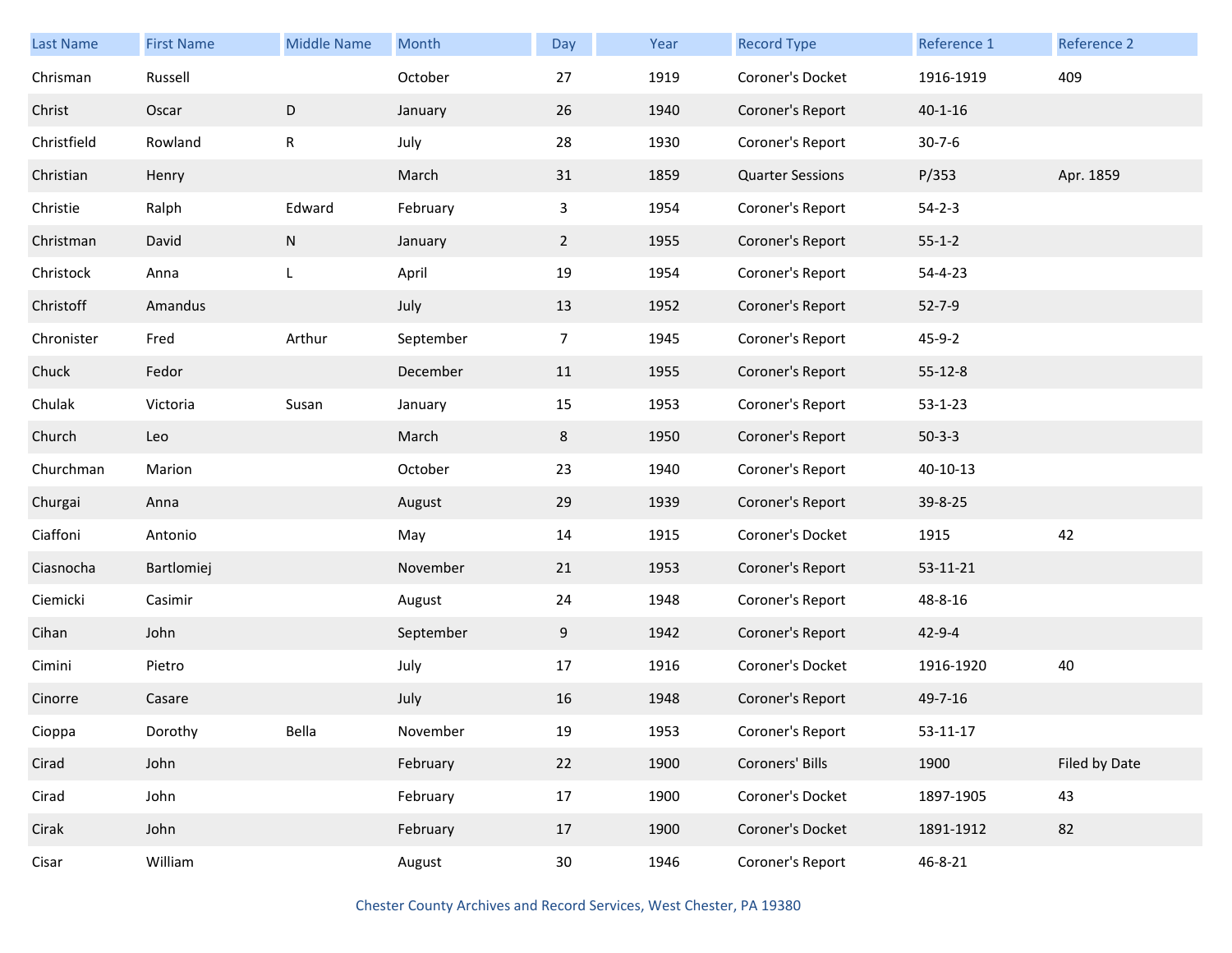| <b>Last Name</b> | <b>First Name</b> | <b>Middle Name</b> | Month     | Day             | Year | <b>Record Type</b>      | Reference 1   | Reference 2   |
|------------------|-------------------|--------------------|-----------|-----------------|------|-------------------------|---------------|---------------|
| Cisarik          | Frank             |                    | August    | 10              | 1944 | Coroner's Report        | 44-8-10       |               |
| Clabber          | Charles           |                    | July      | 31              | 1858 | <b>Quarter Sessions</b> | P/298         | Aug. 1858     |
| Clair            | Arthur            | L                  | April     | 12              | 1943 | Coroner's Report        | $43 - 4 - 6$  |               |
| Clair            | Mary              |                    | January   | 20              | 1842 | Coroner's Report        | Filed by date |               |
| Clancey          | Daniel            | $\mathsf{A}$       | July      | 13              | 1911 | Coroner's Docket        | 1909-1911     | 355           |
| Clarey           | Anita             | D                  | March     | 8               | 1954 | Coroner's Report        | $54 - 3 - 4$  |               |
| Clark            | Clarence          |                    | April     | 23              | 1939 | Coroner's Report        | 39-4-12       |               |
| Clark            | Daniel            | B                  | September | $\mathbf{3}$    | 1919 | Coroner's Docket        | 1916-1920     | 177           |
| Clark            | Daniel            | D                  | May       | $\overline{4}$  | 1900 | Coroner's Docket        | 1891-1912     | 66            |
| Clark            | Daniel            | D                  | May       | 4               | 1900 | Coroner's Docket        | 1897-1905     | 41            |
| Clark            | Daniel            | D                  | May       | $7\overline{ }$ | 1900 | Coroners' Bills         | 1900          | 1385          |
| Clark            | Edwin             | $\mathsf{J}$       | February  | 18              | 1940 | Coroner's Report        | $40 - 2 - 13$ |               |
| Clark            | Frank             | A                  | January   | 22              | 1914 | Coroner's Docket        | 1912-1914     | 271           |
| Clark            | Frederic          | H                  | September | 10              | 1897 | Coroner's Docket        | 1897-1905     | 42            |
| Clark            | Frederick         | H                  | September | 10              | 1897 | Coroner's Docket        | 1891-1912     | 80            |
| Clark            | Fredrick          | Huber              | September | 10              | 1897 | Coroners' Bills         | 1897          | 2864          |
| Clark            | George            |                    | March     | 6               | 1951 | Coroner's Report        | $51 - 3 - 1$  |               |
| Clark            | George            | $\mathsf J$        | October   | 23              | 1915 | Coroner's Docket        | 1915          | 90            |
| Clark            | George            | ${\sf W}$          | April     | 22              | 1948 | Coroner's Report        | $48 - 4 - 8$  |               |
| Clark            | Grace             | Α                  | September | 23              | 1954 | Coroner's Report        | $54-9-8$      |               |
| Clark            | Harry             |                    | January   | 13              | 1953 | Coroner's Report        | $53 - 1 - 19$ |               |
| Clark            | Harry             | ${\sf P}$          | December  | 20              | 1908 | Coroners' Bills         | 1908          | Filed by date |
| Clark            | Harry             | ${\sf P}$          | December  | 23              | 1908 | Coroners' Bills         | 1908          | 3834          |
| Clark            | Harry             | ${\sf P}$          | December  | 18              | 1908 | Coroner's Docket        | 1906-1908     | 441           |
| Clark            | Howard            |                    | July      | 26              | 1948 | Coroner's Report        | $48 - 7 - 4$  |               |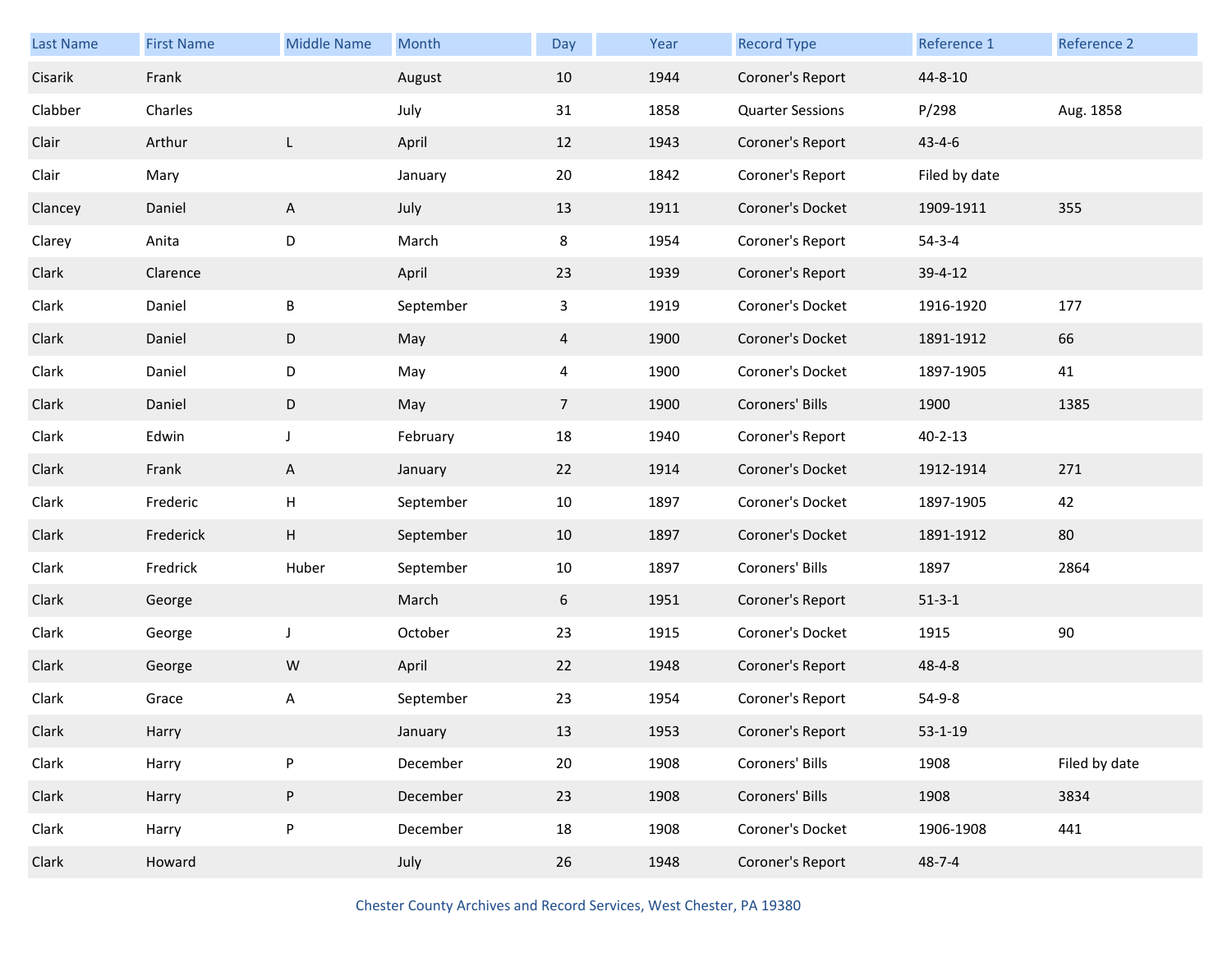| <b>Last Name</b> | <b>First Name</b> | <b>Middle Name</b> | Month     | Day            | Year | <b>Record Type</b> | Reference 1   | Reference 2 |
|------------------|-------------------|--------------------|-----------|----------------|------|--------------------|---------------|-------------|
| Clark            | Ida               | May                | April     | 8              | 1945 | Coroner's Report   | $45 - 4 - 6$  |             |
| Clark            | Jeptha            |                    | April     | 11             | 1910 | Coroners' Bills    | 1910          | 785         |
| Clark            | Jeptha            |                    | April     | $\mathbf{1}$   | 1910 | Coroner's Docket   | 1909-1911     | 157         |
| Clark            | John              |                    | November  | 11             | 1896 | Coroner's Report   | 1896-11-3     |             |
| Clark            | John              |                    | June      | 20             | 1943 | Coroner's Report   | 43-6-15       |             |
| Clark            | John              | Spencer            | October   | 28             | 1944 | Coroner's Report   | 44-10-21      |             |
| Clark            | Joseph            |                    | October   | 11             | 1932 | Coroner's Report   | $32 - 10 - 7$ |             |
| Clark            | Obediah           |                    | May       | 31             | 1900 | Coroner's Docket   | 1897-1905     | 42          |
| Clark            | Obediah           |                    | May       | 31             | 1900 | Coroner's Docket   | 1891-1912     | 86          |
| Clark            | Obediah           |                    | June      | $\mathbf{1}$   | 1900 | Coroners' Bills    | 1900          | 1824        |
| Clark            | Sarah             | Elizabeth          | January   | $\mathbf{1}$   | 1913 | Coroner's Docket   | 1912-1914     | 150         |
| Clark            | Sherman           | ${\sf W}$          | September | $\overline{7}$ | 1949 | Coroner's Report   | 49-9-6        |             |
| Clark            | Thomas            |                    | June      | 20             | 1949 | Coroner's Report   | 49-6-11       |             |
| Clark            | Thomas            | J                  | January   | 30             | 1937 | Coroner's Report   | $37 - 1 - 19$ |             |
| Clark            | Thomas            | Thurton            | January   | 29             | 1940 | Coroner's Report   | $40 - 1 - 14$ |             |
| Clark            | Townsend          |                    | July      | 24             | 1945 | Coroner's Report   | 45-7-14       |             |
| Clark            | William           |                    | January   | 14             | 1948 | Coroner's Report   | $48 - 1 - 9$  |             |
| Clark            | William           | A                  | April     | 8              | 1943 | Coroner's Report   | $43 - 4 - 3$  |             |
| Clark            | William           | ${\sf M}$          | June      | 30             | 1941 | Coroner's Report   | $41 - 6 - 14$ |             |
| Clarke           | John              |                    | April     | 24             | 1876 | Coroner's Report   | Filed by date |             |
| Clarkson         | Mand              | Della              |           |                |      | Coroner's Docket   | 1897-1905     | 42          |
| Clarkson         | Maud              | D                  | January   | 26             | 1903 | Coroner's Docket   | 1891-1912     | 82          |
| Clarkson         | Maud              | Dela               | February  | $\overline{2}$ | 1903 | Coroners' Bills    | 1903          | 237         |
| Clay             | Lloyd             |                    | May       | 23             | 1943 | Coroner's Report   | 43-5-22       |             |
| Clayton          | Frank             | ${\sf R}$          | November  | 10             | 1954 | Coroner's Report   | $54-11-6$     |             |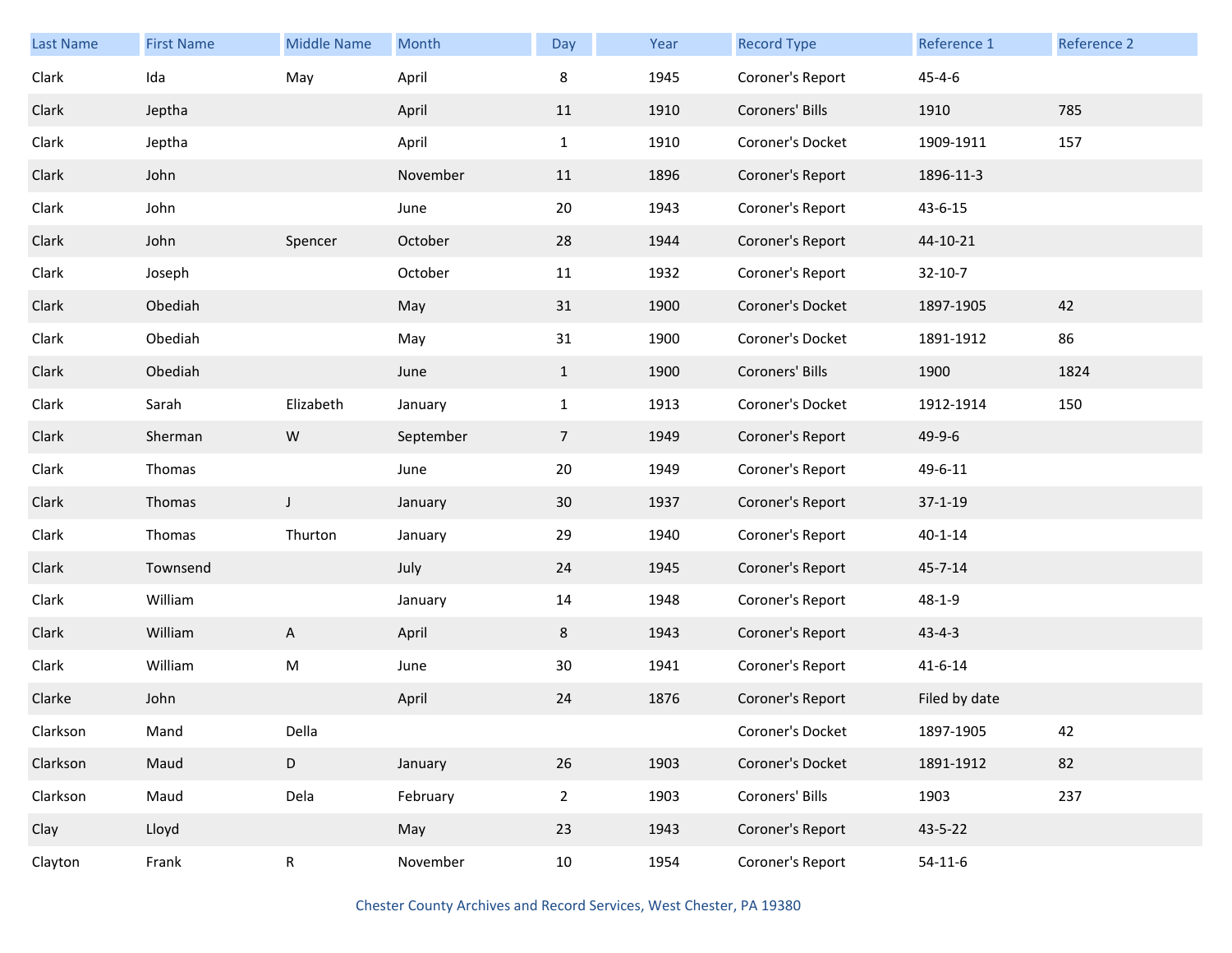| <b>Last Name</b> | <b>First Name</b> | <b>Middle Name</b> | Month     | Day             | Year | <b>Record Type</b>      | Reference 1    | Reference 2   |
|------------------|-------------------|--------------------|-----------|-----------------|------|-------------------------|----------------|---------------|
| Clayton          | Isaac             | E                  | August    | 19              | 1919 | Coroner's Docket        | 1916-1919      | 394           |
| Clayton          | Jaine             | $\mathsf{H}$       | February  | 28              | 1902 | Coroners' Bills         | 1902           | 765           |
| Clayton          | Jane              | Н                  | February  | 24              | 1902 | Coroner's Docket        | 1891-1912      | 60            |
| Clayton          | Jane              | Н                  | February  | 24              | 1902 | Coroner's Docket        | 1897-1905      | 39            |
| Clayton          | Lewis             |                    | December  | 31              | 1895 | Coroner's Report        | 1895-12-8      |               |
| Clayton          | Sharpless         |                    | September | 29              | 1862 | <b>Quarter Sessions</b> | Q/135          | Aug. 1862     |
| Clayton          | William           | $\mathsf{C}$       | February  | 19              | 1930 | Coroner's Report        | $30 - 2 - 11$  |               |
| Clegg            | Walter            | $\mathbf{I}$       | January   | 14              | 1936 | Coroner's Report        | $36 - 1 - 7$   |               |
| Clegg            | William           | $\mathsf{L}$       | October   | $\mathbf{1}$    | 1950 | Coroner's Report        | $50-10-1$      |               |
| Cleland          | James             |                    | June      | 4               | 1861 | <b>Quarter Sessions</b> | P/525          | Jun. 1861     |
| Clemens          | Daniel            | $\mathsf S$        | May       | 25              | 1954 | Coroner's Report        | $54 - 5 - 16$  |               |
| Clement          | Aaron             | $\mathsf{H}$       | January   | 4               | 1933 | Coroner's Report        | $33 - 1 - 3$   |               |
| Clements         | Theodore          |                    | September | 20              | 1935 | Coroner's Report        | 35-9-14        |               |
| Clemmans         | George            | $\mathsf C$        | March     | 20              | 1942 | Coroner's Report        | 42-3-14        |               |
| Clemons          | Francis           |                    | January   | 23              | 1902 | Coroner's Docket        | 1897-1905      | 42            |
| Clemons          | Francis           |                    | January   | 23              | 1902 | Coroner's Docket        | 1891-1912      | 82            |
| Clemons          | Mary              | E                  | June      | 9               | 1945 | Coroner's Report        | $45 - 6 - 8$   |               |
| Clemons          | Michel            | M                  | February  | 18              | 1803 | Coroner's Report        | Filed by date  |               |
| Clingan          | George            |                    | February  | 6               | 1817 | Coroners' Bills         | 1817           | 117           |
| Clinton          | William           | Н                  | November  | 16              | 1955 | Coroner's Report        | $55 - 11 - 10$ |               |
| Clodar           | John              |                    | May       | 30              | 1896 | Coroners' Bills         | 1896           | Filed by Date |
| Clodar           | John              |                    | May       | 25              | 1896 | Coroner's Report        | 1896-5-3       |               |
| Cloud            | Chandler          |                    | December  | $7\overline{ }$ | 1899 | Coroner's Docket        | 1891-1912      | 81            |
| Cloud            | Chandler          |                    | December  | $\overline{7}$  | 1899 | Coroner's Docket        | 1897-1905      | 43            |
| Cloud            | Ernest            | ${\sf R}$          | January   | 24              | 1947 | Coroner's Report        | $47 - 1 - 13$  |               |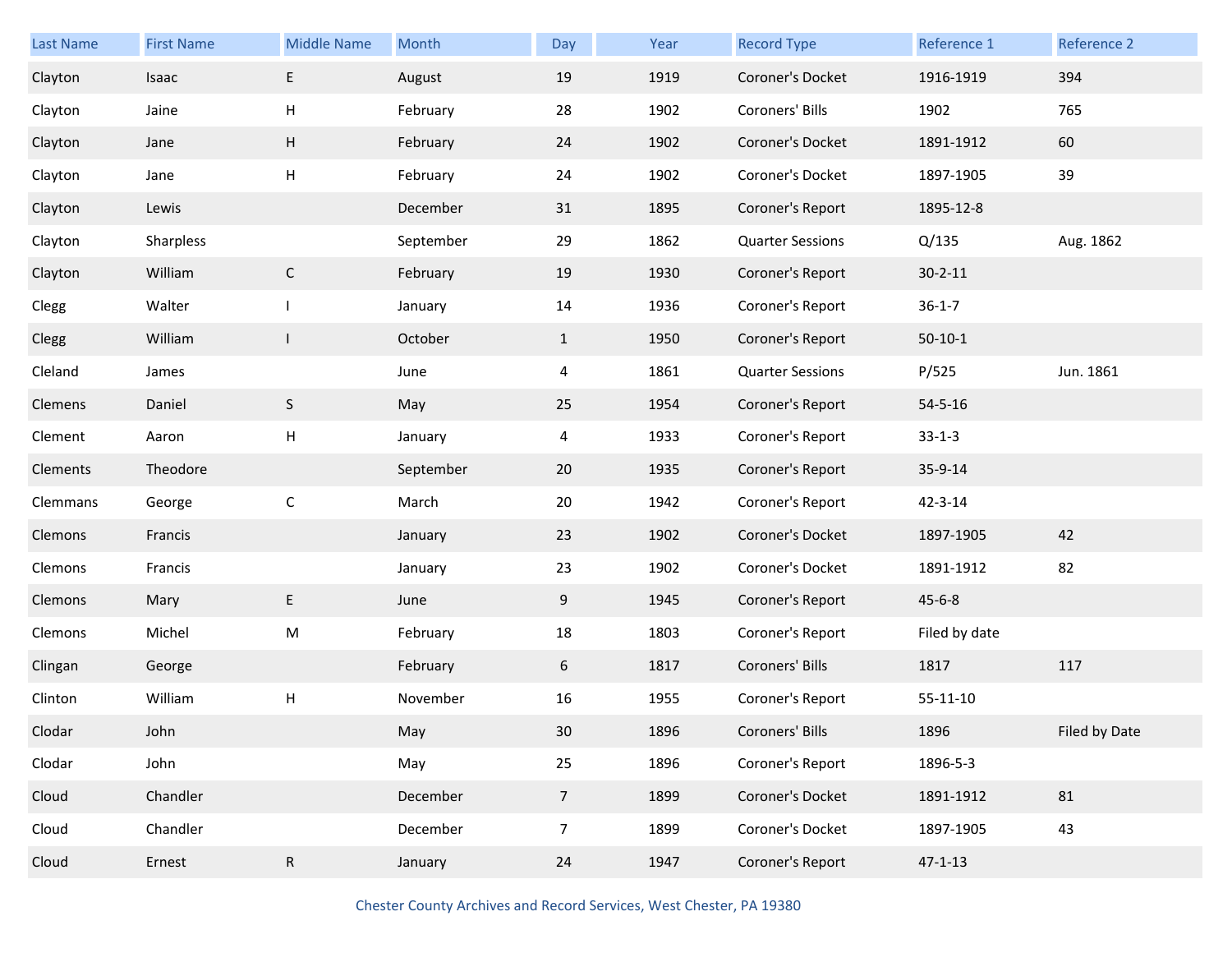| <b>Last Name</b> | <b>First Name</b> | <b>Middle Name</b> | Month     | Day         | Year | <b>Record Type</b>      | Reference 1   | <b>Reference 2</b> |
|------------------|-------------------|--------------------|-----------|-------------|------|-------------------------|---------------|--------------------|
| Cloud            | Fairlamb          |                    | April     | 5           | 1795 | Coroner's Report        | Filed by date |                    |
| Cloud            | Hannah            |                    | March     | 21          | 1859 | <b>Quarter Sessions</b> | P/354         | Apr. 1859          |
| Cloud            | Hannah            | A                  | January   | 9           | 1939 | Coroner's Report        | $39-1-7$      |                    |
| Cloud            | Orval             | S                  | September | 19          | 1952 | Coroner's Report        | 52-9-19       |                    |
| Clouser          | Earl              |                    | September | 21          | 1931 | Coroner's Report        | 31-9-14       |                    |
| Coates           | Charles           | Sumner             | February  | 6           | 1934 | Coroner's Report        | $34 - 2 - 6$  |                    |
| Coates           | Clarence          |                    | August    | 21          | 1940 | Coroner's Report        | $40 - 8 - 16$ |                    |
| Coates           | Cyrus             |                    | June      | 6           | 1832 | Coroner's Report        | Filed by date |                    |
| Coates           | George            | ${\sf W}$          | May       | 6           | 1955 | Coroner's Report        | $55 - 5 - 6$  |                    |
| Coates           | J                 | Howard             | March     | 17          | 1909 | Coroner's Docket        | 1909-1911     | 32                 |
| Coates           | J                 | Howard             | March     | 22          | 1909 | Coroners' Bills         | 1909          | Filed by date      |
| Coates           | Leroy             | S                  | June      | 26          | 1933 | Coroner's Report        | $33 - 6 - 4$  |                    |
| Coates           | Norman            |                    | April     | 20          | 1941 | Coroner's Report        | $41 - 4 - 15$ |                    |
| Coates           | Simmons           |                    | October   | $2^{\circ}$ | 1862 | <b>Quarter Sessions</b> | Q/150         | Oct. 1862          |
| Coburn           | Emma              | L                  | August    | 12          | 1941 | Coroner's Report        | $41 - 8 - 11$ |                    |
| Coccilone        | Horace            |                    | September | 19          | 1935 | Coroner's Report        | $35-9-6$      |                    |
| Cochran          | Arthur            | ${\sf P}$          | October   | 17          | 1946 | Coroner's Report        | 46-10-20      |                    |
| Cochran          | Gilbert           | D                  | March     | 9           | 1952 | Coroner's Report        | $52 - 3 - 10$ |                    |
| Cochran          | James             |                    | March     | 13          | 1878 | Coroner's Report        | Filed by date |                    |
| Cochran          | Mabel             | A                  | January   | 30          | 1885 | Coroners' Bills         | 1885          | 275                |
| Cochran          | Mary              | Е                  | June      | $17\,$      | 1942 | Coroner's Report        | $42 - 6 - 8$  |                    |
| Cochran          | William           |                    | November  | 23          | 1805 | Coroner's Report        | Filed by date |                    |
| Cockerham        | Alonzo            | Martin             | July      | 25          | 1939 | Coroner's Report        | 39-7-16       |                    |
| Codanum          | Dominick          |                    | July      | 22          | 1906 | Coroner's Docket        | 1906-1908     | 84                 |
| Cofell           | Catharine         |                    | June      | 28          | 1876 | Coroner's Report        | Filed by date |                    |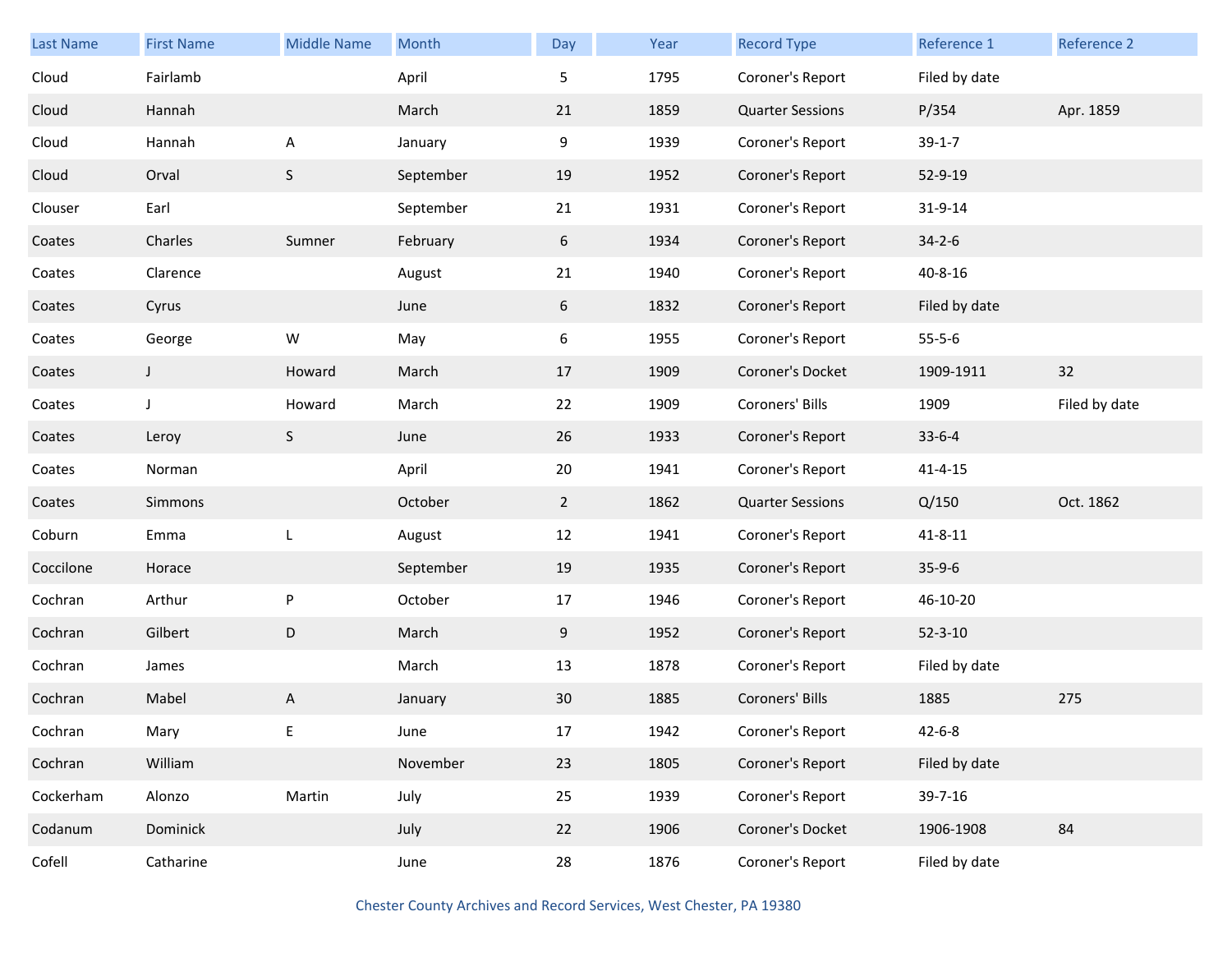| <b>Last Name</b> | <b>First Name</b>    | <b>Middle Name</b> | Month    | Day            | Year | <b>Record Type</b>      | Reference 1   | Reference 2   |
|------------------|----------------------|--------------------|----------|----------------|------|-------------------------|---------------|---------------|
| Coffey           | Edward               |                    | June     | 13             | 1878 | Coroner's Report        | Filed by date |               |
| Coffey           | Sara                 |                    | October  | 3              | 1899 | Coroner's Docket        | 1897-1905     | 31            |
| Coffey           | Sarah                |                    | October  | $\mathbf{3}$   | 1899 | Coroner's Docket        | 1891-1912     | 69            |
| Coffin           | Adelia               |                    | April    | 21             | 1915 | Coroner's Docket        | 1915          | 35            |
| Coffroad         | James                | ${\sf W}$          | December | 28             | 1939 | Coroner's Report        | 39-12-21      |               |
| Cogan            | John                 |                    | August   | $\mathbf{1}$   | 1904 | Coroner's Docket        | 1897-1905     | 43            |
| Cogan            | John                 |                    | August   | $\mathbf{1}$   | 1904 | Coroners' Bills         | 1904          | 1831          |
| Cogan            | John                 |                    | August   | $\mathbf{1}$   | 1904 | Coroner's Docket        | 1891-1912     | 81            |
| Cogan            | Kate                 |                    | January  | 27             | 1909 | Coroner's Docket        | 1909-1911     | 13            |
| Cogan            | Kate                 |                    | February | $\mathbf{1}$   | 1909 | Coroners' Bills         | 1909          | Filed by date |
| Cogan            | William              |                    | March    | 9              | 1900 | Coroners' Bills         | 1900          | Filed by Date |
| Cogan            | William              |                    | March    | 8              | 1900 | Coroner's Docket        | 1897-1905     | 44            |
| Cogan            | William              |                    | March    | 8              | 1900 | Coroner's Docket        | 1891-1912     | 80            |
| Cohan            | John                 |                    | February | 27             | 1906 | Coroner's Docket        | 1906-1908     | 24            |
| Cohen            | Eugene               |                    | July     | $\overline{2}$ | 1934 | Coroner's Report        | $34 - 7 - 1$  |               |
| cohen            | labella              |                    | April    | 22             | 1912 | Coroners' Bills         | 1912          | Filed by date |
| Cohen            | Isabella             |                    | April    | 20             | 1912 | Coroner's Docket        | 1912-1914     | 51            |
| Cohen            | Louis                |                    | January  | 20             | 1931 | Coroner's Report        | $31 - 1 - 13$ |               |
| Colanzi          | Antonio              |                    | October  | 19             | 1949 | Coroner's Report        | 49-10-15      |               |
| Coldren          | Charles              | E                  | December | 19             | 1944 | Coroner's Report        | 44-12-12      |               |
| Coldwell         | Samuel               |                    | May      | 24             | 1894 | Coroner's Report        | 1894-5-4      |               |
| Cole             | (infant of Edward an |                    | June     | 22             | 1906 | Coroner's Docket        | 1906-1908     | 72            |
| Cole             | (infant of Helen and |                    | July     | $\overline{3}$ | 1906 | Coroners' Bills         | 1906          | Filed by date |
| Cole             | Andrew               |                    | April    | 12             | 1851 | Coroner's Report        | Filed by date |               |
| Cole             | Andrew               |                    | June     | 9              | 1851 | <b>Quarter Sessions</b> | O/177         | No papers     |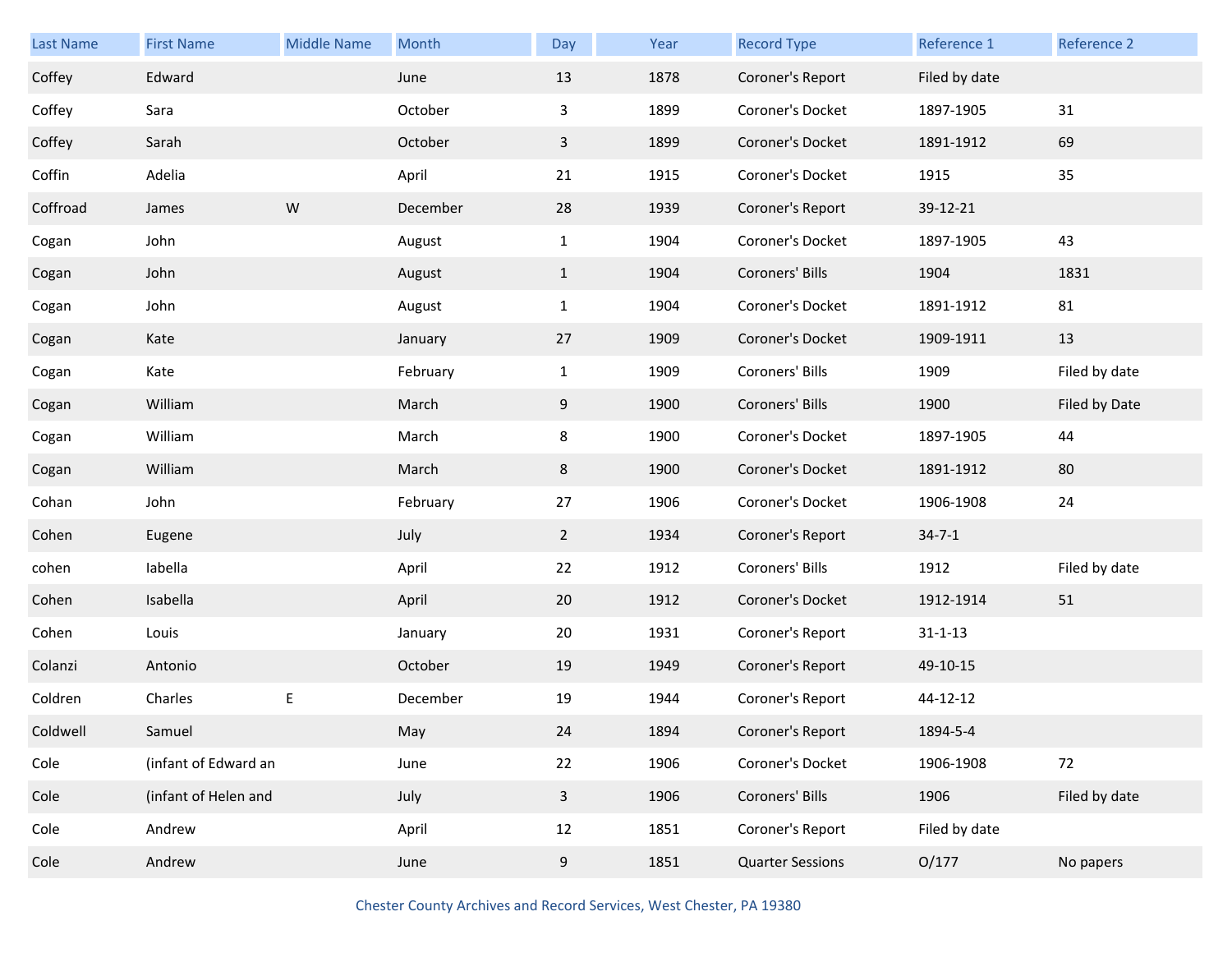| <b>Last Name</b> | <b>First Name</b> | <b>Middle Name</b> | Month     | Day            | Year | <b>Record Type</b> | <b>Reference 1</b> | Reference 2   |
|------------------|-------------------|--------------------|-----------|----------------|------|--------------------|--------------------|---------------|
| Cole             | Andrew            |                    | August    | 5              | 1852 | Coroners' Bills    | 1852               | 163           |
| Cole             | Beatrice          |                    | September | 21             | 1948 | Coroner's Report   | 48-9-18            |               |
| Cole             | Curtis            | Raymond            | October   | 18             | 1945 | Coroner's Report   | 45-10-10           |               |
| Cole             | David             |                    | January   | 18             | 1955 | Coroner's Report   | 54-12-27           |               |
| Cole             | Eva               |                    | January   | 13             | 1948 | Coroner's Report   | $48 - 1 - 8$       |               |
| Cole             | Harry             |                    | January   | 18             | 1896 | Coroners' Bills    | 1896               | 63            |
| Cole             | Harry             |                    | January   | 13             | 1896 | Coroner's Report   | 1896-1-2           |               |
| Cole             | Harry             |                    | January   | 18             | 1896 | Coroners' Bills    | 1896               | Filed by Date |
| Cole             | Howard            |                    | December  | 17             | 1937 | Coroner's Report   | 37-12-10           |               |
| Cole             | Marion            |                    | April     | 10             | 1933 | Coroner's Report   | $33 - 4 - 10$      |               |
| Cole             | Mary              | Bell               | December  | 20             | 1947 | Coroner's Report   | 47-12-5            |               |
| Cole             | Rachel            |                    | October   | 3              | 1904 | Coroners' Bills    | 1904               | 2530          |
| Cole             | Vivian            |                    | June      | 23             | 1913 | Coroner's Docket   | 1912-1914          | 197           |
| Cole             | William           |                    | October   | 9              | 1900 | Coroner's Docket   | 1891-1912          | 64            |
| Cole             | William           |                    | October   | 9              | 1900 | Coroner's Docket   | 1897-1905          | 44            |
| Cole             | William           |                    | October   | 30             | 1901 | Coroners' Bills    | 1901               | 2851          |
| Colehower        | Horace            | T                  | March     | 22             | 1951 | Coroner's Report   | $51-3-9$           |               |
| Coleman          | Anna              | May                | November  | $\mathbf{1}$   | 1898 | Coroners' Bills    | 1898               | 3090          |
| Coleman          | Anna              | May                | October   | 30             | 1898 | Coroner's Docket   | 1897-1905          | 45            |
| Coleman          | Annie             | May                | October   | 30             | 1898 | Coroner's Docket   | 1891-1912          | 74            |
| Coleman          | Arthur            | E                  | July      | 31             | 1899 | Coroner's Docket   | 1897-1905          | 45            |
| Coleman          | Arthur            | E                  | August    | $\overline{4}$ | 1899 | Coroners' Bills    | 1899               | 1986          |
| Coleman          | Arthur            | E                  | July      | 31             | 1899 | Coroner's Docket   | 1891-1912          | 93            |
| Coleman          | Bartholemew       |                    | May       | 27             | 1900 | Coroner's Docket   | 1891-1912          | 92            |
| Coleman          | Bartholomew       |                    | May       | 29             | 1900 | Coroners' Bills    | 1900               | 1776          |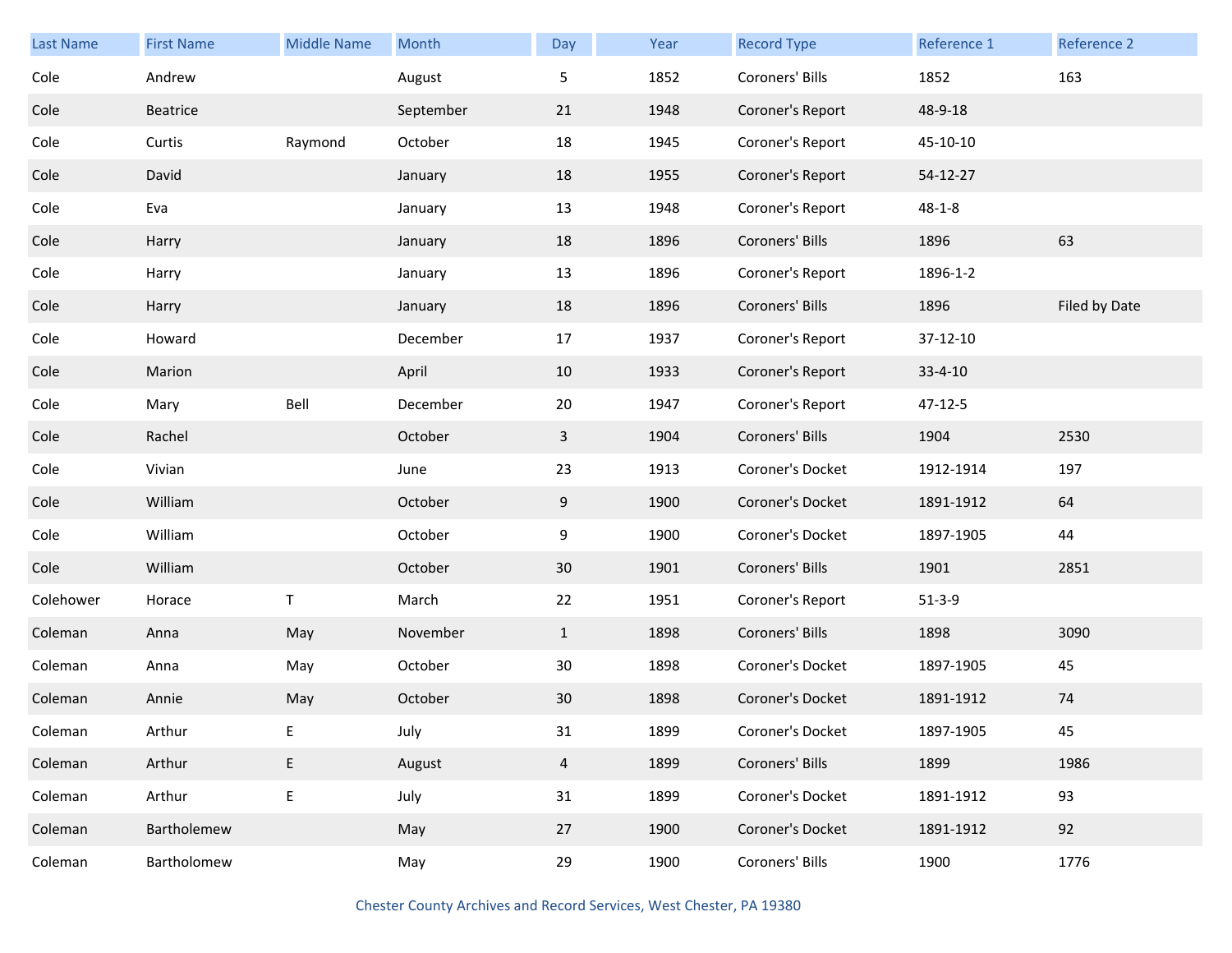| Last Name  | <b>First Name</b> | <b>Middle Name</b> | Month     | Day            | Year | <b>Record Type</b>      | Reference 1   | Reference 2   |
|------------|-------------------|--------------------|-----------|----------------|------|-------------------------|---------------|---------------|
| Coleman    | Bartholomew       |                    | May       | 27             | 1900 | Coroner's Docket        | 1897-1905     | 44            |
| Coleman    | Dennis            |                    | October   | 8              | 1916 | Coroner's Docket        | 1916-1919     | 49            |
| Coleman    | Henry             |                    | January   | 27             | 1896 | Coroners' Bills         | 1896          | 155           |
| Coleman    | Henry             |                    | January   | 27             | 1896 | Coroners' Bills         | 1896          | 138           |
| Coleman    | Henry             |                    | January   | 26             | 1896 | Coroner's Report        | 1896-1-5      |               |
| Coleman    | Joseph            | William            | April     | 6              | 1915 | Coroner's Docket        | 1915          | 27            |
| Coleman    | Michael           |                    | June      | $\mathbf{3}$   | 1907 | Coroner's Docket        | 1906-1908     | 212           |
| Coleman    | Patrick           | J                  | November  | $\overline{2}$ | 1942 | Coroner's Report        | $42 - 11 - 1$ |               |
| Coler      | John              | E                  | September | 29             | 1886 | Coroners' Bills         | 1886          | Filed by Date |
| Coles      | Alfred            |                    | June      | 11             | 1917 | Coroner's Docket        | 1916-1920     | 84            |
| Colesberry | Anna              | Bell               | November  | 10             | 1942 | Coroner's Report        | 42-11-11      |               |
| Colhoun    | Inez              | S                  | December  | 4              | 1934 | Coroner's Report        | $34 - 12 - 2$ |               |
| Collbaugh  | Lois              |                    | August    | 30             | 1946 | Coroner's Report        | 46-8-15       |               |
| Collect    | John              |                    | October   | 3              | 1913 | Coroner's Docket        | 1912-1914     | 242           |
| Collins    | Amos              |                    | February  | $\mathbf{1}$   | 1850 | <b>Quarter Sessions</b> | O/121         | Jan. 1850     |
| Collins    | Ann               |                    | August    | 4              | 1842 | <b>Quarter Sessions</b> | N/24          | Aug. 1842     |
| Collins    | Ella              | E                  | August    | 16             | 1943 | Coroner's Report        | 43-8-9        |               |
| Collins    | Florence          |                    | September | 21             | 1940 | Coroner's Report        | 40-9-13       |               |
| Collins    | Harvey            | N                  | January   | 16             | 1954 | Coroner's Report        | $54 - 1 - 10$ |               |
| Collins    | Howard            |                    | June      | 19             | 1930 | Coroner's Report        | $30 - 6 - 6$  |               |
| Collins    | Hugh              | $\mathsf{L}$       | August    | 20             | 1939 | Coroner's Report        | 39-8-19       |               |
| Collins    | James             | J                  | January   | 27             | 1953 | Coroner's Report        | $53 - 1 - 30$ |               |
| Collins    | John              |                    | December  | 19             | 1868 | Coroners' Bills         | 1868          | 652           |
| Collins    | John              |                    | August    | 28             | 1917 | Coroner's Docket        | 1916-1920     | 98            |
| Collins    | Joseph            |                    | January   | 15             | 1941 | Coroner's Report        | $41 - 1 - 13$ |               |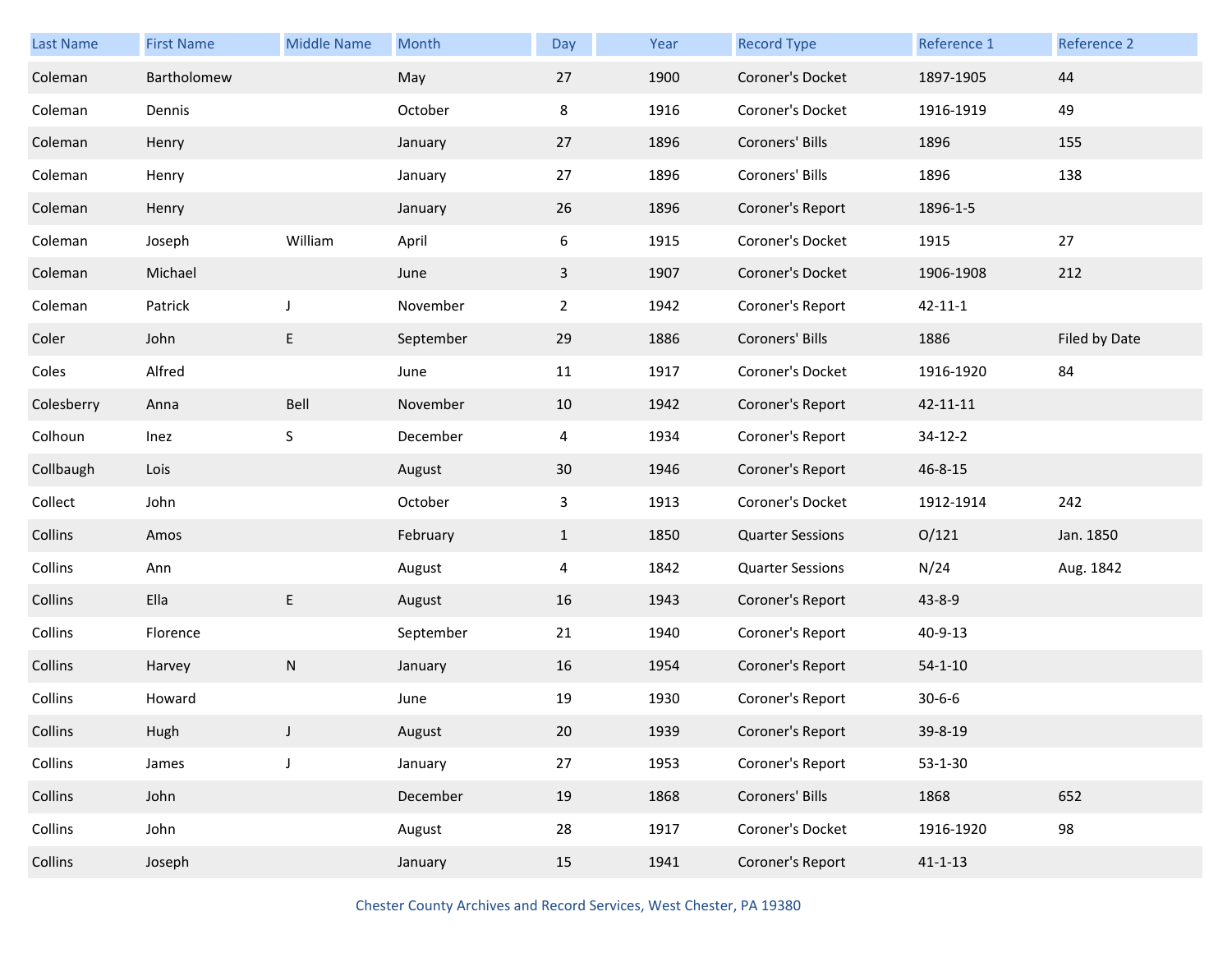| Last Name | <b>First Name</b> | <b>Middle Name</b> | Month     | Day          | Year | <b>Record Type</b>      | Reference 1    | Reference 2          |
|-----------|-------------------|--------------------|-----------|--------------|------|-------------------------|----------------|----------------------|
| Collins   | Lucille           | Elizabeth          | February  | 24           | 1942 | Coroner's Report        | $42 - 2 - 16$  |                      |
| Collins   | Mary              |                    | May       | 17           | 1941 | Coroner's Report        | $41 - 5 - 10$  |                      |
| Collins   | Owen              |                    | November  | 5            | 1861 | <b>Quarter Sessions</b> | Q/50           | Oct. 1861            |
| Collins   | Owen              |                    | December  | 21           | 1861 | Coroners' Bills         | 1861           | 921                  |
| Collins   | Paul              | $\mathsf J$        | May       | 28           | 1954 | Coroner's Report        | 54-5-32        |                      |
| Collins   | Rebeca            |                    | January   | 13           | 1913 | Coroners' Bills         | 1913           | 23                   |
| Collins   | Rebecca           |                    | January   | 11           | 1913 | Coroner's Docket        | 1912-1914      | 158                  |
| Collins   | Richard           | David              | July      | 29           | 1952 | Coroner's Report        | $52 - 7 - 22$  |                      |
| Collins   | Sanders           | ${\sf M}$          | April     | 27           | 1944 | Coroner's Report        | 44-4-19        |                      |
| Collom    |                   | $\sf B$            |           |              | 1887 | Coroners' Bills         | 1887           | 1631                 |
| Collom    | Israel            | B                  | July      | 6            | 1887 | Coroners' Bills         | 1887           | 1630                 |
| Collopy   | Christopher       |                    | April     | 21           | 1936 | Coroner's Report        | $36 - 4 - 22$  |                      |
| Colman    | (Infant of cora)  |                    | September | 19           | 1912 | Coroner's Docket        | 1912-1914      | 111                  |
| Cologero  | Guiting           |                    | November  | 15           | 1905 | Coroners' Bills         | 1905           | Filed by date        |
| Cologero  | Guituig           |                    | November  | 14           | 1905 | Coroner's Docket        | 1897-1905      | 310                  |
| Colona    | Amerigo           |                    | December  | 9            | 1949 | Coroner's Report        | 49-12-2        |                      |
| Colton    | Simon             | ${\sf W}$          | March     | 13           | 1930 | Coroner's Report        | $30 - 3 - 5$   |                      |
| Colwak    | Alexander         |                    | August    | $\mathbf{1}$ | 1909 | Coroner's Docket        | 1909-1911      | 73                   |
| Colwak    | Alexander         |                    | August    | 9            | 1909 | Coroners' Bills         | 1909           | Filed by date        |
| Colyer    | Myrtle            | ${\sf M}$          | November  | 9            | 1948 | Coroner's Report        | $48 - 11 - 4$  |                      |
| Comer     | John              | Friel              | November  | 24           | 1953 | Coroner's Report        | 53-11-27       |                      |
| Comfort   | Thomas            |                    | January   | 27           | 1852 | <b>Quarter Sessions</b> | O/224          | Jan. 1852            |
| Comly     | Ethel             | Bell               | December  | 16           | 1950 | Coroner's Report        | 50-12-13       |                      |
| Comly     | William           | <b>Biddle</b>      | December  | 16           | 1950 | Coroner's Report        | $50-12-12$     |                      |
| Comly     | William and Ethel |                    | June      | 6            | 1951 | Coroner's Report        | $50 - 12 - 14$ | See 50-12-13 and 50- |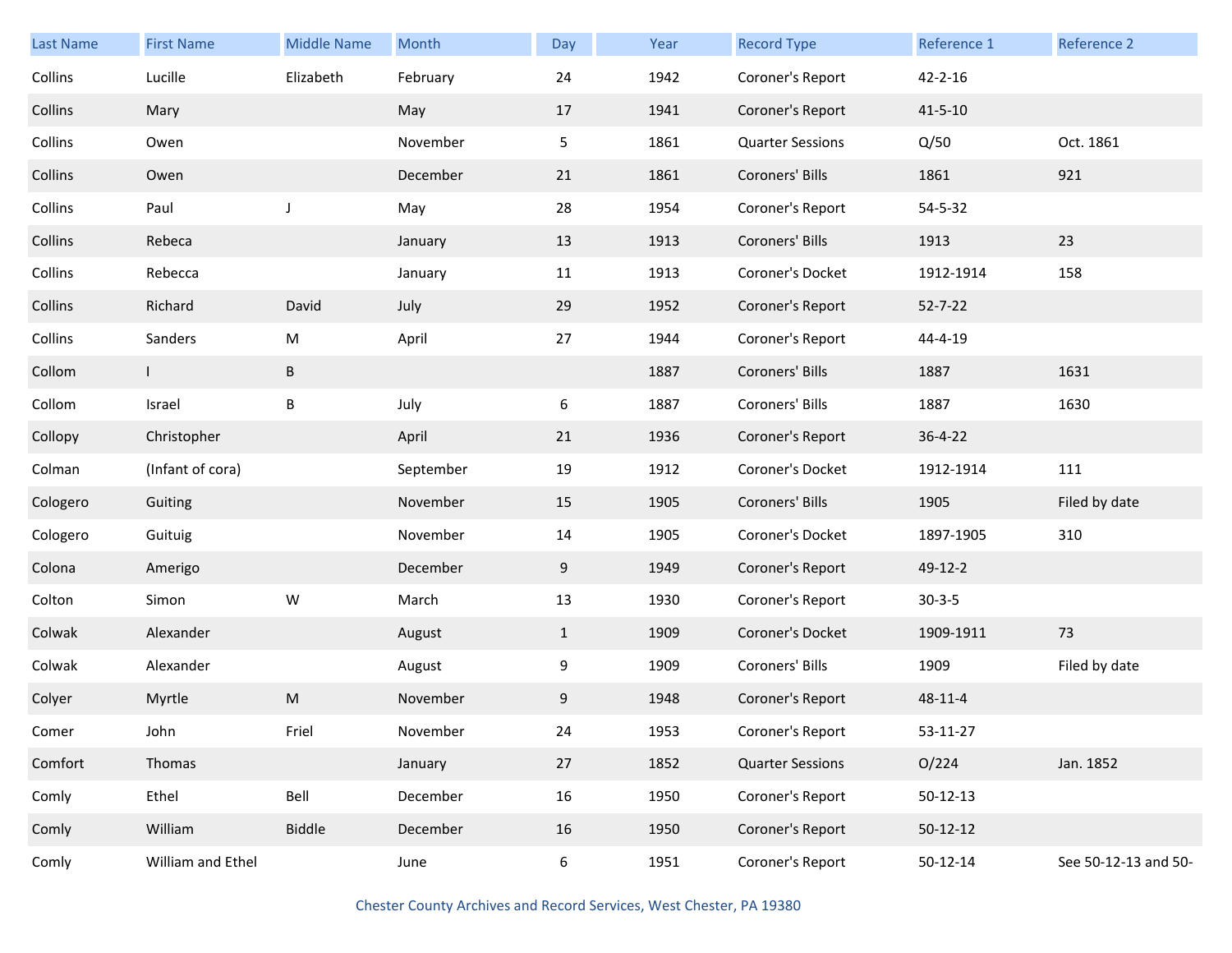| <b>Last Name</b> | <b>First Name</b> | <b>Middle Name</b> | Month     | Day             | Year | <b>Record Type</b> | Reference 1    | Reference 2   |
|------------------|-------------------|--------------------|-----------|-----------------|------|--------------------|----------------|---------------|
| Commaster        | Samuel            |                    | October   | 18              | 1914 | Coroner's Docket   | 1912-1914      | 350           |
| Commiskey        | Laura             |                    | November  | 24              | 1906 | Coroner's Docket   | 1906-1908      | 136           |
| Comog            | Isaac             | P                  | August    | 26              | 1908 | Coroners' Bills    | 1908           | Filed by date |
| Compston         | Joshua            |                    | March     | 17              | 1911 | Coroners' Bills    | 1911           | Filed by date |
| Compton          | $\mathsf{A}$      | G                  | December  | 31              | 1899 | Coroner's Docket   | 1891-1912      | 58            |
| Compton          | A                 | G                  | December  | 31              | 1899 | Coroner's Docket   | 1897-1905      | 45            |
| Compton          | Joshua            |                    | March     | 8               | 1911 | Coroner's Docket   | 1909-1911      | 298           |
| Comrine          | Milton            |                    | February  | $\mathbf{1}$    | 1898 | Coroner's Docket   | 1897-1905      | 47            |
| Comrine          | Milton            |                    | February  | 8               | 1898 | Coroners' Bills    | 1898           | 381           |
| Comton           | Mae               |                    | September | 6               | 1953 | Coroner's Report   | $53-9-6$       |               |
| Comwell          | James             | P                  | August    | $7\overline{ }$ | 1938 | Coroner's Report   | $38 - 8 - 6$   |               |
| Conahan          | James             | A                  | October   | 29              | 1953 | Coroner's Report   | 53-10-26       |               |
| Conaway          | Samuel            |                    | November  | 29              | 1941 | Coroner's Report   | 41-11-30       |               |
| Conaway          | William           |                    | July      | 6               | 1907 | Coroner's Docket   | 1906-1908      | 226           |
| Concannon        | Mark              |                    | December  | 21              | 1935 | Coroner's Report   | $35 - 12 - 11$ |               |
| Condelori        | Berado            |                    | November  | 11              | 1909 | Coroners' Bills    | 1909           | 3164          |
| Condelori        | Berardo           |                    | November  | 5 <sub>1</sub>  | 1909 | Coroner's Docket   | 1909-1911      | 99            |
| Condrey          | John              |                    | August    | 5               | 1902 | Coroner's Docket   | 1897-1905      | 50            |
| Coney            | William           |                    | April     | 16              | 1943 | Coroner's Report   | $43 - 4 - 9$   |               |
| Congo            | Frank             |                    | April     | 17              | 1938 | Coroner's Report   | $38 - 4 - 8$   |               |
| Conizares        | M                 |                    | September | 23              | 1910 | Coroner's Docket   | 1909-1911      | 231           |
| Conklen          | Joseph            |                    | September | $\overline{2}$  | 1877 | Coroner's Report   | Filed by date  |               |
| Conklin          | Ira               | $\mathsf J$        | April     | 13              | 1891 | Coroner's Report   | 1891-4-9       |               |
| Conley           | William           |                    | February  | 14              | 1899 | Coroner's Docket   | 1891-1912      | 84            |
| Conley           | William           | Н                  | February  | 18              | 1899 | Coroners' Bills    | 1899           | 406           |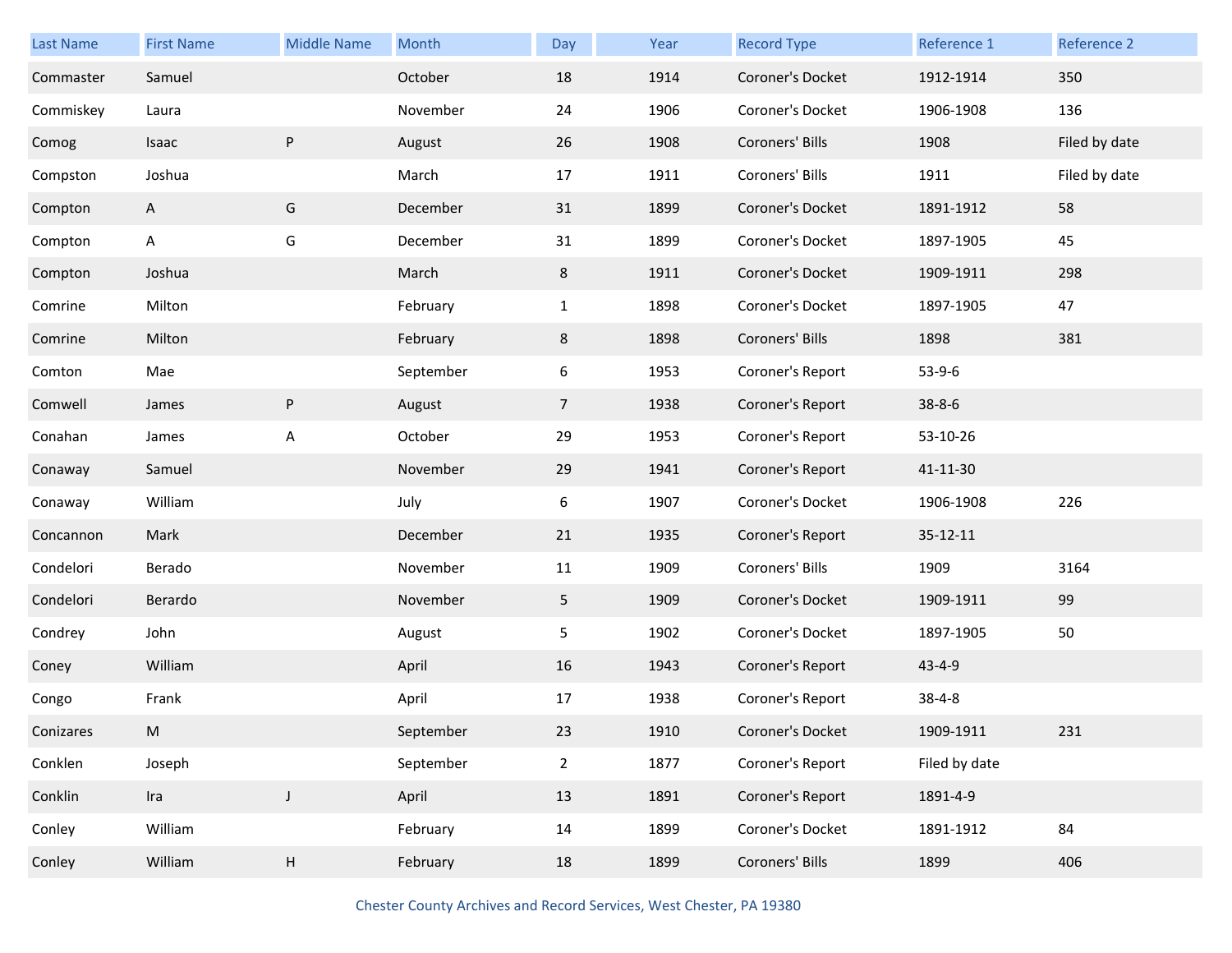| <b>Last Name</b> | <b>First Name</b>  | <b>Middle Name</b> | Month     | Day             | Year | <b>Record Type</b>      | Reference 1   | Reference 2   |
|------------------|--------------------|--------------------|-----------|-----------------|------|-------------------------|---------------|---------------|
| Conley           | William            | Н                  | February  | 14              | 1899 | Coroner's Docket        | 1897-1905     | 47            |
| Conlin           | John               |                    | June      | 23              | 1877 | Coroner's Report        | Filed by date |               |
| Conn             | Henry              |                    | March     | 16              | 1936 | Coroner's Report        | $36 - 3 - 10$ |               |
| Connell          | Mary               |                    | January   | 6               | 1914 | Coroner's Docket        | 1912-1914     | 266           |
| Connelly         | Isaac              |                    | November  | 6               | 1844 | <b>Quarter Sessions</b> | N/195         | Nov. 1844     |
| Connelly         | Isaac              |                    | July      | 29              | 1845 | Coroners' Bills         | 1845          | 364           |
| Connelly         | John               |                    | May       | $\mathbf{1}$    | 1833 | Coroners' Bills         | 1833          | 342           |
| Conner           | <b>Bradford</b>    |                    | June      | 19              | 1938 | Coroner's Report        | $38 - 6 - 8$  |               |
| Conner           | Charles            |                    | June      | 8               | 1901 | Coroner's Docket        | 1891-1912     | 92            |
| Conner           | Howard             | $\mathsf S$        | May       | 10              | 1931 | Coroner's Report        | $31 - 5 - 13$ |               |
| Conner           | Martin             |                    | August    | 15              | 1898 | Coroner's Docket        | 1897-1905     | 46            |
| Conner           | Solomon            |                    | March     | 30              | 1918 | Coroner's Docket        | 1916-1919     | 234           |
| Connor           | Charles            | ${\sf R}$          | June      | 8               | 1901 | Coroner's Docket        | 1897-1905     | 46            |
| Connor           | Charles            | ${\sf R}$          | July      | 12              | 1901 | Coroners' Bills         | 1901          | Filed by Date |
| Connor           | Martin             |                    | August    | 15              | 1898 | Coroners' Bills         | 1898          | Filed by Date |
| Connor           | Martin             |                    | August    | 15              | 1898 | Coroner's Docket        | 1891-1912     | 85            |
| Connor           | Melinda            | W                  | December  | 22              | 1954 | Coroner's Report        | 54-12-20      |               |
| Connor           | Norwood            |                    | October   | 3               | 1939 | Coroner's Report        | 39-10-2       |               |
| Connor           | Percy              |                    | January   | 15              | 1952 | Coroner's Report        | $52 - 1 - 10$ |               |
| Connors          | William            | $\mathsf{C}$       | October   | 12              | 1953 | Coroner's Report        | 53-10-9       |               |
| Conover          | (infant of Jennie) |                    | September | 28              | 1912 | Coroner's Docket        | 1912-1914     | 114           |
| Conover          | Harold             | B                  | May       | 14              | 1931 | Coroner's Report        | $31 - 5 - 12$ |               |
| Conover          | Lee                |                    | January   | 12              | 1937 | Coroner's Report        | $37 - 1 - 10$ |               |
| Conover          | Raymond            |                    | June      | 29              | 1936 | Coroner's Report        | $36 - 6 - 17$ |               |
| Conover          | Robert             |                    | October   | 30 <sub>o</sub> | 1935 | Coroner's Report        | 35-10-16      |               |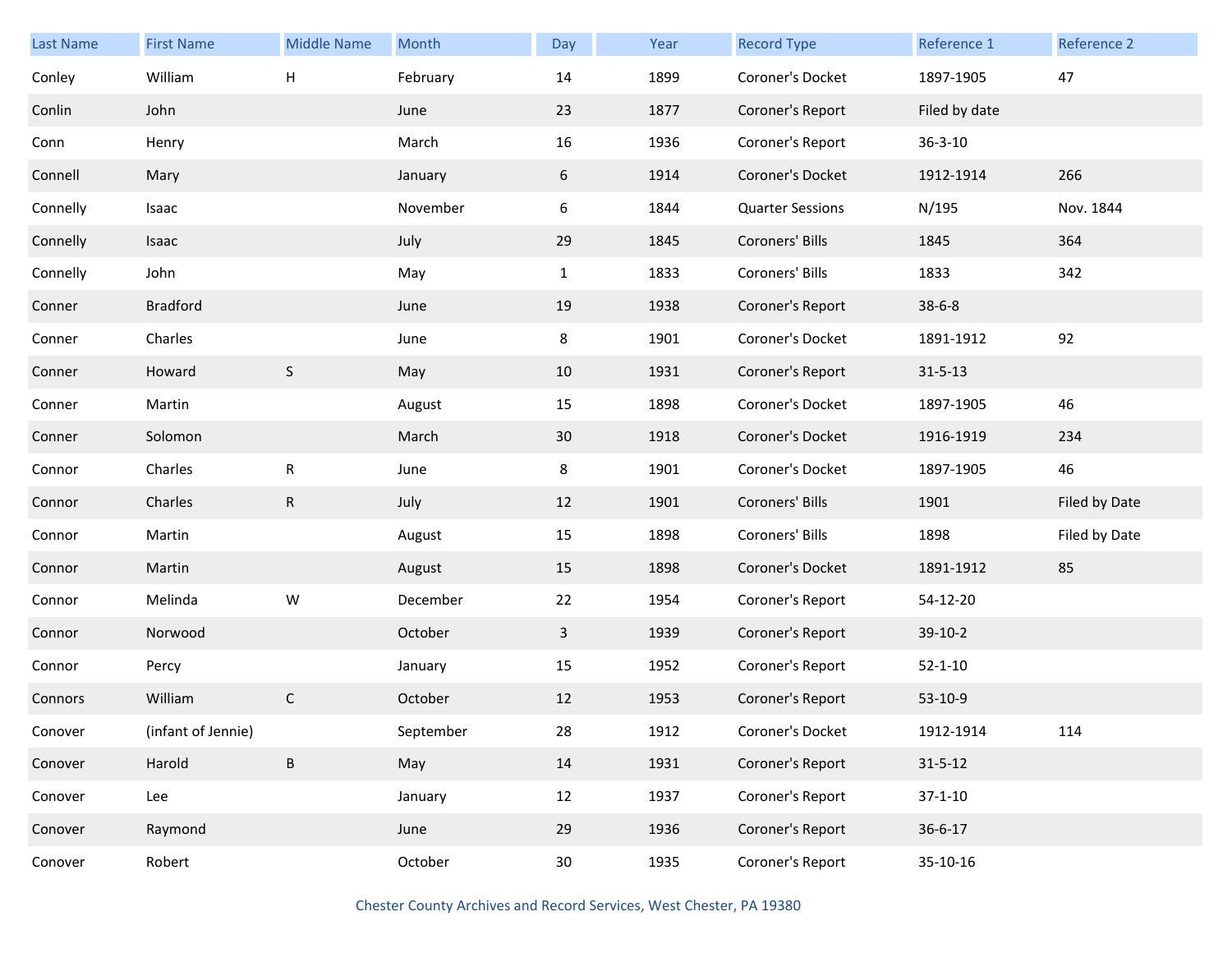| Last Name | <b>First Name</b> | <b>Middle Name</b> | Month     | Day            | Year | <b>Record Type</b>      | Reference 1   | Reference 2   |
|-----------|-------------------|--------------------|-----------|----------------|------|-------------------------|---------------|---------------|
| Conquest  | Maggie            |                    | November  | 15             | 1942 | Coroner's Report        | 42-11-14      |               |
| Conrad    | Cooley            | G                  | May       | 25             | 1946 | Coroner's Report        | $46 - 5 - 6$  |               |
| Conrad    | Dorothy           |                    | January   | 9              | 1948 | Coroner's Report        | $48 - 1 - 5$  |               |
| Conrad    | Morris            |                    | July      | 30             | 1936 | Coroner's Report        | $36 - 7 - 8$  |               |
| Conrad    | Russell           | Engle              | March     | 10             | 1950 | Coroner's Report        | $50-3-2$      |               |
| Conradt   | Julius            | W                  | November  | $\overline{a}$ | 1917 | Coroner's Docket        | 1916-1919     | 169           |
| Conradt   | Lavinia           | Amelia             | November  | $\overline{2}$ | 1917 | Coroner's Docket        | 1916-1919     | 170           |
| Conriue   | Milton            |                    | February  | $\mathbf{1}$   | 1898 | Coroner's Docket        | 1891-1912     | 77            |
| Conroy    | Patrick           |                    | June      | 6              | 1858 | <b>Quarter Sessions</b> | P/296         | Aug. 1858     |
| Constanzo | Joseph            |                    | March     | 19             | 1947 | Coroner's Report        | $47 - 3 - 2$  |               |
| Contiroro | Parvolo           |                    | April     | 9              | 1904 | Coroner's Docket        | 1897-1905     | 46            |
| Contiroro | Pavolo            |                    | April     | 9              | 1904 | Coroner's Docket        | 1891-1912     | 66            |
| Conturo   | John              |                    | October   | 21             | 1905 | Coroner's Docket        | 1897-1905     | 324           |
| Conturo   | John              |                    | October   | 21             | 1905 | Coroner's Docket        | 1891-1912     | 88            |
| Conturo   | John              |                    | October   | 23             | 1905 | Coroners' Bills         | 1905          | Filed by date |
| Conveny   | James             |                    | November  | 3              | 1859 | <b>Quarter Sessions</b> | P/396         | Oct. 1859     |
| Convery   | James             |                    | December  | 31             | 1859 | Coroners' Bills         | 1859          | 665           |
| Conway    | D                 | B                  | February  | 28             | 1898 | Coroner's Docket        | 1897-1905     | 47            |
| Conway    | David             |                    | March     | 11             | 1898 | Coroners' Bills         | 1898          | Filed by Date |
| Conway    | David             | B                  | February  | 28             | 1898 | Coroner's Docket        | 1891-1912     | 77            |
| Conway    | Margaret          | E                  | August    | 6              | 1938 | Coroner's Report        | $38 - 8 - 3$  |               |
| Coogan    | Andrew            | H                  | October   | 30             | 1949 | Coroner's Report        | 49-10-23      |               |
| Cook      | Charles           | L                  | February  | 23             | 1935 | Coroner's Report        | $35 - 2 - 11$ |               |
| Cook      | Edwina            |                    | September | 8              | 1940 | Coroner's Report        | $40 - 9 - 5$  |               |
| Cook      | Esther            |                    | March     | 24             | 1937 | Coroner's Report        | $37 - 3 - 19$ |               |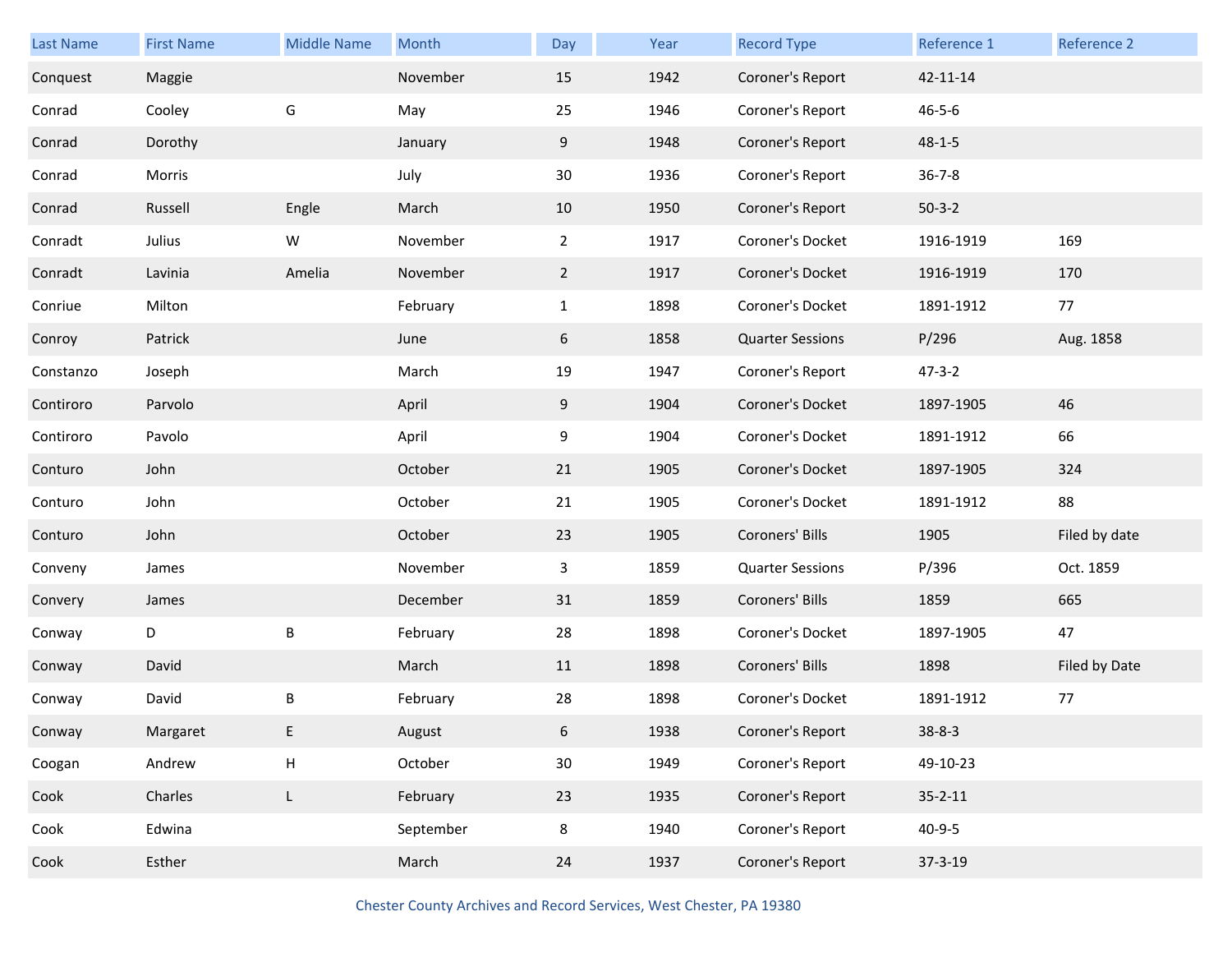| <b>Last Name</b> | <b>First Name</b> | <b>Middle Name</b> | Month    | Day            | Year | <b>Record Type</b>      | Reference 1   | Reference 2   |
|------------------|-------------------|--------------------|----------|----------------|------|-------------------------|---------------|---------------|
| Cook             | Hannah            | Mary               | December | 31             | 1858 | Coroners' Bills         | 1858          | 724           |
| cook             | Henry             | M                  | December | 21             | 1919 | Coroner's Docket        | 1916-1919     | 426           |
| Cook             | Hugh              |                    | June     | 17             | 1949 | Coroner's Report        | 49-6-9        |               |
| Cook             | Jonathan          |                    | May      | 29             | 1861 | Coroners' Bills         | 1861          | 402           |
| Cook             | Jonathan          |                    | April    | $\overline{7}$ | 1861 | <b>Quarter Sessions</b> | P/520         | Apr. 1861     |
| Cook             | Laura             |                    | July     | 31             | 1894 | Coroners' Bills         | 1894          | Filed by Date |
| Cook             | Laura             |                    | July     | 30             | 1894 | Coroner's Report        | 1894-7-4      |               |
| Cook             | M                 | Addie              | April    | 7 <sup>1</sup> | 1916 | Coroner's Docket        | 1916-1919     | 12            |
| Cook             | Mary              | Е                  | May      | $\mathbf{3}$   | 1910 | Coroner's Docket        | 1909-1911     | 165           |
| Cook             | R                 | Clarence           | July     | $\overline{4}$ | 1954 | Coroner's Report        | $54 - 7 - 3$  |               |
| Cook             | Robert            | W                  | May      | 9              | 1943 | Coroner's Report        | $43 - 5 - 9$  |               |
| Cook             | Rodman            |                    | December | 18             | 1955 | Coroner's Report        | 55-12-18      |               |
| Cooper           | Ada               | Anna Elizabeth     | February | 23             | 1930 | Coroner's Report        | $30 - 2 - 13$ |               |
| Cooper           | Blanche           |                    | July     | 23             | 1945 | Coroner's Report        | $45 - 7 - 13$ |               |
| Cooper           | Carrie            |                    | August   | 5              | 1906 | Coroner's Docket        | 1906-1908     | 93            |
| Cooper           | Catharine         | D                  | May      | 10             | 1915 | Coroner's Docket        | 1915          | 40            |
| Cooper           | Cyrus             |                    | May      | 23             | 1940 | Coroner's Report        | $40 - 5 - 11$ |               |
| Cooper           | David             |                    | October  | 27             | 1852 | Coroners' Bills         | 1850          | 217           |
| Cooper           | David             |                    | August   | 9              | 1852 | Coroners' Bills         | 1852          | 158           |
| Cooper           | George            |                    | March    | 27             | 1897 | Coroner's Docket        | 1897-1905     | 48            |
| Cooper           | George            |                    | August   | 6              | 1940 | Coroner's Report        | $40 - 8 - 9$  |               |
| Cooper           | George            | ${\sf M}$          | March    | 27             | 1899 | Coroner's Docket        | 1891-1912     | 71            |
| Cooper           | George            | $\mathsf T$        | January  | 8              | 1904 | Coroner's Docket        | 1891-1912     | 65            |
| Cooper           | George            | Theodore           | January  | 8              | 1904 | Coroner's Docket        | 1897-1905     | 49            |
| Cooper           | Henry             | Eugene             | April    | 16             | 1930 | Coroner's Report        | $30 - 4 - 7$  |               |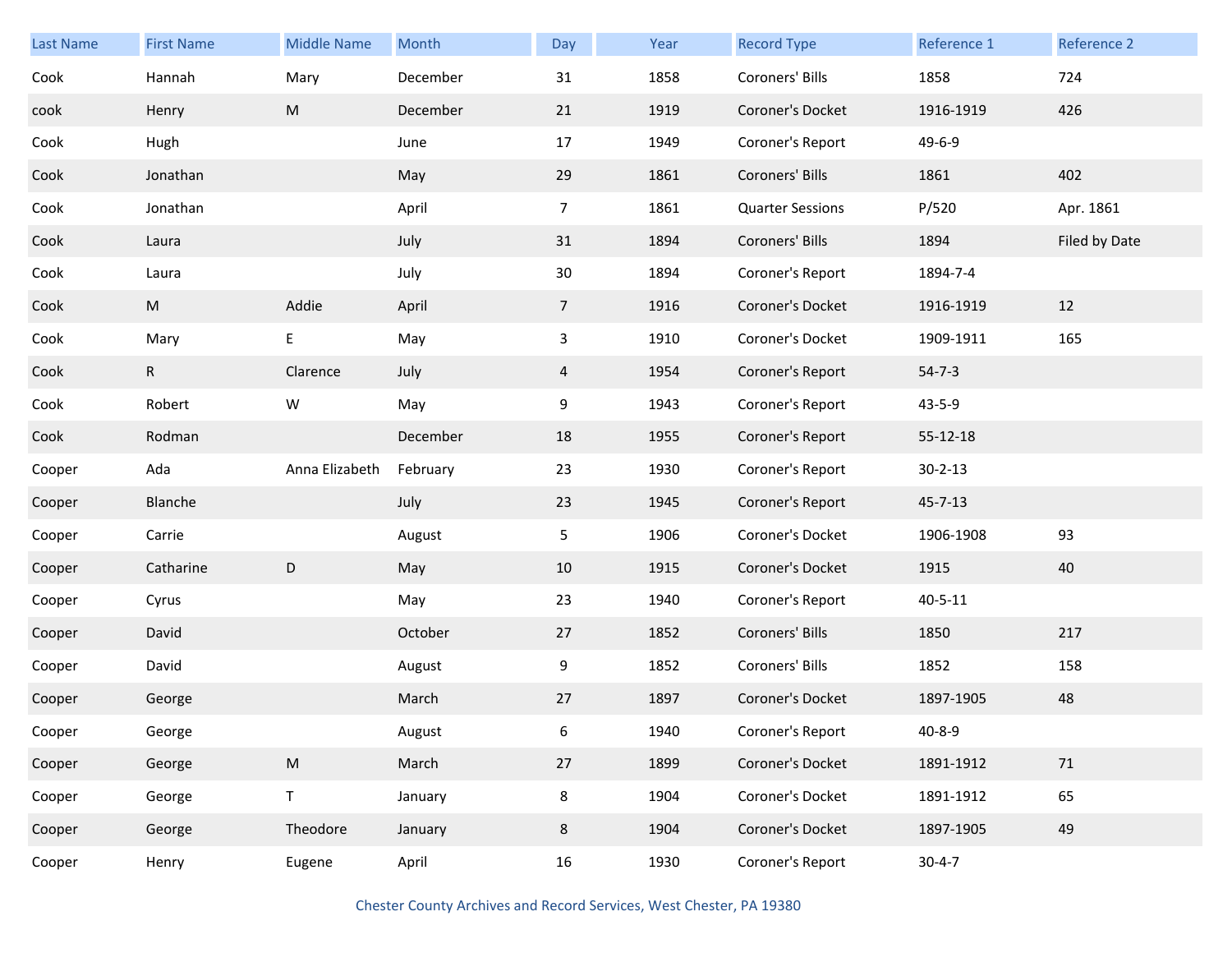| <b>Last Name</b> | <b>First Name</b> | <b>Middle Name</b> | Month     | Day            | Year | <b>Record Type</b> | Reference 1   | Reference 2 |
|------------------|-------------------|--------------------|-----------|----------------|------|--------------------|---------------|-------------|
| Cooper           | John              |                    | August    | 8              | 1937 | Coroner's Report   | $37 - 8 - 1$  |             |
| Cooper           | John              |                    | April     | $\overline{2}$ | 1947 | Coroner's Report   | 47-4-26       |             |
| Cooper           | John              | $\mathsf C$        | March     | 14             | 1896 | Coroner's Report   | 1896-3-3      |             |
| Cooper           | John              | Roger              | December  | 23             | 1955 | Coroner's Report   | 55-12-26      |             |
| Cooper           | Joseph            | P                  | January   | 28             | 1901 | Coroner's Docket   | 1891-1912     | 72          |
| Cooper           | Joseph            | P                  | January   | 28             | 1901 | Coroner's Docket   | 1897-1905     | 48          |
| Cooper           | Louisa            |                    | August    | 11             | 1948 | Coroner's Report   | $48 - 8 - 3$  |             |
| Cooper           | Mart              | E                  | May       | 31             | 1893 | Coroner's Report   | 1893-5-3      |             |
| Cooper           | Mary              | E                  | June      | $\mathbf{1}$   | 1893 | Coroners' Bills    | 1893          | 1435        |
| Cooper           | Sara              |                    | November  | 11             | 1951 | Coroner's Report   | $51 - 11 - 9$ |             |
| Cooper           | Sarah             |                    | January   | 8              | 1943 | Coroner's Report   | $43 - 1 - 6$  |             |
| Cooper           | Thomas            |                    | August    | 27             | 1796 | Coroner's Report   | Filed by date |             |
| Cooper           | Thomas            | Alfred             | July      | 15             | 1939 | Coroner's Report   | $39 - 7 - 7$  |             |
| Cooper           | William           |                    | February  | 11             | 1851 | Coroners' Bills    | 1851          | 17          |
| Cooper           | William           |                    | October   | 27             | 1852 | Coroners' Bills    | 1850          | 217         |
| Cooper           | William           |                    | September | 14             | 1914 | Coroner's Docket   | 1912-1914     | 332         |
| Cooper           | William           | A                  | April     | 23             | 1955 | Coroner's Report   | $55 - 4 - 14$ |             |
| Coopper          | David             |                    | March     | 11             | 1851 | Coroners' Bills    | 1851          | 34          |
| Coover           | William           | L                  | July      | 28             | 1952 | Coroner's Report   | $52 - 7 - 31$ |             |
| Cope             | Caleb             | Swayne             | July      | 28             | 1954 | Coroner's Report   | 54-7-19       |             |
| Cope             | David             |                    | July      | 16             | 1913 | Coroner's Docket   | 1912-1914     | 207         |
| Cope             | Ellen             | Fussell            | April     | 13             | 1953 | Coroner's Report   | $53 - 4 - 15$ |             |
| Cope             | Joseph            | E                  | January   | 29             | 1898 | Coroner's Docket   | 1891-1912     | 78          |
| Cope             | Joseph            | E                  | January   | 29             | 1898 | Coroners' Bills    | 1898          | 92          |
| Cope             | Joseph            | E                  | January   | 29             | 1898 | Coroner's Docket   | 1897-1905     | 49          |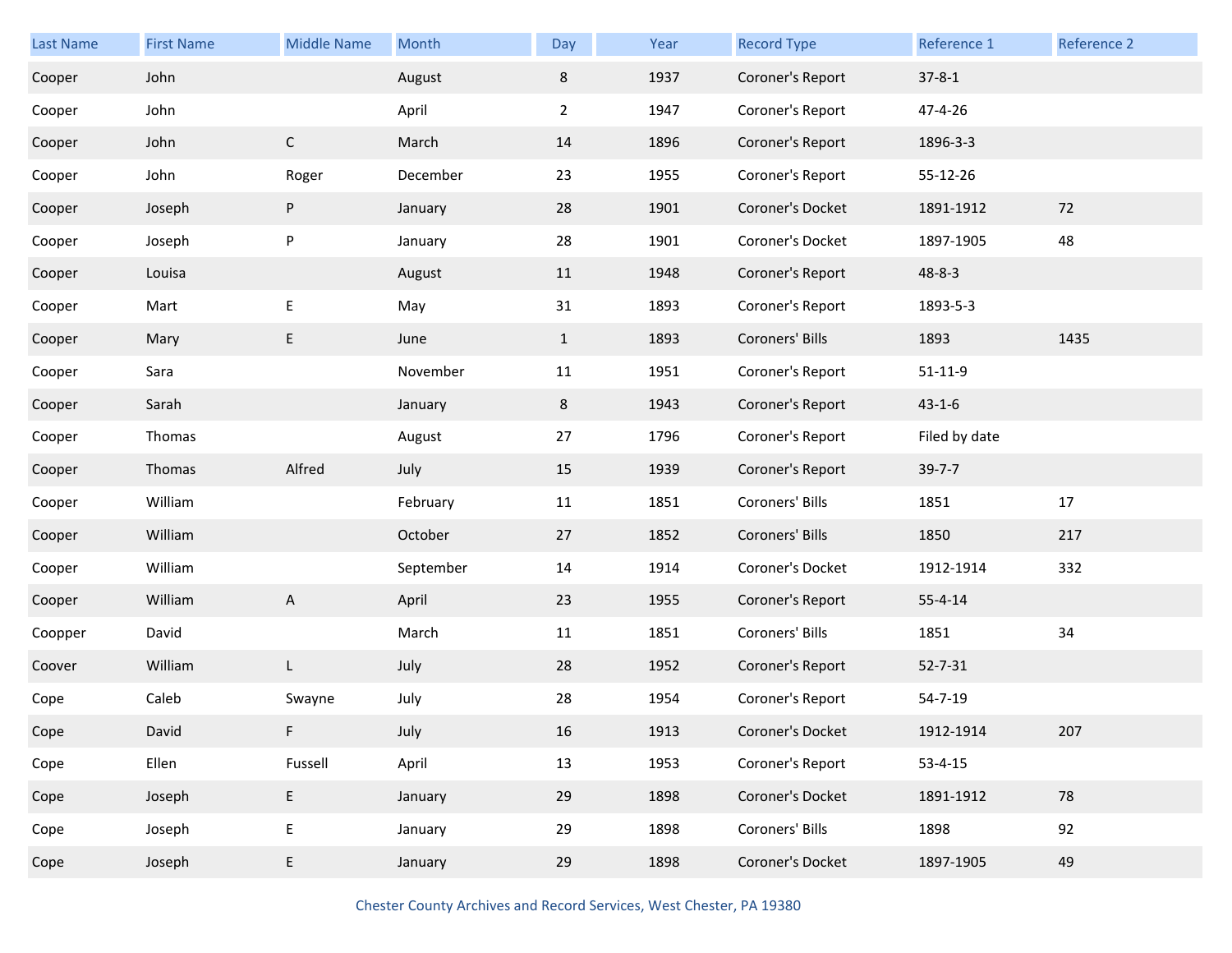| Last Name | <b>First Name</b>    | <b>Middle Name</b> | Month     | Day             | Year | <b>Record Type</b>      | Reference 1   | Reference 2   |
|-----------|----------------------|--------------------|-----------|-----------------|------|-------------------------|---------------|---------------|
| Cope      | Phillip              | D                  | June      | 24              | 1942 | Coroner's Report        | $42 - 6 - 13$ |               |
| Copeland  | George               |                    | May       | 18              | 1908 | Coroner's Docket        | 1906-1908     | 364           |
| Copeland  | George               |                    | May       | 20              | 1908 | Coroners' Bills         | 1908          | 1846          |
| Copeland  | Willard              | $\mathsf{C}$       | November  | 6               | 1942 | Coroner's Report        | 42-10-12      |               |
| Corbet    | Henry                | $\mathsf C$        | August    | 6               | 1844 | <b>Quarter Sessions</b> | N/172         | Aug. 1844     |
| Corby     | Edna                 |                    | July      | 6               | 1954 | Coroner's Report        | $54 - 7 - 2$  |               |
| Corcoran  | James                | $\sf V$            | June      | 27              | 1911 | Coroner's Docket        | 1909-1911     | 344           |
| Corcoran  | James                | V                  | June      | 29              | 1911 | Coroners' Bills         | 1911          | 1702          |
| Corcoran  | Mary                 | F                  | January   | 27              | 1950 | Coroner's Report        | $50 - 1 - 15$ |               |
| Cordell   | Charles              | $\mathsf{A}$       | February  | 13              | 1936 | Coroner's Report        | $36 - 2 - 7$  |               |
| Cordore   | Rachael              |                    | December  | 28              | 1935 | Coroner's Report        | 35-12-17      |               |
| Cordrey   | John                 |                    | August    | 25              | 1902 | Coroners' Bills         | 1902          | Filed by date |
| Cordrey   | John                 |                    | August    | 5               | 1902 | Coroner's Docket        | 1891-1912     | 72            |
| Cork      | John                 |                    | February  | $\mathbf{3}$    | 1826 | Coroners' Bills         | 1826          | 91            |
| Corkadale | (infant of Rosanna J |                    | December  | 31              | 1858 | Coroners' Bills         | 1858          | 721           |
| Corkadale | (infant of Rosanna J |                    | November  | 23              | 1858 | <b>Quarter Sessions</b> | P/314         | Oct. 1858     |
| Corker    | Mark                 |                    | July      | 5               | 1935 | Coroner's Report        | $35 - 7 - 2$  |               |
| Corkidele | Samuel               |                    | December  | 20              | 1913 | Coroner's Docket        | 1912-1914     | 257           |
| Cornelius | Heyaksich            | Winfield           | October   | $\overline{7}$  | 1908 | Coroners' Bills         | 1908          | Filed by date |
| Cornelius | Hezikiah             | W                  | September | 26              | 1908 | Coroner's Docket        | 1906-1908     | 418           |
| Cornell   | Wilbert              | Crawford           | October   | 23              | 1955 | Coroner's Report        | 55-10-12      |               |
| Cornerly  | Patrick              |                    | November  | $7\overline{ }$ | 1850 | Coroners' Bills         | 1850          | 220           |
| Cornerly  | Patrick              |                    | September | 9               | 1850 | <b>Quarter Sessions</b> | O/147         | Jul. 1850     |
| Cornett   | Joseph               | E                  | May       | $\overline{3}$  | 1954 | Coroner's Report        | $54 - 5 - 2$  |               |
| Cornog    | Isaac                | P                  | August    | 17              | 1908 | Coroner's Docket        | 1906-1908     | 398           |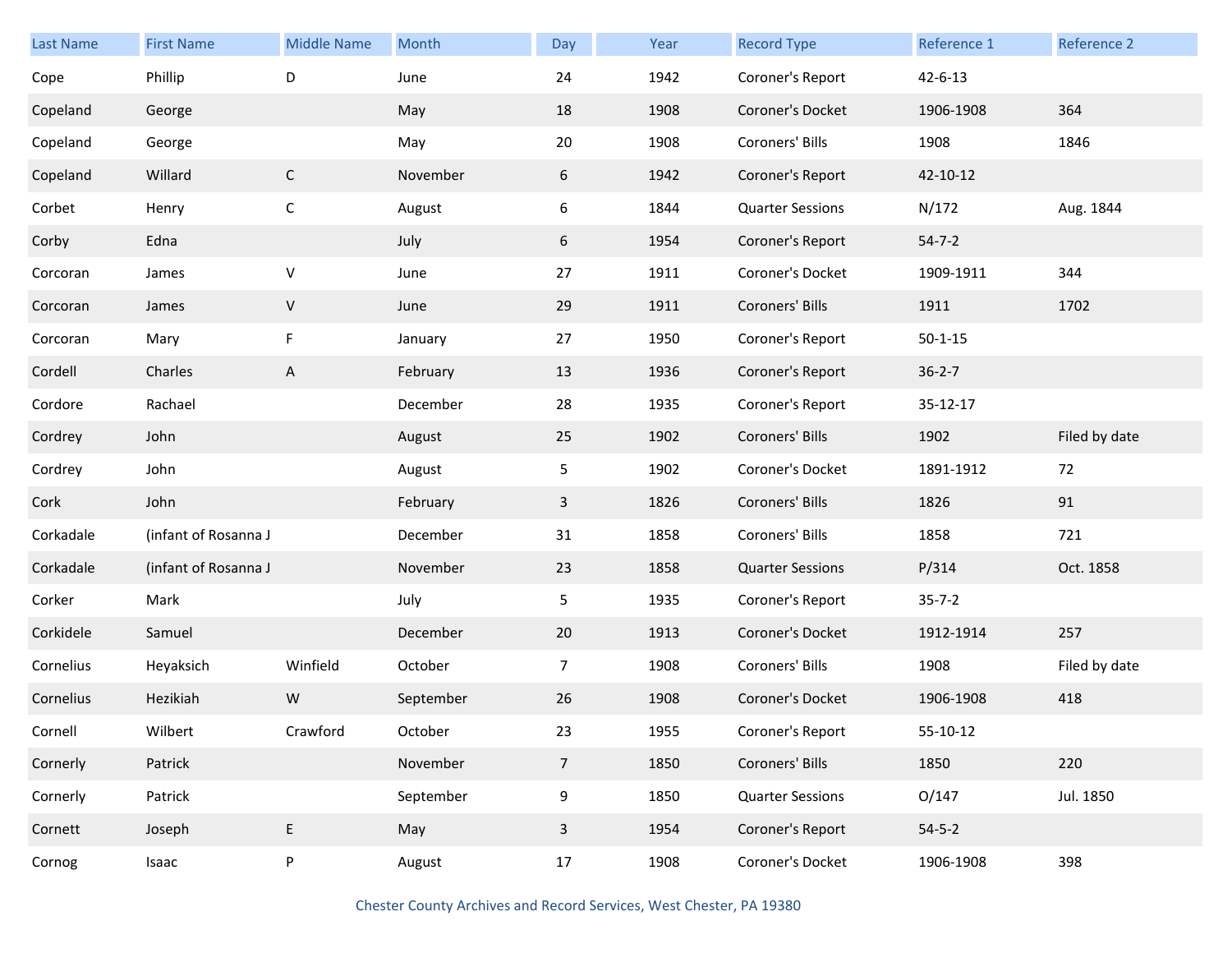| <b>Last Name</b> | <b>First Name</b> | <b>Middle Name</b> | Month     | Day            | Year | <b>Record Type</b> | Reference 1    | <b>Reference 2</b> |
|------------------|-------------------|--------------------|-----------|----------------|------|--------------------|----------------|--------------------|
| Corradino        | Vincent           |                    | November  | 14             | 1930 | Coroner's Report   | $30 - 11 - 11$ |                    |
| Corroda          | Joseph            |                    | November  | 9              | 1945 | Coroner's Report   | $45 - 11 - 5$  |                    |
| Corrothers       | Willard           | D                  | October   | 15             | 1948 | Coroner's Report   | 48-10-9        |                    |
| Corsey           | James             | M                  | January   | 21             | 1952 | Coroner's Report   | $52 - 1 - 13$  |                    |
| Corson           | Caroline          | N                  | April     | 28             | 1903 | Coroner's Docket   | 1897-1905      | 49                 |
| Corson           | Caroline          | W                  | April     | 28             | 1903 | Coroner's Docket   | 1891-1912      | 79                 |
| Cortellessa      | James             |                    | July      | 14             | 1944 | Coroner's Report   | $44 - 7 - 4$   |                    |
| Corvaia          | Marie             |                    | October   | 24             | 1951 | Coroner's Report   | $51 - 6 - 6$   |                    |
| Corvaia          | Marie             |                    | June      | 14             | 1951 | Coroner's Report   | $51 - 6 - 5$   |                    |
| Cory             | David             | N                  | June      | 17             | 1945 | Coroner's Report   | $45 - 6 - 15$  |                    |
| Cosato           | Antonio           |                    | September | 27             | 1904 | Coroner's Docket   | 1891-1912      | 70                 |
| Cosato           | Antonis           |                    | September | 27             | 1904 | Coroner's Docket   | 1897-1905      | 50                 |
| Cosgrove         | Annie             | ${\sf M}$          | May       | 12             | 1910 | Coroner's Docket   | 1909-1911      | 167                |
| Cosgrove         | Mary              | E                  | March     | 13             | 1934 | Coroner's Report   | $34 - 3 - 6$   |                    |
| Cosinza          | Silvestro         |                    | December  | 26             | 1917 | Coroner's Docket   | 1916-1919      | 201                |
| Costello         | Edward            |                    | July      | 25             | 1910 | Coroner's Docket   | 1909-1911      | 199                |
| Costello         | Edward            |                    | August    | $\mathbf{1}$   | 1910 | Coroners' Bills    | 1910           | Filed by date      |
| Costello         | Leon              |                    | May       | $\overline{2}$ | 1948 | Coroner's Report   | 48-5-10        |                    |
| Costello         | Robert            |                    | March     | 29             | 1943 | Coroner's Report   | $43 - 3 - 6$   |                    |
| Costello         | Thomas            |                    | October   | 28             | 1955 | Coroner's Report   | 55-10-17       |                    |
| Costira          | Anna              |                    | October   | 28             | 1941 | Coroner's Report   | $41 - 10 - 16$ |                    |
| Coston           | Felton            | B                  | December  | 10             | 1942 | Coroner's Report   | $42 - 12 - 4$  |                    |
| Cotogero         | Guiling           |                    | November  | 14             | 1905 | Coroner's Docket   | 1891-1912      | 59                 |
| Cotter           | Joan              | O'Donnell          | May       | 26             | 1939 | Coroner's Report   | 39-5-14        |                    |
| Cotter           | Mary              |                    | November  | 16             | 1899 | Coroner's Docket   | 1897-1905      | 50                 |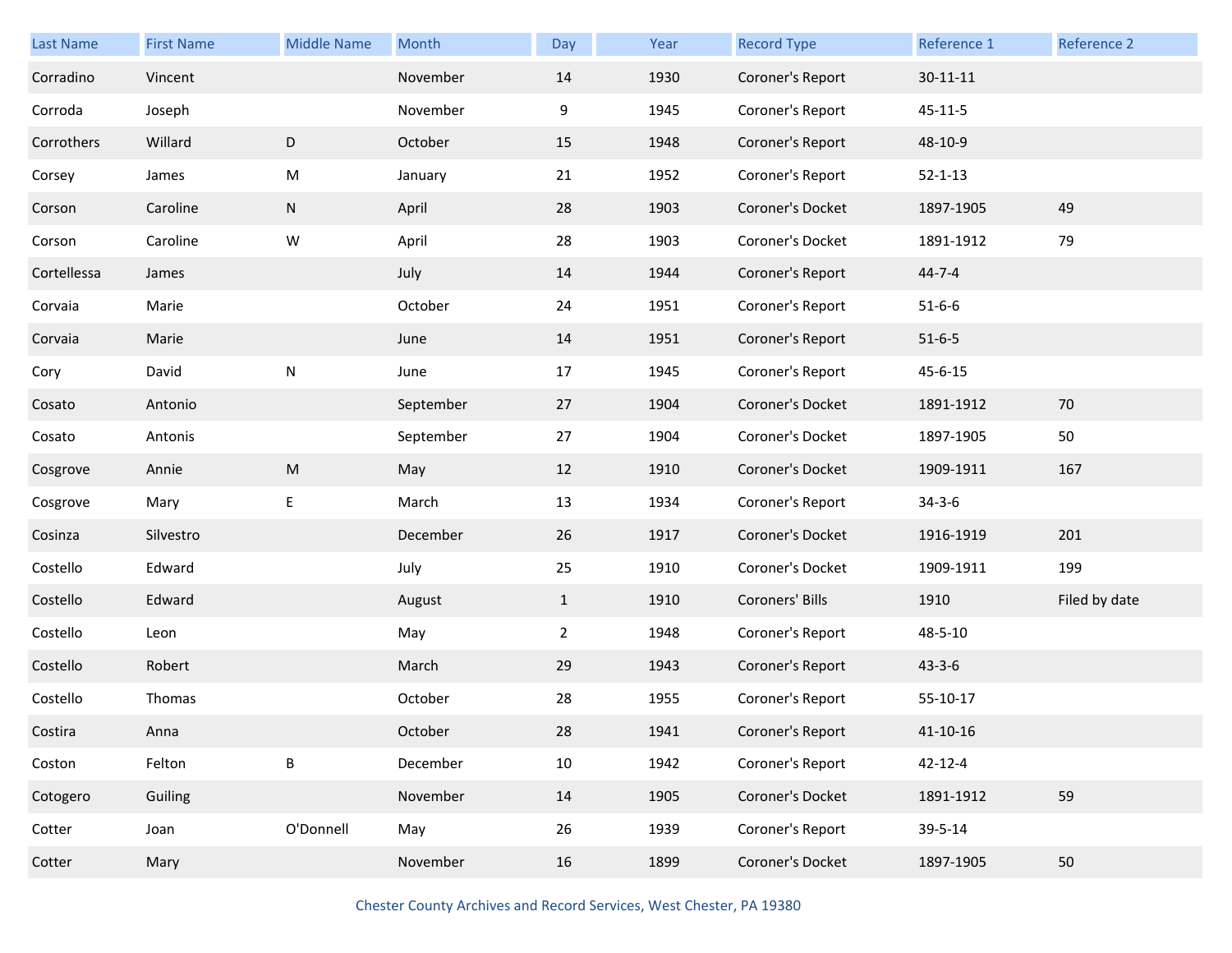| <b>Last Name</b> | <b>First Name</b> | <b>Middle Name</b>        | Month     | Day            | Year | <b>Record Type</b>      | Reference 1   | Reference 2   |
|------------------|-------------------|---------------------------|-----------|----------------|------|-------------------------|---------------|---------------|
| Cotter           | Michael           |                           | August    | 17             | 1900 | Coroners' Bills         | 1900          | 2054          |
| Cotter           | Michael           |                           | August    | 12             | 1900 | Coroner's Docket        | 1891-1912     | 90            |
| Cotter           | Michael           |                           | August    | 12             | 1900 | Coroner's Docket        | 1897-1905     | 51            |
| Cotton           | Emma              | J                         | December  | 26             | 1945 | Coroner's Report        | 45-12-13      |               |
| Cotton           | Isaac             | Joshua                    | December  | 13             | 1910 | Coroners' Bills         | 1910          | 3339          |
| Cotton           | Isaac             | Joshua                    | December  | 11             | 1910 | Coroner's Docket        | 1909-1911     | 253           |
| Couchens         | (infant of Sue)   |                           | October   | $\overline{7}$ | 1908 | Coroners' Bills         | 1908          | 2953          |
| Coughlan         | William           | J                         | May       | 12             | 1936 | Coroner's Report        | $36 - 5 - 3$  |               |
| Coulder          | Theodore          |                           | January   | 27             | 1902 | Coroners' Bills         | 1902          | 58            |
| Coulson          | Barbara           | Anne                      | March     | $\mathbf{3}$   | 1939 | Coroner's Report        | $39-3-2$      |               |
| Coulson          | William           |                           | July      | 18             | 1878 | Coroner's Report        | Filed by date |               |
| Coulston         | George            | W                         | April     | 8              | 1947 | Coroner's Report        | 47-4-21       |               |
| Coulston         | Walter            |                           | June      | 28             | 1935 | Coroner's Report        | $35 - 6 - 13$ |               |
| Courey           | John              | $\boldsymbol{\mathsf{H}}$ | December  | 24             | 1906 | Coroner's Docket        | 1906-1908     | 147           |
| Coursey          | Charles           |                           | May       | 5              | 1918 | Coroner's Docket        | 1916-1920     | 126           |
| Courtney         | Patrick           |                           | September | 9              | 1851 | <b>Quarter Sessions</b> | O/193         | Jul. 1851     |
| Cousin           | Samuel            |                           | February  | 28             | 1945 | Coroner's Report        | 45-2-20       |               |
| Covert           | Claudius          |                           | April     | 23             | 1950 | Coroner's Report        | $50 - 4 - 16$ |               |
| Covert           | Henry             |                           | June      | 22             | 1946 | Coroner's Report        | 46-6-16       |               |
| Covert           | Henry             | н                         | June      | 22             | 1946 | Coroner's Report        | 46-8-27       |               |
| Covington        | Alfred            |                           | October   | 4              | 1946 | Coroner's Report        | $46 - 10 - 3$ |               |
| Covington        | Jasper            | $\mathsf{I}$              | September | 20             | 1952 | Coroner's Report        | 52-9-22       |               |
| Cowan            | Charles           |                           | February  | 6              | 1941 | Coroner's Report        | $41 - 2 - 6$  |               |
| Cowan            | Roger             | David                     | June      | 12             | 1954 | Coroner's Report        | $54 - 6 - 8$  |               |
| Cowen            | Samuel            |                           | May       | 12             | 1791 | Coroners' Bills         | 1791          | Filed by Date |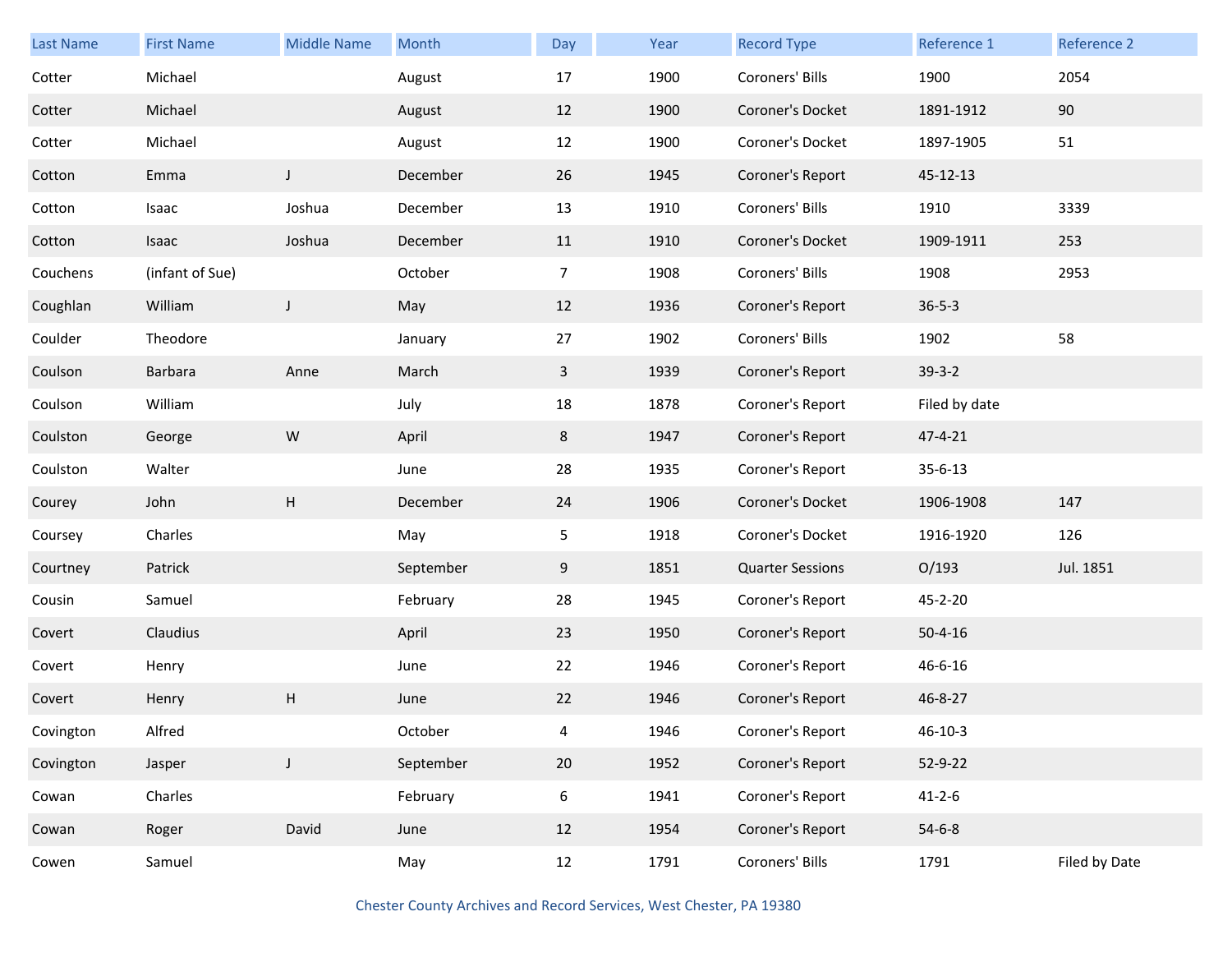| Last Name | <b>First Name</b> | <b>Middle Name</b> | Month     | Day             | Year | <b>Record Type</b>      | Reference 1   | Reference 2   |
|-----------|-------------------|--------------------|-----------|-----------------|------|-------------------------|---------------|---------------|
| Cox       | Annie             |                    | October   | 31              | 1911 | Coroner's Docket        | 1909-1911     | 397           |
| Cox       | Arthur            |                    | August    | 26              | 1935 | Coroner's Report        | 35-8-16       |               |
| Cox       | Charles           | $\mathsf C$        |           |                 |      | Coroner's Report        | 49-5-10       |               |
| Cox       | Elizabeth         |                    | February  | 28              | 1878 | Coroner's Report        | Filed by date |               |
| Cox       | Franklin          | $\mathsf C$        | April     | 28              | 1947 | Coroner's Report        | $47 - 4 - 1$  |               |
| Cox       | Garrison          |                    | October   | 3               | 1889 | Coroners' Bills         | 1889          | Filed by Date |
| Cox       | Grover            |                    | January   | 24              | 1946 | Coroner's Report        | $46 - 1 - 14$ |               |
| Cox       | Jacob             |                    | December  | 6               | 1941 | Coroner's Report        | $41 - 12 - 7$ |               |
| Cox       | John              | Calvin             | March     | 28              | 1942 | Coroner's Report        | 42-3-20       |               |
| Cox       | Louise            | Ruth               | February  | 12              | 1930 | Coroner's Report        | $30 - 2 - 5$  |               |
| Cox       | Maker             | H                  | November  | 21              | 1953 | Coroner's Report        | 53-11-23      |               |
| Cox       | Raymond           | P                  | August    | $\mathbf{2}$    | 1942 | Coroner's Report        | $42 - 8 - 1$  |               |
| Cox       | Sarah             | Elizabeth          | August    | $7\overline{ }$ | 1931 | Coroner's Report        | $31 - 8 - 5$  |               |
| Cox       | William           |                    | March     | $\overline{2}$  | 1897 | Coroner's Docket        | 1891-1912     | 93            |
| Cox       | William           |                    | March     | $2^{\circ}$     | 1899 | Coroner's Docket        | 1897-1905     | 51            |
| Cox       | William           | Н                  | September | 3               | 1949 | Coroner's Report        | 49-9-3        |               |
| Coxe      | Garrison          | B                  | September | 30              | 1889 | Coroners' Bills         | 1889          | Filed by Date |
| Coyle     | Neal              |                    | November  | 28              | 1900 | Coroner's Docket        | 1897-1905     | 51            |
| Coyle     | Neale             |                    | November  | 28              | 1900 | Coroner's Docket        | 1891-1912     | 89            |
| Coyle     | Patrick           |                    | October   | 24              | 1863 | <b>Quarter Sessions</b> | Q/234         | Oct. 1863     |
| Cradock   | Minnie            |                    | May       | 24              | 1916 | Coroner's Docket        | 1916-1920     | 31            |
| Craft     | Jacob             | Edgar              | May       | $30\,$          | 1944 | Coroner's Report        | 44-5-28       |               |
| Craig     | Emma              | $\mathsf E$        | September | 17              | 1947 | Coroner's Report        | 47-9-16       |               |
| Craig     | Thomas            | ${\sf W}$          | January   | 10              | 1931 | Coroner's Report        | $31 - 1 - 8$  |               |
| Crake     | Charles           |                    | August    | 23              | 1932 | Coroner's Report        | $32 - 8 - 10$ |               |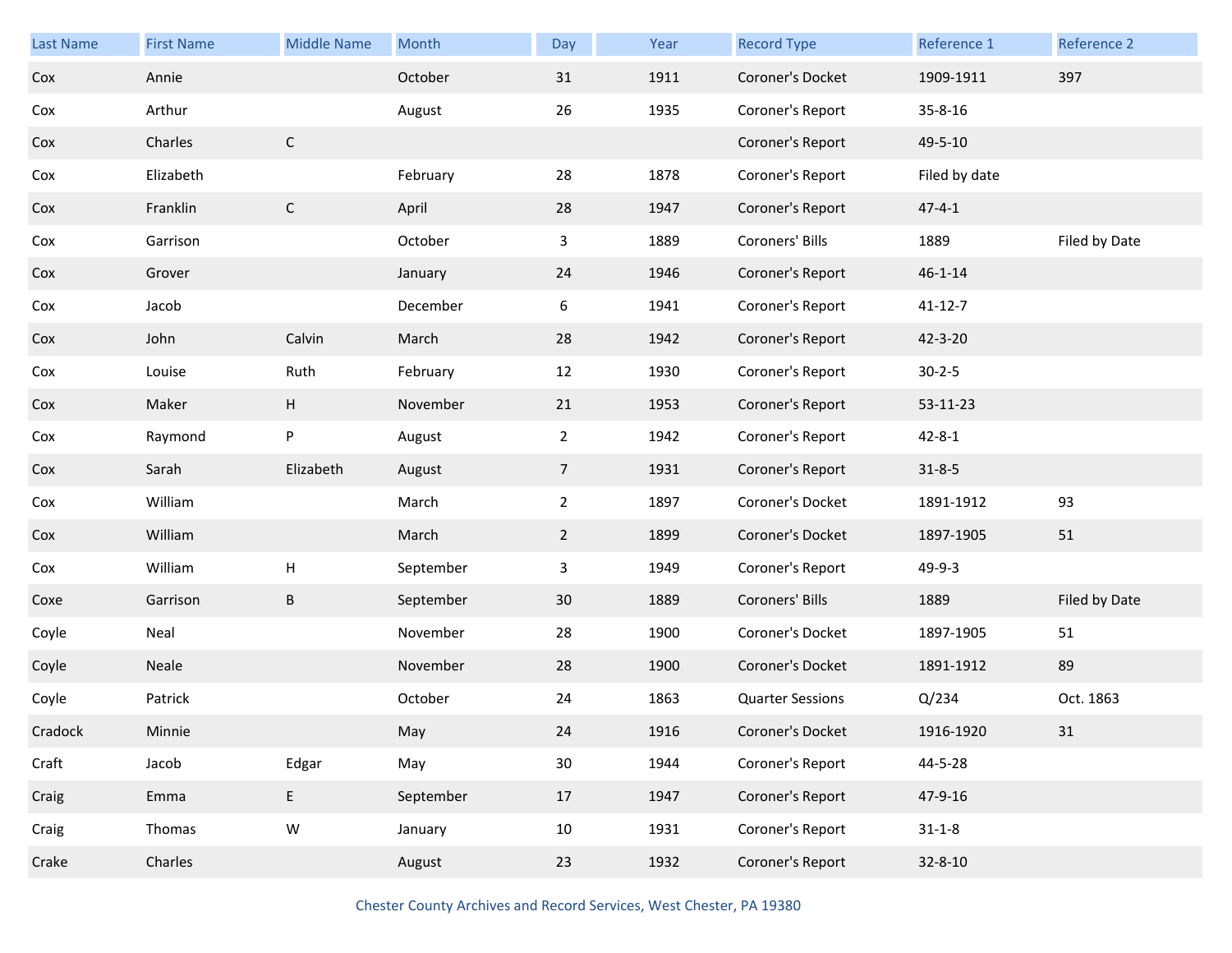| Last Name  | <b>First Name</b> | <b>Middle Name</b> | Month     | Day            | Year | <b>Record Type</b> | Reference 1   | Reference 2   |
|------------|-------------------|--------------------|-----------|----------------|------|--------------------|---------------|---------------|
| Cramer     | Frank             | B                  | May       | 30             | 1910 | Coroner's Docket   | 1909-1911     | 173           |
| Cramer     | Joseph            |                    | May       | 10             | 1899 | Coroner's Docket   | 1897-1905     | 52            |
| Cramer     | Joseph            |                    | May       | 10             | 1899 | Coroner's Docket   | 1891-1912     | 76            |
| Cramer     | Oliver            | Н                  | March     | 25             | 1950 | Coroner's Report   | $50 - 3 - 28$ |               |
| Cramer     | Samuel            | Lewis              | March     | 19             | 1956 | Coroner's Report   | $56 - 3 - 21$ |               |
| Crampasie  | James             | F                  | February  | 12             | 1952 | Coroner's Report   | $52 - 2 - 13$ |               |
| Crampton   | Ruby              |                    | August    | 24             | 1939 | Coroner's Report   | 39-8-22       |               |
| Crane      | Henrietta         | $\mathsf C$        | November  | 25             | 1942 | Coroner's Report   | 42-11-25      |               |
| Craven     | Arthur            | $\sf V$            | October   | 4              | 1940 | Coroner's Report   | $40 - 10 - 4$ |               |
| Crawford   | Elwood            |                    | July      | 31             | 1941 | Coroner's Report   | $41 - 7 - 8$  |               |
| Crawford   | George            |                    | September | 20             | 1953 | Coroner's Report   | 53-9-14       |               |
| Crawford   | Margaret          |                    | November  | 4              | 1907 | Coroner's Docket   | 1906-1908     | 290           |
| Crawley    | Benjamin          |                    | September | 28             | 1896 | Coroner's Report   | 1896-9-6      |               |
| Cray       | Stephen           |                    | June      | 4              | 1910 | Coroner's Docket   | 1909-1911     | 175           |
| Cray       | Stephen           |                    | June      | 22             | 1910 | Coroners' Bills    | 1910          | Filed by date |
| Creaco     | Paolo             |                    |           |                | 1915 | Coroner's Docket   | 1915          | 85            |
| Credigan   | Patrick           |                    | April     | $\overline{7}$ | 1896 | Coroner's Report   | 1896-4-1      |               |
| Credigan   | Patrick           |                    | April     | 8              | 1896 | Coroners' Bills    | 1896          | Filed by Date |
| Creedon    | Julia             |                    | January   | 5              | 1900 | Coroner's Docket   | 1897-1905     | 52            |
| Creedon    | Julia             |                    | January   | 5              | 1900 | Coroner's Docket   | 1891-1912     | 77            |
| Crescenzo  | Costenzo          |                    | July      | 19             | 1900 | Coroners' Bills    | 1900          | 1990          |
| Cressinger | Harry             |                    | December  | $\overline{3}$ | 1906 | Coroner's Docket   | 1906-1908     | 140           |
| Cressley   | Joanne            | May                | May       | 19             | 1949 | Coroner's Report   | 49-5-12       |               |
| Cressman   | William           | D                  | February  | 10             | 1941 | Coroner's Report   | $41 - 2 - 3$  |               |
| Crews      | Alvin             |                    | December  | 6              | 1932 | Coroner's Report   | $32 - 12 - 4$ |               |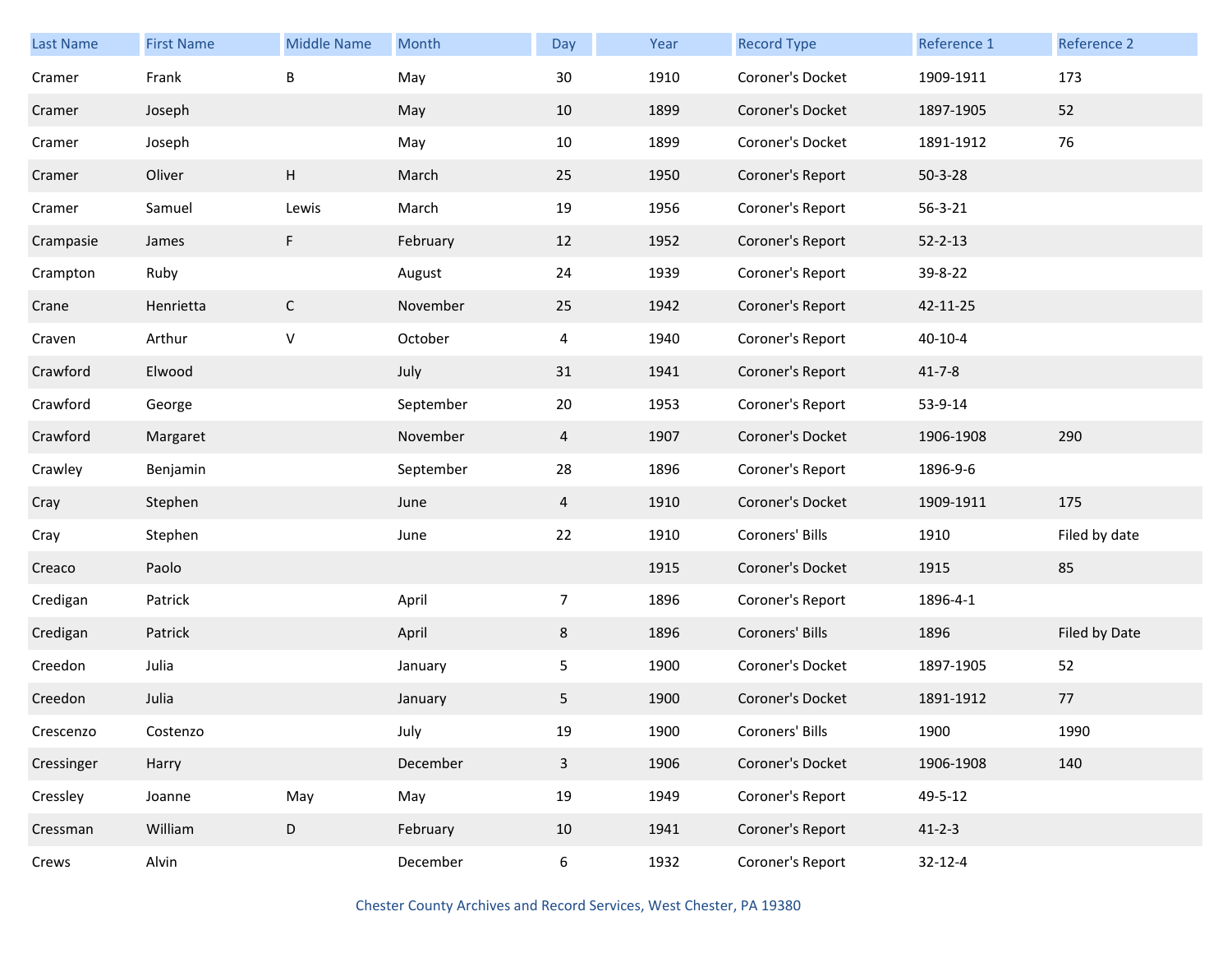| <b>Last Name</b> | <b>First Name</b> | <b>Middle Name</b> | Month     | Day            | Year | <b>Record Type</b>      | Reference 1   | Reference 2 |
|------------------|-------------------|--------------------|-----------|----------------|------|-------------------------|---------------|-------------|
| Crews            | Eli               |                    | October   | 9              | 1941 | Coroner's Report        | $41 - 10 - 4$ |             |
| Criley           | Elizabeth         |                    | February  | 5              | 1917 | Coroner's Docket        | 1916-1919     | 85          |
| Crinnell         | Florence          |                    | February  | $\mathbf{1}$   | 1945 | Coroner's Report        | $45 - 2 - 11$ |             |
| Crisden          | Carrie            |                    | March     | 9              | 1937 | Coroner's Report        | $37 - 3 - 6$  |             |
| Crisman          | Charles           | ${\sf W}$          | August    | 14             | 1942 | Coroner's Report        | 42-8-14       |             |
| Crisman          | Felise            |                    | June      | 18             | 1795 | Coroner's Report        | Filed by date |             |
| Cristman         | Elizabeth         | $\mathsf J$        | October   | 4              | 1935 | Coroner's Report        | $35 - 10 - 1$ |             |
| Criswell         | Arthur            | E                  | August    | 7              | 1947 | Coroner's Report        | $47 - 8 - 2$  |             |
| Criswell         | Elizabeth         | $\mathsf T$        | January   | 8              | 1935 | Coroner's Report        | $35 - 1 - 8$  |             |
| Criswell         | Ida               | Dian               | September | 20             | 1941 | Coroner's Report        | $41 - 9 - 8$  |             |
| Criswell         | John              | Β                  | August    | 16             | 1892 | Coroner's Report        | 1892-8-4      |             |
| Criswell         | Richard           |                    | April     | 10             | 1918 | Coroner's Docket        | 1916-1920     | 123         |
| Critchlow        | William           | $\mathsf R$        | February  | 20             | 1947 | Coroner's Report        | $47 - 2 - 12$ |             |
| Crites           | James             | M                  | April     | 18             | 1910 | Coroner's Docket        | 1909-1911     | 161         |
| Crofford         | Benjamin          | F                  | January   | 9              | 1913 | Coroner's Docket        | 1912-1914     | 157         |
| Crognale         | Peter             |                    | October   | 17             | 1939 | Coroner's Report        | 39-10-8       |             |
| Cromleigh        | William           | Н                  | October   | $\mathbf{3}$   | 1917 | Coroner's Docket        | 1916-1920     | 103         |
| Cromwell         | William           | R                  | September | 18             | 1895 | Coroner's Report        | 1895-9-4      |             |
| Cromwell         | William           | ${\sf R}$          | September | 21             | 1895 | Coroners' Bills         | 1895          | 2489        |
| Cronan           | Charles           |                    | September | 14             | 1852 | Coroners' Bills         | 1852          | 195         |
| Cronon           | Charles           |                    | August    | $\overline{2}$ | 1852 | <b>Quarter Sessions</b> | O/349         | Jul. 1852   |
| Crosby           | George            | ${\sf W}$          | March     | 12             | 1954 | Coroner's Report        | $54 - 3 - 6$  |             |
| Crosby           | John              |                    | October   | 18             | 1831 | Coroner's Report        | Filed by date |             |
| Crosier          | Amanda            | ${\sf R}$          | July      | 19             | 1894 | Coroners' Bills         | 1894          | 1442        |
| Crosier          | Amanda            | ${\sf R}$          | July      | 17             | 1894 | Coroner's Report        | 1894-7-3      |             |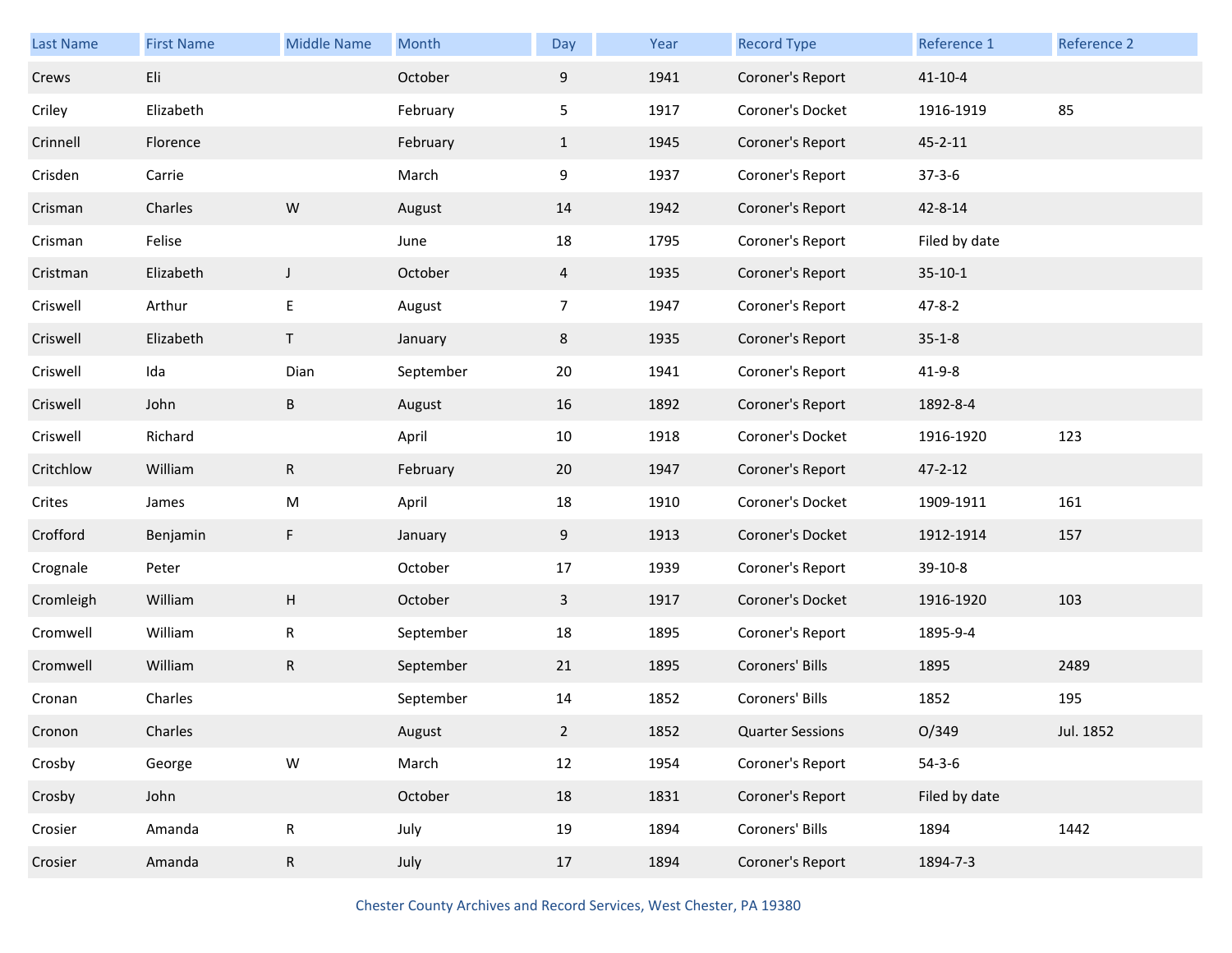| Last Name | <b>First Name</b> | <b>Middle Name</b> | Month     | Day            | Year | <b>Record Type</b> | Reference 1   | Reference 2 |
|-----------|-------------------|--------------------|-----------|----------------|------|--------------------|---------------|-------------|
| Crosley   | Peter             |                    | June      | 19             | 1899 | Coroners' Bills    | 1899          | 1815        |
| Crossan   | Harry             | H                  | October   | 31             | 1942 | Coroner's Report   | 42-10-13      |             |
| Crossan   | T.                | Wilkin             | August    | 28             | 1948 | Coroner's Report   | 48-8-19       |             |
| Crossan   | Wallace           |                    | May       | 25             | 1897 | Coroner's Docket   | 1891-1912     | 91          |
| Crossan   | Wallace           | $\mathsf E$        | May       | 25             | 1897 | Coroner's Docket   | 1897-1905     | 53          |
| Crossan   | Warren            | P                  | April     | 25             | 1944 | Coroner's Report   | 44-4-17       |             |
| Crossely  | Peter             |                    | June      | 18             | 1899 | Coroner's Docket   | 1891-1912     | 75          |
| Crossley  | Margaret          | A                  | March     | $\overline{2}$ | 1951 | Coroner's Report   | $51-3-2$      |             |
| Crossly   | Peter             |                    | June      | 19             | 1899 | Coroners' Bills    | 1899          | 1812        |
| Crossly   | Peter             |                    | June      | 18             | 1899 | Coroner's Docket   | 1897-1905     | 52          |
| Crossman  | Charles           | R                  | September | 25             | 1878 | Coroner's Report   | Filed by date |             |
| Crossman  | George            | W                  | January   | $\overline{7}$ | 1896 | Coroner's Report   | 1896-1-1      |             |
| Crosson   | Annie             | M                  | June      | 15             | 1942 | Coroner's Report   | $42 - 6 - 7$  |             |
| Crosson   | Mary              | L                  | January   | 10             | 1954 | Coroner's Report   | $54 - 1 - 5$  |             |
| Crosson   | William           | Diller             | January   | 25             | 1935 | Coroner's Report   | $35 - 1 - 16$ |             |
| Crothers  | Elwood            | J                  | November  | 11             | 1947 | Coroner's Report   | 47-11-11      |             |
| Crothers  | James             | н                  | June      | 30             | 1947 | Coroner's Report   | 47-6-19       |             |
| Crotty    | Michael           |                    | July      |                | 1888 | Coroners' Bills    | 1888          | 1426        |
| Crouse    | George            |                    | August    | 9              | 1892 | Coroner's Report   | 1892-8-6      |             |
| Crouse    | James             | G                  | September | 29             | 1902 | Coroner's Docket   | 1897-1905     | 53          |
| Crouse    | James             | G                  | September | 29             | 1902 | Coroner's Docket   | 1891-1912     | 83          |
| Crouse    | William           |                    | October   | 26             | 1904 | Coroner's Docket   | 1897-1905     | 53          |
| Crouse    | William           |                    | October   | 26             | 1904 | Coroner's Docket   | 1891-1912     | 87          |
| Crowell   | Ella              |                    | July      | $\overline{2}$ | 1897 | Coroner's Docket   | 1891-1912     | 87          |
| Crowell   | Ella              |                    | July      | $\overline{2}$ | 1897 | Coroner's Docket   | 1897-1905     | 54          |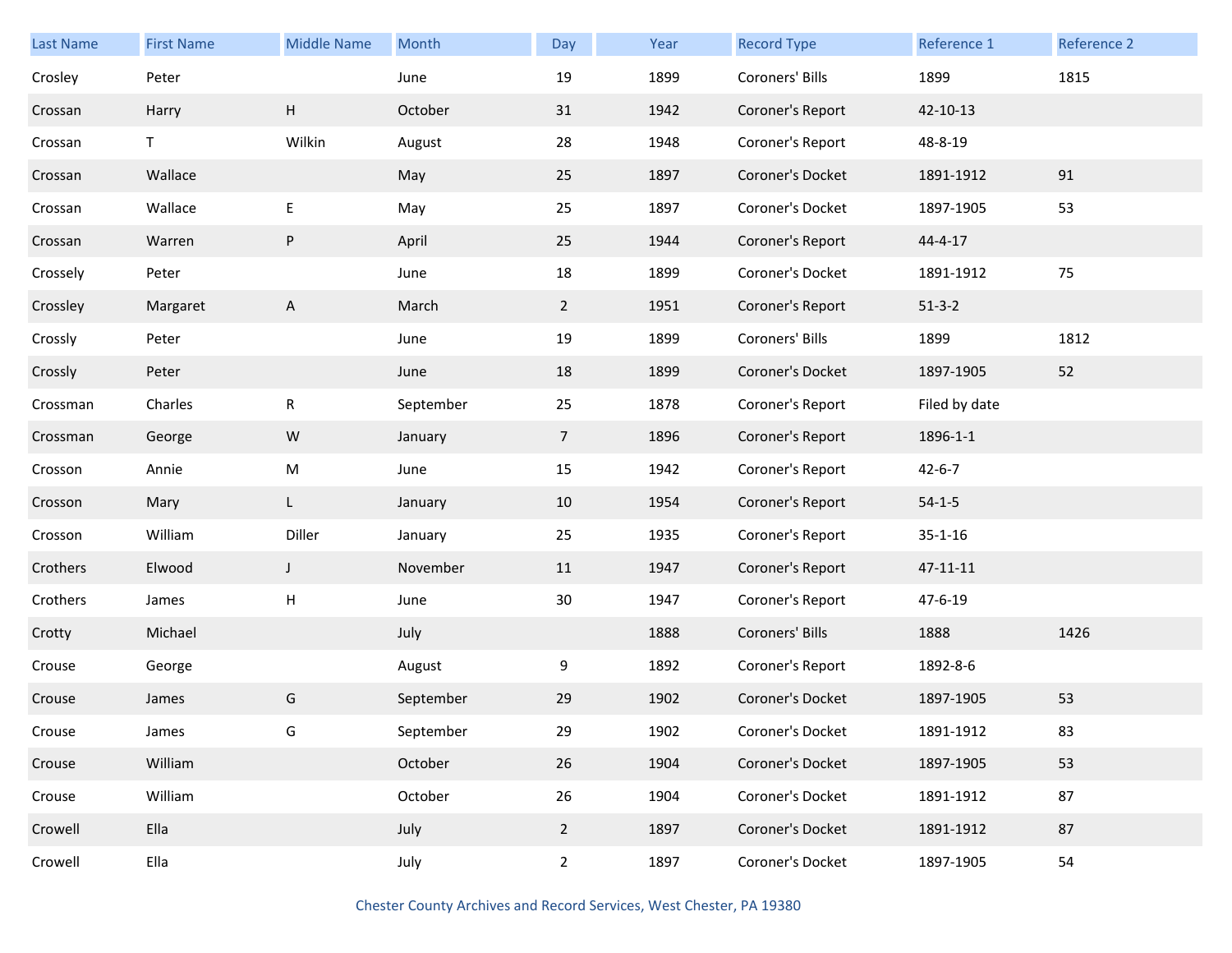| <b>Last Name</b> | <b>First Name</b> | <b>Middle Name</b> | Month     | Day                     | Year | <b>Record Type</b>      | Reference 1   | Reference 2 |
|------------------|-------------------|--------------------|-----------|-------------------------|------|-------------------------|---------------|-------------|
| Crowell          | Ella              |                    | July      | $\overline{\mathbf{3}}$ | 1897 | Coroners' Bills         | 1897          | 2165        |
| Crowl            | Matthew           | J                  | May       | 23                      | 1857 | <b>Quarter Sessions</b> | P/166         | Apr. 1857   |
| Crowl            | Samuel            | Harvey             | March     | 27                      | 1954 | Coroner's Report        | $54 - 3 - 24$ |             |
| Crowl            | William           | W                  | September | 25                      | 1942 | Coroner's Report        | 42-9-12       |             |
| Crudup           | Lillie            |                    | August    | 10                      | 1931 | Coroner's Report        | $31 - 8 - 15$ |             |
| Crue             | Raymond           |                    | January   | 5                       | 1937 | Coroner's Report        | $37 - 1 - 4$  |             |
| Crump            | Rosa              |                    | December  | 23                      | 1951 | Coroner's Report        | 51-12-23      |             |
| Csabak           | Francis           |                    | April     | 14                      | 1911 | Coroner's Docket        | 1909-1911     | 312         |
| Csabak           | Francis           |                    | April     | 28                      | 1911 | Coroners' Bills         | 1911          | 1102        |
| Csaszar          | George            |                    | October   | 20                      | 1905 | Coroner's Docket        | 1897-1905     | 326         |
| Csazzar          | Geo               |                    | October   | 20                      | 1905 | Coroner's Docket        | 1891-1912     | 91          |
| Csikorski        | Felix             |                    | June      | 21                      | 1904 | Coroner's Docket        | 1897-1905     | 54          |
| Csikorski        | Felix             |                    | June      | 21                      | 1904 | Coroner's Docket        | 1891-1912     | 61          |
| Csikowski        | Felix             |                    | July      | 11                      | 1904 | Coroners' Bills         | 1904          | 1772        |
| Cubbage          | John              | D                  | May       | 20                      | 1935 | Coroner's Report        | $35 - 5 - 9$  |             |
| Cuchara          | Michael           |                    | July      | 8                       | 1931 | Coroner's Report        | $31 - 7 - 15$ |             |
| Cudlipp          | Sarah             |                    | November  | 28                      | 1890 | Coroners' Bills         | 1890          | 2893        |
| Cudlipp          | Sarah             | E                  | December  | $\mathbf{1}$            | 1890 | Coroners' Bills         | 1890          | 2497        |
| Cuff             | Sam               | Arthur             | October   | 13                      | 1938 | Coroner's Report        | $38-10-7$     |             |
| Cuiffa           | Domnick           |                    | March     | 6                       | 1907 | Coroner's Docket        | 1906-1908     | 172         |
| Culbertson       | Joseph            | S                  | January   | 21                      | 1947 | Coroner's Report        | $47 - 1 - 11$ |             |
| Culclasure       | Claudette         |                    | July      | 24                      | 1955 | Coroner's Report        | $55 - 7 - 18$ |             |
| Culclasure       | Sheperd           |                    | August    | 18                      | 1943 | Coroner's Report        | 43-8-12       |             |
| Culhane          | Peter             | Thompson           | October   | 20                      | 1939 | Coroner's Report        | 39-10-10      |             |
| Culhbort         | Mary              |                    | June      | 11                      | 1832 | Coroners' Bills         | 1832          | 341         |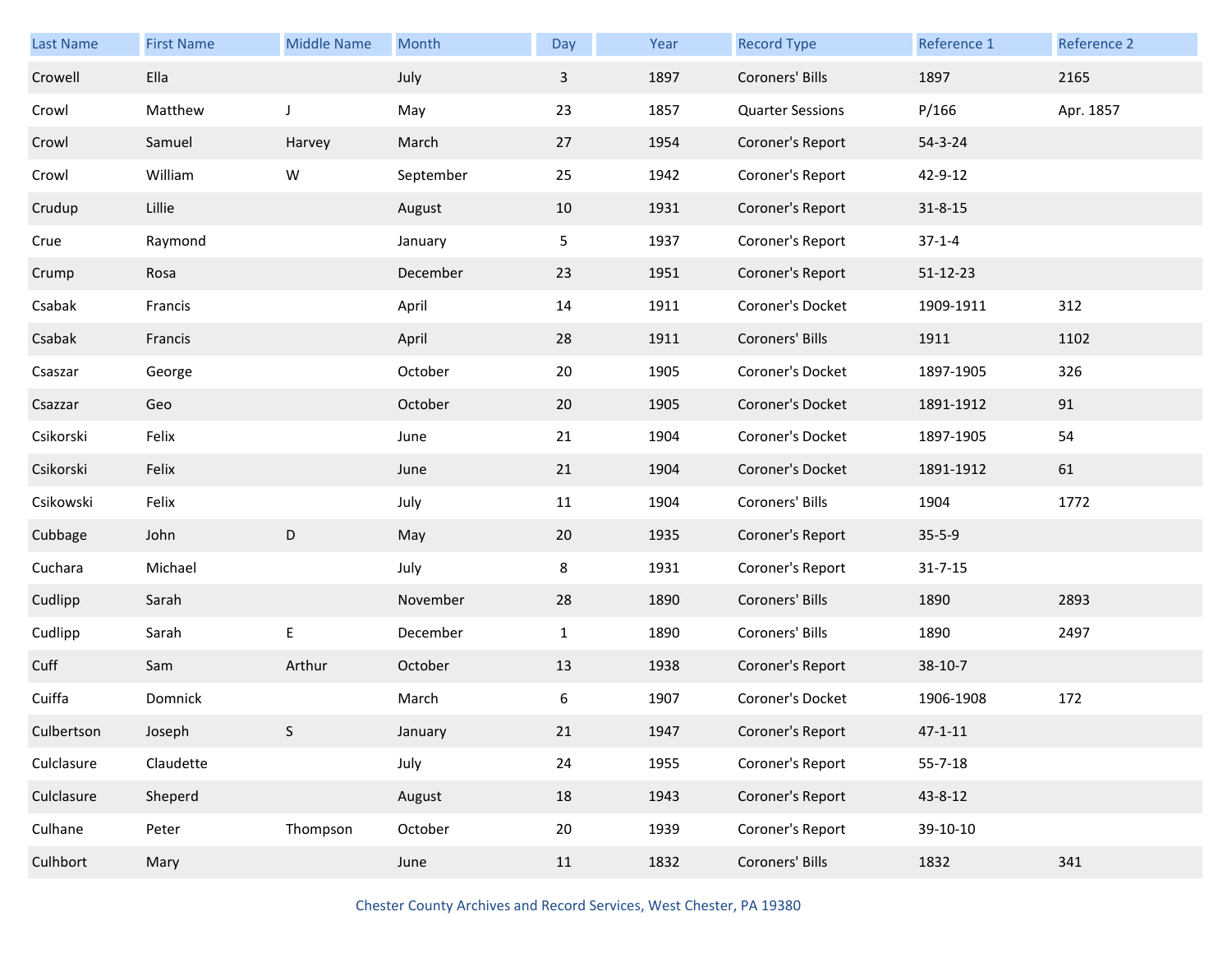| <b>Last Name</b> | <b>First Name</b> | <b>Middle Name</b> | Month     | Day                     | Year | <b>Record Type</b>      | Reference 1   | Reference 2   |
|------------------|-------------------|--------------------|-----------|-------------------------|------|-------------------------|---------------|---------------|
| Cullen           | James             |                    | March     | 17                      | 1891 | Coroners' Bills         | 1891          | 486           |
| Cullen           | James             |                    | March     | 17                      | 1891 | Coroners' Bills         | 1891          | 487           |
| Cullen           | James             |                    | March     | 16                      | 1891 | Coroner's Report        | 1891-3-5      |               |
| Cullen           | John              |                    | August    | 16                      | 1862 | <b>Quarter Sessions</b> | Q/150         | Oct. 1862     |
| Cullin           | J                 | Joseph             | February  | 24                      | 1945 | Coroner's Report        | 45-2-30       |               |
| Culliwan         | Margaret          |                    | October   | 26                      | 1931 | Coroner's Report        | $31 - 10 - 6$ |               |
| Cumberledge      | Noah              | E                  | May       | 28                      | 1931 | Coroner's Report        | $31 - 5 - 1$  |               |
| Cumens           | Carter            | Needham            | November  | 16                      | 1949 | Coroner's Report        | 49-11-12      |               |
| Cumens           | Cora              | Alice              | October   | 11                      | 1953 | Coroner's Report        | $53-10-10$    |               |
| Cummings         | Gertrude          | Parry              | September | 22                      | 1935 | Coroner's Report        | 35-9-17       |               |
| Cummings         | Jane              |                    | March     | 28                      | 1900 | Coroners' Bills         | 1900          | Filed by Date |
| Cummins          | Catherine         |                    | July      | 13                      | 1940 | Coroner's Report        | $40 - 7 - 10$ |               |
| Cummins          | George            |                    | July      | 12                      | 1911 | Coroners' Bills         | 1911          | 1757          |
| Cunningham       | Annie             | E                  | March     | 15                      | 1931 | Coroner's Report        | $31 - 3 - 6$  |               |
| Cunningham       | Bassil            |                    | April     | 25                      | 1853 | <b>Quarter Sessions</b> | O/384         | Apr. 1853     |
| Cunningham       | Earl              |                    | April     | 30                      | 1934 | Coroner's Report        | $34 - 4 - 10$ |               |
| Cunningham       | John              | $\mathsf J$        | March     | 13                      | 1953 | Coroner's Report        | $53 - 3 - 6$  |               |
| Cunningham       | William           |                    | December  | 31                      | 1951 | Coroner's Report        | 51-12-30      |               |
| Curione          | Servan            |                    | May       | 14                      | 1903 | Coroner's Docket        | 1891-1912     | 86            |
| Curione          | Servan            |                    | May       | 14                      | 1903 | Coroner's Docket        | 1897-1905     | 55            |
| Curley           | Joseph            |                    | February  | 8                       | 1935 | Coroner's Report        | $35 - 2 - 7$  |               |
| Curran           | Edward            |                    | February  | 15                      | 1919 | Coroner's Docket        | 1916-1920     | 151           |
| Currier          | Charles           | ${\sf R}$          | October   | $\mathbf{1}$            | 1912 | Coroner's Docket        | 1912-1914     | 116           |
| Currin           | Patrick           |                    | May       | $7\overline{ }$         | 1858 | <b>Quarter Sessions</b> | P/274         | Apr. 1858     |
| Curry            | James             | B                  | November  | $\overline{\mathbf{3}}$ | 1933 | Coroner's Report        | $33 - 11 - 7$ |               |